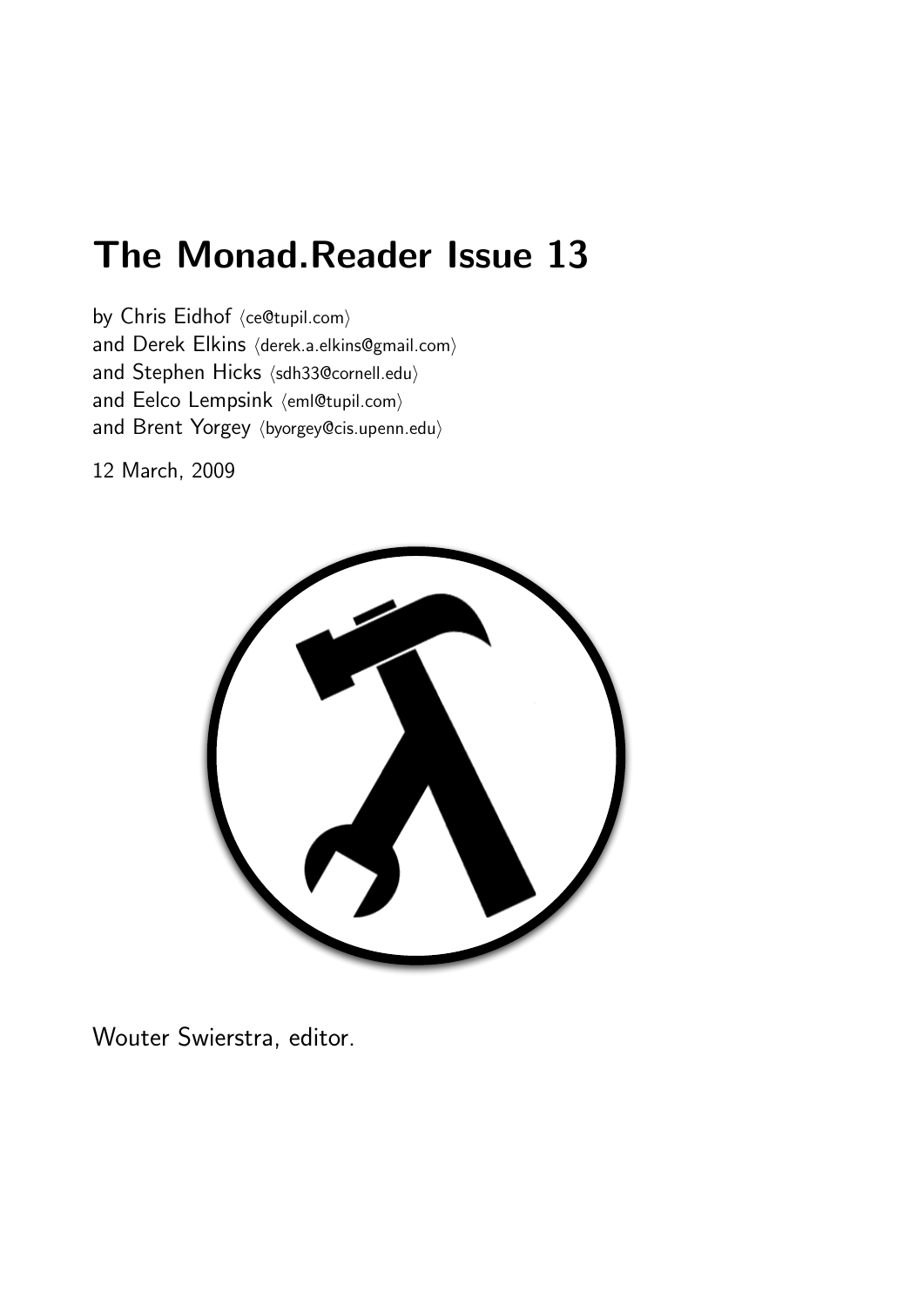# **Contents**

| Wouter Swierstra<br><b>Editorial</b>                                     | 3  |
|--------------------------------------------------------------------------|----|
| Stephen Hicks<br>Rapid Prototyping in TEX                                | 5  |
| <b>Brent Yorgey</b><br>The Typeclassopedia                               | 17 |
| Chris Eidhof, Eelco Lempsink<br><b>Book Review: "Real World Haskell"</b> | 69 |
| Derek Elkins<br><b>Calculating Monads with Category Theory</b>           | 73 |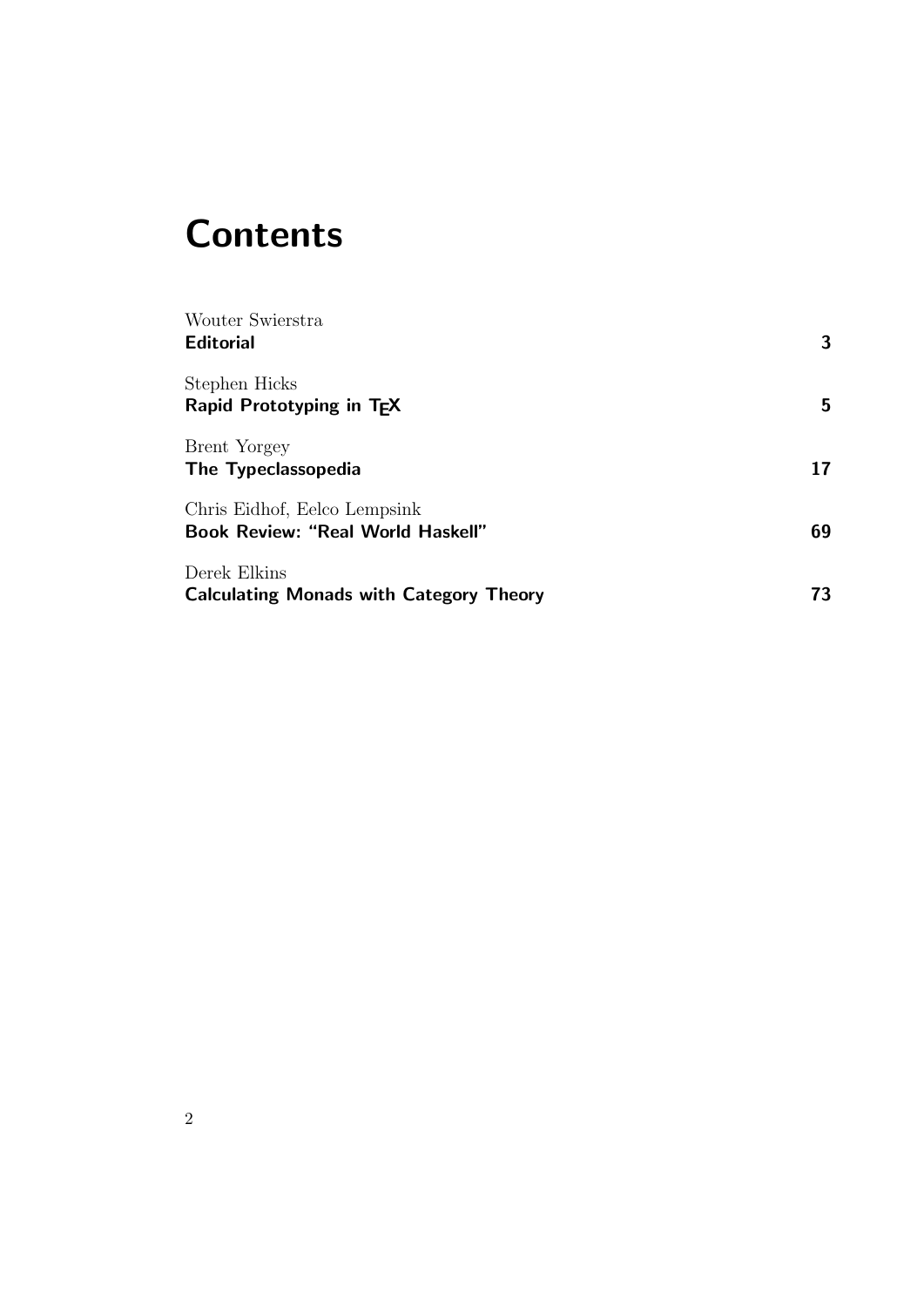# **Editorial**

by Wouter Swierstra (wouter@chalmers.se)

<span id="page-2-0"></span>A lot has happened since the last release of The Monad.Reader. The financial markets have crashed. One important reason seems to be the trading in financial derivatives. These derivatives can be so complex that it's very hard to estimate their value. Now if only there was a domain specific language for describing and evaluating such financial contracts. . .

A few weeks ago, GMail had a major outage. Edwin Brady pointed out a press release by Google that blamed 'unexpected side effects of some new code' – now if only there was some way to ensure code doesn't have side effects. . .

This leads me to believe that Haskell is currently solving problems that will affect society in ten years or so. I predict there's a major telecom blackout because Erlang fails to do parallel garbage collection. Maybe major bank systems will crash because of a mistake in taking the wrong locks during transactions. Or perhaps an epic fail of Amazon's databases after an incorrect type cast.

In the meantime, enjoy this issue of The Monad.Reader: Stephen Hicks provides an account of his award winning ICFP Programming Contest entry; Brent Yorgey gives an overview of Haskell's type class libraries; Chris Eidhof and Eelco Lempsink have written a review of **Real World Haskell**; and finally, Derek Elkins explains some of the category theory underlying Haskell's standard monads. Whether you're into category theory or TEX hacking, I'm sure there's something in this issue you'll enjoy.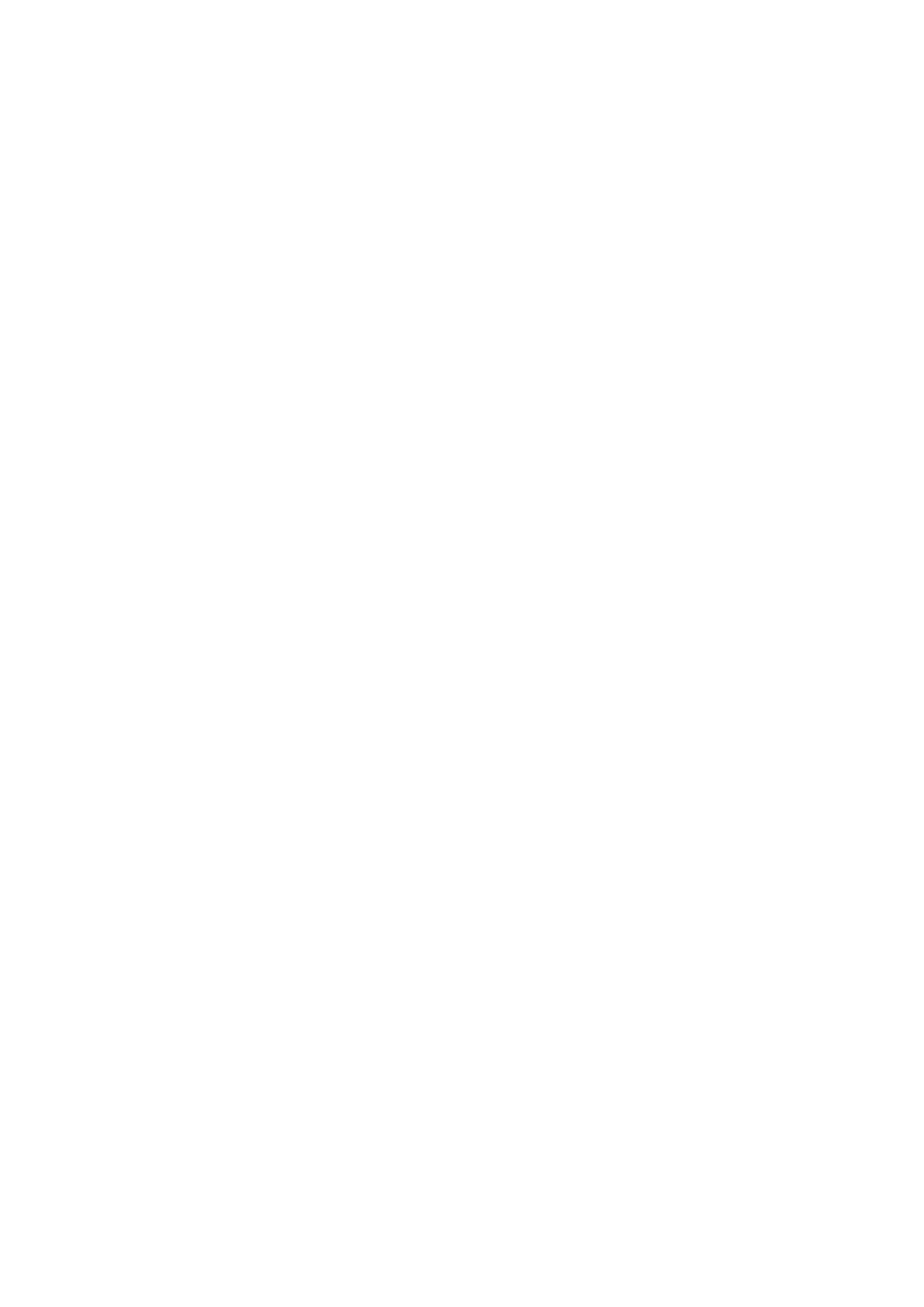# Rapid Prototyping in T<sub>F</sub>X

by Stephen Hicks (sdh33@cornell.edu)

<span id="page-4-0"></span>This is a brief report of my experience using  $T_F X$  in the 2008 ICFP programming  $\emph{context}, \emph{winning the Judges'} \emph{Price} \emph{for my submission as} \emph{The} \emph{Long} \emph{TrXnician}. \emph{I}$ provide cleaned-up code fragments for a few of the more interesting routines.

# Why T<sub>F</sub>X?

There were several factors that motivated my choice of T<sub>E</sub>X for this contest. Firstly, I spent several weeks the previous spring rewriting a large part of the T<sub>EX</sub> output routine to better automate placement of margin notes (you can see the problem for yourself by starting a long \marginpar at the bottom of a page), and as a result I found myself very much in the mindset that "when all you've got is a typesetter, everything starts to look like a document." In addition, my efforts of recruiting a team for the contest this year failed miserably, and when faced with the task of programming a sufficiently smart pathfinding algorithm on my own, I decided I didn't stand a chance against the teams of Java programmers that seemed to actually know what they were doing. It soon became clear that my best chance was to see how far I could get with a solution in T<sub>E</sub>X.

## Problem statement

The basic problem was to write a program to control a Mars rover. The program connects to a network server, and then listens for messages and sends instructions to navigate the rover home. The server first sends an initialization message (I  $\langle D_x \rangle$ )  $\langle D_v \rangle$  (time limit) (min sensor) (max sensor) (max speed) (max soft turn speed)  $\langle max \; hard \; turn \; speed \rangle$ ; ) giving a bunch of information that we mostly ignore (we do save the max speeds, though). From then on, every 100 milliseconds it sends a telemetry message  $(T \langle time \rangle \langle state \rangle \langle x \rangle \langle y \rangle \langle direction \rangle \langle speed \rangle \langle obstacles...\rangle ;)$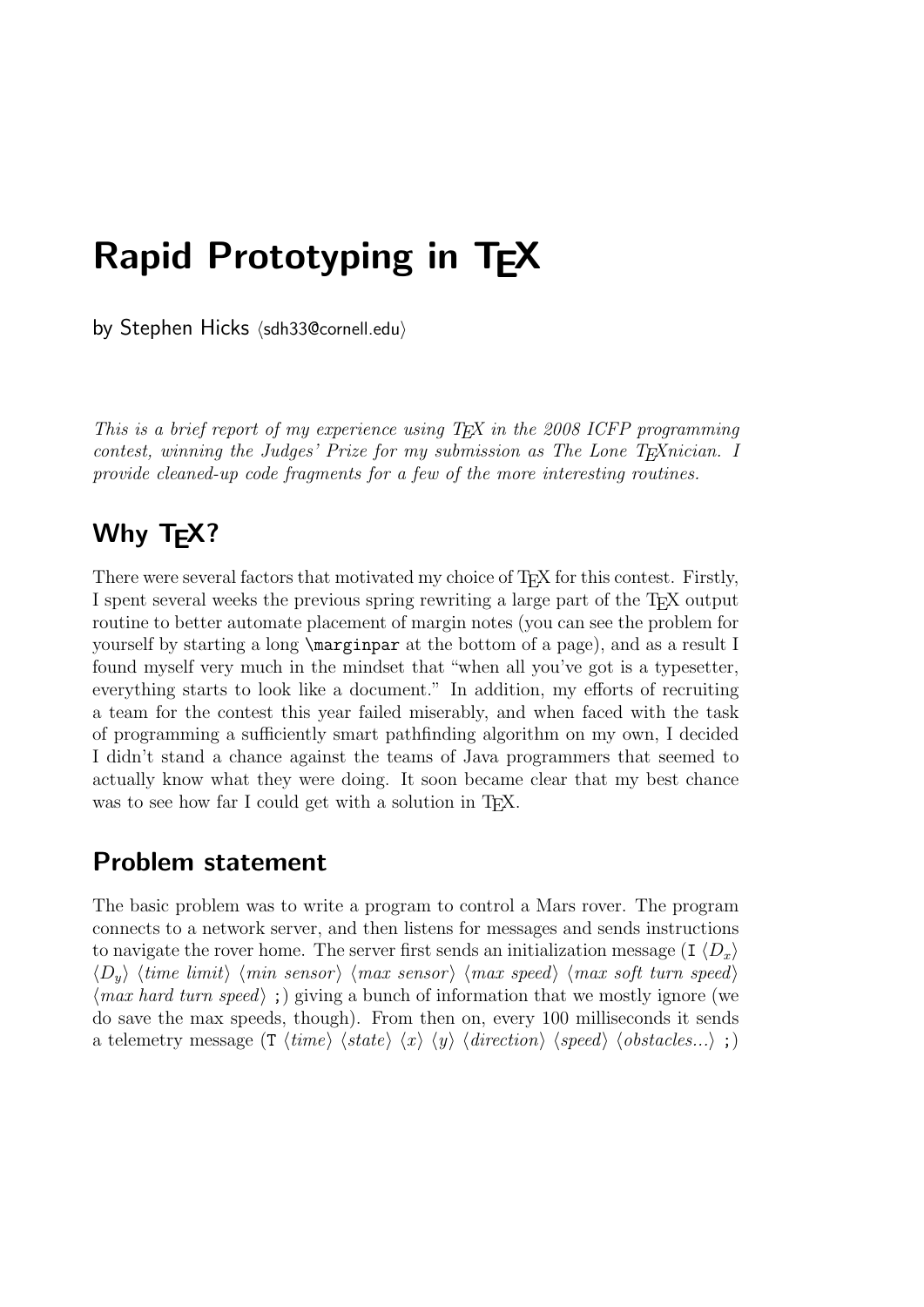telling us where we are, how fast we're going and in what direction, and what obstacles we see around us: boulders, which we bounce off of; craters, which we fall into and die; and martians, which chase us and disassemble us if we're caught. Finally, there are also messages for special events such as failure (hitting a crater or martian, or running out of time), success, or bouncing off a boulder. The rover's state consists of a 5-way turning state (turning hard left, turning soft left, straight, turning soft right, or turning hard right) and a 3-way acceleration state (braking, coasting, or accelerating). The program sends single-character instructions (a, b, 1, and  $r$ ) to the server to change the state incrementally, so that it takes three r instructions to go from turning hard left to soft right (as well as an unknown angular acceleration time). For more details, see the contest archives [\[1\]](#page-14-0).

## Basic strategy

A more narrative account of the choices made during the development process, as well as the complete source code from the entry, can be found in the related blog post [\[2\]](#page-15-0). I will therefore discuss here only the final results and give a few illustrative code fragments, which have been edited for clarity.

#### Network access

We need to figure out how to let T<sub>E</sub>X interact with the outside world. To this end, I was inspired by PerlT<sub>E</sub>X, which allows running arbitrary Perl code from within TEX by launching a TEX process from Perl, and then monitoring stdout for blocks of code, the results of which are sent back through stdin each time T<sub>E</sub>X asks for input. Listing [1](#page-6-0) is a mostly self-contained fragment to illustrate how this works. The process is depicted graphically in Figure [1.](#page-7-0)

In this fragment we define four macros. The first, **\send**, prints a message to stdout for Perl to send to the server. The other three are used for parsing the server's messages.

We will take advantage of the sophisticated tokenizer and parser that are already present in T<sub>E</sub>X. In particular, we make use of *active characters*, that let T<sub>E</sub>X treat a single character as a macro. In the macro \activecodes, we set each possible message tag  $(I, T, ...)$  to be an active character and alias it to the macro we want to run upon receiving the message (the space after the \def I above is important for dealing with the space between the tag and the first argument). In the snippet above, we define \init, which takes eight tokens describing the size of the map, time limit, and information about sensor range and maximum speeds. Here we use T<sub>EX</sub>'s delimited parameters to bind  $#1...8$  to the arguments so that we can save them for future use and then begin navigating.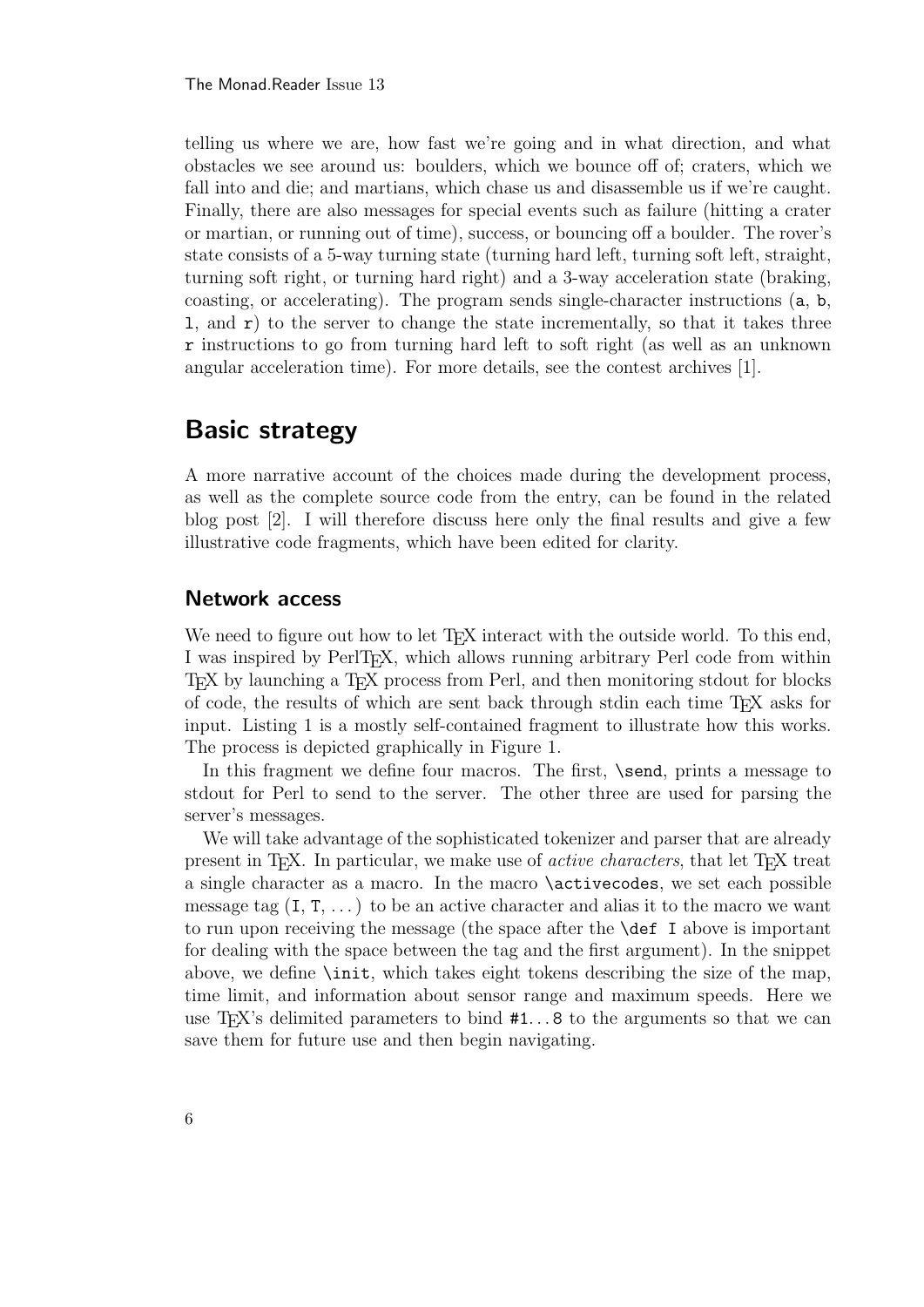```
\newlinechar'^^J
\def\send#1{%
 \message{^^JSEND: #1^^J}%% prints to stdout
}
\def\activecodes{
 \catcode'I=\active
 \def I {\init}%
 \% \dots}
\def\init#1 #2 #3 #4 #5 #6 #7 #8 ;{%
 \% \dots}
\def\main{%
 \message{^^JWANT^^J}%
 \begingroup % make a local scope
   \activecodes % activate characters for parsing
   \read 16 to \command % stdin -> \command
   \command % run \command
 \endgroup
 \main % loop
}
\main
```
<span id="page-6-0"></span>Listing 1: Basic T<sub>E</sub>X routines for communicating with a network server via an appropriate Perl wrapper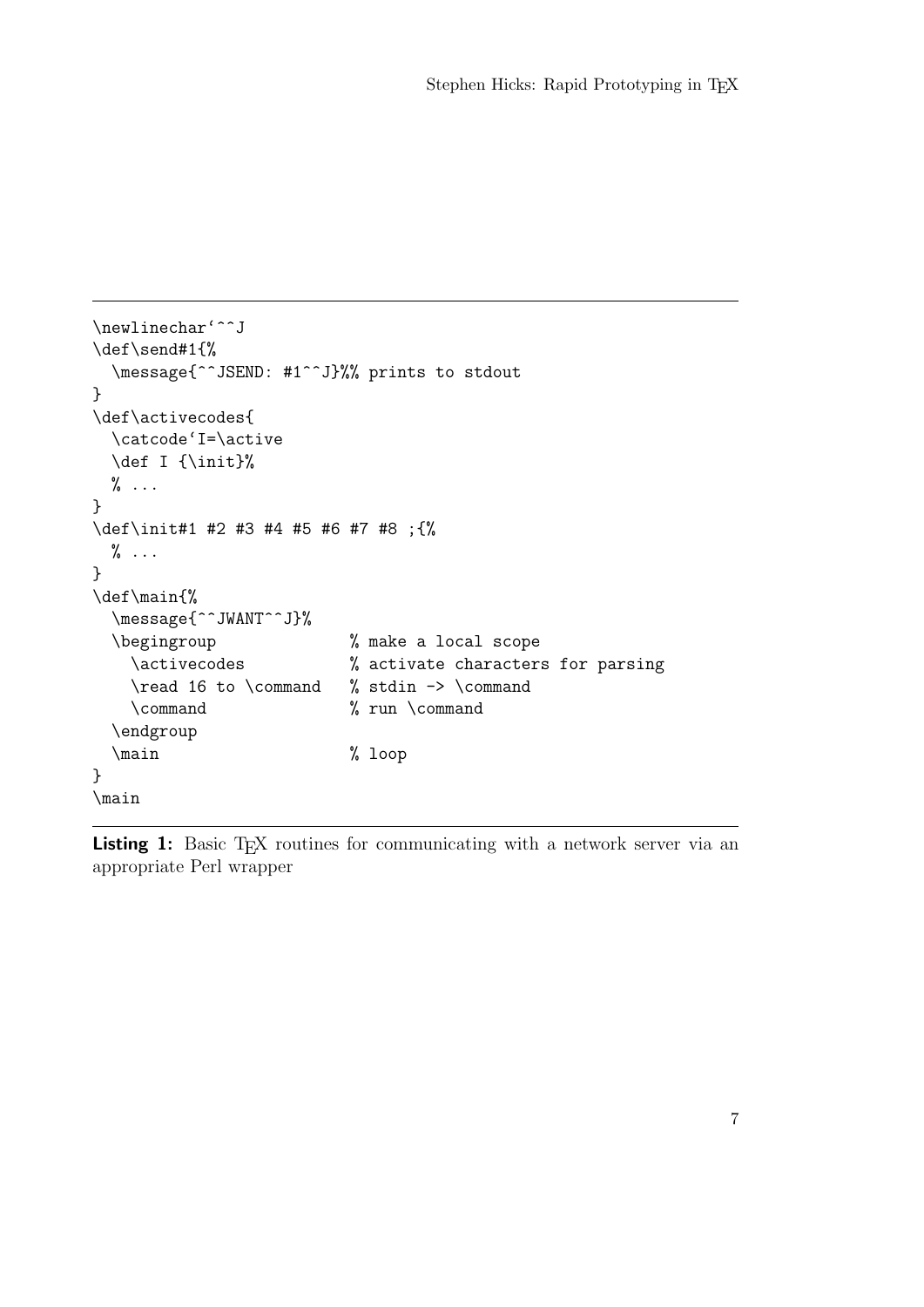

<span id="page-7-0"></span>Figure 1: Connectivity diagram. The Perl wrapper opens a network socket and runs the T<sub>E</sub>X process. Each time T<sub>E</sub>X says "WANT", Perl sends back any recent network messages or else a pulse message (" $t \langle time \rangle$ ;", generated interally) if none have arrived. Perl also forwards any messages from T<sub>EX</sub> back to the server.

The final macro, \main, stitches everything together. It is a tail-recursive loop that sends a message to Perl asking for data, activates the active character mechanism we use for parsing, waits for and reads input on stdin, and finally runs whatever is received before repeating the whole process. We can break out of this loop by redefining **\main**.

Since  $T_F X$ 's  $\reads$  are always blocking, it's important that we not waste any time waiting for input. Thus, in the event of network silence, we have Perl send back a "pulse" with just a timestamp so that TEX can get back to work navigating.

## Pathfinding

At this point, we have reduced the problem to defining actions for each possible message. Since the pulse is the most frequently received message (as long as our efficiency isn't too terrible), we use it as the start of all the actions, leaving the others (initialization and telemetry data, in particular) to keep the variables up to date.

For each pulse, we use the velocity, direction, and turning rates to estimate the position and direction. Since acceleration rates aren't given, we ignore them. We have two modes, *running* and *swerving*, which determines what happens next. While running, we look ahead of the rover for anything we might hit. In the event of an imminent boulder or crater (we ignore the martians, since they appear to be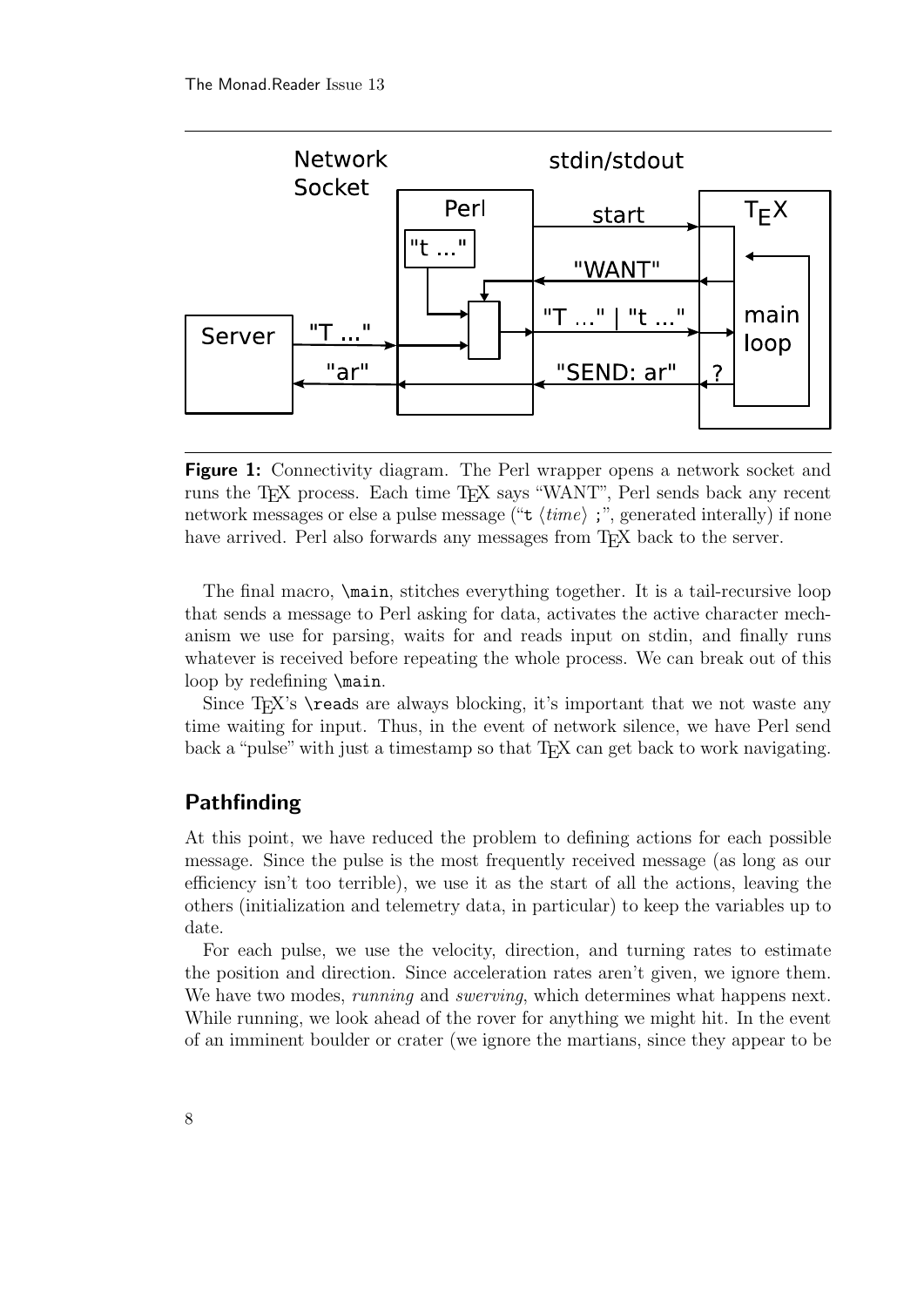

**Figure 2:** Flowchart of pathfinding logic.

rather dumb), we instantly switch into a self-preserving swerving mode. Otherwise, we turn towards the goal. We have two angular thresholds: if less than 1<sup>°</sup> off from the goal we go straight, from  $1°$  to  $10°$  we turn softly, and more than  $10°$  we turn hard. We also scale the velocity by a cosine of the angle so that we slow down whenever we're off target.

In swerving more, we start by hitting the brakes and turning hard away from the obstacle. When the obstacle (plus a margin of saftey) is no longer in the way, we stop turning but remain traveling in a straight line until the obstacle is passed. Specifically, when the dot product between the velocity and the displacement to the object is negative. If at any point another obstruction occurs, we restart the swerving process.

Such a simple strategy is of course doomed to fail in any number of circumstances, but it seems to be robust as long as the obstacles are relatively sparse, as was the case in the example maps.

# Development in T<sub>F</sub>X

## Data types

Now that I've given the basic strategy, I'll talk a bit about the process of development in TEX, starting with a discussion of the available data types. We make use of five kinds of registers: conditionals store boolean values, counters store inte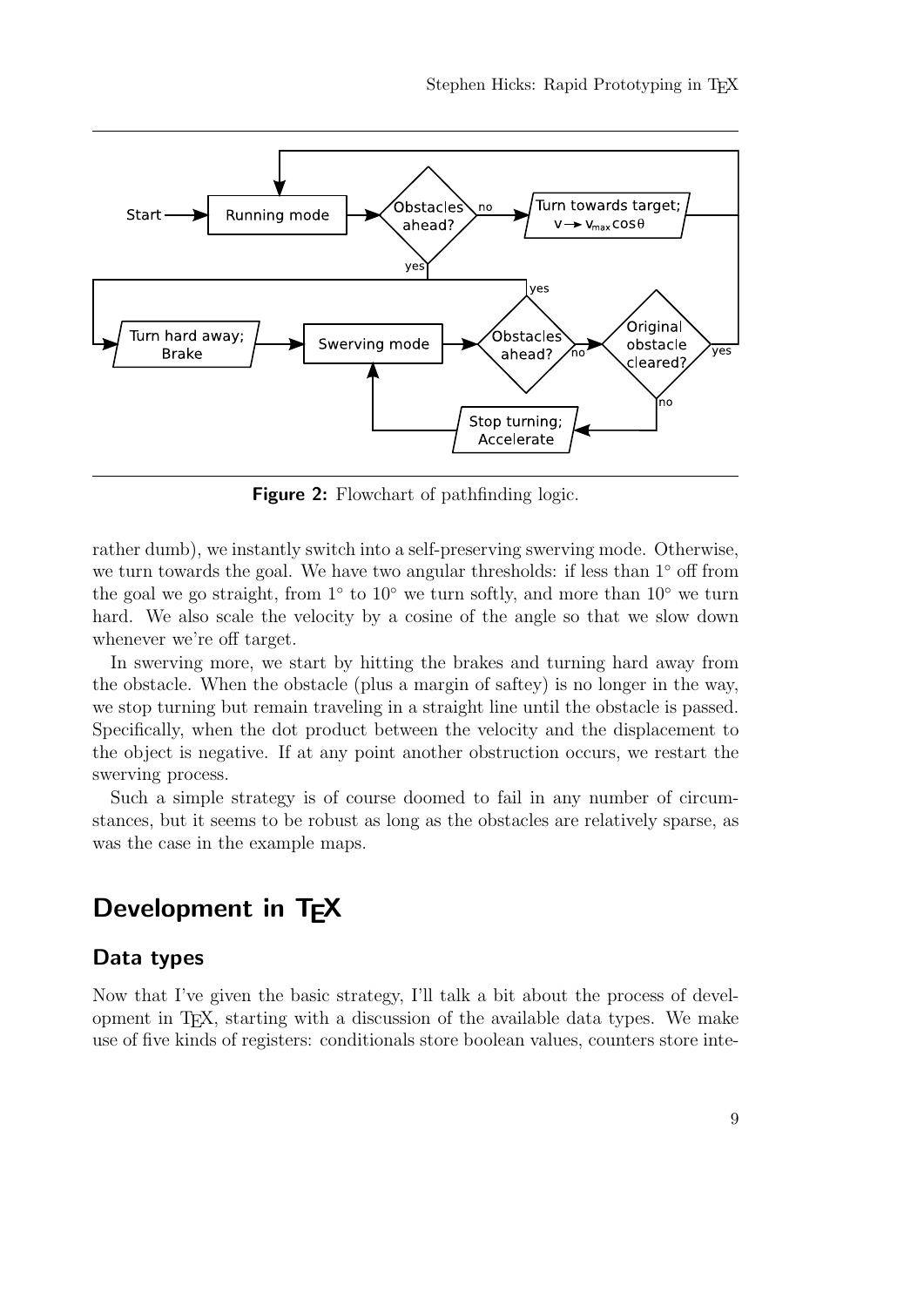ger values, dimension registers store fixed-point decimal values up to 8192pt, and token registers and macros each store arbitrary lists of tokens (there are subtle differences in how each is accessed, but these are beyond the scope of this article).

TEX provides commands for basic arithmetic on counters. Dimensions can be multiplied and divided by counters, but there is no primitive way to multiply two dimension registers. Since dimensions are technically lengths, this would result in an area, which is meaningless to T<sub>E</sub>X. On the other hand, dimensions can be multiplied by fixed fractions, as in 1.2\baselineskip. We can leverage this to multiply two dimensions by printing (expanding) the first dimension, removing the "pt" that comes along with it, and then attaching the second dimension. Listing [2](#page-9-0) is adapted from a comp.text.tex post by Donald Arsineau [\[3\]](#page-15-1).

```
\def\mul#1#2{\expandafter\removePT\the#1#2}
{\catcode'p=12 \catcode't=12 \gdef\removePT#1pt{#1}}
```
Listing 2: A simple fixed-point multiplication routine.

The \expandafter sequences the operations such that the \the#1 first becomes a number with units, e.g. 1.2pt, and then \removePT gobbles up the pt so that the decimal number is left alone to multiply the dimension #2. Division is more complicated: we multiply the numerator and denominator by the largest power of two that doesn't cause an overflow, cast the denominator into a counter, and then divide.

The geometry of the problem requires also that we can extract square roots and evaluate sines, cosines, and arctangents, and this is another mess. I stole a square root routine, which basically uses Newton's method to solve  $f(x) =$  $x^2 - b = 0$ , from a former colleague [\[4\]](#page-15-2). The trig functions are easily approximated with a quadratic over the interval  $(0, 45^{\circ})$ , and all the other values can be found with suitable transformations. See Listing [3](#page-10-0) for the definition of \sine. This example demonstrates a bit of the flavor of T<sub>E</sub>X programming, as well as another complication so far unmentioned. The commands \begingroup and \endgroup set up a local scope so that we can use the dimension registers \dimen@ and \@tempdima without fear of clobbering any data (alternately, we could allocate separate registers for each function, as long as they're never nested). The problem with this is that there's no good way to get the "return value" outside of this local scope, except by a global assignment, which is obviously undesirable. The solution again involves \expandafter: the temporary register (\the\dimen@) that holds the result is expanded in the expression  $#1=\theta\dim\mathbb{Q}$  before the \endgroup wipes out all our local assignments. Next the **\endgroup** happens, and then finally the assignment is carried out with the appropriate scope.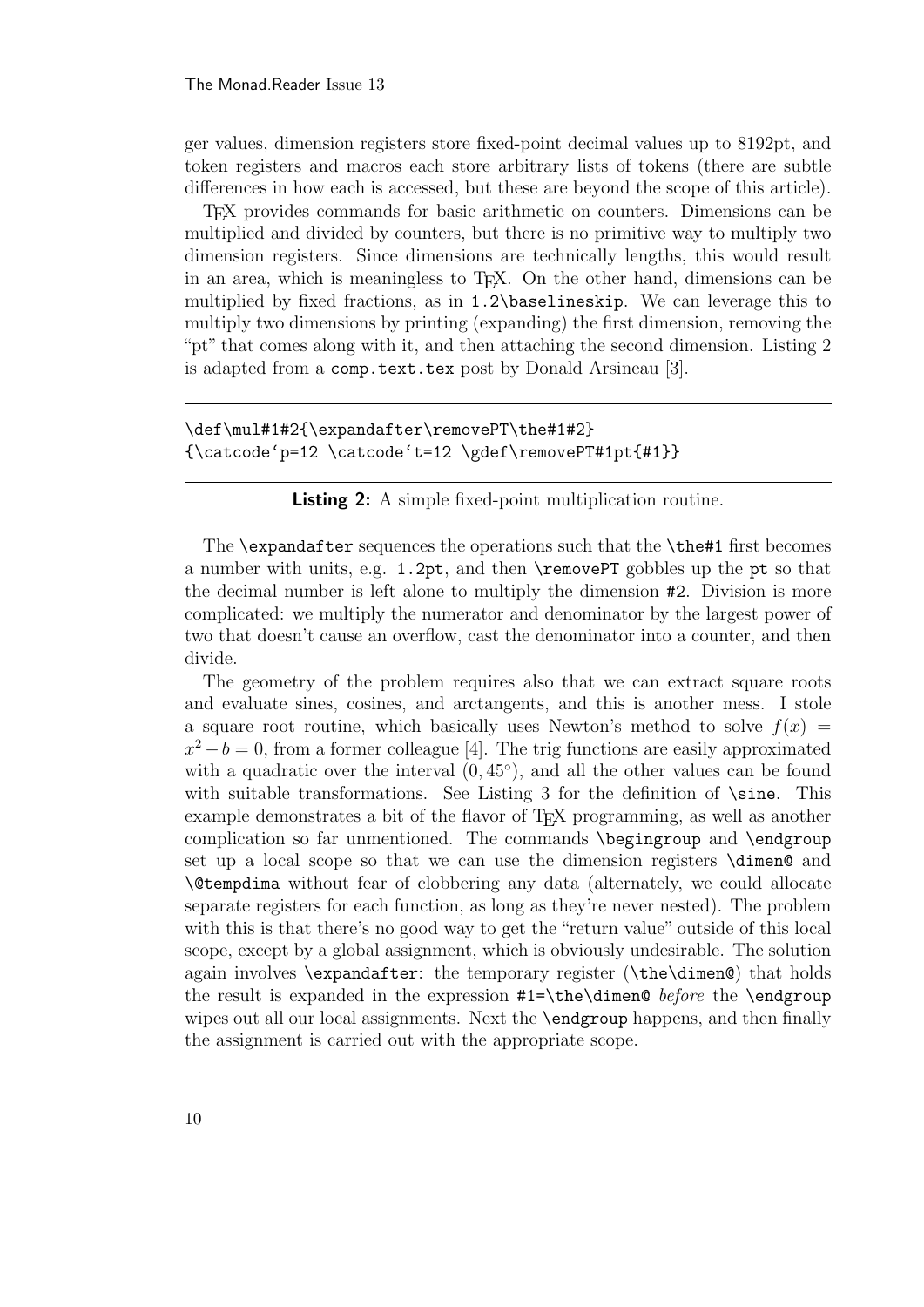```
\catcode'\@=11 % allows @ to be used in macro names
% #1 is dimension register, in degrees; result overwrites input.
% Usage example: \dimen@=1.0pt \sin\dimen@
\def\sine#1{
  \left\{\int \frac{1}{\sinh 1} 1 \cdot 0 \right\} % \sin(x) \left| \int x \cdot 0 \right| = -\sin(-x)#1=-#1\relax
    \sine#1\relax
    #1=-#1\relax
  \else
    \left\{\int \frac{45pt}{\sin(x)} \right\} % sin(x) | x>45 = cos(90-x)
      \advance#1 by -90pt%
      \cosine#1%
    \text{else} \text{% sin}(x) | otherwise = x - .12*x^2
      \begingroup
         \dimen@=.017453#1\relax % convert to radians (pi/180)
         \@tempdima=\mul\dimen@\dimen@
         \advance\dimen@ by -.12\@tempdima
      \expandafter\endgroup
      \expandafter#1\expandafter=\the\dimen@\relax
    \fi
  \fi
}
```
<span id="page-10-0"></span>Listing 3: The \sine function, defined in terms of the \cosine function, which is similar, differing only in the coefficients.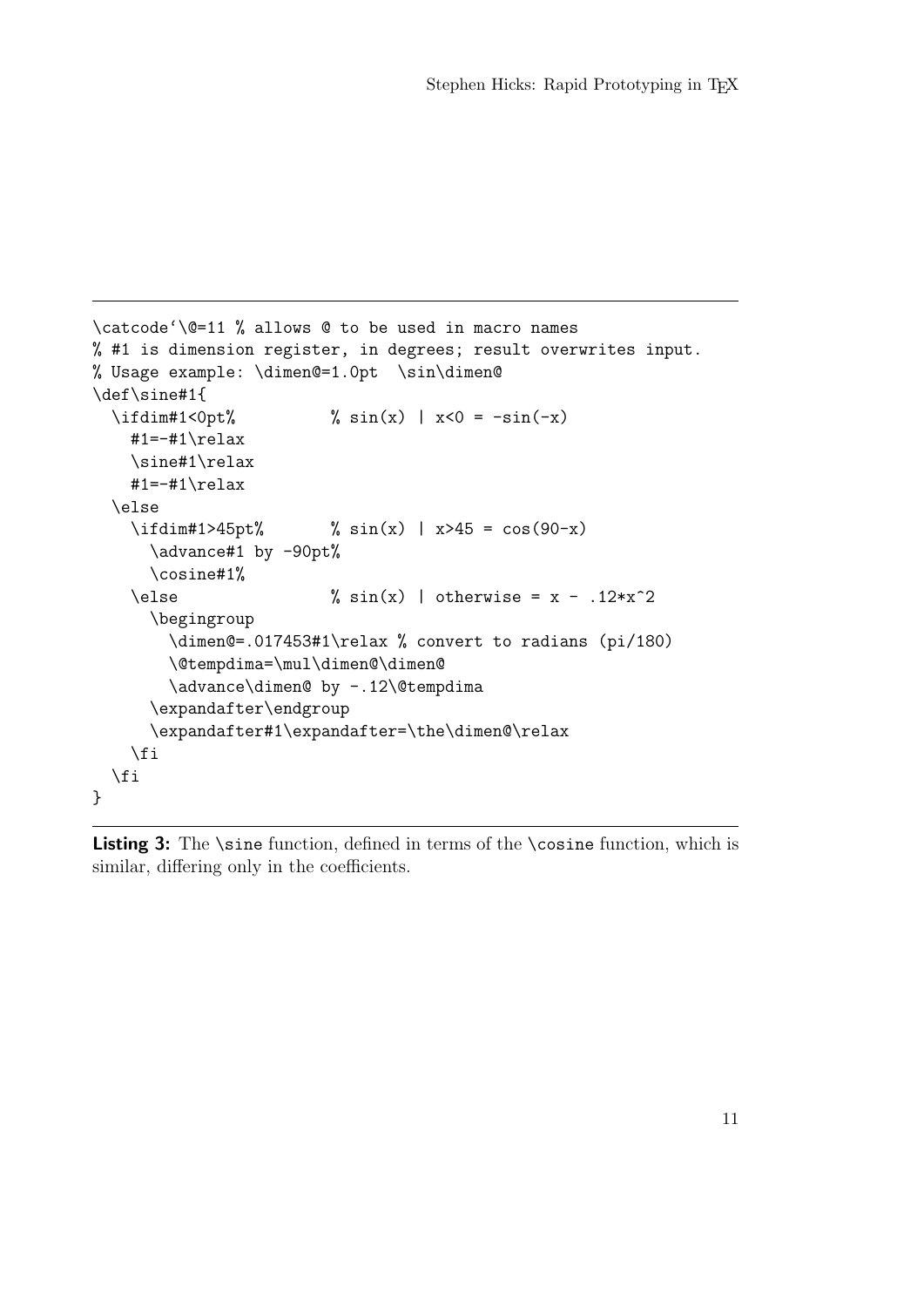#### The Monad.Reader Issue 13

The last two types of data, token registers and macros, are also useful to us. A trivial usage is storing state (which direction we're turning; whether we're accelerating, braking, or coasting). A more interesting application is keeping track of the obstacles. In each telemetry report, the server sends information about all the objects in the rover's field of view. We store all this information in a token register in the form  $\{\langle \chi \rangle, \langle y \rangle, \langle radius \rangle\}$  for each object, taking care not to store duplicates. We can then define \\ to mean different things depending on what we want to do with this data, and then evaluate the token register. For instance, if we want to add a new object, we first define \\ to check if the two objects are the same; or if we want to check for a possible collision course, we define  $\setminus \setminus$  to be the collision check macro [\[5\]](#page-15-3). This gives  $O(n)$  access time for every operation, but more efficient solutions have other trade-offs. Listing [4](#page-12-0) shows routines for adding a crater to our list, provided it's not already there.

The **\seeCrater** macro is rather straightforward, parsing the message from the server and changing it into our own format before calling \append. We see in \append the first use of a conditional variable, \if@test. Booleans in T<sub>EX</sub> actually consist of three macros:  $\iota f\{X\}$  tests the condition, and  $\iota(X)$ true and  $\iota(X)$ false set the value. Another interesting feature is that our definition of  $\setminus \setminus$  is effectively a partial application of the \eq function.

## Side effects

With all these difficulties, I would be remiss in not mentioning anything to  $T_F X$ 's advantage. Because T<sub>F</sub>X is designed for typesetting, one side effect of running it is that if we're not careful to avoid any extra spaces, we end up with a blank document as output. If we're even less careful, we might get text in the document that should have been parsed and executed (in my case, while working on the contest, this was actually decimal parts of dimensions that were truncated to integers without my realizing it).

On the other hand, once all the stray spaces are under control, there's nothing stopping us from using this side effect to produce meaningful output. While pictures are possible in plain T<sub>EX</sub>  $[6]$ , they are not at all straightforward, so it makes sense to instead use LAT<sub>EX</sub>'s picture environment in which we can place dots at arbitrary points on the page. Any time we see a new object or update our position, we can issue the appropriate picture-drawing commands. The result can be seen in Figure [3.](#page-13-0)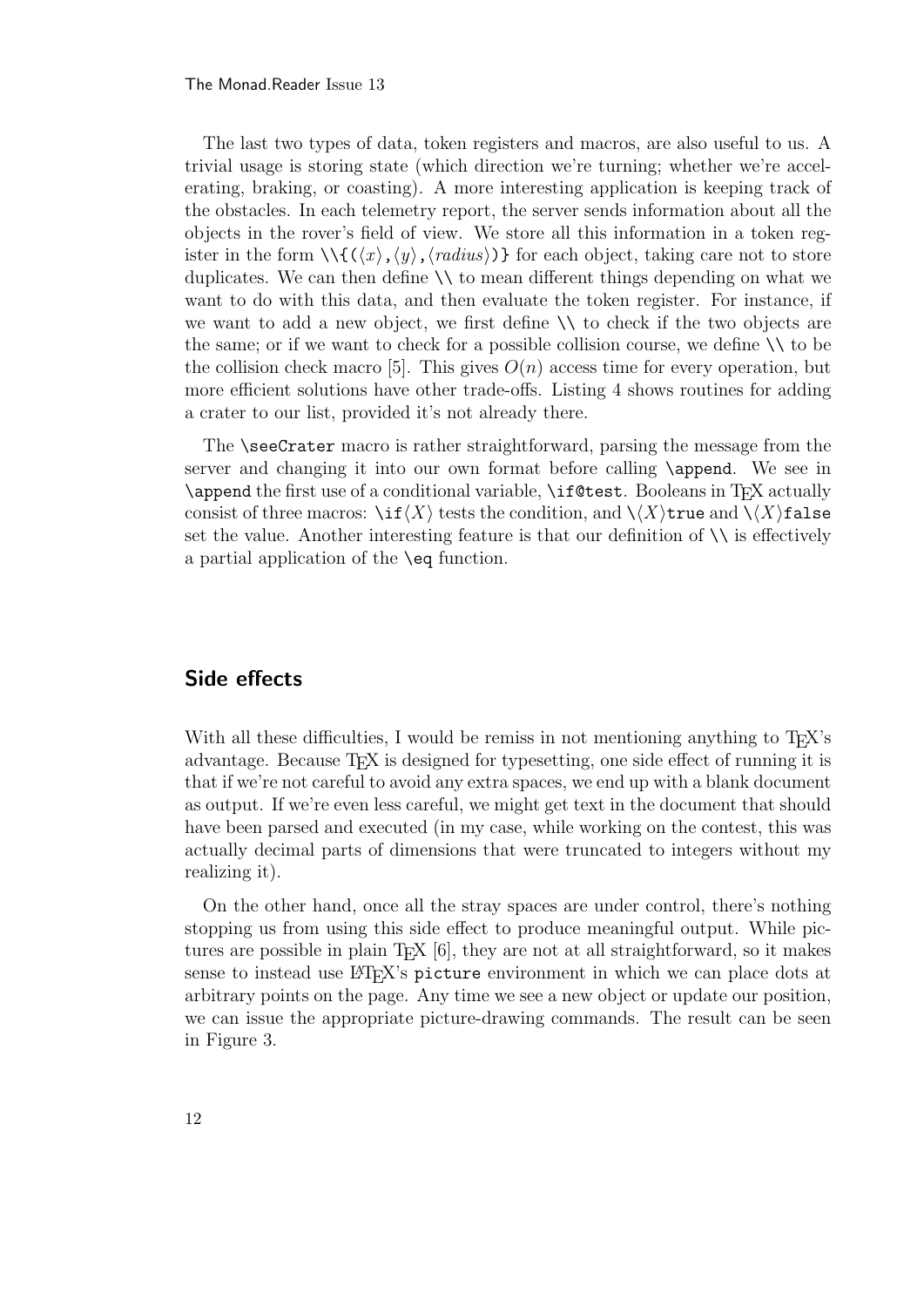```
\catcode'\@=11 % allow using @ in macro names
\newtoks\craters % allocate a new token register
\def\seeCrater#1 #2 #3 {% % message: "c <x> <y> <radius>"
 \dimen@=#3pt% % (as part of telemetry)
 \advance\dimen@ by 0.5pt% % add radius of rover
 \append\craters{(#1,#2,\the\dimen@)}%
}
\def\eq#1#2{% if #1==#2 then set \if@test to true
 \begingroup
   \let\@result=\relax
   \def\@tempa{#1}
   \def\@tempb{#2}
   \ifx\@tempa\@tempb % test if two macros are equivalent
     \let\@result=\@testtrue
   \fi
 \expandafter\endgroup
 \@result
}
\def\appeq{\#1#2{\% #1 is a token register, #2 is "(x,y,r)"}\begingroup % isolate scope
   \@testfalse % any [] = False
   \def\\{\eq{#2}}% % what to do with each element in #1
   \the#1% % iterate over token register #1
   \if@test\else % if #2 isn't yet in the list
     \global#1=\expandafter{% then overwrite #1,
       \theta \the#1\\{#2}% appending "\\{#2}"
     }%
   \fi
 \endgroup
}
```
<span id="page-12-0"></span>Listing 4: Routines for adding a crater to a list of obstructions.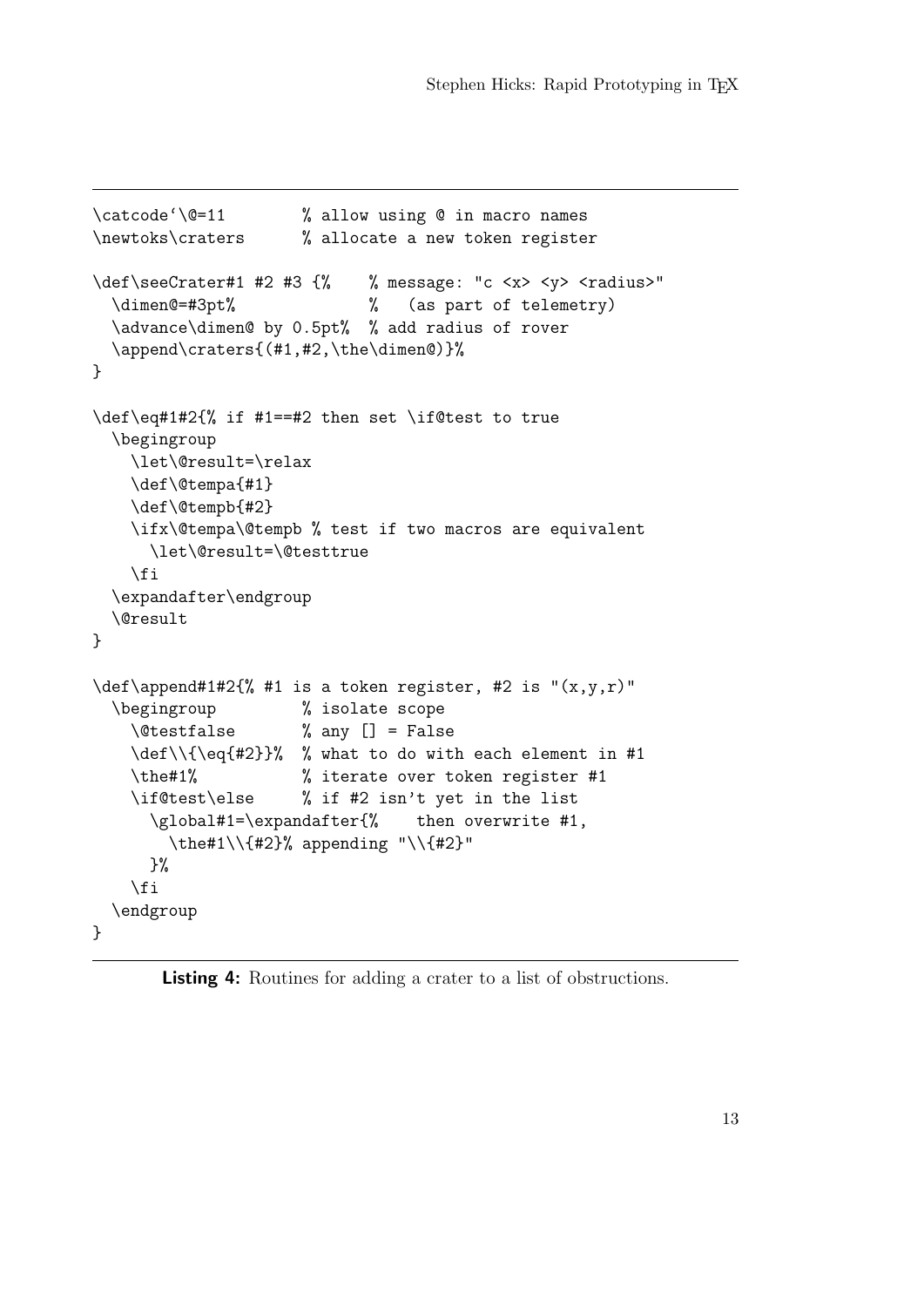

<span id="page-13-0"></span>Figure 3: Typeset output of a mars rover trial run. The green circle in the center is the home base; brown circles are craters; gray circles are boulders; blue denotes the rover's path; and red denotes the martians (since we're ignoring them, they're just here for show).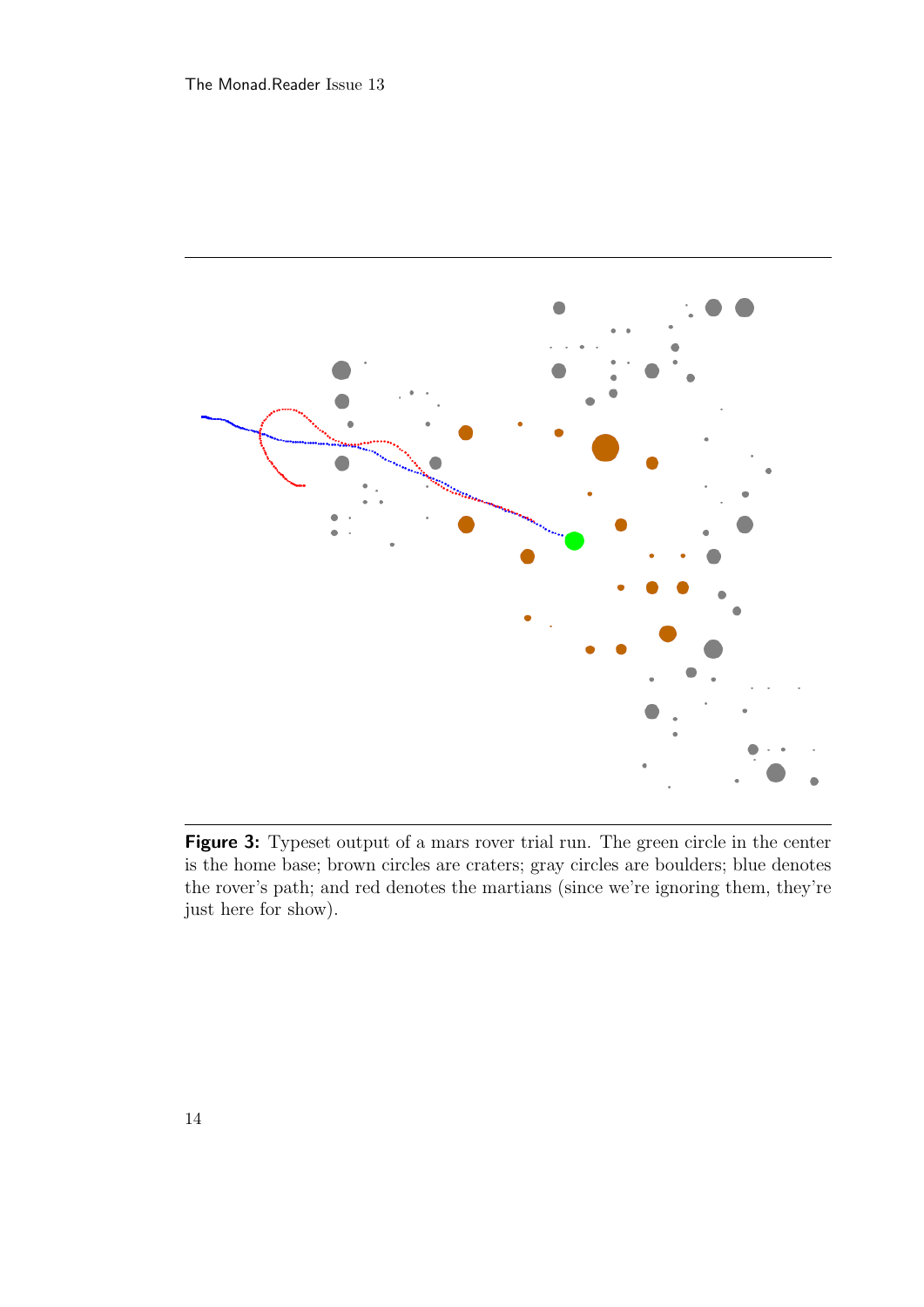## **Conclusions**

I've discussed a few of the interesting features of writing a real-time application in TEX. Overall, I really can't recommend anyone else try it without significant masochistic tendencies (and then only for a limited time). On the other hand, it did provide a fun challenge for a weekend, and people's reactions were definitely worth it.

I learned a lot about T<sub>EX</sub> in writing this program. For one thing, I assumed TEX did not have any internal clock, so I used Perl to keep track of elapsed time. Afterwards, I was informed that pdfTEX has had a command \pdfelapsedtime for years. I alluded earlier to the fact that all operations on token registers are  $O(n)$ . This actually caused some efficiency problems in later trials because I saved the positions of all the obstacles, in case they would be useful. By the later trials, the list had grown rather large and T<sub>E</sub>X began to lag behind so much that it was no longer able to turn quickly enough to make it home or avoid obstacles. It would have been much better to forget about everything immediately after it left the field of view. Finally, in light of how ill-suited TEX is for math, I am convinced that METAFONT would have been a much better choice, but for the fact that I don't currently have the METAFONT skills to pull it off.

This is by no means the first instance of abusing T<sub>E</sub>X for something other than what it was intended for. Years ago, there was a simple BASIC interpreter written in T<sub>EX</sub> [\[7\]](#page-15-5). Just last fall, David Roundy and I wrote a crude build system in which TEX uses \write18 to run shell commands and generate output from inline Python programs, but only if the listing was modified more recently than the output. Such exercises range from the absurd to the interesting, but generally there are much better ways to accomplish the same task. Nevertheless, as a physicist, I would like to end with a quote from Richard Feynman, who once said that "Every theoretical physicist who is any good knows six or seven theoretical representations for the same physics," [\[8\]](#page-15-6) and I hope I'm not too far off base in applying this to programming as well.

## About the author

Stephen Hicks is a senior Ph.D. student studying theoretical biophysics at Cornell University. He enjoys teaching, playing piano, kayaking, sailing, bridge, and lately hacking in T<sub>F</sub>X and Haskell.

## **References**

<span id="page-14-0"></span>[1] ICFP Programming Contest. <http://icfpcontest.org/>.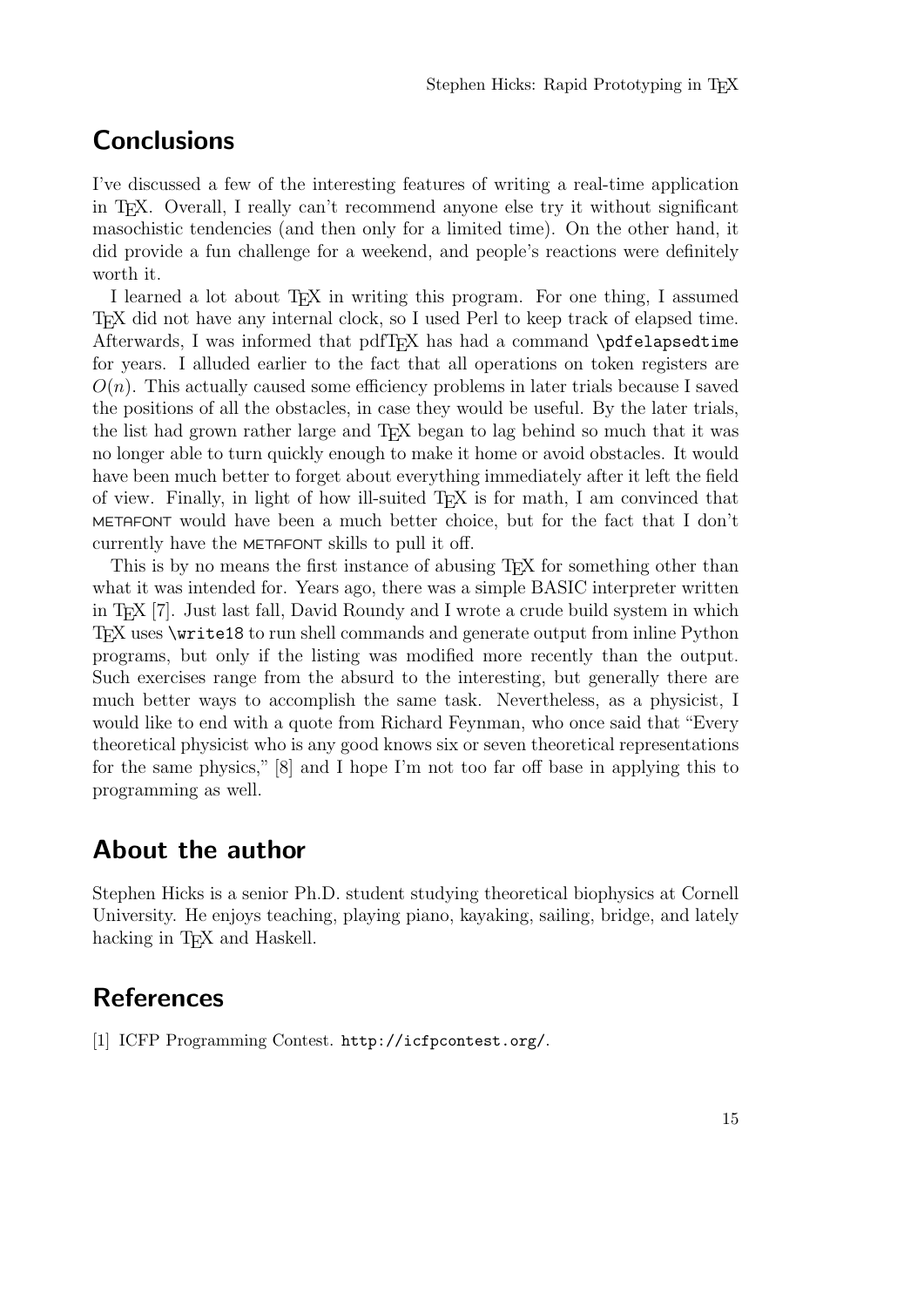- <span id="page-15-0"></span>[2] Stephen Hicks. ICFP Contest 2008. [http://sdh33b.blogspot.com/2008/07/](http://sdh33b.blogspot.com/2008/07/icfp-contest-2008.html) [icfp-contest-2008.html](http://sdh33b.blogspot.com/2008/07/icfp-contest-2008.html).
- <span id="page-15-1"></span>[3] Donald Arseneau. Fixed-point non-integer division (1993). [http://groups.](http://groups.google.com/group/comp.text.tex/browse_thread/thread/95b55bc557d96b5) [google.com/group/comp.text.tex/browse\\_thread/thread/95b55bc557d96b5](http://groups.google.com/group/comp.text.tex/browse_thread/thread/95b55bc557d96b5). In comp.text.tex.
- <span id="page-15-2"></span>[4] Kevin Hamlen. Private correspondence.
- <span id="page-15-3"></span>[5] Donald Knuth. The TEXbook, chapter Appendix D, pages 378–379. Addison–Wesley (1984).
- <span id="page-15-4"></span>[6] Ibid, pages 389–390.
- <span id="page-15-5"></span>[7] Andrew Marc Greene. BASIX: An interpreter written in T<sub>E</sub>X. **TUGboat**,  $11(3)$ : pages 381–392 (1990). [http://www.tug.org/TUGboat/Articles/tb11-3/contents11-3.](http://www.tug.org/TUGboat/Articles/tb11-3/contents11-3.html) [html](http://www.tug.org/TUGboat/Articles/tb11-3/contents11-3.html).
- <span id="page-15-6"></span>[8] Richard Feynman. The Character of Physical Law, chapter 7, page 168. MIT Press (1965).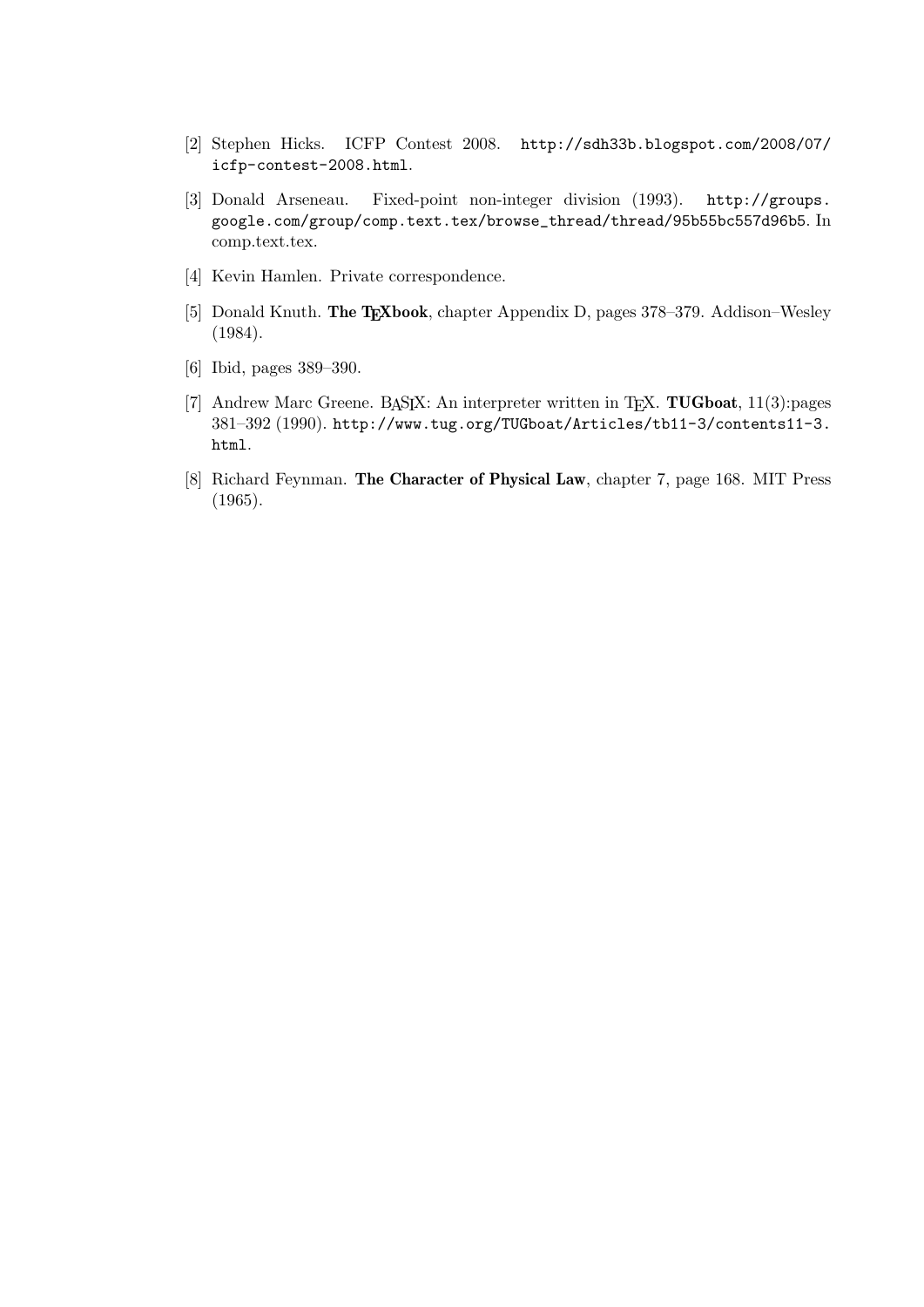# The Typeclassopedia

by Brent Yorgey (byorgey@cis.upenn.edu)

<span id="page-16-0"></span>The standard Haskell libraries feature a number of type classes with algebraic or category-theoretic underpinnings. Becoming a fluent Haskell hacker requires intimate familiarity with them all, yet acquiring this familiarity often involves combing through a mountain of tutorials, blog posts, mailing list archives, and IRC logs.

The goal of this article is to serve as a starting point for the student of Haskell wishing to gain a firm grasp of its standard type classes. The essentials of each type class are introduced, with examples, commentary, and extensive references for further reading.

## Introduction

Have you ever had any of the following thoughts?

- $\triangleright$  What the heck is a monoid, and how is it different from a monomal?
- $\blacktriangleright$  I finally figured out how to use Parsec with do-notation, and someone told me I should use something called Applicative instead. Um, what?
- $\blacktriangleright$  Someone in the #haskell IRC channel used (\*\*\*), and when I asked lambdabot to tell me its type, it printed out scary gobbledygook that didn't even fit on one line! Then someone used fmap fmap fmap and my brain exploded.
- $\blacktriangleright$  When I asked how to do something I thought was really complicated, people started typing things like zip.ap fmap.(id &&& wtf) and the scary thing is that they worked! Anyway, I think those people must actually be robots because there's no way anyone could come up with that in two seconds off the top of their head.

If you have, look no further! You, too, can write and understand concise, elegant, idiomatic Haskell code with the best of them.

There are two keys to an expert Haskell hacker's wisdom: 1. Understand the types. 2. Gain a deep intuition for each type class and its relationship to other type classes, backed up by familiarity with many examples.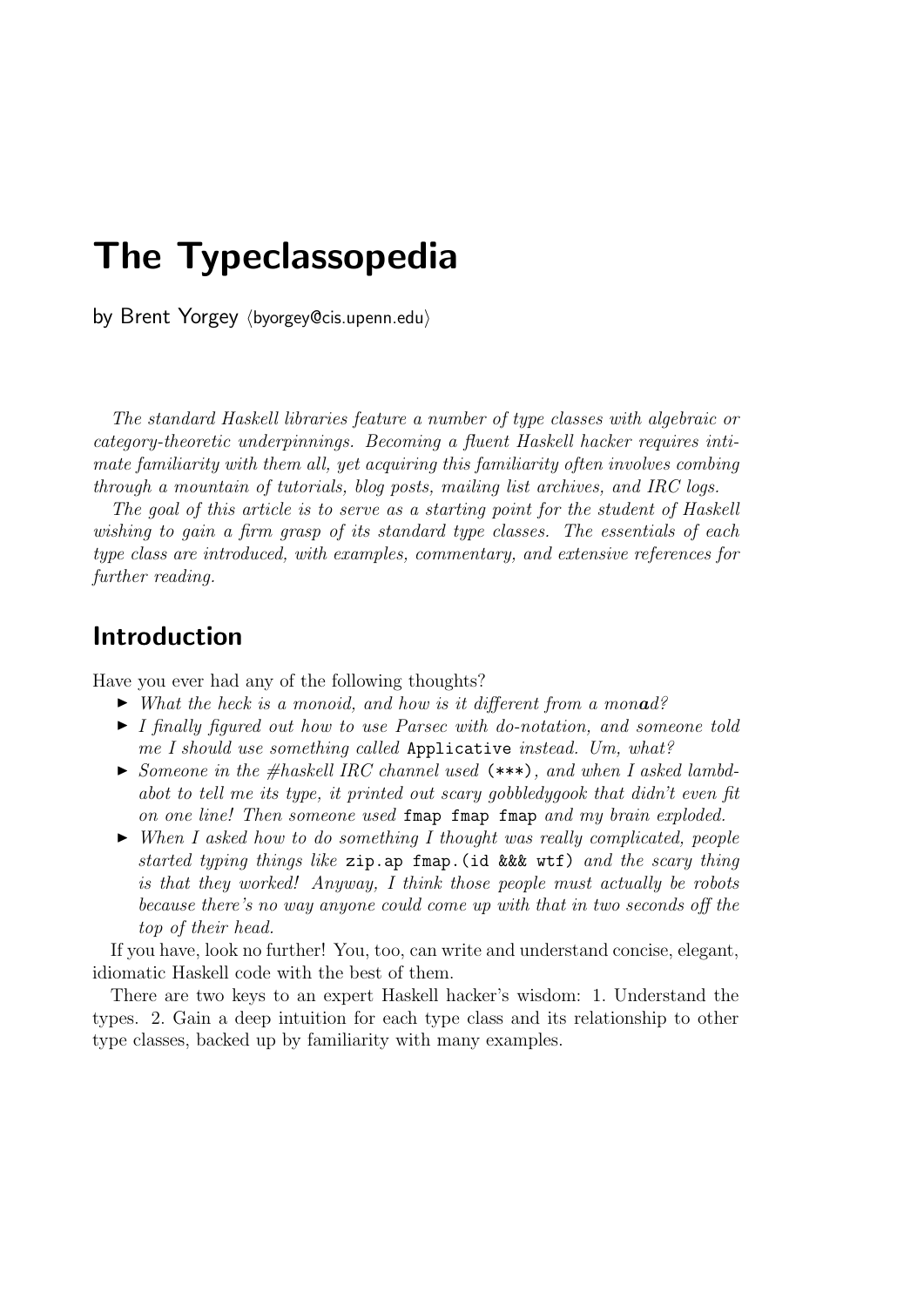It's impossible to overstate the importance of the first; the patient student of type signatures will uncover many profound secrets. Conversely, anyone ignorant of the types in their code is doomed to eternal uncertainty. "Hmm, it doesn't compile. . . maybe I'll stick in an fmap here. . . nope, let's see. . . maybe I need another  $(.)$  somewhere?  $\dots$  um  $\dots$ "

The second key—gaining deep intuition, backed by examples—is also important, but much more difficult to attain. A primary goal of this article is to set you on the road to gaining such intuition. However—

> There is no royal road to Haskell.  $-$ Euclid<sup>[1](#page-0-0)</sup>

This article can only be a starting point, since good intuition comes from hard work, not from learning the right metaphor [\[1\]](#page-59-0). Anyone who reads and understands all of it will still have an arduous journey ahead—but sometimes a good starting point makes a big difference.

It should be noted that this is not a Haskell tutorial; it is assumed that the reader is already familiar with the basics of Haskell, including the standard Prelude, the type system, data types, and type classes.

Figure [1](#page-18-0) on page [19](#page-18-0) shows the type classes we will be discussing and their interrelationships. Solid arrows point from the general to the specific; that is, if there is an arrow from Foo to Bar it means that every Bar is (or should be, or can be made into) a Foo. Dotted arrows indicate some other sort of relationship. The solid double arrow indicates that Monad and ArrowApply are equivalent. Pointed and Comonad are greyed out since they are not actually (yet) in the standard Haskell libraries (they are in the category-extras library [\[2\]](#page-59-1)).

One more note before we begin. I've seen "type class" written as one word, "typeclass," but let's settle this once and for all: the correct spelling uses two words (the title of this article notwithstanding), as evidenced by, for example, the Haskell 98 Revised Report [\[3\]](#page-59-2), early papers on type classes [\[4,](#page-59-3) [5\]](#page-59-4), and Hudak et al.'s history of Haskell [\[6\]](#page-59-5).

We now begin with the simplest type class of all: Functor.

## Functor

The Functor class [\[7\]](#page-59-6) is the most basic and ubiquitous type class in the Haskell libraries. A simple intuition is that a Functor represents a "container" of some sort, along with the ability to apply a function uniformly to every element in the container. For example, a list is a container of elements, and we can apply a

 $1$ Well, he probably would have said it if he knew Haskell.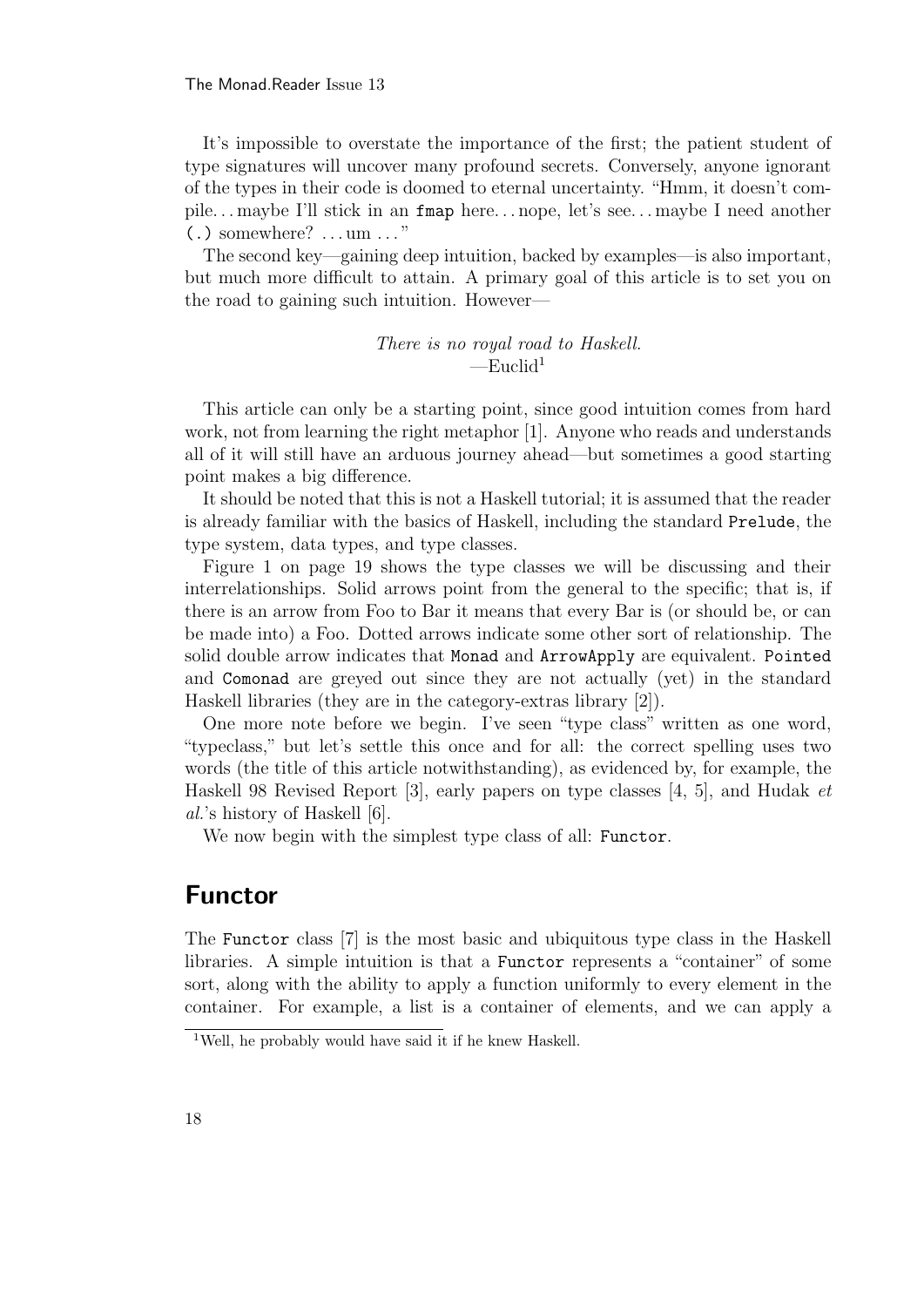

<span id="page-18-0"></span>**Figure 1:** Relationships among standard Haskell type classes

function to every element of a list using map. A binary tree is also a container of elements, and it's not hard to come up with a way to recursively apply a function to every element in a tree.

Another intuition is that a Functor represents some sort of "computational context." This intuition is generally more useful, but is more difficult to explain, precisely because it is so general. Some examples later should help to clarify the Functor-as-context point of view.

In the end, however, a Functor is simply what it is defined to be; doubtless there are many examples of Functor instances that don't exactly fit either of the above intuitions. The wise student will focus their attention on definitions and examples, without leaning too heavily on any particular metaphor. Intuition will come, in time, on its own.

## **Definition**

The type class declaration for Functor is shown in Listing [5.](#page-19-0) Functor is exported by the Prelude, so no special imports are needed to use it.

First, the f a and f b in the type signature for fmap tell us that f isn't just a type; it is a type constructor which takes another type as a parameter. (A more precise way to say this is that the **kind** of f must be  $* \rightarrow *$ .) For ex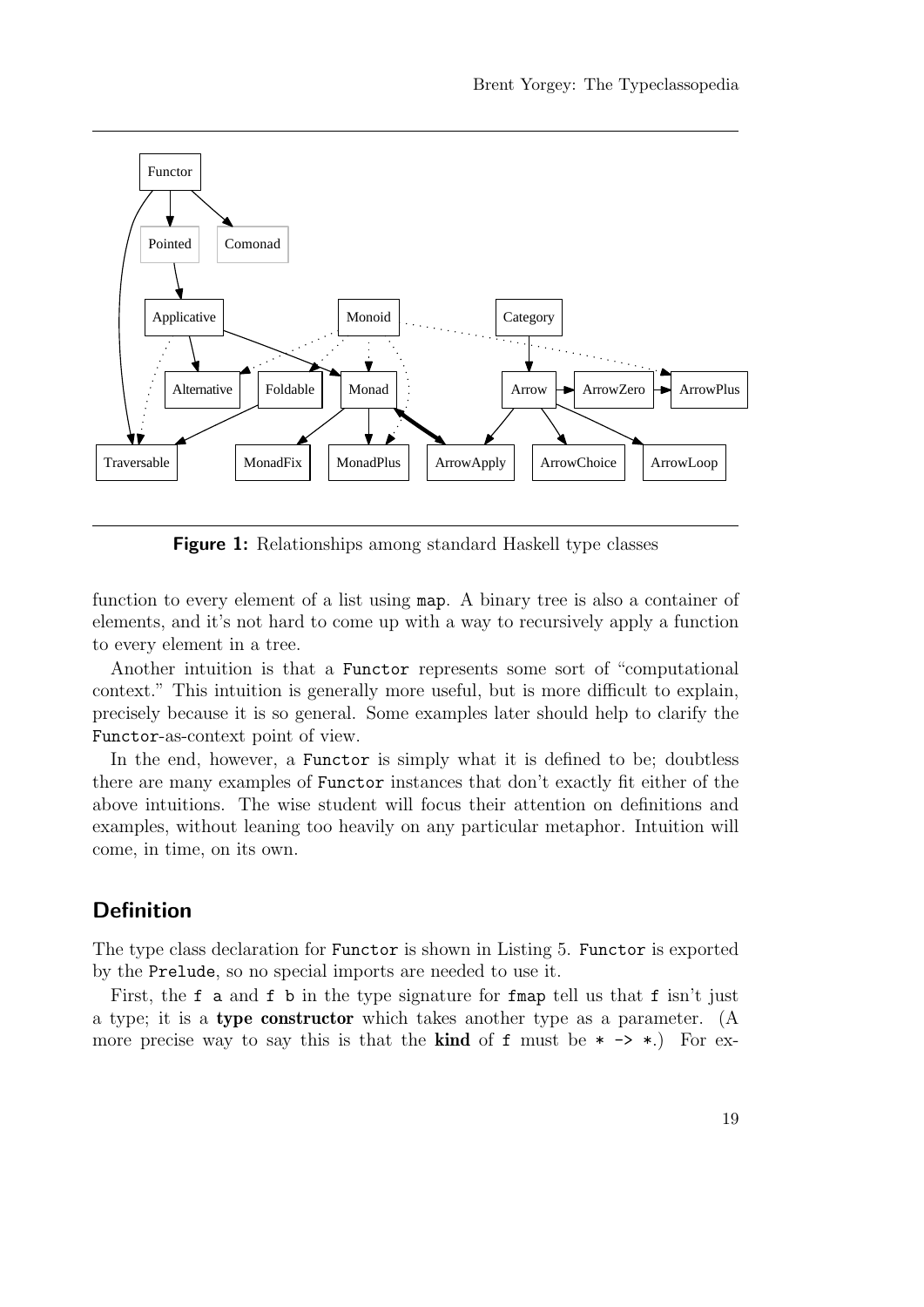<span id="page-19-0"></span>class Functor f where fmap ::  $(a \rightarrow b) \rightarrow f a \rightarrow f b$ 

Listing 5: The Functor type class

ample, Maybe is such a type constructor: Maybe is not a type in and of itself, but requires another type as a parameter, like Maybe Integer. So it would not make sense to say instance Functor Integer, but it could make sense to say instance Functor Maybe.

Now look at the type of fmap: it takes any function from a to b, and a value of type f a, and outputs a value of type f b. From the container point of view, the intention is that fmap applies a function to each element of a container, without altering the structure of the container. From the context point of view, the intention is that fmap applies a function to a value without altering its context. Let's look at a few specific examples.

#### Instances

As noted before, the list constructor  $\left[\right]$  is a functor;<sup>[2](#page-0-0)</sup> we can use the standard list function map to apply a function to each element of a list.<sup>[3](#page-0-0)</sup> The Maybe type constructor is also a functor, representing a container which might hold a single element. The function  $f$ map  $g$  has no effect on Nothing (there are no elements to which g can be applied), and simply applies g to the single element inside a Just. Alternatively, under the context interpretation, the list functor represents a context of nondeterministic choice; that is, a list can be thought of as representing a single value which is nondeterministically chosen from among several possibilities (the elements of the list). Likewise, the Maybe functor represents a context with possible failure. These instances are shown in Listing [6.](#page-20-0)

As an aside, in idiomatic Haskell code you will often see the letter f used to stand for both an arbitrary Functor and an arbitrary function. In this tutorial, I will use f only to represent Functors, and g or h to represent functions, but you should be aware of the potential confusion. In practice, what f stands for should always be clear from the context, by noting whether it is part of a type or part of

<sup>&</sup>lt;sup>2</sup>Recall that [] has two meanings in Haskell: it can either stand for the empty list, or, as here, it can represent the list type constructor (pronounced "list-of"). In other words, the type [a] (list-of-a) can also be written  $([$ ] a).

<sup>3</sup>You might ask why we need a separate map function. Why not just do away with the current list-only map function, and rename fmap to map instead? Well, that's a good question. The usual argument is that someone just learning Haskell, when using map incorrectly, would much rather see an error about lists than about Functors.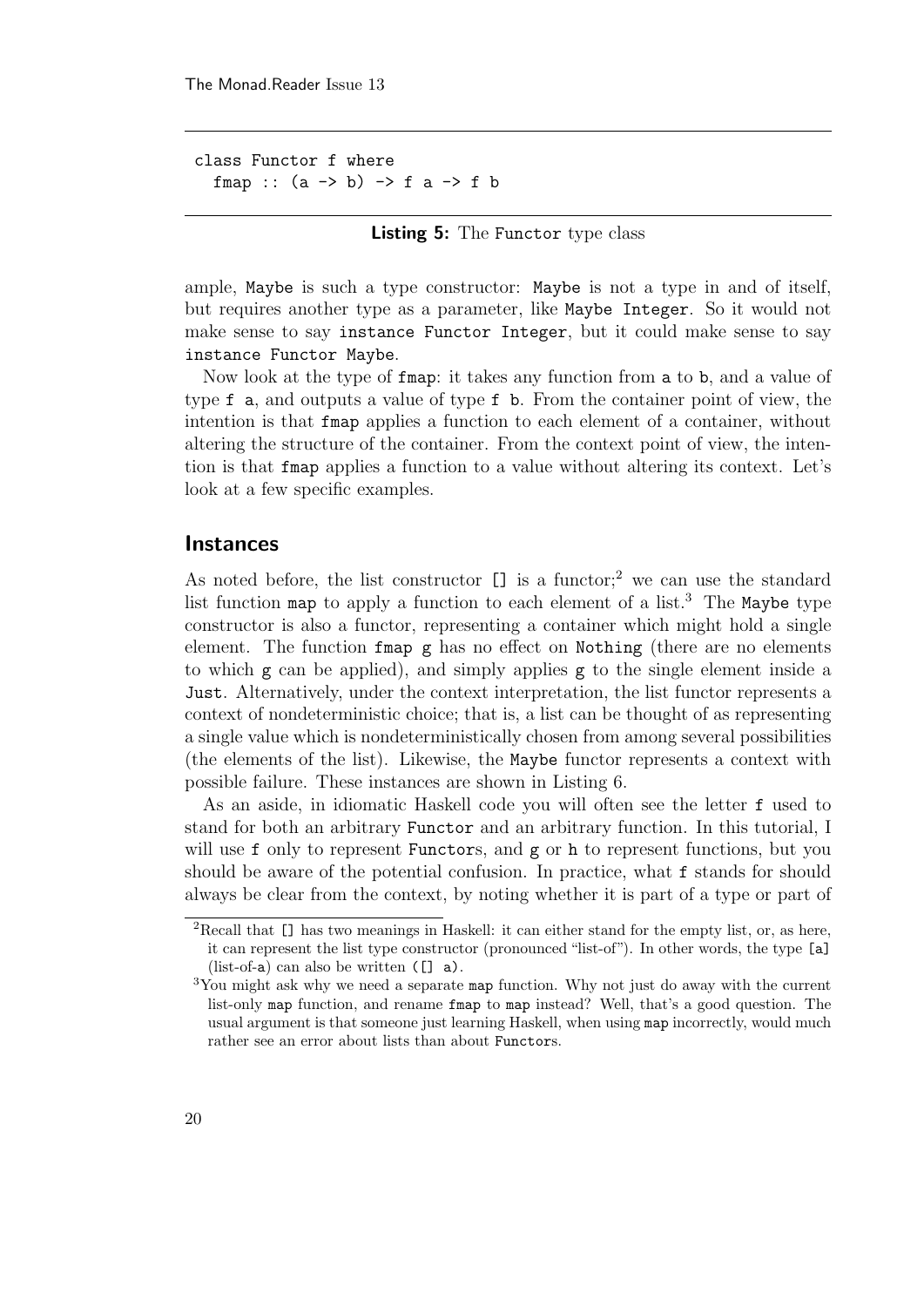```
instance Functor [] where
 fmap [] = []
 fmap g(x:xs) = g(x : fmap g xs)-- or we could just say fmap = map
instance Functor Maybe where
 fmap _ Nothing = Nothing
 fmap g (Just a) = Just (g a)
```
Listing 6: Two simple Functor instances

<span id="page-20-0"></span>the code.

There are other Functor instances in the standard libraries; here are a few:<sup>[4](#page-0-0)</sup>

- $\triangleright$  Either e is an instance of Functor; Either e a represents a container which can contain either a value of type **a**, or a value of type **e** (often representing some sort of error condition). It is similar to Maybe in that it represents possible failure, but it can carry some extra information about the failure as well.
- $\blacktriangleright$  ((,) e) represents a container which holds an "annotation" of type e along with the actual value it holds.
- $\blacktriangleright$  ((->) e), the type of functions which take a value of type e as a parameter, is a Functor. It would be clearer to write it as  $(e \rightarrow)$ , by analogy with an operator section like  $(1+)$ , but that syntax is not allowed. However, you can certainly **think** of it as  $(e \rightarrow)$ . As a container,  $(e \rightarrow a)$  represents a (possibly infinite) set of values of a, indexed by values of e. Alternatively, and more usefully,  $(e \rightarrow)$  can be thought of as a context in which a value of type e is available to be consulted in a read-only fashion. This is also why  $((\rightarrow)$  e) is sometimes referred to as the **reader monad**; more on this later.
- $\triangleright$  IO is a Functor; a value of type IO a represents a computation producing a value of type a which may have  $I/O$  effects. If m computes the value x while producing some I/O effects, then fmap  $g$  m will compute the value  $g \times$  while producing the same I/O effects.
- $\blacktriangleright$  Many standard types from the containers library [\[8\]](#page-59-7) (such as Tree, Map, Sequence, and Stream) are instances of Functor. A notable exception is Set, which cannot be made a Functor in Haskell (although it is certainly a mathematical functor) since it requires an Ord constraint on its elements; fmap must be applicable to any types a and b.

<sup>4</sup>Note that some of these instances are not exported by the Prelude; to access them, you can import Control.Monad.Instances.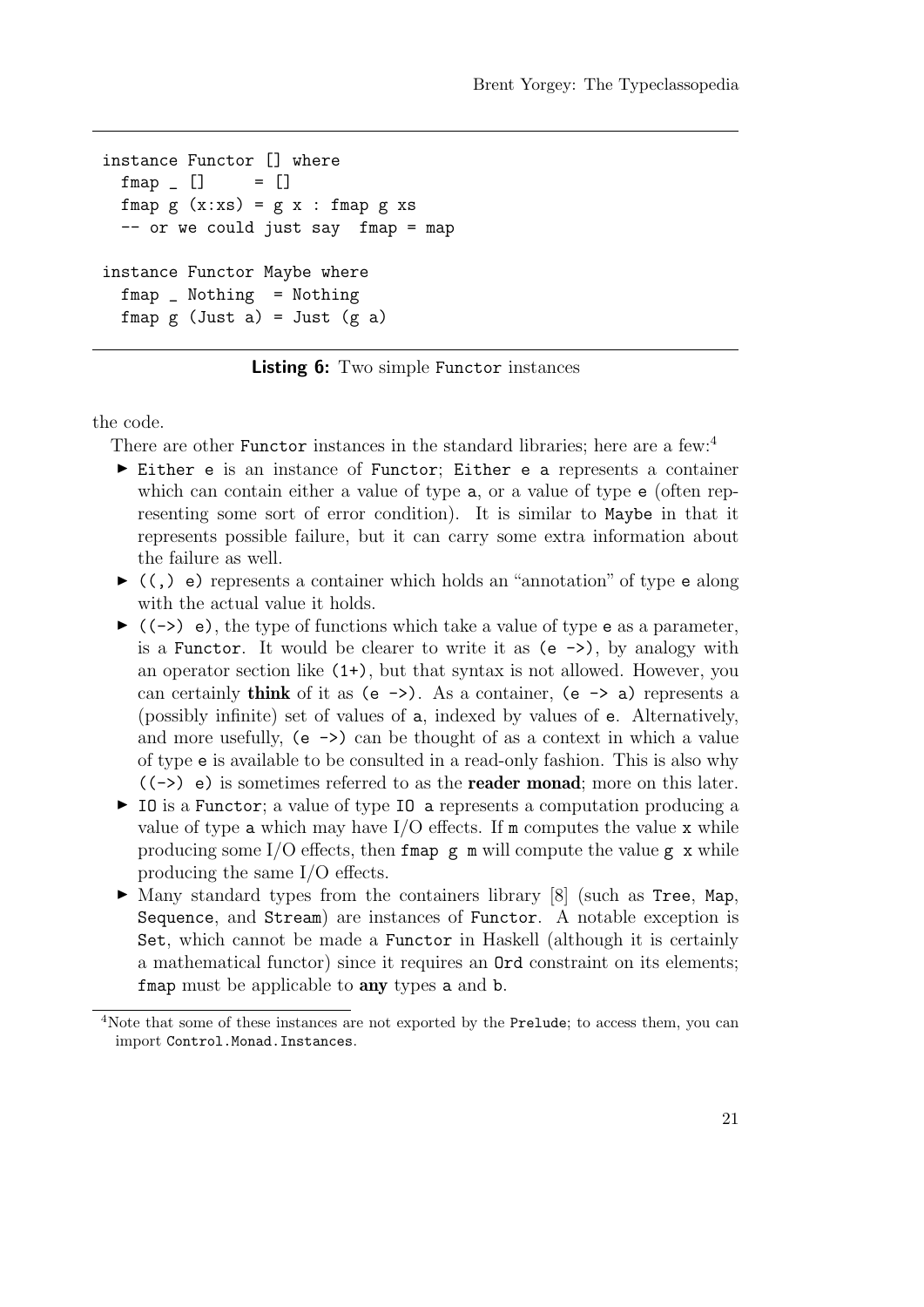A good exercise is to implement Functor instances for Either  $e, ((,) e)$ , and  $((->)$  e).

#### Laws

As far as the Haskell language itself is concerned, the only requirement to be a Functor is an implementation of fmap with the proper type. Any sensible Functor instance, however, will also satisfy the functor laws, which are part of the definition of a mathematical functor. There are two, shown in Listing [7;](#page-21-0) together, these laws ensure that  $f$  fmap  $g$  does not change the **structure** of a container, only the elements. Equivalently, and more simply, they ensure that fmap g changes a value without altering its context.[5](#page-0-0)

```
fmap id = id
fmap (g h) = fmap g. fmap h
```
#### Listing 7: The Functor laws

<span id="page-21-0"></span>The first law says that mapping the identity function over every item in a container has no effect. The second says that mapping a composition of two functions over every item in a container is the same as first mapping one function, and then mapping the other.

As an example, the code shown in Listing [8](#page-21-1) is a "valid" instance of Functor (it typechecks), but it violates the functor laws. Do you see why?

instance Functor [] where  $fmap [ ] = []$ fmap  $g(x:xs) = g(x : g(x : fmap g(x)))$ 

#### Listing 8: A lawless Functor instance

<span id="page-21-1"></span>Any Haskeller worth their salt would reject the code in Listing [8](#page-21-1) as a gruesome abomination.

## Intuition

There are two fundamental ways to think about fmap. The first has already been touched on: it takes two parameters, a function and a container, and applies the

 $5$ Technically, these laws make f and fmap together an endofunctor on **Hask**, the category of Haskell types (ignoring  $\bot$ , which is a party pooper). [\[9\]](#page-59-8)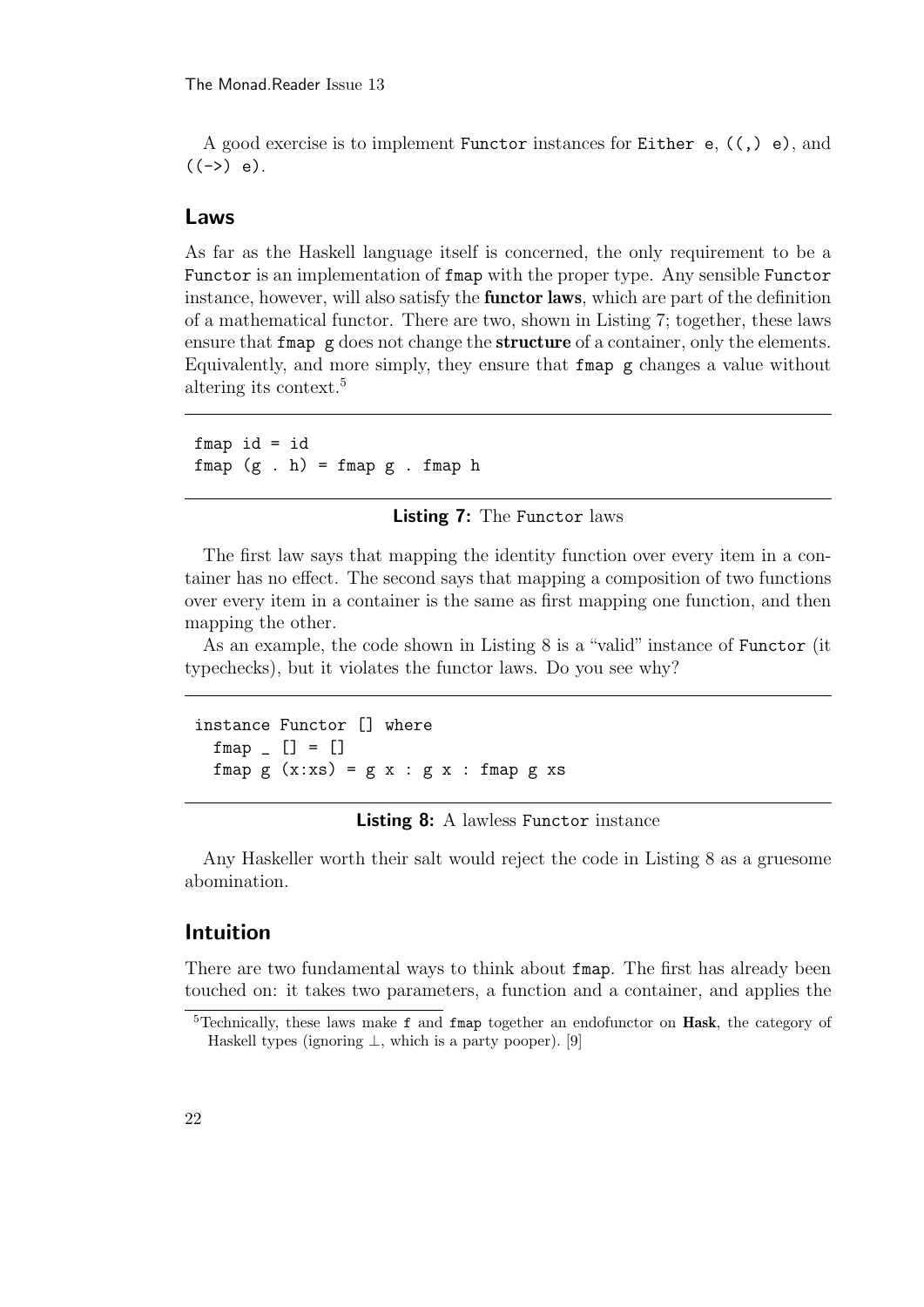function "inside" the container, producing a new container. Alternately, we can think of fmap as applying a function to a value in a context (without altering the context).

Just like all other Haskell functions of "more than one parameter," however, fmap is actually curried: it does not really take two parameters, but takes a single parameter and returns a function. For emphasis, we can write fmap's type with extra parentheses: fmap ::  $(a \rightarrow b) \rightarrow (f a \rightarrow f b)$ . Written in this form, it is apparent that fmap transforms a "normal" function  $(g : : a \rightarrow b)$  into one which operates over containers/contexts (fmap  $g : f a \rightarrow f b$ ). This transformation is often referred to as a **lift**; finaly "lifts" a function from the "normal world" into the "f world."

## Further reading

A good starting point for reading about the category theory behind the concept of a functor is the excellent Haskell wikibook page on category theory [\[9\]](#page-59-8).

## Pointed\*

The Pointed type class represents **pointed functors**. It is not actually a type class in the standard libraries (hence the asterisk).<sup>[6](#page-0-0)</sup> But it **could** be, and it's useful in understanding a few other type classes, notably Applicative and Monad, so let's pretend for a minute.

Given a Functor, the Pointed class represents the additional ability to put a value into a "default context." Often, this corresponds to creating a container with exactly one element, but it is more general than that. The type class declaration for Pointed is shown in Listing [9.](#page-22-0)

class Functor  $f \Rightarrow$  Pointed  $f$  where pure :: a -> f a -- aka singleton, return, unit, point

#### Listing 9: The Pointed type class

<span id="page-22-0"></span>Most of the standard Functor instances could also be instances of Pointed—for example, the Maybe instance of Pointed is pure = Just; there are many possible implementations for lists, the most natural of which is pure  $x = [x]$ ; for  $($  (->)  $e$ ) it is. . . well, I'll let you work it out. (Just follow the types!)

<sup>6</sup> It is, however, a type class in the category-extras library [\[2\]](#page-59-1).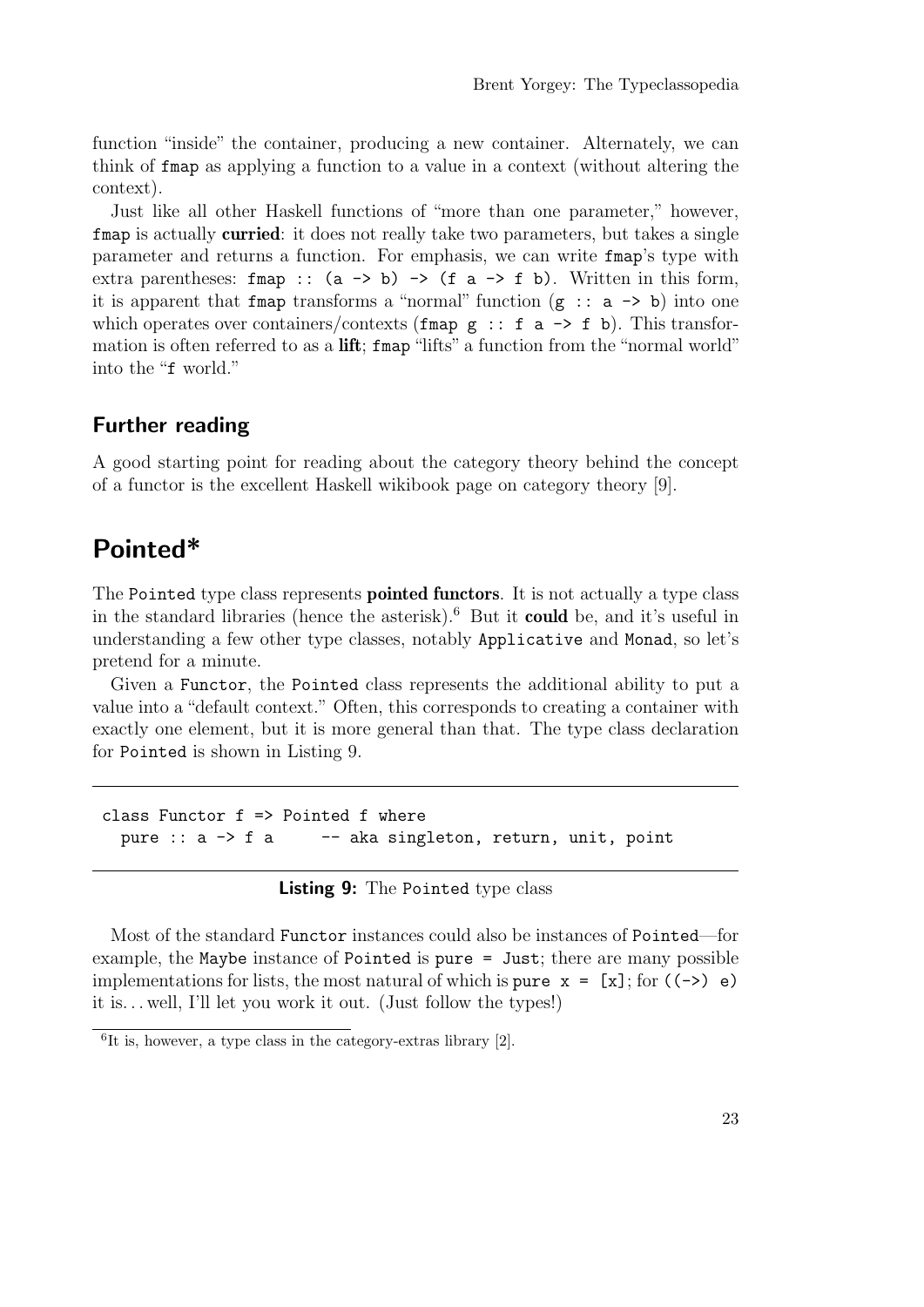One example of a Functor which is not Pointed is  $((,)$  e). If you try implementing pure ::  $a \rightarrow (e, a)$  you will quickly see why: since the type e is completely arbitrary, there is no way to generate a value of type e out of thin air! However, as we will see,  $((,) \cdot e)$  can be made Pointed if we place an additional restriction on e which allows us to generate a default value of type e (the most common solution is to make e an instance of Monoid).

The Pointed class has only one law, shown in Listing  $10<sup>7</sup>$  $10<sup>7</sup>$  $10<sup>7</sup>$ 

<span id="page-23-0"></span> $fmap g$ . pure = pure.  $g$ 

Listing 10: The Pointed law

However, you need not worry about it: this law is actually a so-called "free theorem" guaranteed by parametricity [\[10\]](#page-59-9); it's impossible to write an instance of Pointed which does not satisfy it.<sup>[8](#page-0-0)</sup>

# Applicative

A somewhat newer addition to the pantheon of standard Haskell type classes, applicative functors [\[11\]](#page-59-10) represent an abstraction lying exactly in between Functor and Monad, first described by McBride and Paterson [\[12\]](#page-59-11). The title of McBride and Paterson's classic paper, **Applicative Programming with Effects**, gives a hint at the intended intuition behind the Applicative type class. It encapsulates certain sorts of "effectful" computations in a functionally pure way, and encourages an "applicative" programming style. Exactly what these things mean will be seen later.

## **Definition**

The Applicative class adds a single capability to Pointed functors. Recall that Functor allows us to lift a "normal" function to a function on computational contexts. But fmap doesn't allow us to apply a function which is itself in a context to a value in another context. Applicative gives us just such a tool. Listing [11](#page-24-0) shows the type class declaration for Applicative, which is defined in Control.Applicative. Note that every Applicative must also be a Functor. In fact, as we will see, fmap can be implemented using the Applicative methods, so

<sup>7</sup>For those interested in category theory, this law states precisely that pure is a natural transformation from the identity functor to f.

 $8...$  modulo  $\perp$ , seq, and assuming a lawful Functor instance.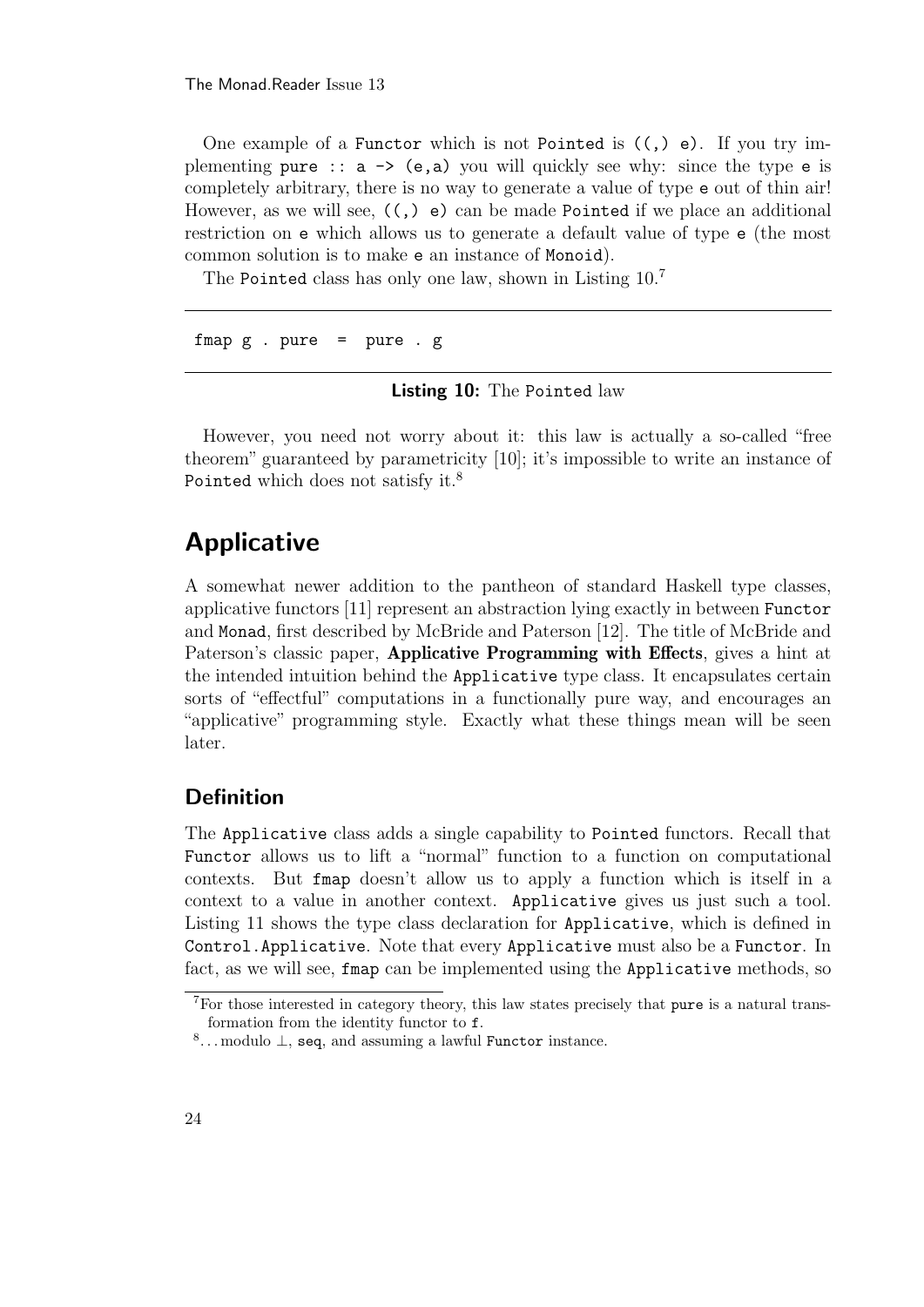every Applicative is a functor whether we like it or not; the Functor constraint forces us to be honest.

```
class Functor f \Rightarrow Applicative f where
  pure :: a \rightarrow f a(\langle * \rangle) :: f (a \to b) \to f a \to f b
```
#### Listing 11: The Applicative type class

<span id="page-24-0"></span>As always, it's crucial to understand the type signature of (<\*>). The best way of thinking about it comes from noting that the type of  $(\langle * \rangle)$  is similar to the type of  $(\mathcal{F})$ , but with everything enclosed in an f. In other words,  $(\langle \ast \rangle)$  is just function application within a computational context. The type of  $(\langle \star \rangle)$  is also very similar to the type of fmap; the only difference is that the first parameter is f (a  $\rightarrow$  b), a function in a context, instead of a "normal" function (a  $\rightarrow$  b).

Of course, pure looks rather familiar. If we actually had a Pointed type class, Applicative could instead be defined as shown in Listing [12.](#page-24-1)

<span id="page-24-1"></span>class Pointed f => Applicative' f where  $(\langle * \rangle)$  :: f  $(a \to b) \to f a \to f b$ 

Listing 12: Alternate definition of Applicative using Pointed

#### Laws

There are several laws that Applicative instances should satisfy [\[11,](#page-59-10) [12\]](#page-59-11), but only one is crucial to developing intuition, because it specifies how Applicative should relate to Functor (the other four mostly specify the exact sense in which pure deserves its name). This law is shown in Listing [13.](#page-24-2)

<span id="page-24-2"></span>fmap  $g x = pure g \iff x$ 

Listing 13: Law relating Applicative to Functor

The law says that mapping a pure function  $g$  over a context  $x$  is the same as first injecting g into a context with pure, and then applying it to x with (<\*>). In other

<sup>&</sup>lt;sup>9</sup>Recall that (\$) is just function application: **f**  $\frac{1}{2}$  **x** = **f x**.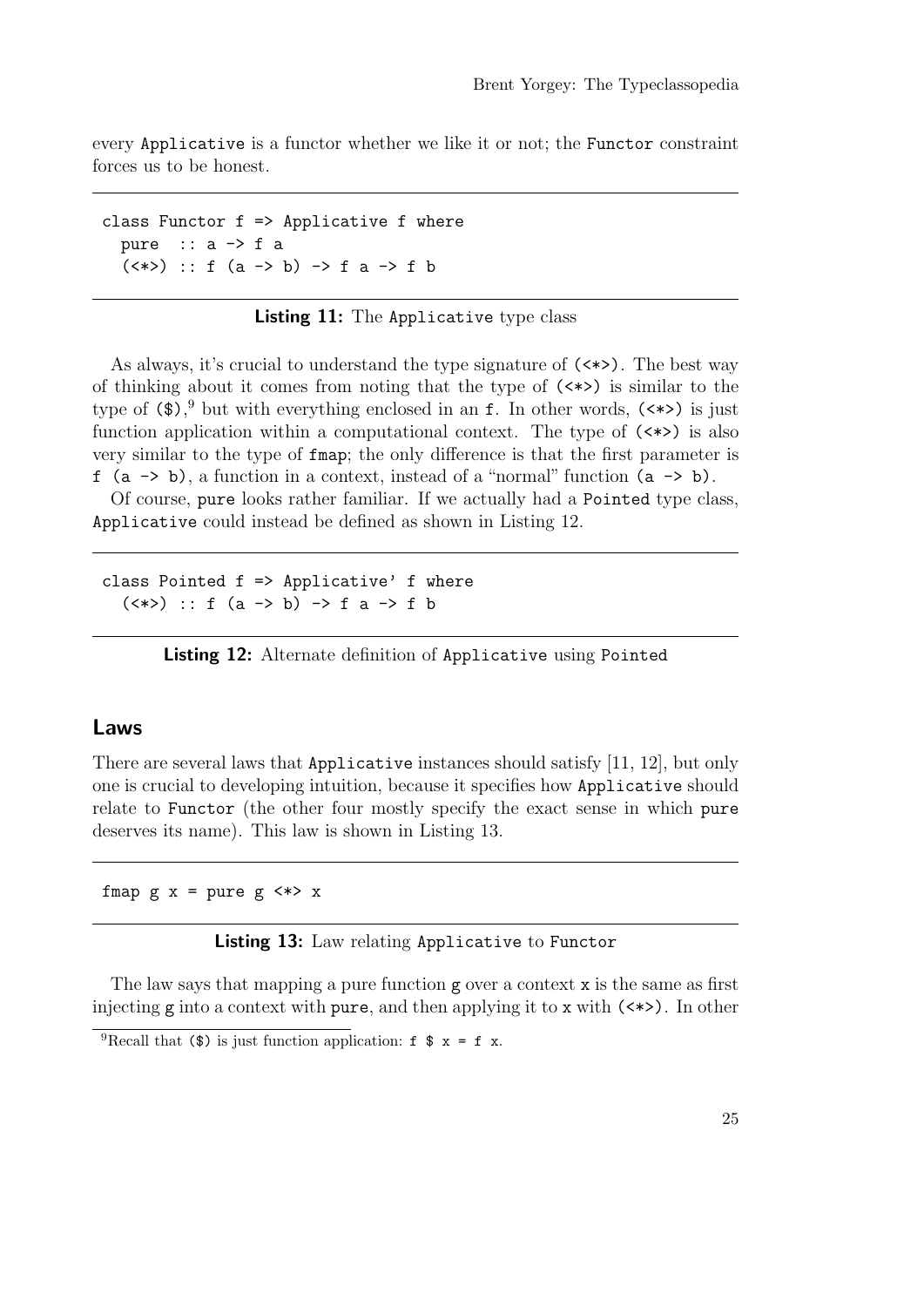words, we can decompose fmap into two more atomic operations: injection into a context, and application within a context. The Control.Applicative module also defines  $\langle \langle \$ as  $g \leq x = pure \leq x$ .

#### Instances

Most of the standard types which are instances of Functor are also instances of Applicative.

Maybe can easily be made an instance of Applicative; writing such an instance is left as an exercise for the reader.

The list type constructor [] can actually be made an instance of Applicative in two ways; essentially, it comes down to whether we want to think of lists as ordered collections of elements, or as contexts representing multiple results of a nondeterministic computation [\[13\]](#page-59-12).

Let's first consider the collection point of view. Since there can only be one instance of a given type class for any particular type, one or both of the list instances of Applicative need to be defined for a newtype wrapper; as it happens, the nondeterministic computation instance is the default, and the collection instance is defined in terms of a newtype called ZipList. This instance is shown in Listing [14.](#page-25-0)

```
newtype ZipList a = ZipList { getZipList :: [a] }
instance Applicative ZipList where
 pure = undefined -- exercise
  (ZipList gs) <*> (ZipList xs) = ZipList (zipWith ($) gs xs)
```
#### Listing 14: ZipList instance of Applicative

<span id="page-25-0"></span>To apply a list of functions to a list of inputs with (<\*>), we just match up the functions and inputs elementwise, and produce a list of the resulting outputs. In other words, we "zip" the lists together with function application, (\$); hence the name ZipList. As an exercise, determine the correct definition of pure—there is only one implementation that satisfies the law in Listing [13.](#page-24-2)

The other Applicative instance for lists, based on the nondeterministic computation point of view, is shown in Listing [15.](#page-26-0) Instead of applying functions to inputs pairwise, we apply each function to all the inputs in turn, and collect all the results in a list.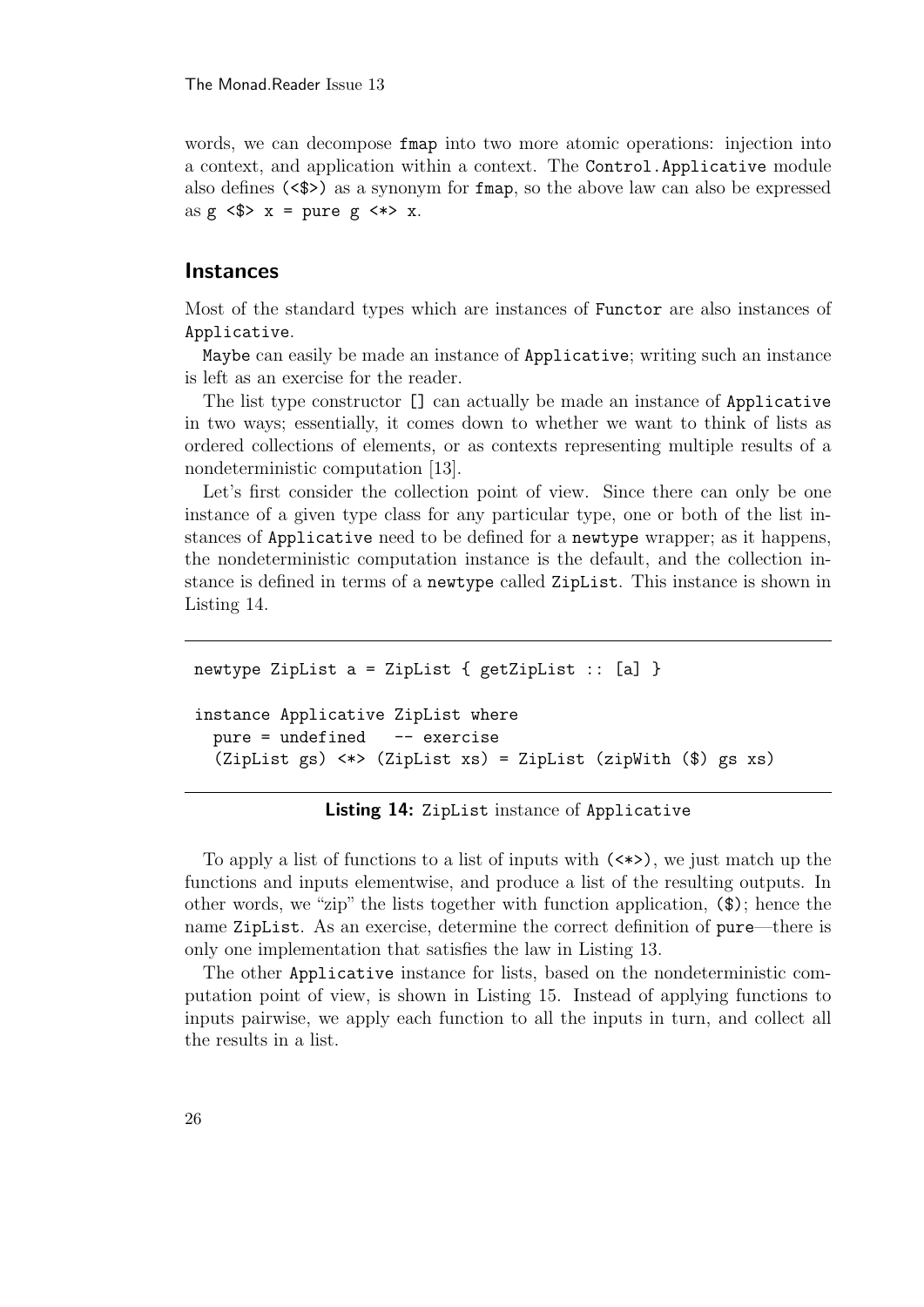instance Applicative [] where pure  $x = [x]$  $gs \iff xs = [ g x | g \iff gs, x \iff xs ]$ 

Listing 15: [] instance of Applicative

<span id="page-26-0"></span>Now we can write nondeterministic computations in a natural style. To add the numbers 3 and 4 deterministically, we can of course write (+) 3 4. But suppose instead of 3 we have a nondeterministic computation that might result in 2, 3, or 4; then we can write

pure (+) <\*> [2,3,4] <\*> pure 4

or, more idiomatically,

 $(+)$  <\$>  $[2.3.4]$  <\*> pure 4.

There are several other Applicative instances as well:

- $\triangleright$  IO is an instance of Applicative, and behaves exactly as you would think: when  $g \leq s$  m1  $\leq s$  m2  $\leq s$  m3 is executed, the effects from the mi's happen in order from left to right.
- $\blacktriangleright$  ((,) a) is an Applicative, as long as a is an instance of Monoid (page [39\)](#page-38-0). The a values are accumulated in parallel with the computation.
- $\blacktriangleright$  The Applicative module defines the Const type constructor; a value of type Const a b simply contains an a. This is an instance of Applicative for any Monoid a; this instance becomes especially useful in conjunction with things like Foldable (page [44\)](#page-43-0).
- $\blacktriangleright$  The WrappedMonad and WrappedArrow newtypes make any instances of Monad (page [29\)](#page-28-0) or Arrow (page [51\)](#page-50-0) respectively into instances of Applicative; as we will see when we study those type classes, both are strictly more expressive than Applicative, in the sense that the Applicative methods can be implemented in terms of their methods.

## Intuition

McBride and Paterson's paper introduces the notation  $\llbracket g \ x_1 \ x_2 \ \cdots \ x_n \rrbracket$  to denote function application in a computational context. If each  $x_i$  has type  $f$   $t_i$  for some applicative functor f, and g has type  $t_1 \rightarrow t_2 \rightarrow \cdots \rightarrow t_n \rightarrow t$ , then the entire expression  $\llbracket g \ x_1 \ \cdots \ x_n \rrbracket$  has type f t. You can think of this as applying a function to multiple "effectful" arguments. In this sense, the double bracket notation is a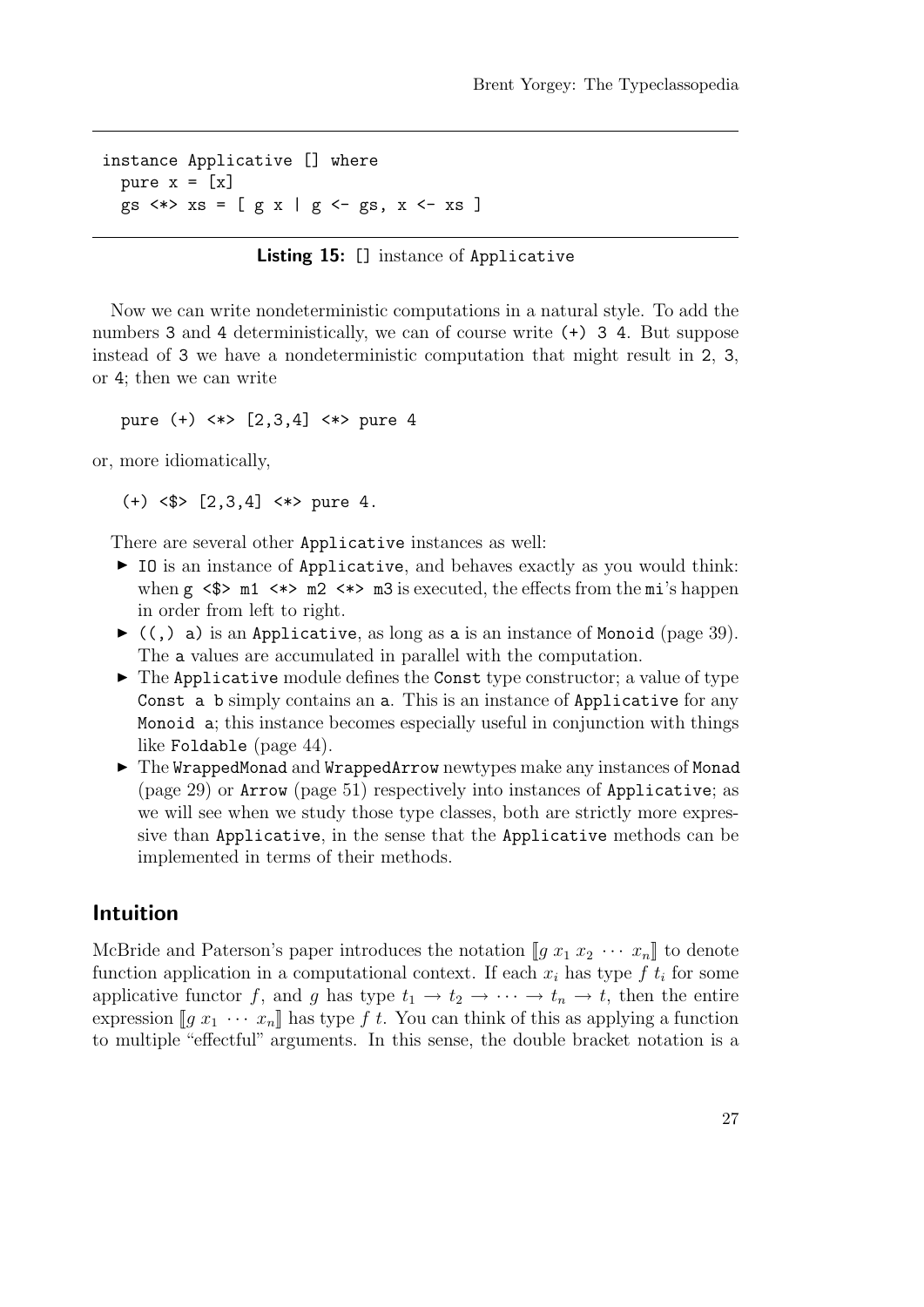generalization of fmap, which allows us to apply a function to a single argument in a context.

Why do we need Applicative to implement this generalization of fmap? Suppose we use fmap to apply g to the first parameter x1. Then we get something of type  $f(t2 \rightarrow \ldots t)$ , but now we are stuck: we can't apply this function-in-acontext to the next argument with fmap. However, this is precisely what (<\*>) allows us to do.

This suggests the proper translation of the idealized notation  $\llbracket g \ x_1 \ x_2 \ \cdots \ x_n \rrbracket$ into Haskell, namely

 $g$  <\$>  $x1$  <\*>  $x2$  <\*> ... <\*>  $xn$ ,

recalling that Control. Applicative defines (<\\$>) as a convenient infix shorthand for fmap. This is what is meant by an "applicative style"—effectful computations can still be described in terms of function application; the only difference is that we have to use the special operator  $(\langle \star \rangle)$  for application instead of simple juxtaposition.

#### Further reading

There are many other useful combinators in the standard libraries implemented in terms of pure and  $(\langle *\rangle)$ : for example,  $(*\rangle)$ ,  $(\langle *\rangle)$ ,  $(\langle *\rangle)$ ,  $(\langle *\rangle)$ , and so on [\[11\]](#page-59-10). Judicious use of such secondary combinators can often make code using Applicatives much easier to read.

McBride and Paterson's original paper [\[12\]](#page-59-11) is a treasure-trove of information and examples, as well as some perspectives on the connection between Applicative and category theory. Beginners will find it difficult to make it through the entire paper, but it is extremely well-motivated—even beginners will be able to glean something from reading as far as they are able.

Conal Elliott has been one of the biggest proponents of Applicative. For example, the Pan library for functional images [\[14\]](#page-60-0) and the reactive library for functional reactive programming (FRP) [\[15\]](#page-60-1) make key use of it; his blog also contains many examples of Applicative in action [\[16\]](#page-60-2). Building on the work of McBride and Paterson, Elliott also built the TypeCompose library [\[17\]](#page-60-3), which embodies the observation (among others) that Applicative types are closed under composition; therefore, Applicative instances can often be automatically derived for complex types built out of simpler ones.

Although the Parsec parsing library [\[18,](#page-60-4) [19\]](#page-60-5) was originally designed for use as a monad, in its most common use cases an Applicative instance can be used to great effect; Bryan O'Sullivan's blog post is a good starting point [\[20\]](#page-60-6). If the extra power provided by Monad isn't needed, it's usually a good idea to use Applicative instead.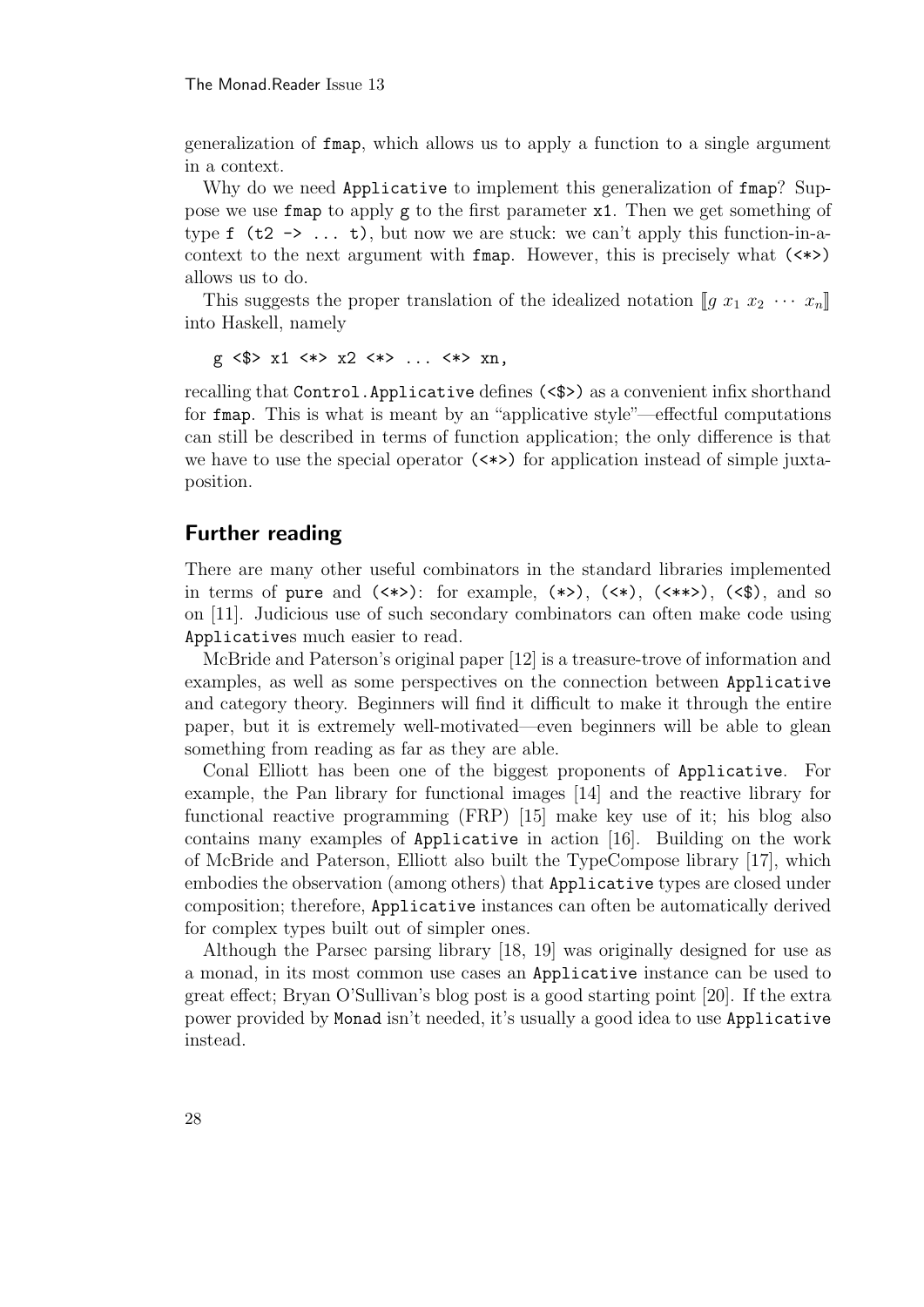A couple other nice examples of Applicative in action include the ConfigFile and HSQL libraries [\[21\]](#page-60-7) and the formlets library [\[22\]](#page-60-8).

# Monad

<span id="page-28-0"></span>It's a safe bet that if you're reading this article, you've heard of monads—although it's quite possible you've never heard of Applicative before, or Arrow, or even Monoid. Why are monads such a big deal in Haskell? There are several reasons.

- $\blacktriangleright$  Haskell does, in fact, single out monads for special attention by making them the framework in which to construct I/O operations.
- $\blacktriangleright$  Haskell also singles out monads for special attention by providing a special syntactic sugar for monadic expressions: the do-notation.
- $\triangleright$  Monad has been around longer than various other abstract models of computation such as Applicative or Arrow.
- $\blacktriangleright$  The more monad tutorials there are, the harder people think monads must be, and the more new monad tutorials are written by people who think they finally "get" monads [\[1\]](#page-59-0).

I will let you judge for yourself whether these are good reasons.

In the end, despite all the hoopla, Monad is just another type class. Let's take a look at its definition.

## Definition

The type class declaration for Monad [\[23\]](#page-60-9) is shown in Listing [16.](#page-28-1) The Monad type class is exported by the Prelude, along with a few standard instances. However, many utility functions are found in Control.Monad, and there are also several instances (such as  $($  (->)  $e$ ) defined in Control.Monad.Instances.

```
class Monad m where
  return \cdots a \rightarrow m a
  (>>=) :: m a \rightarrow (a \rightarrow m b) \rightarrow m b
  (\gg) :: m a -> m b -> m b
  m \gg n = m \gg = \_ - \sim nfail :: String -> m a
```
#### Listing 16: The Monad type class

<span id="page-28-1"></span>Let's examine the methods in the Monad class one by one. The type of return should look familiar; it's the same as pure. Indeed, return is pure, but with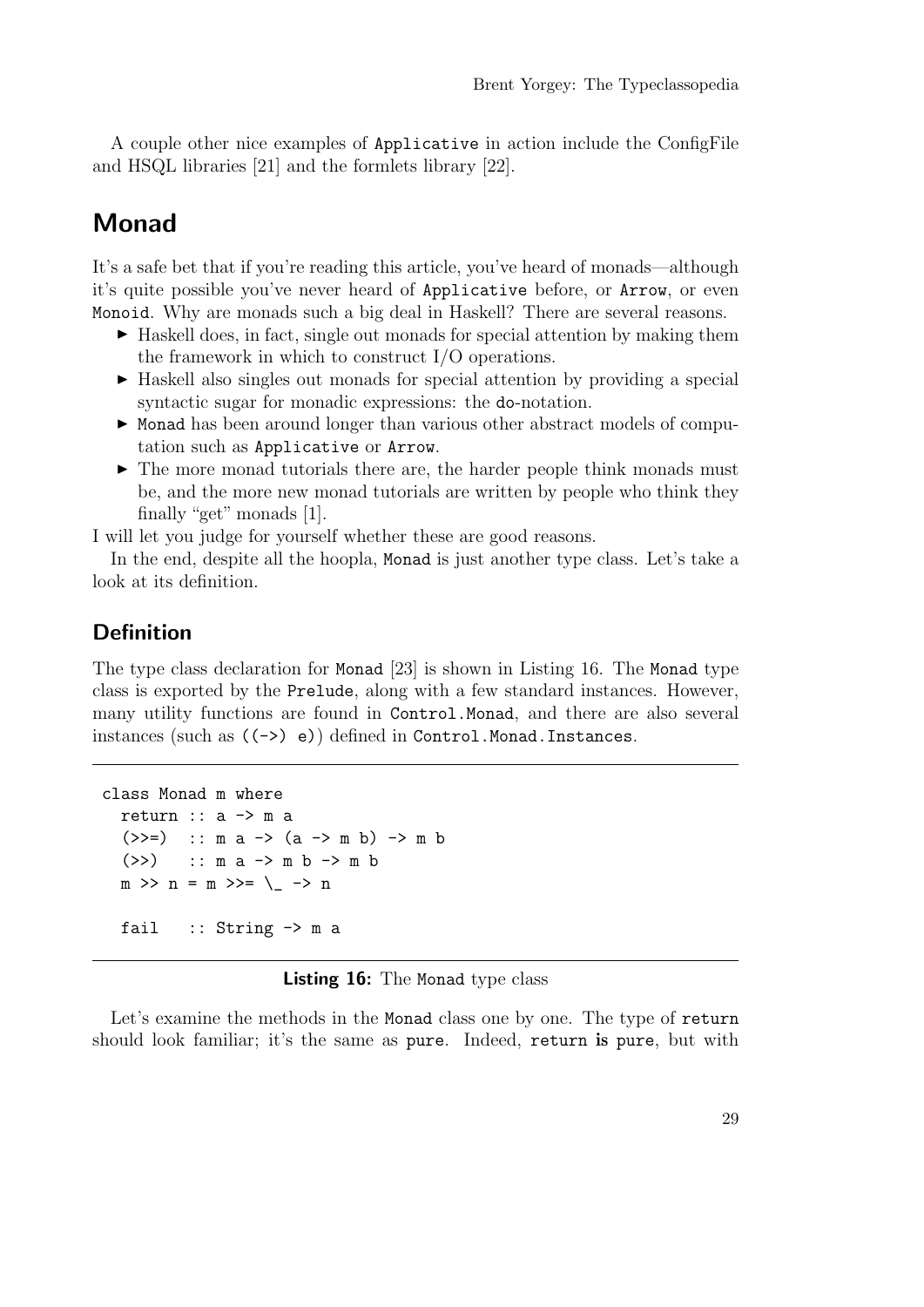an unfortunate name. (Unfortunate, since someone coming from an imperative programming background might think that return is like the C or Java keyword of the same name, when in fact the similarities are minimal.) From a mathematical point of view, every monad is a pointed functor (indeed, an applicative functor), but for historical reasons, the Monad type class declaration unfortunately does not require this.

We can see that  $(\gg)$  is a specialized version of  $(\gg)$ , with a default implementation given. It is only included in the type class declaration so that specific instances of Monad can override the default implementation of (>>) with a more efficient one, if desired. Also, note that although  $\geq$  > n = n would be a typecorrect implementation of (>>), it would not correspond to the intended semantics: the intention is that  $m \gg n$  ignores the **result** of  $m$ , but not its **effects**.

The fail function is an awful hack that has no place in the Monad class; more on this later.

The only really interesting thing to look at—and what makes Monad strictly more powerful than Pointed or Applicative—is (>>=), which is often called bind. An alternative definition of Monad could look like Listing [17.](#page-29-0)

class Applicative m => Monad' m where  $(\gg)=)$  :: m a -> (a -> m b) -> m b

Listing 17: An alternative definition of Monad

<span id="page-29-0"></span>We could spend a while talking about the intuition behind  $(\gg)=$  and we will. But first, let's look at some examples.

#### Instances

Even if you don't understand the intuition behind the Monad class, you can still create instances of it by just seeing where the types lead you. You may be surprised to find that this actually gets you a long way towards understanding the intuition; at the very least, it will give you some concrete examples to play with as you read more about the Monad class in general. The first few examples are from the standard Prelude; the remaining examples are from the monad transformer library (mtl) [\[24\]](#page-60-10).

 $\blacktriangleright$  The simplest possible instance of Monad is Identity [\[25\]](#page-60-11), which is described in Dan Piponi's highly recommended blog post on "The Trivial Monad" [\[26\]](#page-60-12). Despite being "trivial," it is a great introduction to the Monad type class, and contains some good exercises to get your brain working.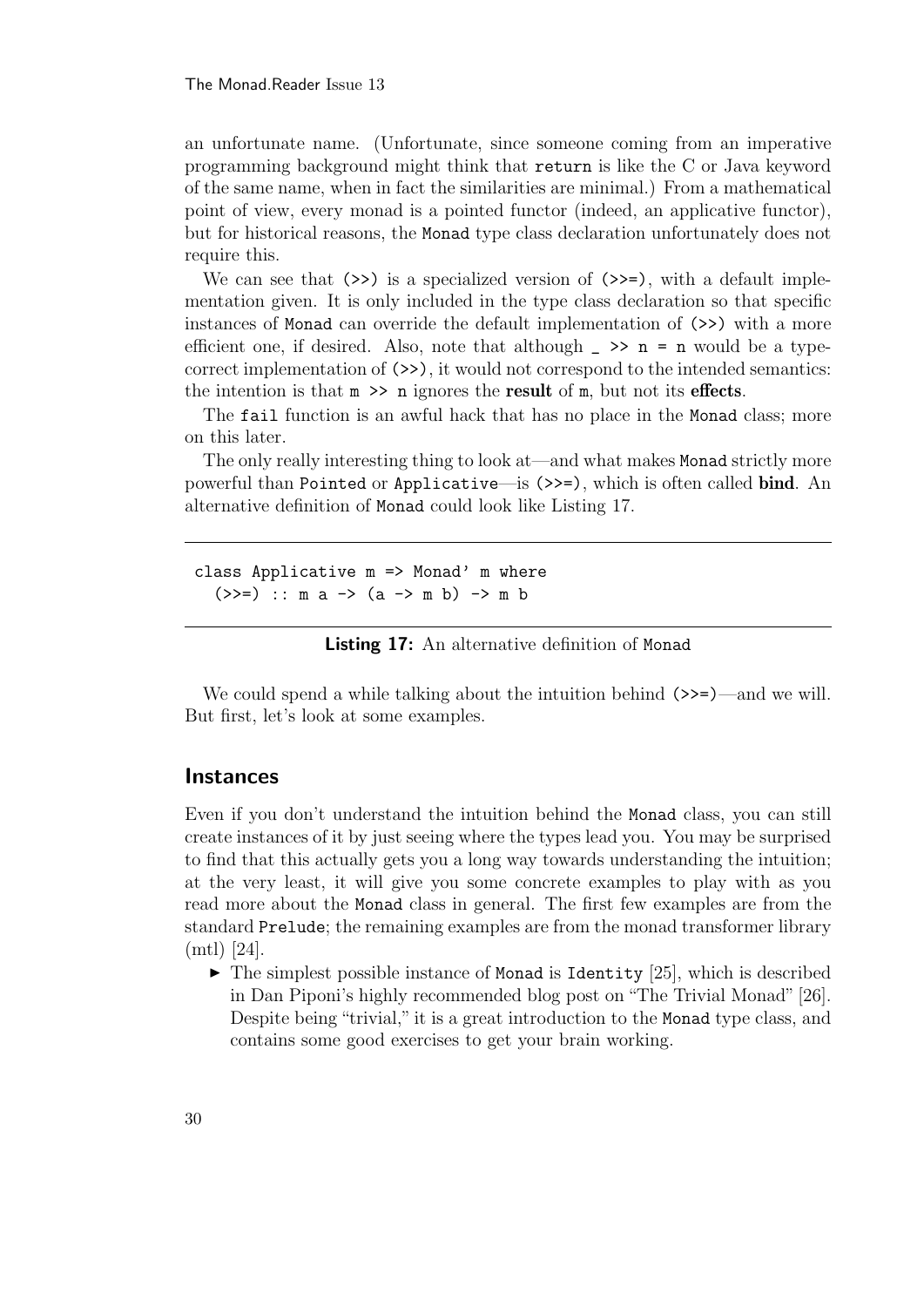$\blacktriangleright$  The next simplest instance of Monad is Maybe. We already know how to write return/pure for Maybe. So how do we write (>>=)? Well, let's think about its type. Specializing for Maybe, we have

 $(\gg)=)$  :: Maybe a  $\rightarrow$  (a  $\rightarrow$  Maybe b)  $\rightarrow$  Maybe b.

If the first argument to  $(\gg=)$  is Just x, then we have something of type a (namely, x), to which we can apply the second argument—resulting in a Maybe b, which is exactly what we wanted. What if the first argument to (>>=) is Nothing? In that case, we don't have anything to which we can apply the a -> Maybe b function, so there's only one thing we can do: yield Nothing. This instance is shown in Listing [18.](#page-30-0) We can already get a bit of intuition as to what is going on here: if we build up a computation by chaining together a bunch of functions with (>>=), as soon as any one of them fails, the entire computation will fail (because Nothing  $\gg$  = f is Nothing, no matter what f is). The entire computation succeeds only if all the constituent functions individually succeed. So the Maybe monad models computations which may fail.

#### instance Monad Maybe where

return = Just  $(Just x) >> g = g x$ Nothing  $\gg =$   $=$  Nothing

Listing 18: The Maybe instance of Monad

- <span id="page-30-0"></span> $\triangleright$  The Monad instance for the list constructor  $[]$  is similar to its Applicative instance; I leave its implementation as an exercise. Follow the types!
- $\triangleright$  Of course, the IO constructor is famously a Monad, but its implementation is somewhat magical, and may in fact differ from compiler to compiler. It is worth emphasizing that the IO monad is the **only** monad which is magical. It allows us to build up, in an entirely pure way, values representing possibly effectful computations. The special value main, of type IO (), is taken by the runtime and actually executed, producing actual effects. Every other monad is functionally pure, and requires no special compiler support. We often speak of monadic values as "effectful computations," but this is because some monads allow us to write code **as if** it has side effects, when in fact the monad is hiding the plumbing which allows these apparent side effects to be implemented in a functionally pure way.
- $\triangleright$  As mentioned earlier,  $($ -> $)$  e) is known as the **reader monad**, since it describes computations in which a value of type e is available as a readonly environment. It is worth trying to write a Monad instance for  $($  (->) e)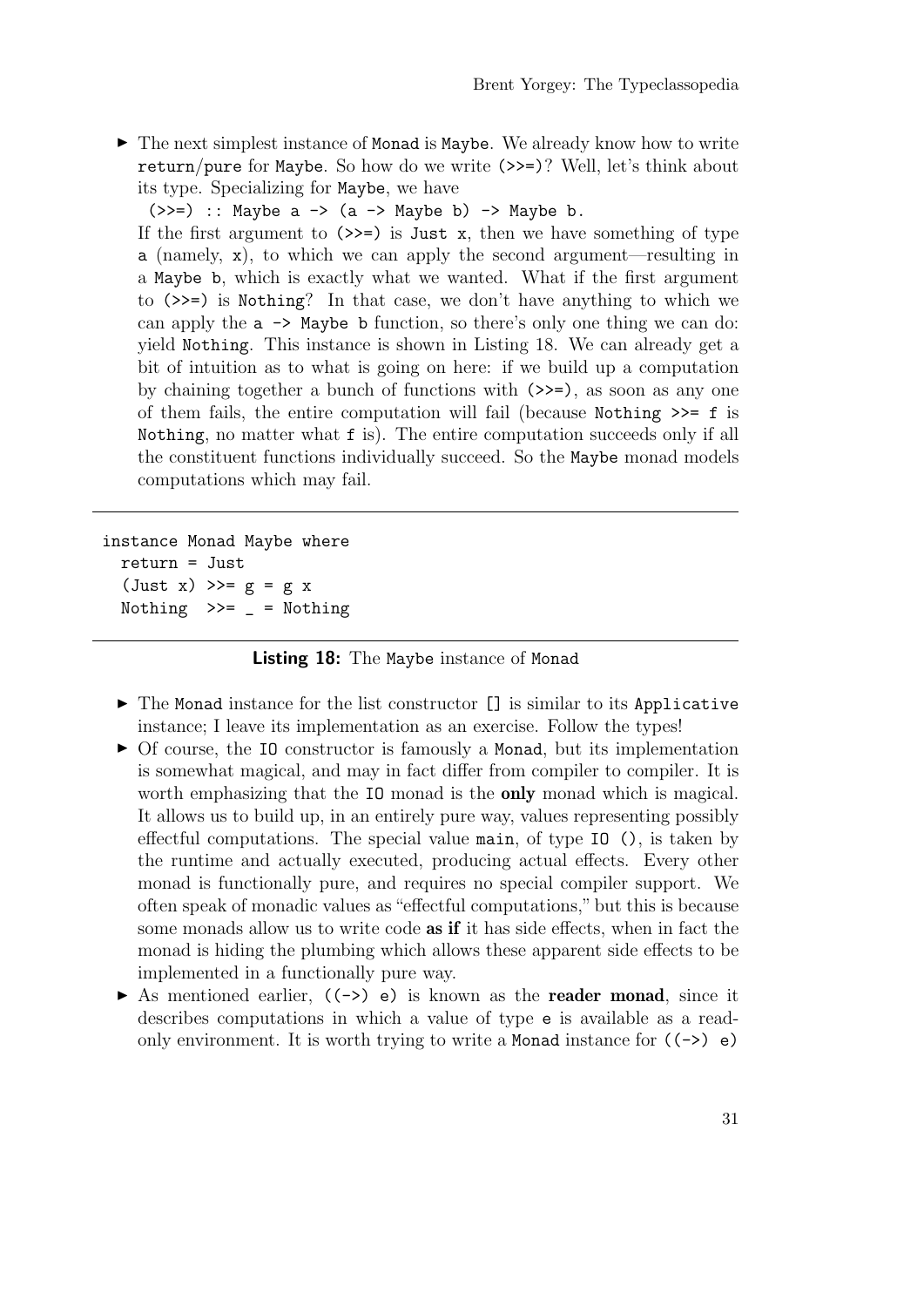yourself.

The Control.Monad.Reader module [\[27\]](#page-60-13) provides the Reader e a type, which is just a convenient newtype wrapper around  $(e \rightarrow a)$ , along with an appropriate Monad instance and some Reader-specific utility functions such as ask (retrieve the environment), asks (retrieve a function of the environment), and local (run a subcomputation under a different environment).

- $\blacktriangleright$  The Control.Monad.Writer module [\[28\]](#page-60-14) provides the Writer monad, which allows information to be collected as a computation progresses. Writer  $w$  a is isomorphic to  $(a,w)$ , where the output value a is carried along with an annotation or "log" of type w, which must be an instance of Monoid (page [39\)](#page-38-0); the special function tell performs logging.
- $\blacktriangleright$  The Control.Monad.State module [\[29\]](#page-61-0) provides the State s a type, a newtype wrapper around  $s \rightarrow (a,s)$ . Something of type State s a represents a stateful computation which produces an a but can access and modify the state of type s along the way. The module also provides State-specific utility functions such as get (read the current state), gets (read a function of the current state), put (overwrite the state), and modify (apply a function to the state).
- $\blacktriangleright$  The Control.Monad.Cont module [\[30\]](#page-61-1) provides the Cont monad, which represents computations in continuation-passing style. It can be used to suspend and resume computations, and to implement non-local transfers of control, co-routines, other complex control structures—all in a functionally pure way. Cont has been called the "mother of all monads" [\[31\]](#page-61-2) because of its universal properties.

## Intuition

Let's look more closely at the type of  $(\geq)=$ ). The basic intuition is that it combines two computations into one larger computation. The first argument, m a, is the first computation. However, it would be boring if the second argument were just an m b; then there would be no way for the computations to interact with one another. So, the second argument to  $(\gg=)$  has type  $a \rightarrow m$  b: a function of this type, given a result of the first computation, can produce a second computation to be run. In other words,  $x \gg = k$  is a computation which runs x, and then uses the result(s) of x to decide what computation to run second, using the output of the second computation as the result of the entire computation.

Intuitively, it is this ability to use the output from previous computations to decide what computations to run next that makes Monad more powerful than Applicative. The structure of an Applicative computation is fixed, whereas the structure of a Monad computation can change based on intermediate results.

To see the increased power of Monad from a different point of view, let's see what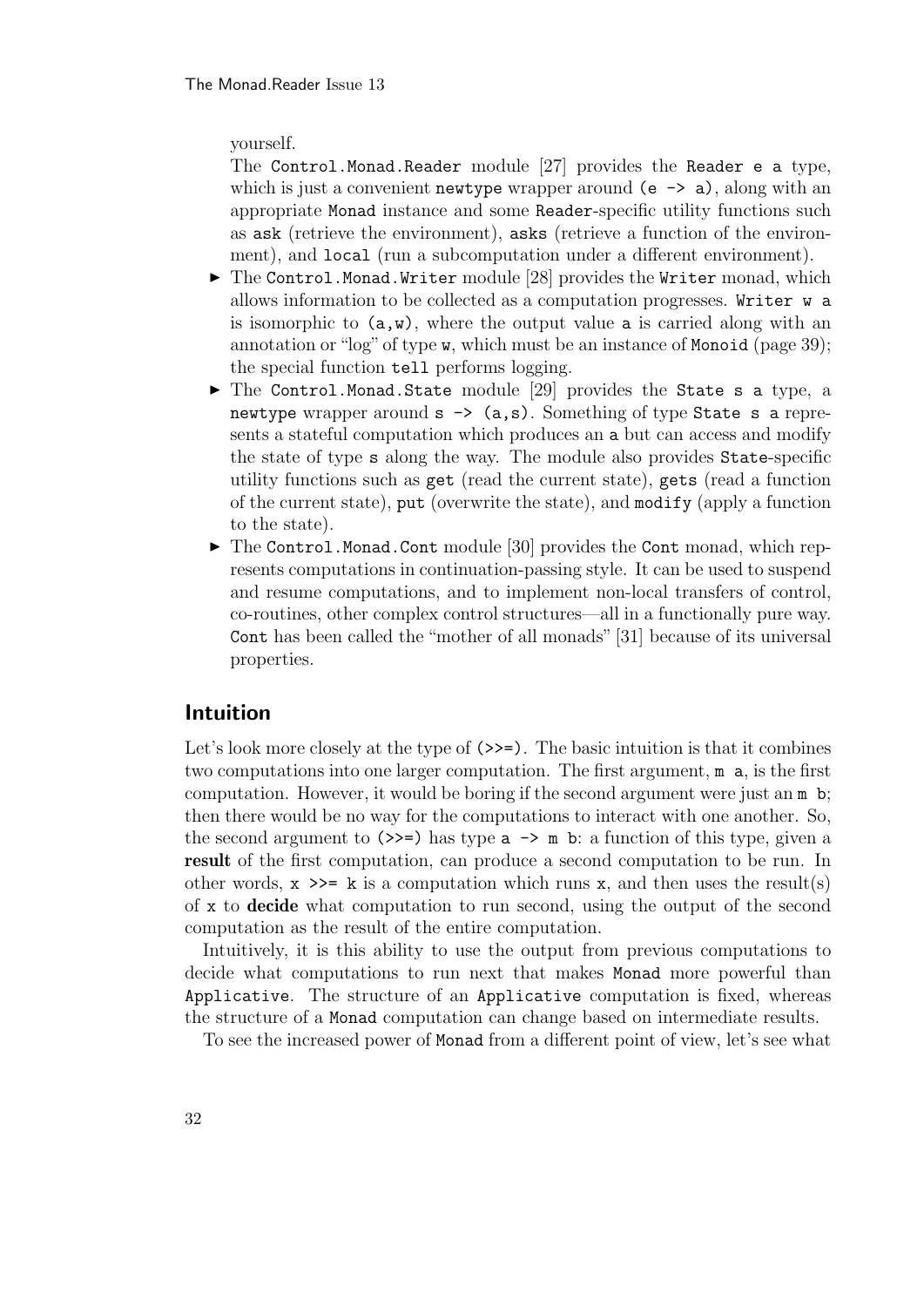happens if we try to implement  $(\gg)=$ ) in terms of fmap, pure, and  $(\ll\gg)$ . We are given a value x of type  $m$  a, and a function k of type  $a \rightarrow m$  b, so the only thing we can do is apply k to x. We can't apply it directly, of course; we have to use fmap to lift it over the m. But what is the type of fmap k? Well, it's m  $a \rightarrow m$  (m b). So after we apply it to x, we are left with something of type  $m \in \mathbb{N}$  b)—but now we are stuck; what we really want is an m b, but there's no way to get there from here. We can **add** m's using pure, but we have no way to **collapse** multiple m's into one.

This ability to collapse multiple m's is exactly the ability provided by the function join ::  $m$  ( $m$  a)  $\rightarrow$   $m$  a, and it should come as no surprise that an alternative definition of Monad can be given in terms of join, as shown in Listing [19.](#page-32-0)

```
class Applicative m \Rightarrow Monad'' m where
  join :: m(m a) -> m a
```
Listing 19: An alternative definition of Monad in terms of join

<span id="page-32-0"></span>In fact, monads in category theory are defined in terms of return, fmap, and join (often called  $\eta$ , T, and  $\mu$  in the mathematical literature). Haskell uses the equivalent formulation in terms of (>>=) instead of join since it is more convenient to use; however, sometimes it can be easier to think about Monad instances in terms of join, since it is a more "atomic" operation. (For example, join for the list monad is just concat.) An excellent exercise is to implement (>>=) in terms of fmap and join, and to implement join in terms of (>>=).

## Utility functions

The Control.Monad module [\[32\]](#page-61-3) provides a large number of convenient utility functions, all of which can be implemented in terms of the basic Monad operations (return and (>>=) in particular). We have already seen one of them, namely, join. We also mention some other noteworthy ones here; implementing these utility functions oneself is a good exercise. For a more detailed guide to these functions, with commentary and example code, see Henk-Jan van Tuyl's tour [\[33\]](#page-61-4).

IiftM :: Monad  $m \Rightarrow (a \rightarrow b) \Rightarrow m a \Rightarrow m b$ . This should be familiar; of course, it is just fmap. The fact that we have both fmap and liftM is an unfortunate consequence of the fact that the Monad type class does not require a Functor instance, even though mathematically speaking, every monad is a functor. However, finap and liftM are essentially interchangeable, since it is a bug (in a social rather than technical sense) for any type to be an instance of Monad without also being an instance of Functor.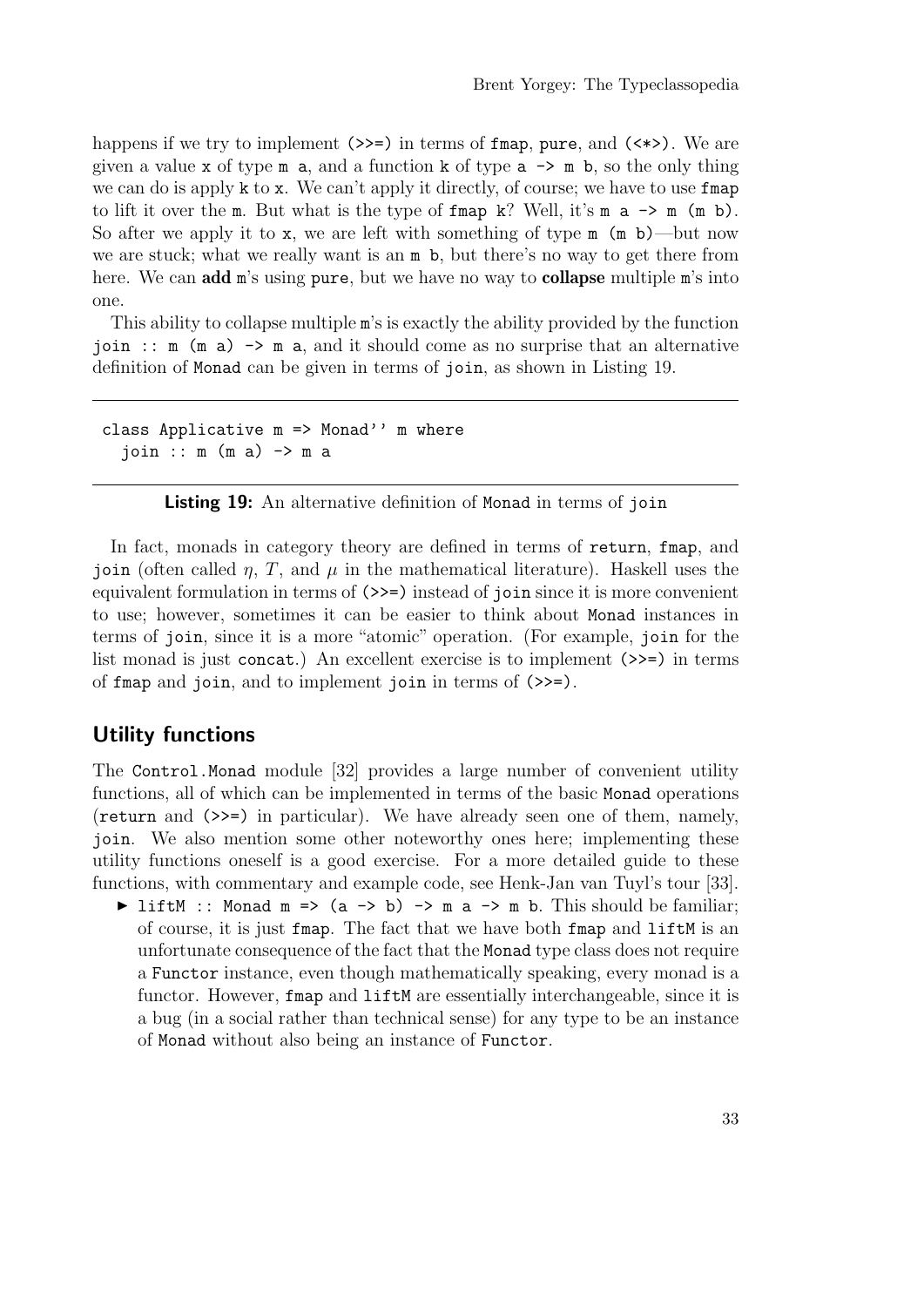- $\triangleright$  ap :: Monad m => m (a -> b) -> m a -> m b should also be familiar: it is equivalent to (<\*>), justifying the claim that the Monad interface is strictly more powerful than Applicative. We can make any Monad into an instance of Applicative by setting pure = return and  $(\langle * \rangle)$  = ap.
- Sequence :: Monad  $m \Rightarrow [m \ a] \rightarrow m \ [a]$  takes a list of computations and combines them into one computation which collects a list of their results. It is again something of a historical accident that sequence has a Monad constraint, since it can actually be implemented only in terms of Applicative. There is also an additional generalization of sequence to structures other than lists, which will be discussed in the section on Traversable (page [47\)](#page-46-0).
- replicateM :: Monad  $m \Rightarrow Int \Rightarrow m$  a  $\Rightarrow m$  [a] is simply a combination of replicate and sequence.
- $\triangleright$  when :: Monad m => Bool -> m () -> m () conditionally executes a computation, evaluating to its second argument if the test is True, and to return () if the test is False. A collection of other sorts of monadic conditionals can be found in the IfElse package [\[34\]](#page-61-5).
- $\triangleright$  mapM :: Monad m => (a -> m b) -> [a] -> m [b] maps its first argument over the second, and sequences the results. The forM function is just mapM with its arguments reversed; it is called forM since it models generalized for loops: the list [a] provides the loop indices, and the function a -> m b specifies the "body" of the loop for each index.
- $\blacktriangleright$  (=<<) :: Monad m => (a -> m b) -> m a -> m b is just (>>=) with its arguments reversed; sometimes this direction is more convenient since it corresponds more closely to function application.
- $\triangleright$  (>=>) :: Monad m => (a -> m b) -> (b -> m c) -> a -> m c is sort of like function composition, but with an extra m on the result type of each function, and the arguments swapped. We'll have more to say about this operation later.
- $\blacktriangleright$  The guard function is for use with instances of MonadPlus, which is discussed at the end of the Monoid section.

Many of these functions also have "underscored" variants, such as sequence\_ and mapM\_; these variants throw away the results of the computations passed to them as arguments, using them only for their side effects.

#### Laws

There are several laws that instances of Monad should satisfy [\[35\]](#page-61-6). The standard presentation is shown in Listing [20.](#page-34-0)

The first and second laws express the fact that return behaves nicely: if we inject a value a into a monadic context with return, and then bind to k, it is the same as just applying k to a in the first place; if we bind a computation m to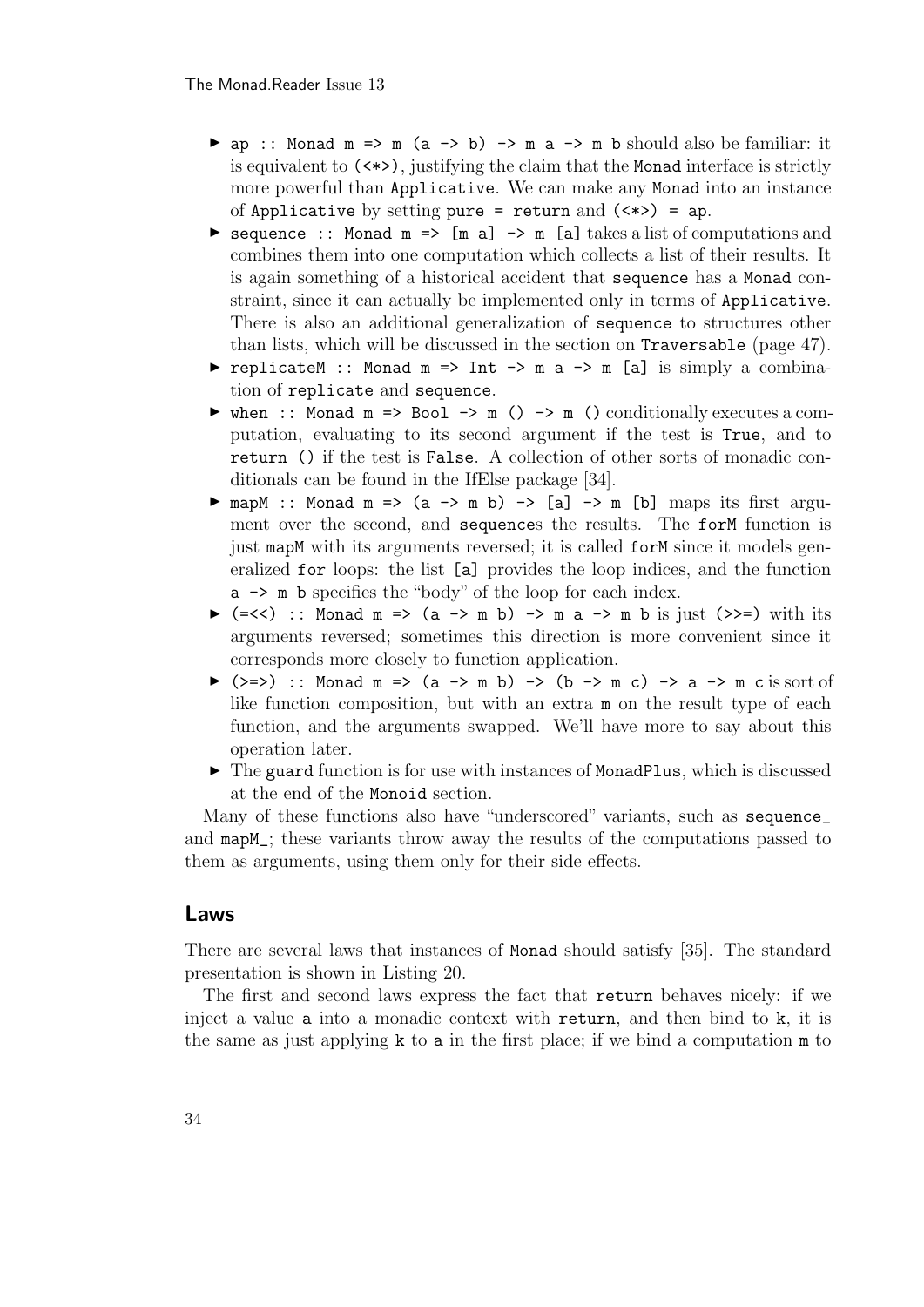return  $a \gg = k = k$  a  $m \gg =$  return =  $m$  $m \gg = (\x \rightarrow x \times x \gg = h) = (m \gg = k) \gg = h$ fmap f  $xs = xs \gg = return$ . f = liftM f  $xs$ 

Listing 20: The Monad laws

<span id="page-34-0"></span>return, nothing changes. The third law essentially says that  $(\geq)=$  is associative, sort of. The last law ensures that fmap and liftM are the same for types which are instances of both Functor and Monad—which, as already noted, should be every instance of Monad.

However, the presentation of the above laws, especially the third, is marred by the asymmetry of  $(\geq)=$ . It's hard to look at the laws and see what they're really saying. I prefer a much more elegant version of the laws, which is formulated in terms of  $(\ge)$ .<sup>[10](#page-0-0)</sup> Recall that  $(\ge)$  "composes" two functions of type  $a \rightarrow m$  b and b  $\rightarrow m$  c. You can think of something of type  $a \rightarrow m$  b (roughly) as a function from a to b which may also have some sort of effect in the context corresponding to  $m$ . (Note that return is such a function.) ( $\ge$  =>) lets us compose these "effectful functions," and we would like to know what properties (>=>) has. The monad laws reformulated in terms of (>=>) are shown in Listing [21.](#page-34-1)

return  $>=$   $g = g$  $g \geq >$  return =  $g$  $(g \gg > h) \gg > k = g \gg > \ (h \gg > k)$ 

Listing 21: The Monad laws, reformulated in terms of  $(\geq)$ 

<span id="page-34-1"></span>Ah, much better! The laws simply state that return is the identity of (>=>), and that  $(\geq)$  is associative.<sup>[11](#page-0-0)</sup> Working out the equivalence between these two formulations, given the definition  $g \geq b$  => h = \x -> g x >>= h, is left as an exercise.

There is also a formulation of the monad laws in terms of fmap, return, and join; for a discussion of this formulation, see the Haskell wikibook page on category theory [\[9\]](#page-59-8).

<sup>&</sup>lt;sup>10</sup>I like to pronounce this operator "fish," but that's probably not the canonical pronunciation...

<sup>&</sup>lt;sup>11</sup>As fans of category theory will note, these laws say precisely that functions of type  $a \rightarrow m$  b are the arrows of a category with  $(\geq)=\$  as composition! Indeed, this is known as the Kleisli category of the monad m. It will come up again when we discuss Arrows.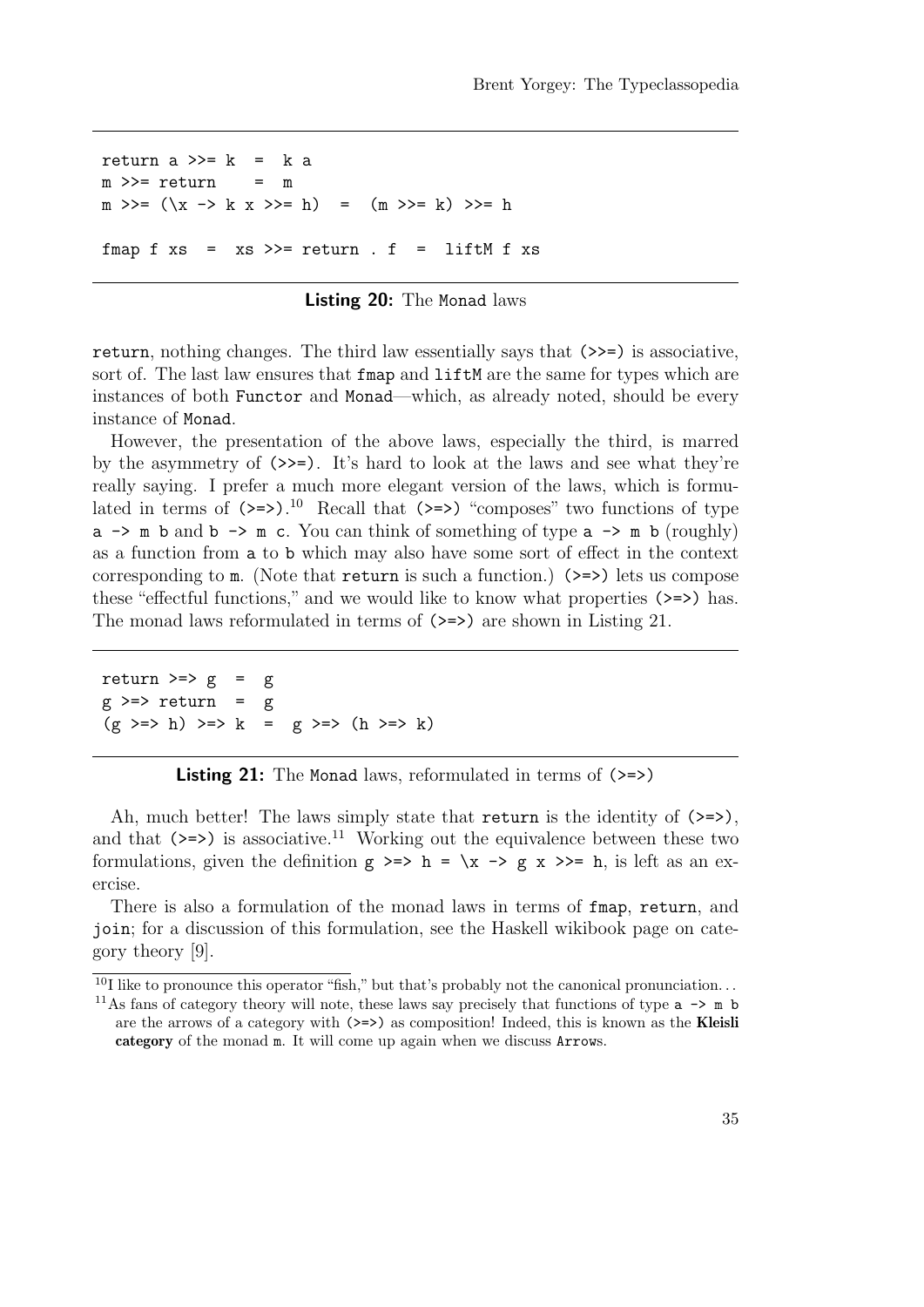#### do notation

Haskell's special do notation supports an "imperative style" of programming by providing syntactic sugar for chains of monadic expressions. The genesis of the notation lies in realizing that something like  $a \gg = \x \rightarrow b \gg c \gg = \y \rightarrow d$ can be more readably written by putting successive computations on separate lines:

$$
a \gg = \chi - \gg
$$
  
\n
$$
b \gg
$$
  
\n
$$
c \gg = \chi y \rightarrow
$$
  
\n
$$
d
$$

This emphasizes that the overall computation consists of four computations a, b, c, and d, and that x is bound to the result of a, and y is bound to the result of c (b, c, and d are allowed to refer to x, and d is allowed to refer to y as well). From here it is not hard to imagine a nicer notation:

$$
\begin{array}{cccc}\n\text{do} & \{ & x & <= a \; ; \\
 & b & & & \; ; \\
 & y & <= c \; ; \\
 & d & & & \end{array}
$$

(The curly braces and semicolons may optionally be omitted; the Haskell parser uses layout to determine where they should be inserted.) This discussion should make clear that do notation is just syntactic sugar. In fact, do blocks are recursively translated into monad operations (almost) as shown in Listing [22.](#page-35-0)

```
do e \rightarrow edo \{e; \text{stmts}\} \longrightarrow e \implies do \{ \text{stmts}\}do \{v \leftarrow e; \text{stmts}\} \longrightarrow e \implies \forall v \rightarrow \text{do} \{ \text{stmts}\}do {let decls; stmts} \longrightarrow let decls in do {stmts}
```
Listing 22: Desugaring of do blocks (almost)

<span id="page-35-0"></span>This is not quite the whole story, since  $v$  might be a pattern instead of a variable. For example, one can write

```
do (x:xs) \leftarrow foo
    bar x
```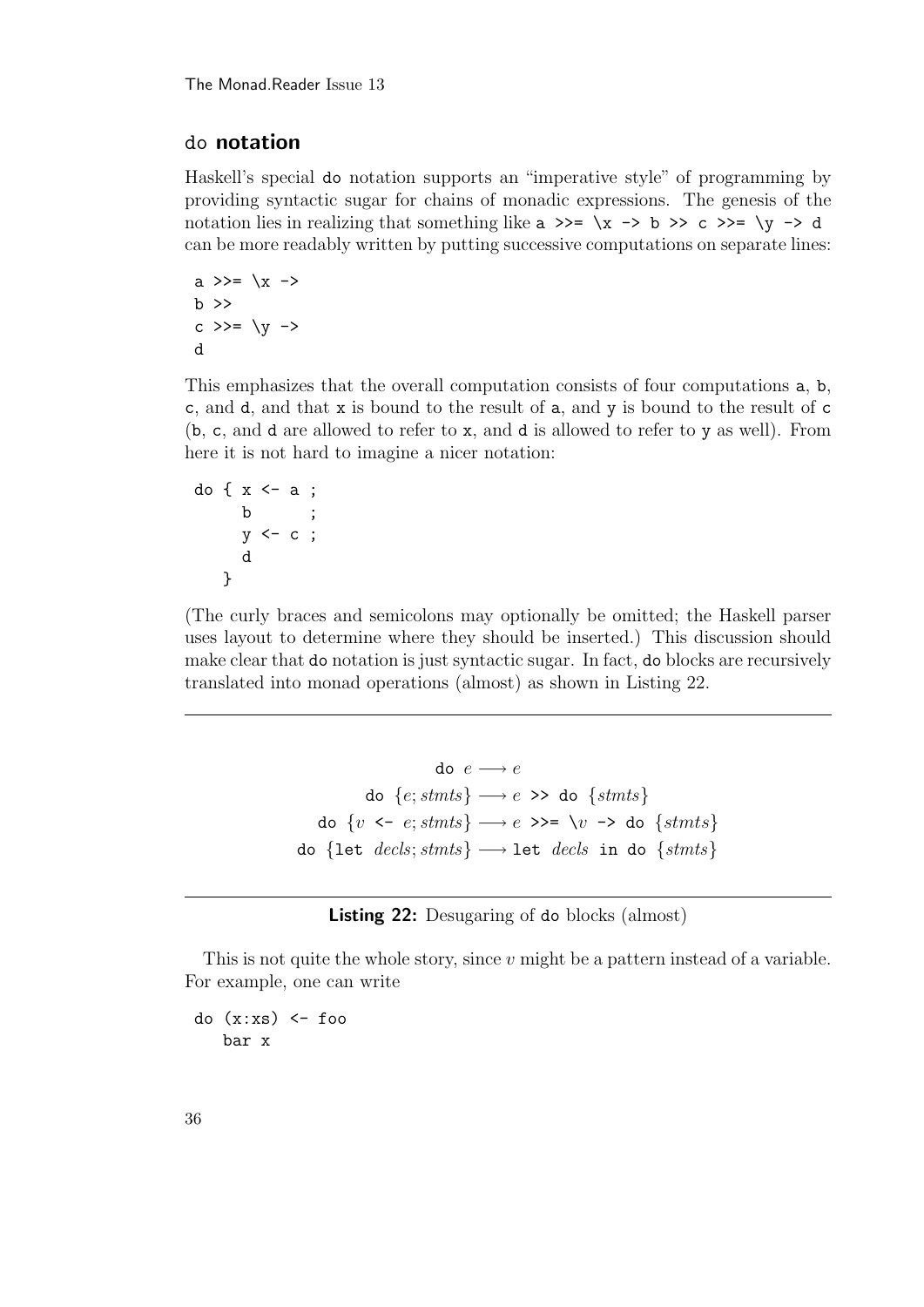but what happens if foo produces an empty list? Well, remember that ugly fail function in the Monad type class declaration? That's what happens. See section 3.14 of the Haskell Report for the full details [\[3\]](#page-59-0). See also the discussion of MonadPlus and MonadZero (page [42\)](#page-41-0).

A final note on intuition: do notation plays very strongly to the "computational context" point of view rather than the "container" point of view, since the binding notation x <- m is suggestive of "extracting" a single x from m and doing something with it. But m may represent some sort of a container, such as a list or a tree; the meaning of  $x \leq m$  is entirely dependent on the implementation of  $(\gg=)$ . For example, if  $m$  is a list,  $x \leq -m$  actually means that x will take on each value from the list in turn.

### Monad transformers

One would often like to be able to combine two monads into one: for example, to have stateful, nondeterministic computations ( $State + [1]$ ), or computations which may fail and can consult a read-only environment ( $\text{Maybe} + \text{Reader}$ ), and so on. Unfortunately, monads do not compose as nicely as applicative functors (yet another reason to use Applicative if you don't need the full power that Monad provides), but some monads can be combined in certain ways.

The monad transformer library [\[24\]](#page-60-0) provides a number of monad transformers, such as StateT, ReaderT, ErrorT [\[36\]](#page-61-0), and (soon) MaybeT, which can be applied to other monads to produce a new monad with the effects of both. For example, StateT s Maybe is an instance of Monad; computations of type StateT s Maybe a may fail, and have access to a mutable state of type s. These transformers can be multiply stacked. One thing to keep in mind while using monad transformers is that the order of composition matters. For example, when a StateT s Maybe a computation fails, the state ceases being updated; on the other hand, the state of a MaybeT (State s) a computation may continue to be modified even after the computation has failed. (This may seem backwards, but it is correct. Monad transformers build composite monads "inside out"; for example, MaybeT (State s) a is isomorphic to  $s \rightarrow$  Maybe (a, s). Lambdabot has an indispensable Cunntl command which you can use to "unpack" a monad transformer stack in this way.)

All monad transformers should implement the MonadTrans type class (Listing [23\)](#page-37-0), defined in Control.Monad.Trans. It allows arbitrary computations in the base monad m to be "lifted" into computations in the transformed monad t m. (Note that type application associates to the left, just like function application, so  $t$  m  $a = (t m) a$ . As an exercise, you may wish to work out  $t$ 's kind, which is rather more interesting than most of the kinds we've seen up to this point.) However, you should only have to think about MonadTrans when defining your own monad transformers, not when using predefined ones.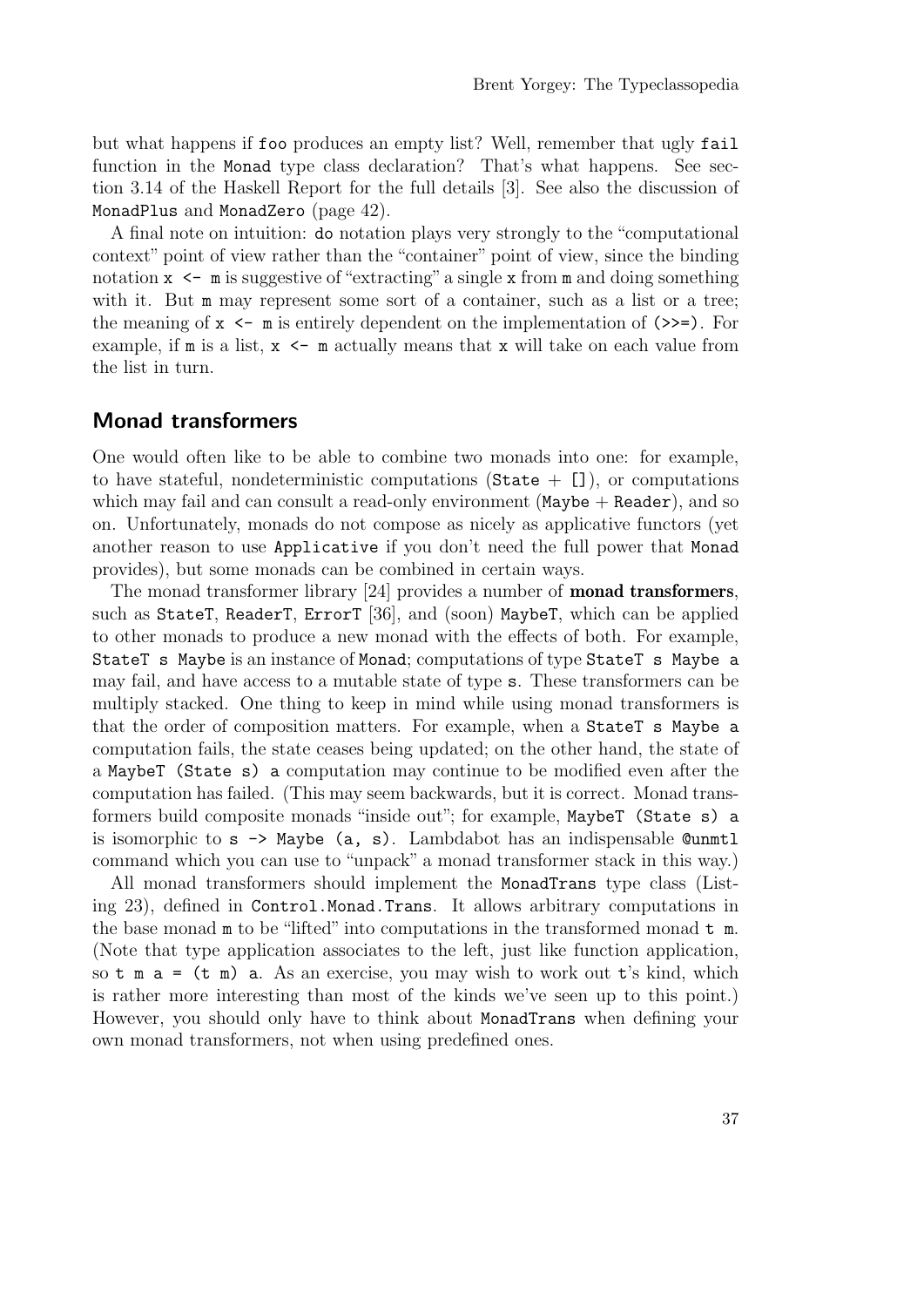```
class MonadTrans t where
  lift :: Monad m \Rightarrow m a \rightarrow t m a
```
Listing 23: The MonadTrans type class

There are also type classes such as MonadState, which provides state-specific methods like get and put, allowing you to conveniently use these methods not only with State, but with any monad which is an instance of MonadState—including MaybeT (State s), StateT s (ReaderT r IO), and so on. Similar type classes exist for Reader, Writer, Cont, IO, and others. $^{12}$  $^{12}$  $^{12}$ 

There are two excellent references on monad transformers. Martin Grabmüller's Monad Transformers Step by Step [\[37\]](#page-61-1) is a thorough description, with running examples, of how to use monad transformers to elegantly build up computations with various effects. Cale Gibbard's article on how to use monad transformers [\[38\]](#page-61-2) is more practical, describing how to structure code using monad transformers to make writing it as painless as possible. Another good starting place for learning about monad transformers is a blog post by Dan Piponi [\[39\]](#page-61-3).

# **MonadFix**

The MonadFix class describes monads which support the special fixpoint operation mfix ::  $(a \rightarrow m a) \rightarrow m a$ , which allows the output of monadic computations to be defined via recursion. This is supported in GHC and Hugs by a special "recursive do" notation, mdo. For more information, see Levent Erkök's thesis, Value Recursion in Monadic Computations [\[40\]](#page-61-4).

# Further reading

Philip Wadler was the first to propose using monads to structure functional programs [\[41\]](#page-61-5). His paper is still a readable introduction to the subject.

Much of the monad transformer library (mtl) [\[24\]](#page-60-0), including the Reader, Writer, State, and other monads, as well as the monad transformer framework itself, was inspired by Mark Jones's classic paper Functional Programming with Overloading and Higher-Order Polymorphism [\[42\]](#page-61-6). It's still very much worth a read—and highly readable—after almost fifteen years.

<sup>&</sup>lt;sup>12</sup>The only problem with this scheme is the quadratic number of instances required as the number of standard monad transformers grows—but as the current set of standard monad transformers seems adequate for most common use cases, this may not be that big of a deal.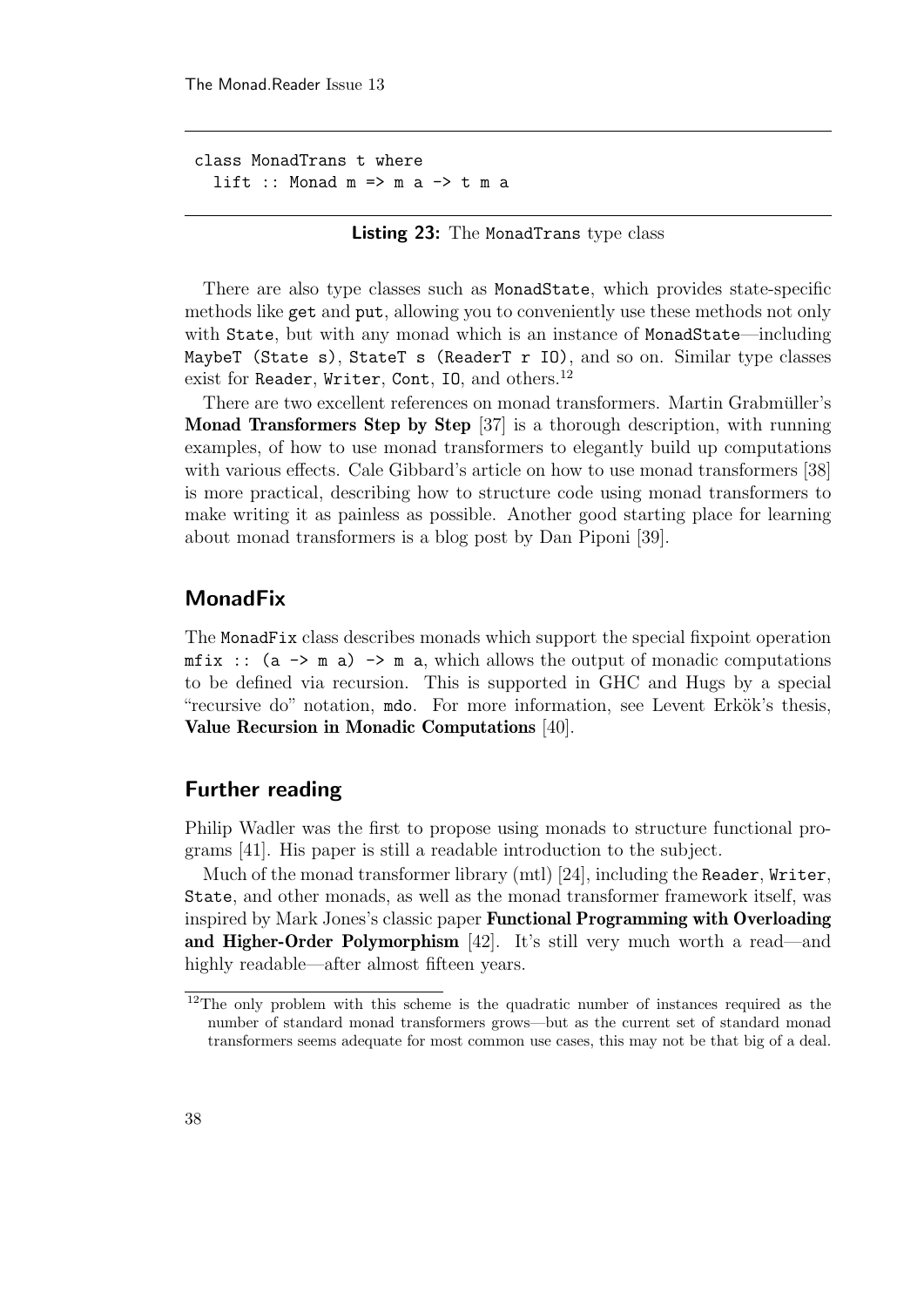There are, of course, numerous monad tutorials of varying quality [\[43,](#page-61-7) [44,](#page-62-0) [45,](#page-62-1) [46,](#page-62-2) [47,](#page-62-3) [48,](#page-62-4) [49,](#page-62-5) [50,](#page-62-6) [51,](#page-62-7) [52\]](#page-62-8). A few of the best include Cale Gibbard's Monads as containers [\[44\]](#page-62-0) and Monads as computation [\[51\]](#page-62-7); Jeff Newbern's All About Monads [\[43\]](#page-61-7), a comprehensive guide with lots of examples; and Dan Piponi's You could have invented monads!, which features great exercises [\[47\]](#page-62-3). If you just want to know how to use IO, you could consult the Introduction to IO [\[53\]](#page-62-9). Even this is just a sampling; a more complete list can be found on the Haskell wiki [\[54\]](#page-62-10). (All these monad tutorials have prompted some parodies [\[55\]](#page-62-11) as well as other kinds of backlash [\[56,](#page-62-12) [1\]](#page-59-1).) Other good monad references which are not necessarily tutorials include Henk-Jan van Tuyl's tour of the functions in Control.Monad [\[33\]](#page-61-8), Dan Piponi's "field guide" [\[57\]](#page-62-13), and Tim Newsham's What's a Monad? [\[58\]](#page-62-14). There are also many blog articles which have been written on various aspects of monads; a collection of links can be found on the Haskell wiki [\[59\]](#page-62-15).

One of the quirks of the Monad class and the Haskell type system is that it is not possible to straightforwardly declare Monad instances for types which require a class constraint on their data, even if they are monads from a mathematical point of view. For example, Data.Set requires an Ord constraint on its data, so it cannot be easily made an instance of Monad. A solution to this problem was first described by Eric Kidd [\[60\]](#page-63-0), and later made into a library by Ganesh Sittampalam and Peter Gavin [\[61\]](#page-63-1).

There are many good reasons for eschewing do notation; some have gone so far as to consider it harmful [\[62\]](#page-63-2).

Monads can be generalized in various ways; for an exposition of one possibility, parameterized monads, see Robert Atkey's paper on the subject [\[63\]](#page-63-3), or Dan Piponi's exposition  $|64|$ .

For the categorically inclined, monads can be viewed as monoids [\[65\]](#page-63-5) and also as closure operators [\[66\]](#page-63-6). Derek Elkins's article in this issue of the Monad.Reader [\[67\]](#page-63-7) contains an exposition of the category-theoretic underpinnings of some of the standard Monad instances, such as State and Cont. There is also an alternative way to compose monads, using coproducts, as described by Lüth and Ghani  $[68]$  $[68]$ , although this method has not (yet?) seen widespread use.

Links to many more research papers related to monads can be found on the Haskell wiki [\[69\]](#page-63-9).

# Monoid

A monoid is a set S together with a binary operation  $\oplus$  which combines elements from S. The ⊕ operator is required to be associative (that is,  $(a \oplus b) \oplus c = a \oplus (b \oplus c)$ , for any  $a, b, c$  which are elements of S), and there must be some element of S which is the identity with respect to  $\oplus$ . (If you are familiar with group theory, a monoid is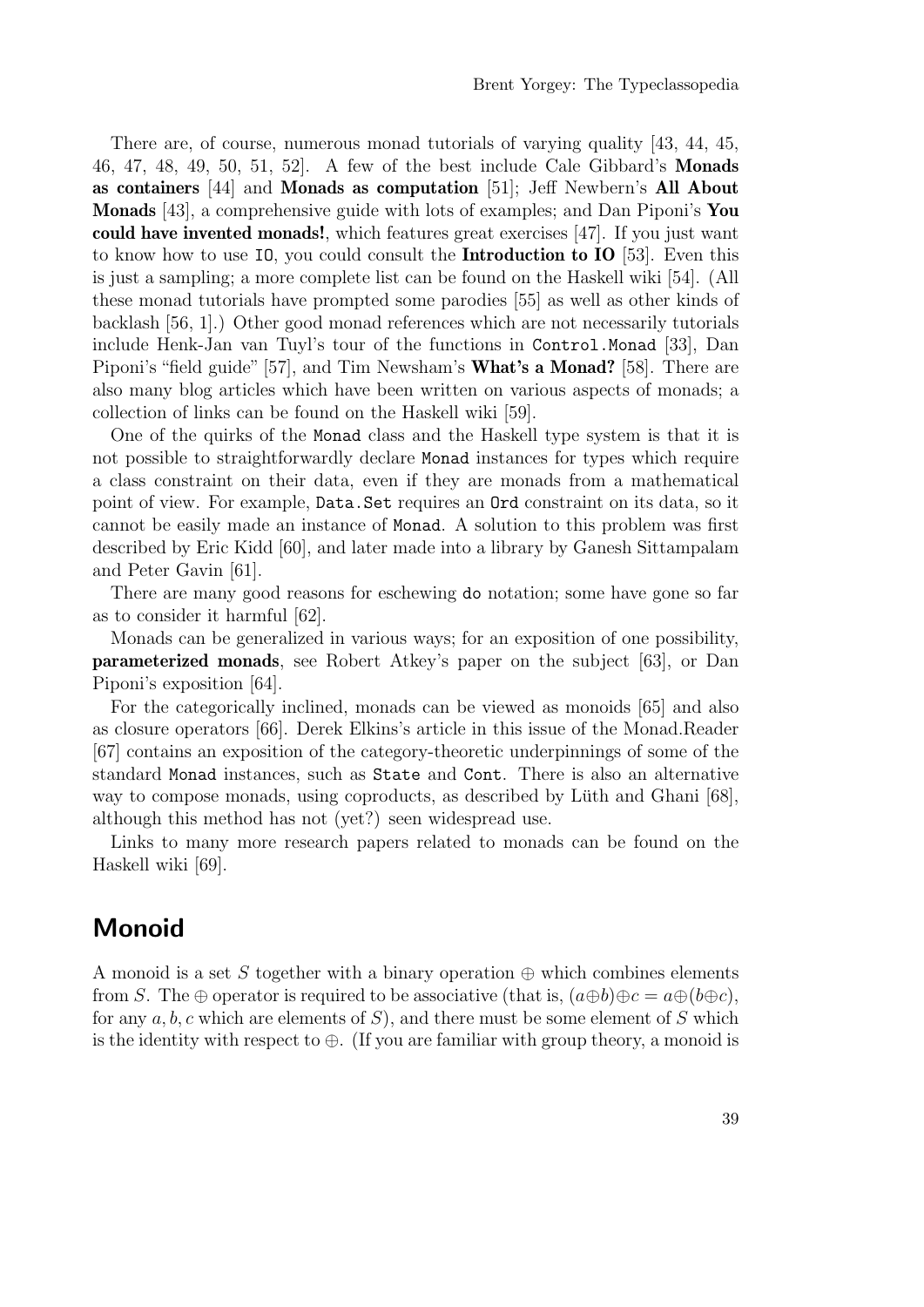like a group without the requirement that inverses exist.) For example, the natural numbers under addition form a monoid: the sum of any two natural numbers is a natural number;  $(a + b) + c = a + (b + c)$  for any natural numbers a, b, and c; and zero is the additive identity. The integers under multiplication also form a monoid, as do natural numbers under max, Boolean values under conjunction and disjunction, lists under concatenation, functions from a set to itself under composition. . . . Monoids show up all over the place, once you know to look for them.

# **Definition**

The definition of the Monoid type class (defined in Data.Monoid) [\[70\]](#page-63-10) is shown in Listing [24.](#page-39-0)

```
class Monoid a where
  mempty :: a
  mappend :: a \rightarrow a \rightarrow amconcat :: [a] \rightarrow a
  mconcat = foldr mappend mempty
```
#### Listing 24: The Monoid type class

<span id="page-39-0"></span>The mempty value specifies the identity element of the monoid, and mappend is the binary operation. The default definition for mconcat "reduces" a list of elements by combining them all with mappend, using a right fold. It is only in the Monoid class so that specific instances have the option of providing an alternative, more efficient implementation; usually, you can safely ignore mconcat when creating a Monoid instance, since its default definition will work just fine.

The Monoid methods are rather unfortunately named; they are inspired by the list instance of Monoid, where indeed mempty =  $[]$  and mappend =  $(++)$ , but this is misleading since many monoids have little to do with appending [\[71\]](#page-63-11).

#### Laws

Of course, every Monoid instance should actually be a monoid in the mathematical sense, which implies the laws shown in Listing [25.](#page-40-0)

### Instances

There are quite a few interesting Monoid instances defined in Data.Monoid.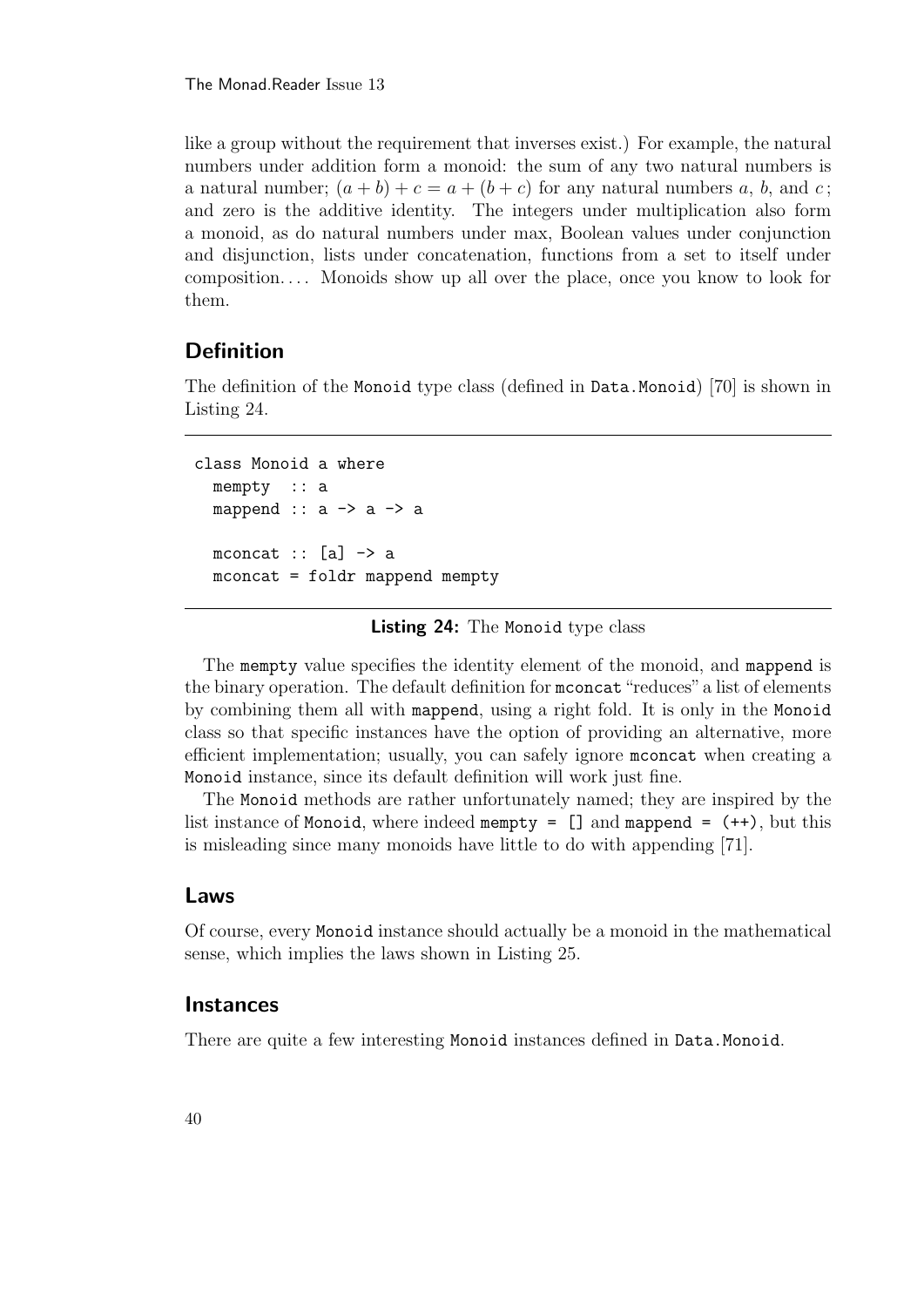mempty 'mappend'  $x = x$ x 'mappend' mempty = x  $(x 'mappend' y)'mappend' z = x 'mappend' (y 'mappend' z)$ 



- <span id="page-40-0"></span> $\blacktriangleright$  [a] is a Monoid, with mempty = [] and mappend = (++). It is not hard to check that  $(x + y) + z = x + (y + z)$  for any lists x, y, and z, and that the empty list is the identity:  $[$ ] ++  $x = x$  ++  $[$ ] =  $x$ .
- I As noted previously, we can make a monoid out of any numeric type under either addition or multiplication. However, since we can't have two instances for the same type, Data.Monoid provides two newtype wrappers, Sum and Product, with appropriate Monoid instances.

```
> getSum (mconcat . map Sum $ [1..5])
15
> getProduct (mconcat . map Product $ [1..5])
120
```
This example code is silly, of course; we could just write sum [1..5] and product [1..5]. Nevertheless, these instances are useful in more generalized settings, as we will see in the discussion of Foldable (page [44\)](#page-43-0).

- $\triangleright$  Any and All are newtype wrappers providing Monoid instances for Bool (under disjunction and conjunction, respectively).
- $\blacktriangleright$  There are three instances for Maybe: a basic instance which lifts a Monoid instance for a to an instance for Maybe a, and two newtype wrappers First and Last for which mappend selects the first (respectively last) non-Nothing item.
- $\triangleright$  Endo a is a newtype wrapper for functions  $a \rightarrow a$ , which form a monoid under composition.
- $\triangleright$  There are several ways to "lift" Monoid instances to instances with additional structure. We have already seen that an instance for a can be lifted to an instance for Maybe a. There are also tuple instances: if a and b are instances of Monoid, then so is  $(a,b)$ , using the monoid operations for a and b in the obvious pairwise manner. Finally, if a is a Monoid, then so is the function type  $e \rightarrow a$  for any  $e$ ; in particular,  $g$  'mappend' h is the function which applies both g and h to its argument and then combines the result using the underlying Monoid instance for a. This can be quite useful and elegant [\[72\]](#page-63-12).
- $\triangleright$  The type Ordering = LT | EQ | GT is a Monoid, defined in such a way that mconcat (zipWith compare xs ys) computes the lexicographic ordering of xs and ys. In particular, mempty = EQ, and mappend evaluates to its leftmost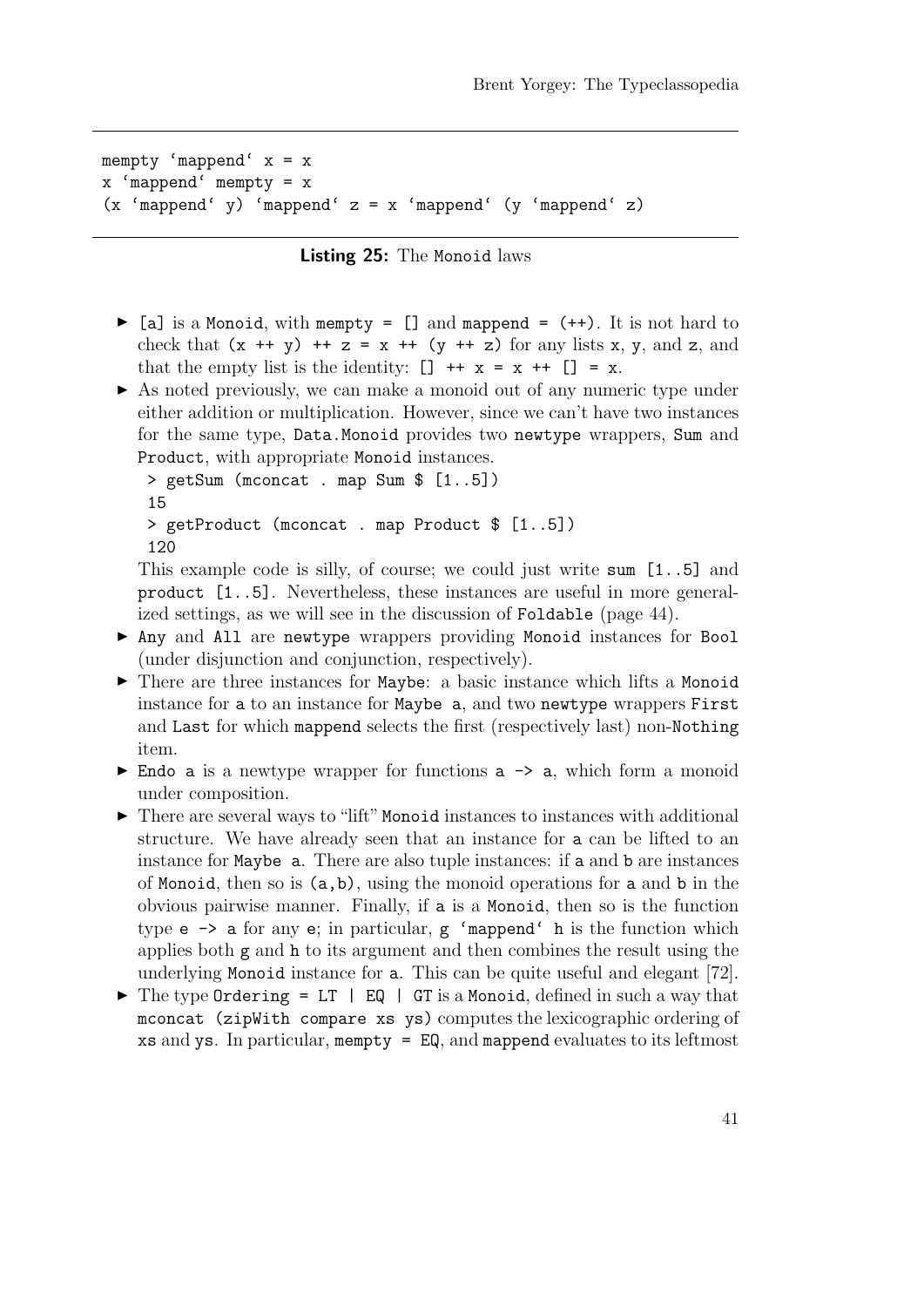non-EQ argument (or EQ if both arguments are EQ). This can be used together with the function instance of Monoid to do some clever things [\[73\]](#page-63-13).

 $\triangleright$  There are also Monoid instances for several standard data structures in the containers library [\[8\]](#page-59-2), including Map, Set, and Sequence.

Monoid is also used to enable several other type class instances. As noted previously, we can use Monoid to make  $((,) \cdot e)$  an instance of Applicative, as shown in Listing [26.](#page-41-1)

```
instance Monoid e \Rightarrow Applicative ((,) e) where
  pure x = (mempty, x)(u, f) \leftrightarrow (v, x) = (u 'mappend' v, f x)
```
Listing 26: An Applicative instance for  $((,)$  e) using Monoid

<span id="page-41-1"></span>Monoid can be similarly used to make  $((,) \ e)$  an instance of Monad as well; this is known as the **writer monad**. As we've already seen, Writer and WriterT are a newtype wrapper and transformer for this monad, respectively.

Monoid also plays a key role in the Foldable type class (page [44\)](#page-43-0).

### Other monoidal classes: Alternative, MonadPlus, ArrowPlus

<span id="page-41-0"></span>The Alternative type class [\[74\]](#page-63-14), shown in Listing [27,](#page-41-2) is for Applicative functors which also have a monoid structure.

```
class Applicative f => Alternative f where
  empty :: f a
  (\langle \rangle) :: f a -> f a -> f a
```
Listing 27: The Alternative type class

<span id="page-41-2"></span>Of course, instances of Alternative should satisfy the monoid laws.

Likewise, MonadPlus [\[75\]](#page-63-15), shown in Listing [28,](#page-42-0) is for Monads with a monoid structure.

The MonadPlus documentation states that it is intended to model monads which also support "choice and failure"; in addition to the monoid laws, instances of MonadPlus are expected to satisfy

 $mzero \geq f = mzero$ v >> mzero = mzero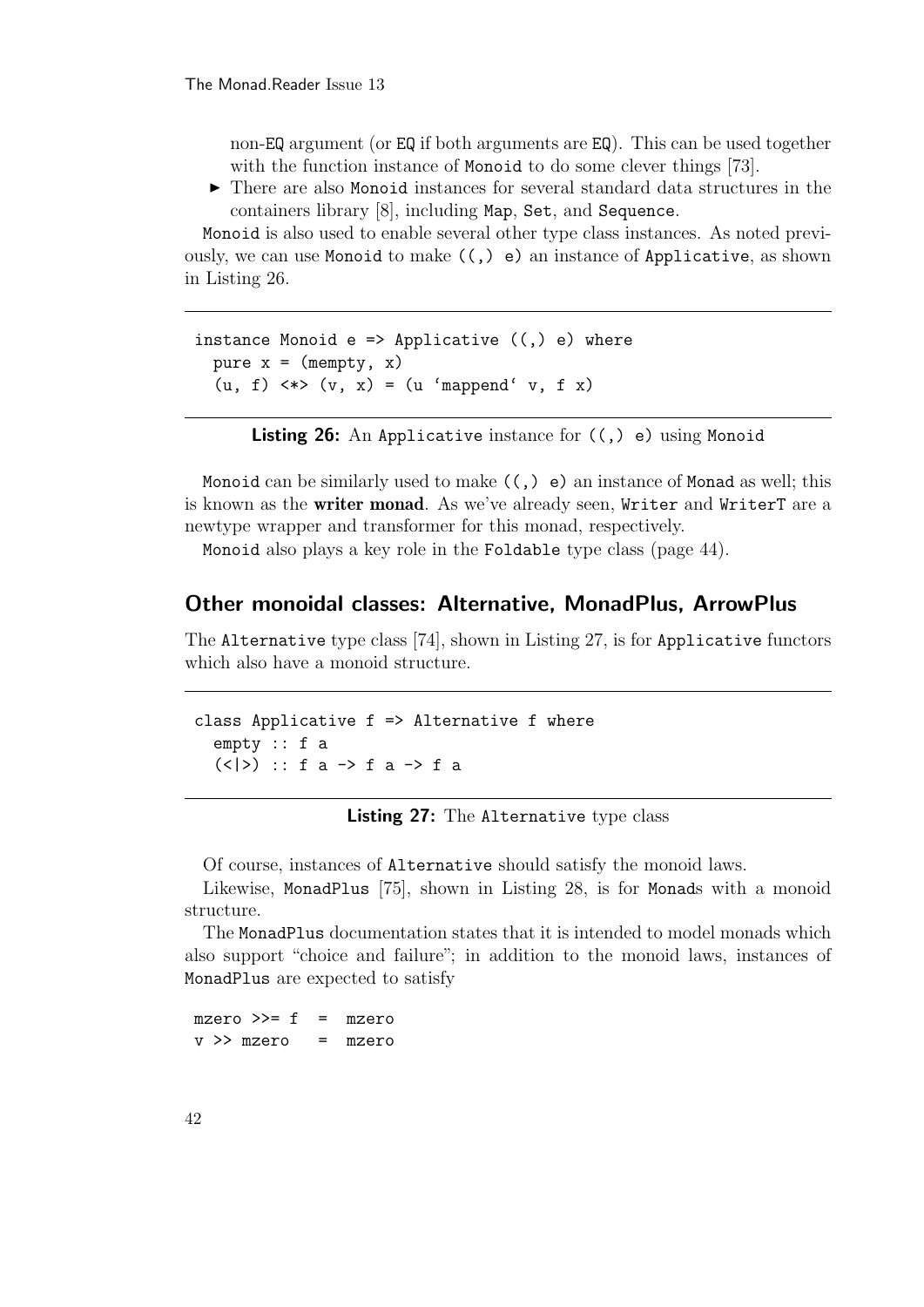class Monad m => MonadPlus m where mzero :: m a mplus  $\cdots$  m a  $\rightarrow$  m a  $\rightarrow$  m a

#### Listing 28: The MonadPlus type class

<span id="page-42-0"></span>which explains the sense in which mzero denotes failure. Since mzero should be the identity for mplus, the computation m1 'mplus' m2 succeeds (evaluates to something other than mzero) if either m1 or m2 does; so mplus represents choice. The guard function can also be used with instances of MonadPlus; it requires a condition to be satisfied and fails (using mzero) if it is not. A simple example of a MonadPlus instance is [], which is exactly the same as the Monoid instance for []: the empty list represents failure, and list concatenation represents choice. In general, however, a MonadPlus instance for a type need not be the same as its Monoid instance; Maybe is an example of such a type. A great introduction to the MonadPlus type class, with interesting examples of its use, is Doug Auclair's Monad.Reader article [\[76\]](#page-64-0).

There used to be a type class called MonadZero containing only mzero, representing monads with failure. The do-notation requires some notion of failure to deal with failing pattern matches. Unfortunately, MonadZero was scrapped in favor of adding the fail method to the Monad class. If we are lucky, someday MonadZero will be restored, and **fail** will be banished to the bit bucket where it belongs [\[77\]](#page-64-1). The idea is that any do-block which uses pattern matching (and hence may fail) would require a MonadZero constraint; otherwise, only a Monad constraint would be required.

Finally, ArrowZero and ArrowPlus [\[78\]](#page-64-2), shown in Listing [29,](#page-42-1) represent Arrows (page [51\)](#page-50-0) with a monoid structure.

```
class Arrow (>) \Rightarrow ArrowZero (>) where
  zeroArrow :: b ~> c
class ArrowZero (\tilde{\phantom{1}}) \Rightarrow ArrowPlus (\tilde{\phantom{1}}) where
   (\langle + \rangle) :: (b ~> c) -> (b ~> c) -> (b ~> c)
```
<span id="page-42-1"></span>Listing 29: The ArrowZero and ArrowPlus type classes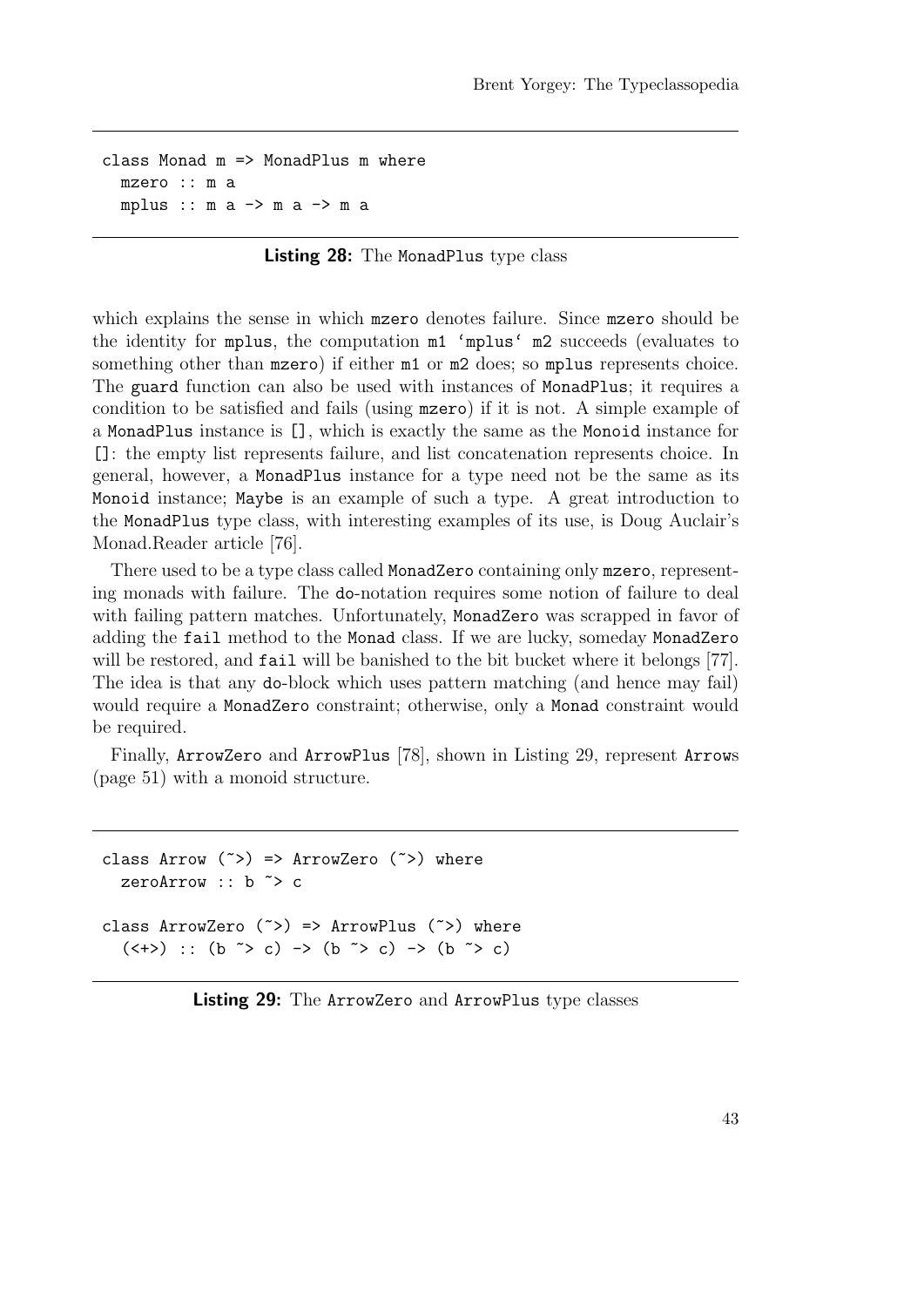## Further reading

Monoids have gotten a fair bit of attention recently, ultimately due to a blog post by Brian Hurt [\[79\]](#page-64-3), in which he complained about the fact that the names of many Haskell type classes (Monoid in particular) are taken from abstract mathematics. This resulted in a long haskell-cafe thread [\[71\]](#page-63-11) arguing the point and discussing monoids in general.

However, this was quickly followed by several blog posts about Monoid.<sup>[13](#page-0-0)</sup> First, Dan Piponi wrote a great introductory post, "Haskell Monoids and their Uses" [\[80\]](#page-64-4). This was quickly followed by Heinrich Apfelmus's "Monoids and Finger Trees" [\[81\]](#page-64-5), an accessible exposition of Hinze and Paterson's classic paper on 2-3 finger trees [\[82\]](#page-64-6), which makes very clever use of Monoid to implement an elegant and generic data structure. Dan Piponi then wrote two fascinating articles about using Monoids (and finger trees) to perform fast incremental regular expression matching [\[83,](#page-64-7) [84\]](#page-64-8).

In a similar vein, David Place's article on improving Data. Map in order to compute incremental folds [\[85\]](#page-64-9) is also a good example of using Monoid to generalize a data structure.

Some other interesting examples of Monoid use include building elegant list sorting combinators [\[73\]](#page-63-13), collecting unstructured information [\[86\]](#page-64-10), and a brilliant series of posts by Chung-Chieh Shan and Dylan Thurston using Monoids to elegantly solve a difficult combinatorial puzzle [\[87,](#page-64-11) [88,](#page-64-12) [89,](#page-64-13) [90\]](#page-65-0).

As unlikely as it sounds, monads can actually be viewed as a sort of monoid, with join playing the role of the binary operation and return the role of the identity; see Dan Piponi's blog post [\[65\]](#page-63-5).

# Foldable

<span id="page-43-0"></span>The Foldable class, defined in the Data.Foldable module [\[91\]](#page-65-1), abstracts over containers which can be "folded" into a summary value. This allows such folding operations to be written in a container-agnostic way.

# **Definition**

The definition of the Foldable type class is shown in Listing [30.](#page-44-0)

This may look complicated, but in fact, to make a Foldable instance you only need to implement one method: your choice of foldMap or foldr. All the other methods have default implementations in terms of these, and are presumably included in the class in case more efficient implementations can be provided.

<sup>13</sup>May its name live forever.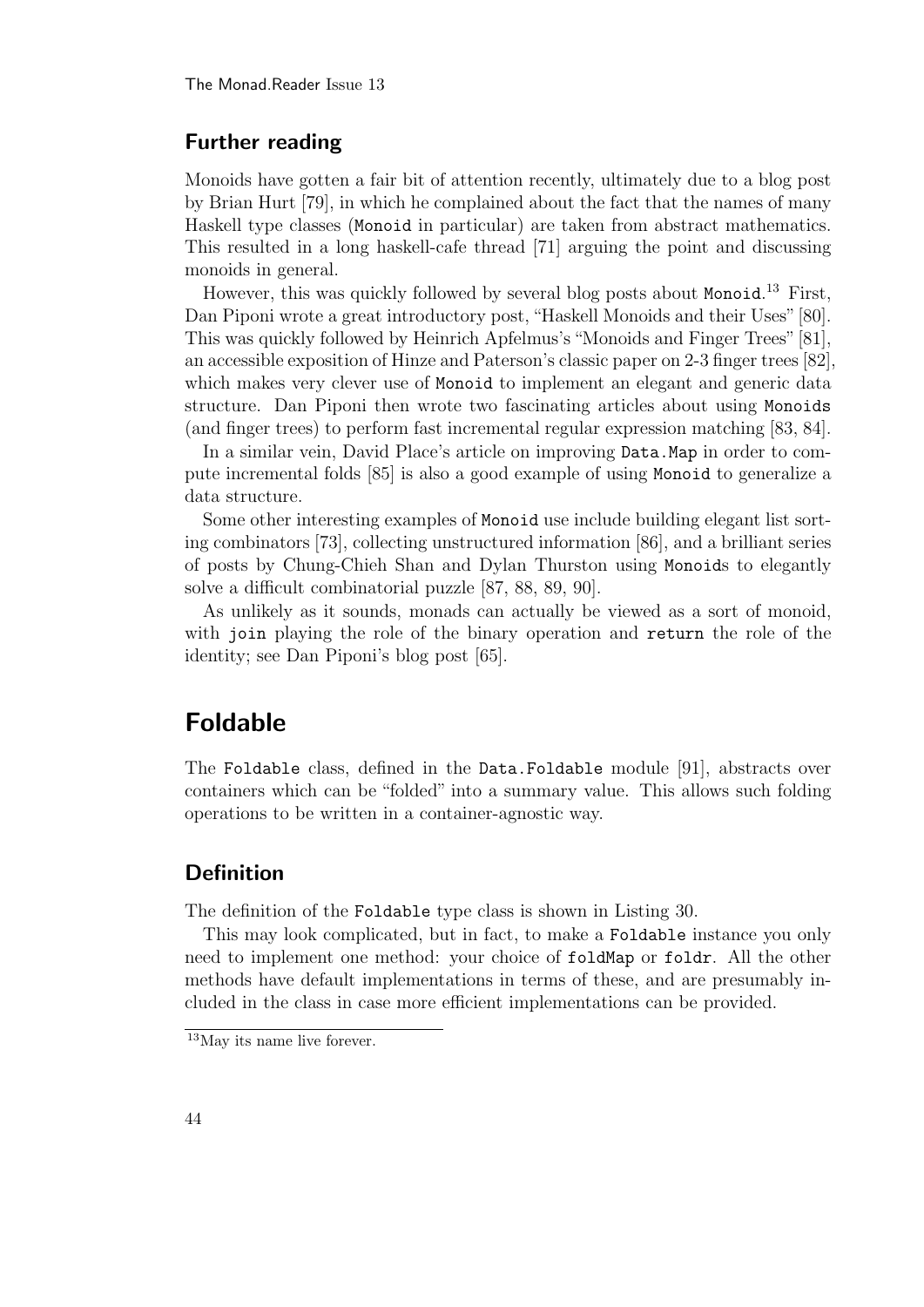```
class Foldable t where
   fold \cdots Monoid m \Rightarrow t m \Rightarrow mfoldMap :: Monoid m \Rightarrow (a \rightarrow m) \Rightarrow t \ne a \Rightarrow mfoldr :: (a \rightarrow b \rightarrow b) \rightarrow b \rightarrow t a \rightarrow bfoldl :: (a \rightarrow b \rightarrow a) \rightarrow a \rightarrow t b \rightarrow afoldr1 :: (a \rightarrow a \rightarrow a) \rightarrow t a \rightarrow afoldl1 :: (a \rightarrow a \rightarrow a) \rightarrow t a \rightarrow a
```
Listing 30: The Foldable type class

#### <span id="page-44-0"></span>Instances and examples

The type of foldMap should make it clear what it is supposed to do: given a way to convert the data in a container into a Monoid (a function  $a \rightarrow m$ ) and a container of a's (t a), foldMap provides a way to iterate over the entire contents of the container, converting all the a's to m's and combining all the m's with mappend. Listing [31](#page-44-1) shows two examples: a simple implementation of foldMap for lists, and a binary tree example provided by the Foldable documentation.

```
instance Foldable [] where
 foldMap g = mconcat . map g
data Tree a = Empty | Leaf a | Node (Tree a) a (Tree a)
instance Foldable Tree where
 foldMap f Empty = mempty
 foldMap f (Leaf x) = f xfoldMap f (Node l k r) = foldMap f l ++ f k ++ foldMap f r
   where (++) = mappend
```

```
Listing 31: Two foldMap examples
```
<span id="page-44-1"></span>The foldr function has a type similar to the foldr found in the Prelude, but more general, since the foldr in the Prelude works only on lists.

The Foldable module also provides instances for Maybe and Array; additionally, many of the data structures found in the standard containers library [\[8\]](#page-59-2) (for example, Map, Set, Tree, and Sequence) provide their own Foldable instances.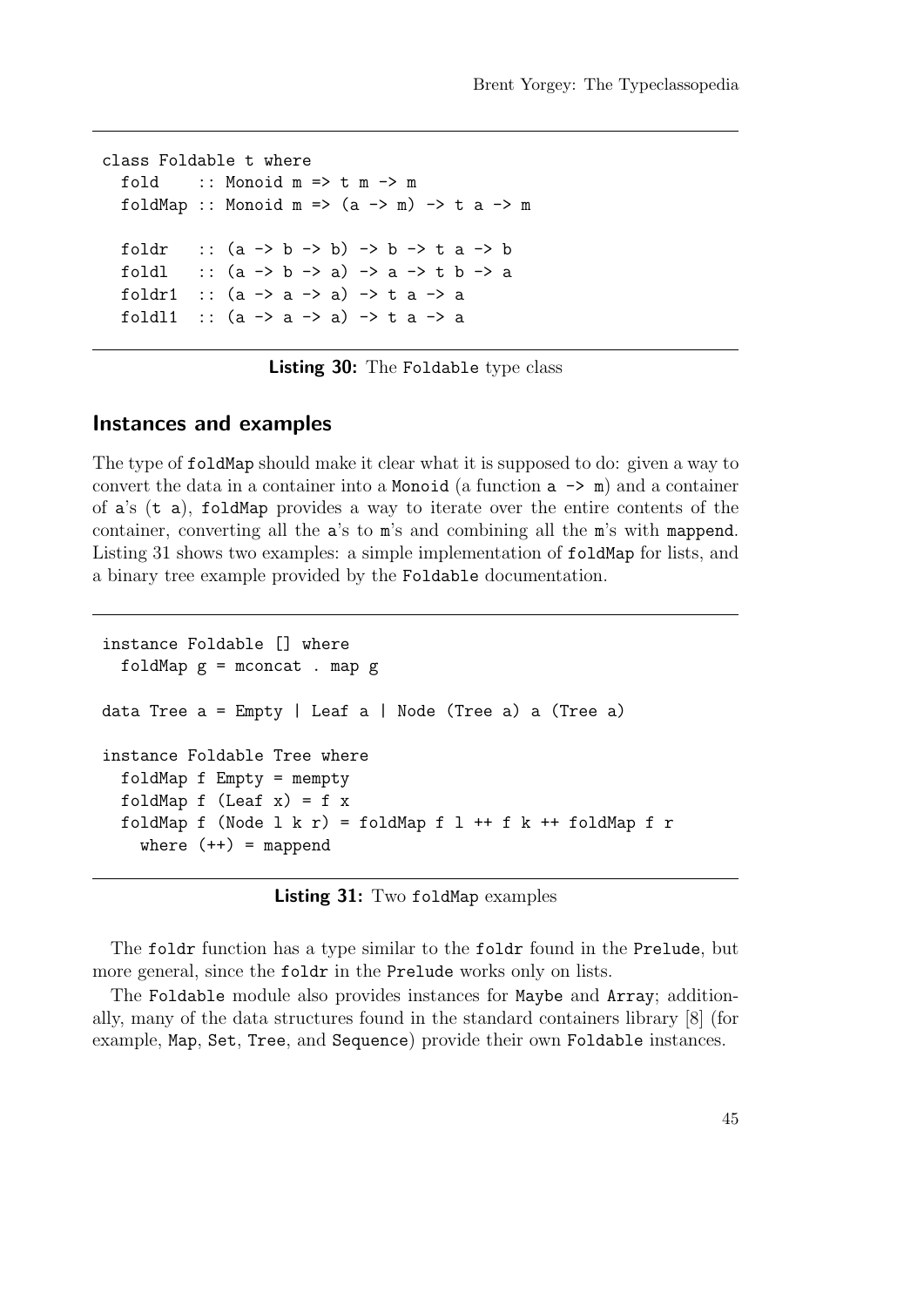# Derived folds

Given an instance of Foldable, we can write generic, container-agnostic functions such as the examples shown in Listing [32.](#page-45-0)

```
-- Compute the size of any container.
containerSize :: Foldable f => f a -> Int
containerSize = getSum . foldMap (const (Sum 1))
-- Compute a list of elements of a container satisfying a predicate.
filterF :: Foldable f \Rightarrow (a \rightarrow Boo1) \Rightarrow f a \Rightarrow [a]filterF p = foldMap (\a - if p a then [a] else [])
-- Get a list of all the Strings in a container which include the
-- letter a.
aStrings :: Foldable f => f String -> [String]
aStrings = filterF (elem 'a')
```
Listing 32: Foldable examples

<span id="page-45-0"></span>The Foldable module also provides a large number of predefined folds, many of which are generalized versions of Prelude functions of the same name that only work on lists: concat, concatMap, and, or, any, all, sum, product, maximum(By), minimum(By), elem, notElem, and find. The reader may enjoy coming up with elegant implementations of these functions using fold or foldMap and appropriate Monoid instances.

There are also generic functions that work with Applicative or Monad instances to generate some sort of computation from each element in a container, and then perform all the side effects from those computations, discarding the results: traverse\_, sequenceA\_, and others. The results must be discarded because the Foldable class is too weak to specify what to do with them: we cannot, in general, make an arbitrary Applicative or Monad instance into a Monoid. If we do have an Applicative or Monad with a monoid structure—that is, an Alternative or a MonadPlus—then we can use the asum or msum functions, which can combine the results as well. Consult the Foldable documentation [\[91\]](#page-65-1) for more details on any of these functions.

Note that the Foldable operations always forget the structure of the container being folded. If we start with a container of type t a for some Foldable t, then t will never appear in the output type of any operations defined in the Foldable module. Many times this is exactly what we want, but sometimes we would like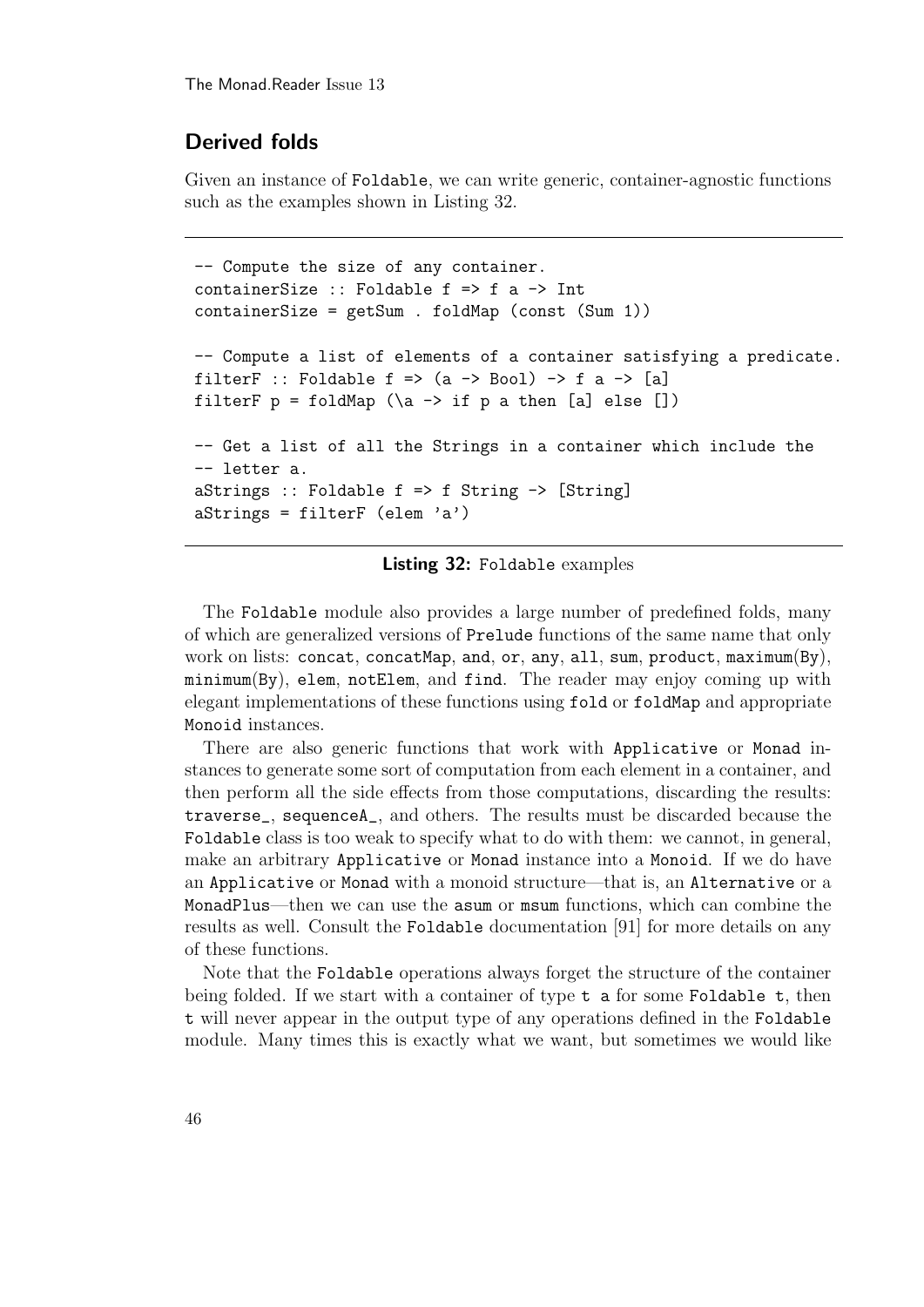to be able to generically traverse a container while preserving its structure—and this is exactly what the Traversable class provides, which will be discussed in the next section.

# Further reading

The Foldable class had its genesis in McBride and Paterson's paper introducing Applicative [\[12\]](#page-59-3), although it has been fleshed out quite a bit from the form in the paper.

An interesting use of Foldable (as well as Traversable) can be found in Janis Voigtländer's paper **Bidirectionalization for free!** [\[92\]](#page-65-2).

# **Traversable**

# Definition

The Traversable type class, defined in the Data.Traversable module [\[93\]](#page-65-3), is shown in Listing [33.](#page-46-0)

```
class (Functor t, Foldable t) => Traversable t where
  traverse :: Applicative f \Rightarrow (a \rightarrow f b) \Rightarrow t a \Rightarrow f (t b)sequenceA :: Applicative f \Rightarrow t (f a) \rightarrow f (t a)
  mapM :: Monad m \Rightarrow (a \rightarrow m b) \Rightarrow t a \Rightarrow m (t b)sequence :: Monad m \Rightarrow t (m a) \Rightarrow m (t a)
```
#### Listing 33: The Traversable type class

<span id="page-46-0"></span>As you can see, every Traversable is also a foldable functor. Like Foldable, there is a lot in this type class, but making instances is actually rather easy: one need only implement traverse or sequenceA; the other methods all have default implementations in terms of these functions. A good exercise is to figure out what the default implementations should be: given either traverse or sequenceA, how would you define the other three methods? (Hint for mapM: Control.Applicative exports the WrapMonad newtype, which makes any Monad into an Applicative. The sequence function can be implemented in terms of mapM.)

# Intuition

The key method of the Traversable class, and the source of its unique power, is sequenceA. Consider its type: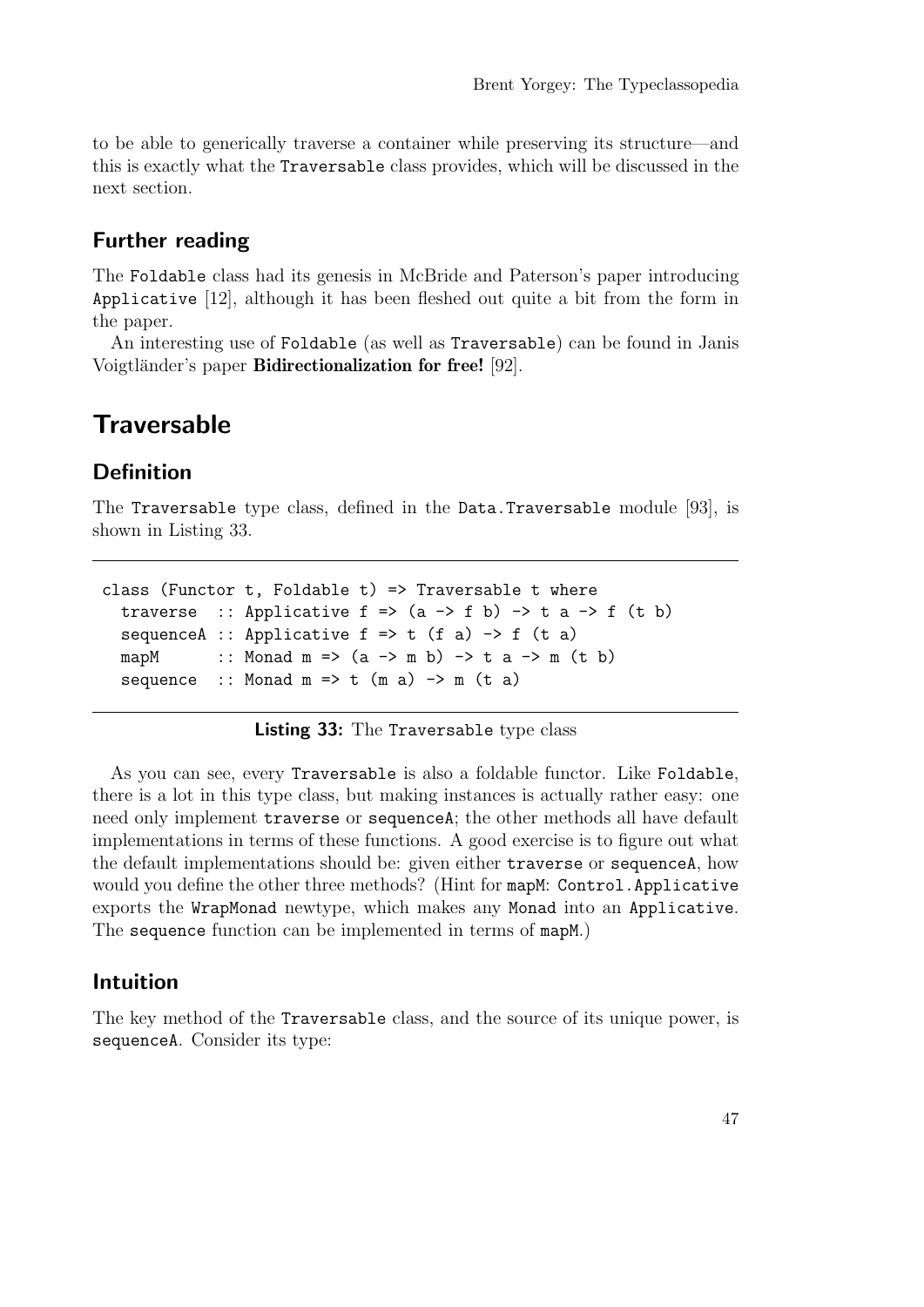The Monad.Reader Issue 13

```
sequenceA :: Applicative f \Rightarrow t (f a) \rightarrow f (t a)
```
This answers the fundamental question: when can we commute two functors? For example, can we turn a tree of lists into a list of trees? (Answer: yes, in two ways. Figuring out what they are, and why, is left as an exercise. A much more challenging question is whether a list of trees can be turned into a tree of lists.)

The ability to compose two monads depends crucially on this ability to commute functors. Intuitively, if we want to build a composed monad  $M a = m (n a)$  out of monads  $m$  and  $n$ , then to be able to implement join ::  $M(Ma) \rightarrow Ma$ , that is, join :: m  $(n \leq m \leq n)$ )  $\rightarrow$  m  $(n \leq a)$ , we have to be able to commute the n past the  $m$  to get  $m$  ( $m$  ( $n$  ( $n$  a))), and then we can use the joins for  $m$  and  $n$  to produce something of type m (n a). See Mark Jones's paper for more details [\[42\]](#page-61-6).

#### Instances and examples

What's an example of a Traversable instance? Listing [34](#page-47-0) shows an example instance for the same Tree type used as an example in the previous Foldable section. It is instructive to compare this instance with a Functor instance for Tree, which is also shown.

```
data Tree a = Empty | Leaf a | Node (Tree a) a (Tree a)
instance Traversable Tree where
 traverse g Empty = pure Empty
 traverse g (Leaf x) = Leaf \langle$> g x
 traverse g (Node 1 x r) = Node <$> traverse g 1<*> g x
                               <*> traverse g r
instance Functor Tree where
 fmap g Empty = Emptyfmap g (Leaf x) = Leaf g g x
 fmap g \pmod{1 x r} = \text{Node (fmap g 1)}(g x)(fmap g r)
```
Listing 34: An example Tree instance of Traversable

<span id="page-47-0"></span>It should be clear that the Traversable and Functor instances for Tree are almost identical; the only difference is that the Functor instance involves normal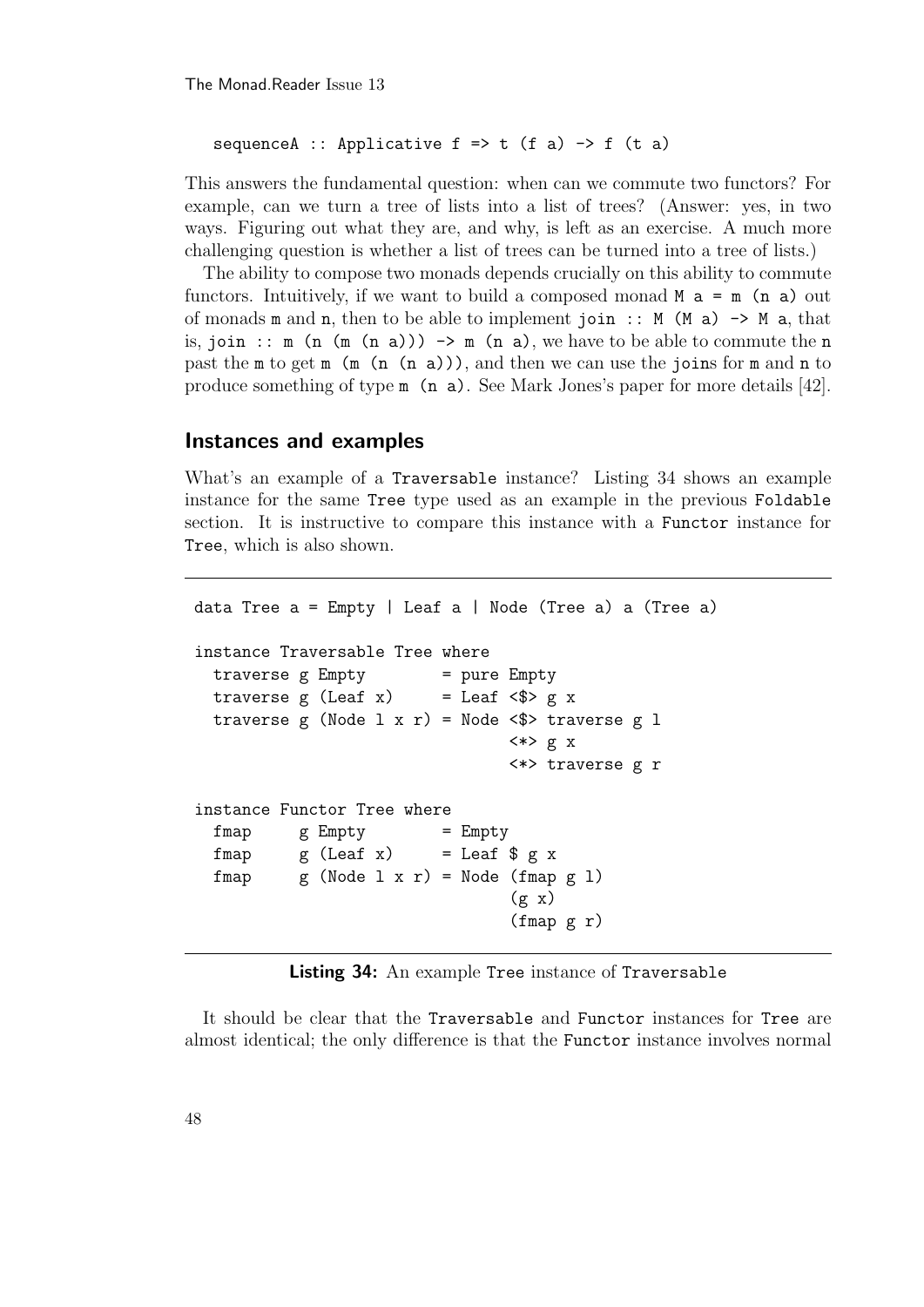function application, whereas the applications in the Traversable instance take place within an Applicative context, using (<\$>) and (<\*>). In fact, this will be true for any type.

Any Traversable functor is also Foldable, and a Functor. We can see this not only from the class declaration, but by the fact that we can implement the methods of both classes given only the Traversable methods. A good exercise is to implement fmap and foldMap using only the Traversable methods; the implementations are surprisingly elegant. The Traversable module provides these implementations as fmapDefault and foldMapDefault.

The standard libraries provide a number of Traversable instances, including instances for [], Maybe, Map, Tree, and Sequence. Notably, Set is not Traversable, although it is Foldable.

### Further reading

The Traversable class also had its genesis in McBride and Paterson's Applicative paper [\[12\]](#page-59-3), and is described in more detail in Gibbons and Oliveira, The Essence of the Iterator Pattern [\[94\]](#page-65-4), which also contains a wealth of references to related work.

# Category

Category is another fairly new addition to the Haskell standard libraries; you may or may not have it installed depending on the version of your base package. It generalizes the notion of function composition to general "morphisms."

The definition of the Category type class (from Control.Category [\[95\]](#page-65-5)) is shown in Listing [35.](#page-49-0) For ease of reading, note that I have used an infix type constructor  $(\tilde{\phantom{a}})$ , much like the infix function type constructor  $(\tilde{\phantom{a}})$ . This syntax is not part of Haskell 98. The second definition shown is the one used in the standard libraries. For the remainder of the article, I will use the infix type constructor (~>) for Category as well as Arrow.

Note that an instance of Category should be a type constructor which takes two type arguments, that is, something of kind  $* \rightarrow * \rightarrow *$ . It is instructive to imagine the type constructor variable cat replaced by the function constructor (->): indeed, in this case we recover precisely the familiar identity function id and function composition operator (.) defined in the standard Prelude.

Of course, the Category module provides exactly such an instance of Category for  $(-)$ . But it also provides one other instance, shown in Listing [36,](#page-49-1) which should be familiar from the previous discussion of the Monad laws. Kleisli m a b, as defined in the Control. Arrow module, is just a newtype wrapper around  $a \rightarrow m b$ .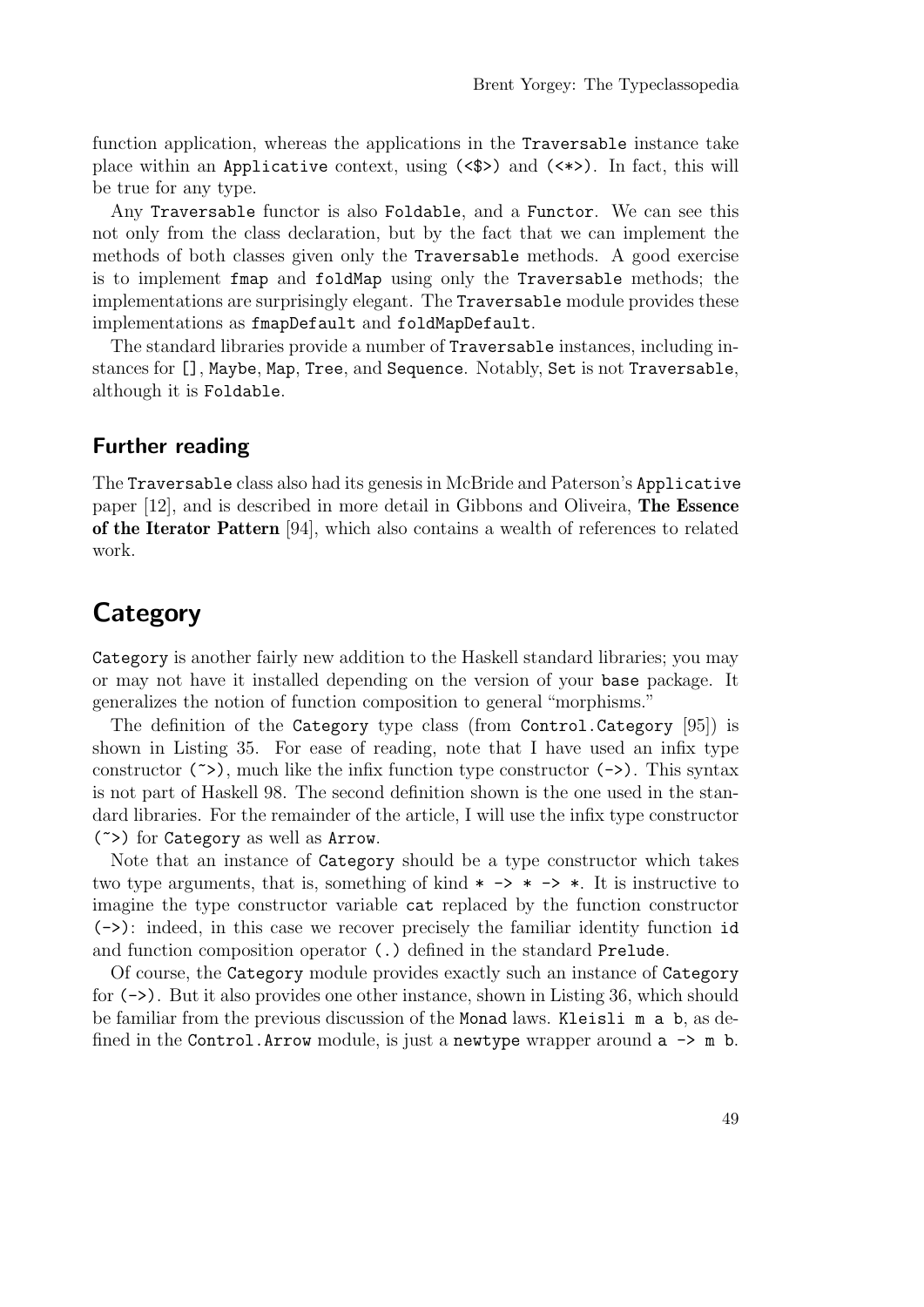```
class Category (~>) where
  id :: a ~> a
  (.) :: (b \rightharpoonup c) \rightharpoonup (a \rightharpoonup b) \rightharpoonup (a \rightharpoonup c)-- The same thing, with a normal (prefix) type constructor
class Category cat where
  id :: cat a a
  (.) :: cat b \nc \rightarrow cat a b \rightarrow cat a c
```
Listing 35: The Category type class

```
newtype Kleisli m a b = Kleisli { runKleisli :: a -> m b }
instance Monad m => Category (Kleisli m) where
 id = Kleisli return
 Kleisli g . Kleisli h = Kleisli (h \geq g)
```
Listing 36: The Kleisli Category instance

<span id="page-49-1"></span>The only law that Category instances should satisfy is that id and (.) should form a monoid—that is, id should be the identity of (.), and (.) should be associative.

Finally, the Category module exports two additional operators:  $(\langle \langle \rangle, \mathbf{w} \rangle)$ is just a synonym for  $(.)$ , and  $(\gg)$ , which is  $(.)$  with its arguments reversed. (In previous versions of the libraries, these operators were defined as part of the Arrow class.)

### Further reading

The name Category is a bit misleading, since the Category class cannot represent arbitrary categories, but only categories whose objects are objects of Hask, the category of Haskell types. For a more general treatment of categories within Haskell, see the category-extras package [\[2\]](#page-59-4). For more about category theory in general, see the excellent Haskell wikibook page [\[9\]](#page-59-5), Steve Awodey's new book [\[96\]](#page-65-6), Benjamin Pierce's **Basic category theory for computer scientists** [\[97\]](#page-65-7), or Barr and Wells's category theory lecture notes [\[98\]](#page-65-8). Benjamin Russell's blog post [\[99\]](#page-65-9) is another good source of motivation and category theory links. You certainly don't need to know any category theory to be a successful and productive Haskell programmer,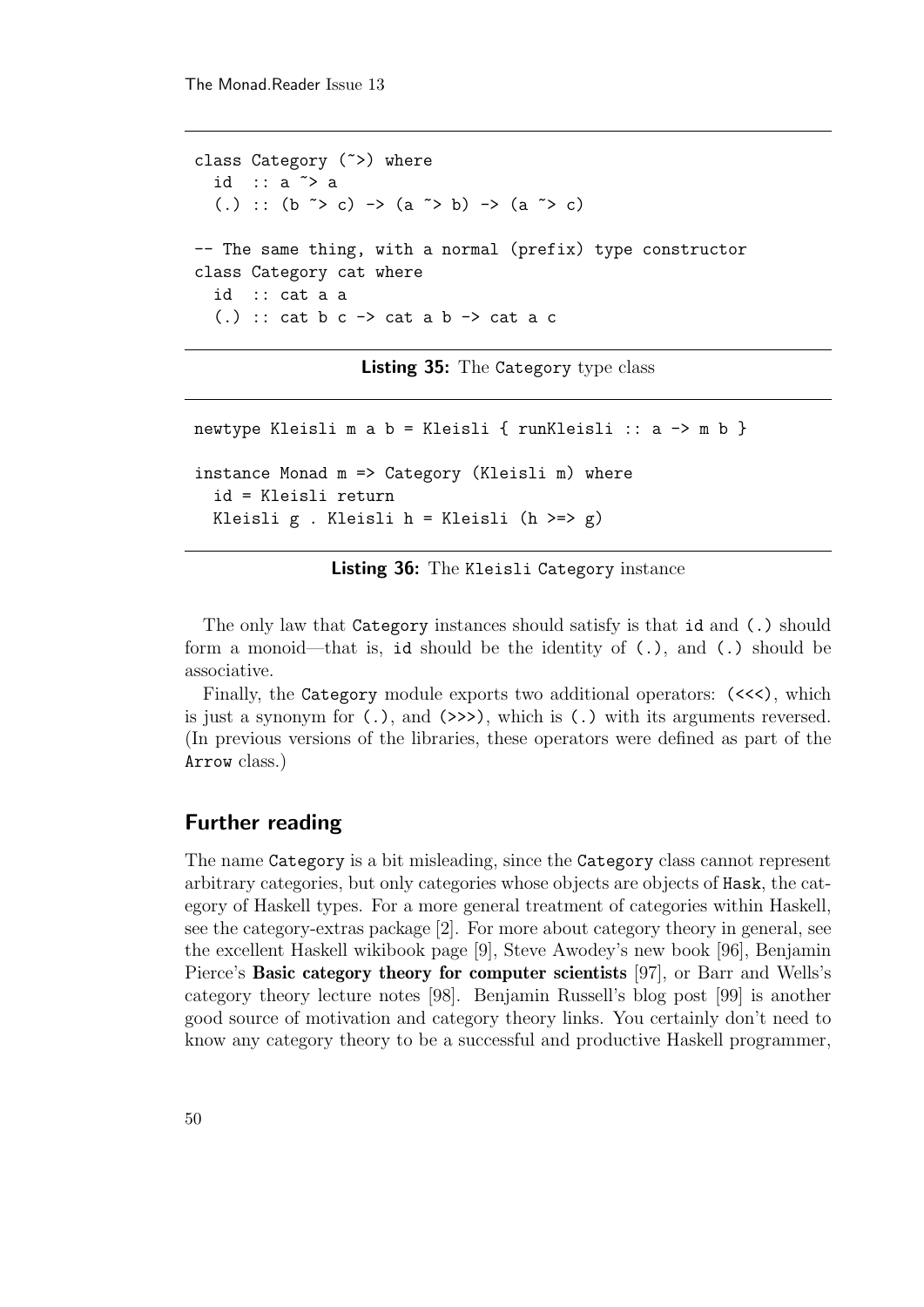but it does lend itself to much deeper appreciation of Haskell's underlying theory.

# Arrow

<span id="page-50-0"></span>The Arrow class represents another abstraction of computation, in a similar vein to Monad and Applicative. However, unlike Monad and Applicative, whose types only reflect their output, the type of an Arrow computation reflects both its input and output. Arrows generalize functions: if  $(\tilde{\phantom{a}})$  is an instance of Arrow, a value of type  $\flat$   $\check{\phantom{a}}$  c can be thought of as a computation which takes values of type  $\flat$ as input, and produces values of type c as output. In the  $(\rightarrow)$  instance of Arrow this is just a pure function; in general, however, an arrow may represent some sort of "effectful" computation.

# Definition

The definition of the Arrow type class, from Control.Arrow [\[100\]](#page-65-10), is shown in Listing [37.](#page-50-1)

```
class Category (\tilde{\phantom{x}}) => Arrow (\tilde{\phantom{x}}) where
   arr :: (b \rightarrow c) \rightarrow (b \sim c)first :: (b \rightharpoonup c) \rightharpoonup ((b, d) \rightharpoonup (c, d))second :: (b \rightharpoonup c) \rightharpoonup ((d, b) \rightharpoonup (d, c))(***) :: (b ~> c) -> (b' ~> c') -> ((b, b') ~> (c, c'))
   (kkk) :: (b ~> c) -> (b ~> c') -> (b ~> (c, c'))
```

| <b>Listing 37:</b> The Arrow type class |  |  |  |  |
|-----------------------------------------|--|--|--|--|
|-----------------------------------------|--|--|--|--|

<span id="page-50-1"></span>The first thing to note is the Category class constraint, which means that we get identity arrows and arrow composition for free: given two arrows  $g :: b \rightarrow c$ and **h** :: c  $\tilde{ }$  **d**, we can form their composition  $g \gg \tilde{ }$  h :: b  $\tilde{ }$  **d**.<sup>[14](#page-0-0)</sup>

As should be a familiar pattern by now, the only methods which must be defined when writing a new instance of **Arrow** are **arr** and **first**; the other methods have default definitions in terms of these, but are included in the Arrow class so that they can be overridden with more efficient implementations if desired.

<sup>&</sup>lt;sup>14</sup>In versions of the base package prior to version 4, there is no Category class, and the Arrow class includes the arrow composition operator (>>>). It also includes pure as a synonym for arr, but this was removed since it conflicts with the pure from Applicative.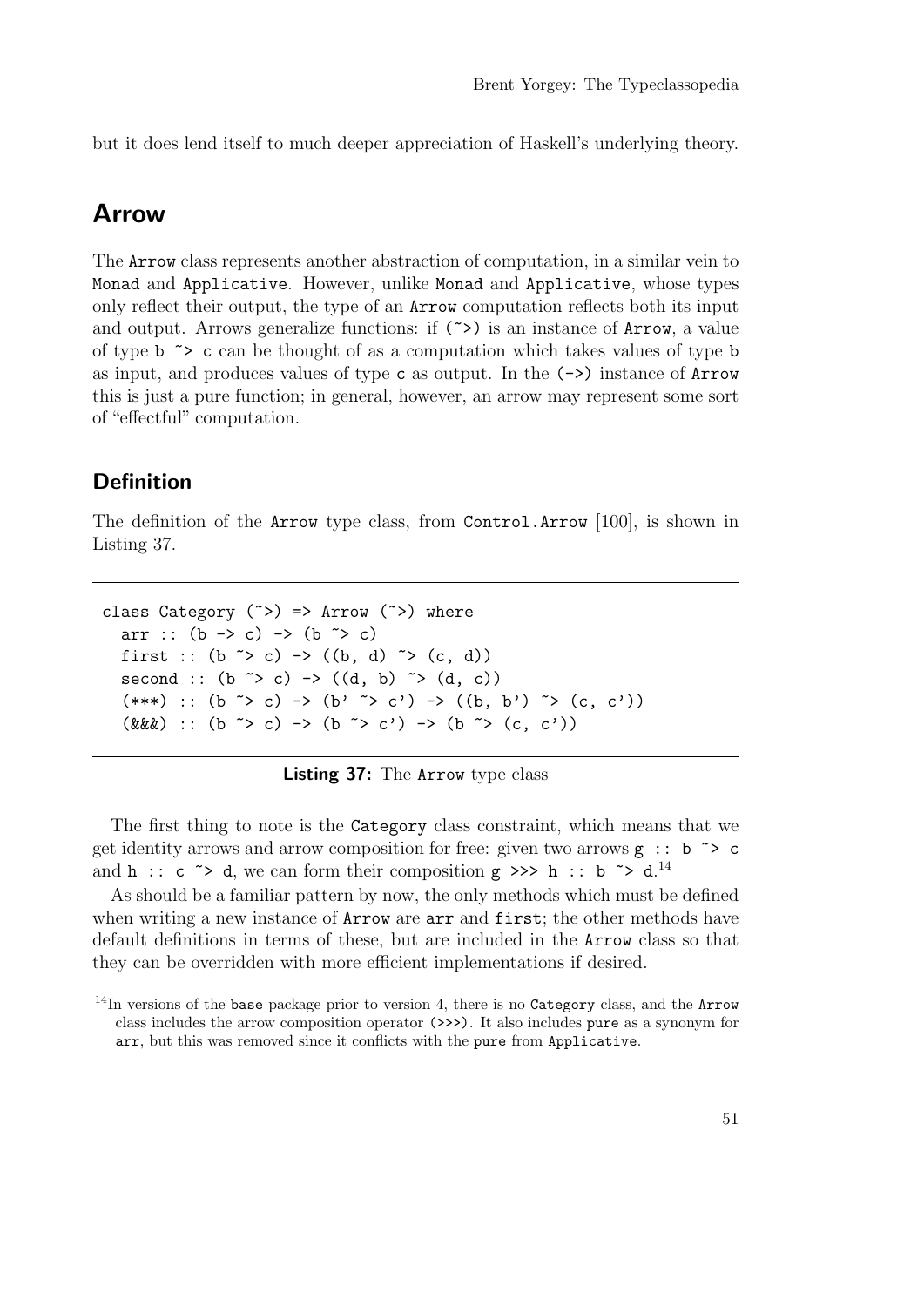# Intuition

Let's look at each of the arrow methods in turn. Ross Paterson's web page on arrows [\[101\]](#page-65-11) has nice diagrams which can help build intuition.

- $\triangleright$  The arr function takes any function b  $\rightarrow$  c and turns it into a generalized arrow  $\mathbf b \geq \mathbf c$ . The arr method justifies the claim that arrows generalize functions, since it says that we can treat any function as an arrow. It is intended that the arrow  $\Delta r \equiv \pi$  is "pure" in the sense that it only computes g and has no "effects" (whatever that might mean for any particular arrow type).
- $\blacktriangleright$  The first method turns any arrow from b to c into an arrow from  $(b, d)$ to (c,d). The idea is that first g uses g to process the first element of a tuple, and lets the second element pass through unchanged. For the function instance of Arrow, of course, first  $g(x,y) = (g(x, y))$ .
- $\blacktriangleright$  The second function is similar to first, but with the elements of the tuples swapped. Indeed, it can be defined in terms of first using an auxiliary function swap, defined by swap  $(x,y) = (y,x)$ .
- ► The (\*\*\*) operator is "parallel composition" of arrows: it takes two arrows and makes them into one arrow on tuples, which has the behavior of the first arrow on the first element of a tuple, and the behavior of the second arrow on the second element. The mnemonic is that  $g$  \*\*\* h is the **prod**uct (hence \*) of g and h. For the function instance of Arrow, we define  $(g \ast \ast \ast h)$   $(x,y) = (g x, h y)$ . The default implementation of  $(\ast \ast \ast)$  is in terms of first, second, and sequential arrow composition (>>>). The reader may also wish to think about how to implement first and second in terms of (\*\*\*).
- $\triangleright$  The (&&&) operator is "fanout composition" of arrows: it takes two arrows  $g$ and h and makes them into a new arrow  $g \&&\&&\text{h which supplies its input as }$ the input to both  $g$  and  $h$ , returning their results as a tuple. The mnemonic is that  $g \&&b$  h performs both  $g \text{ and } h$  (hence  $\&b$ ) on its input. For functions, we define  $(g \&&& h) x = (g x, h x)$ .

### Instances

The Arrow library itself only provides two Arrow instances, both of which we have already seen:  $(\rightarrow)$ , the normal function constructor, and Kleisli m, which makes functions of type  $a \rightarrow m$  b into Arrows for any Monad m. These instances are shown in Listing [38.](#page-52-0)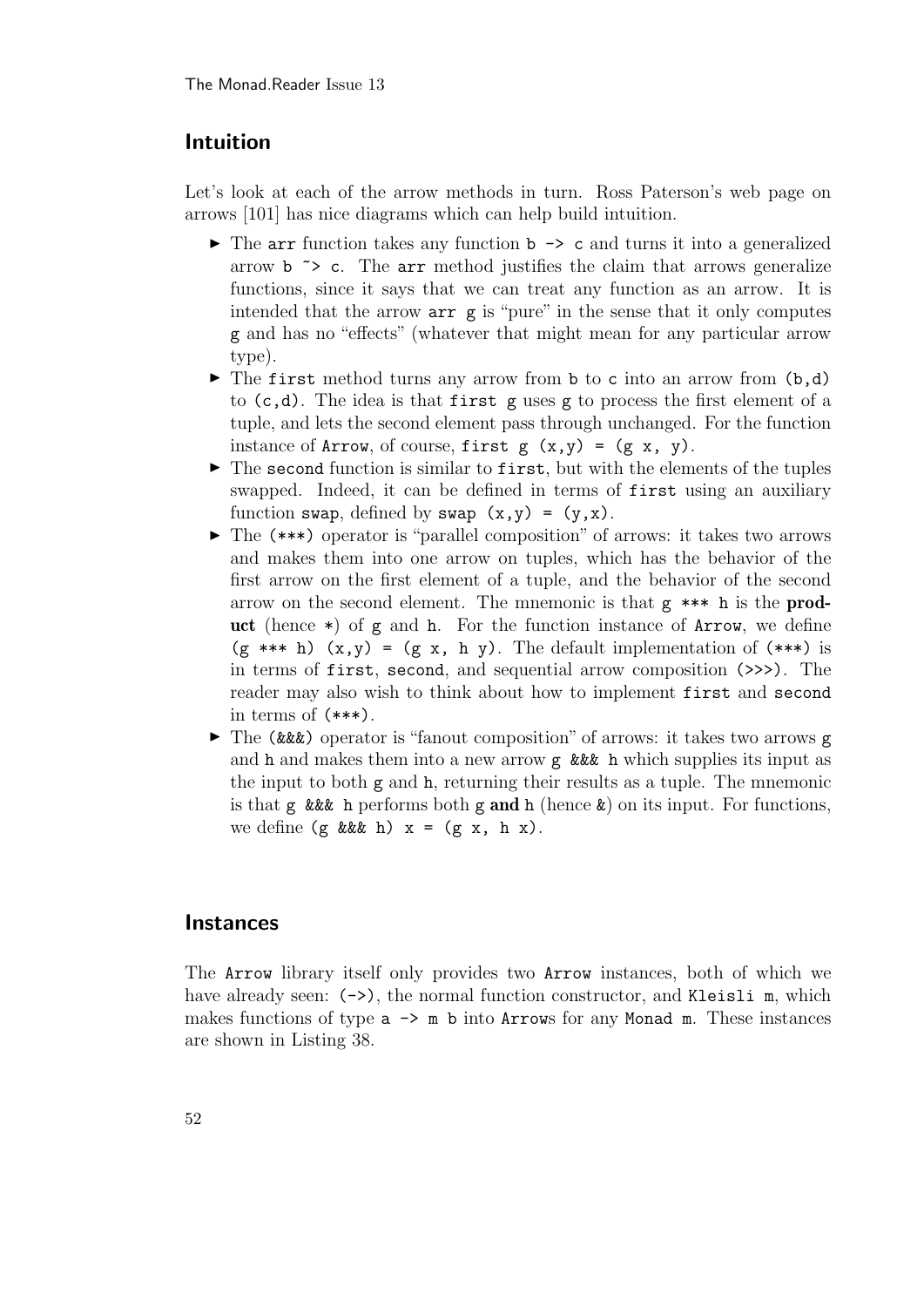```
instance Arrow (->) where
  arr g = gfirst g(x,y) = (g(x, y))newtype Kleisli m a b = Kleisli { runKleisli :: a -> m b }
instance Monad m => Arrow (Kleisli m) where
  arr f = Kleisli (return . f)
  first (Kleisli f) = Kleisli (\ \tilde{b} (b,d) -> do c <- f b
                                                return (c,d) )
```
Listing 38: The (->) and Kleisli m instances of Arrow

#### <span id="page-52-0"></span>Laws

There are quite a few laws that instances of **Arrow** should satisfy [\[102,](#page-65-12) [103,](#page-65-13) [104\]](#page-66-0); they are shown in Listing [39.](#page-52-1) Note that the version of the laws shown in Listing [39](#page-52-1) is slightly different than the laws given in the first two above references, since several of the laws have now been subsumed by the Category laws (in particular, the requirements that id is the identity arrow and that (>>>) is associative). The laws shown here follow those in Paterson [\[104\]](#page-66-0), which uses the Category class.

```
arr id = id
                   arr (h g) = arr g \gg \text{arr } hfirst (\text{arr } g) = \text{arr } (g \ast \ast \ast id)first (g \gg) h = first g \gg first h
   first g >>> arr (id *** h) = arr (id *** h) >>> first g
          first g \gg\ arr fst = arr fst \gg g
first (first g) >>> arr assoc = arr assoc >>> first gassoc ((x,y),z) = (x,(y,z))
```
#### Listing 39: The Arrow laws

<span id="page-52-1"></span>The reader is advised not to lose too much sleep over the  $Arrays<sub>15</sub>$  $Arrays<sub>15</sub>$  $Arrays<sub>15</sub>$  since it is not essential to understand them in order to program with arrows. There are also laws that ArrowChoice, ArrowApply, and ArrowLoop instances should satisfy; the interested reader should consult Paterson [\[104\]](#page-66-0).

<sup>15</sup>Unless category-theory-induced insomnolence is your cup of tea.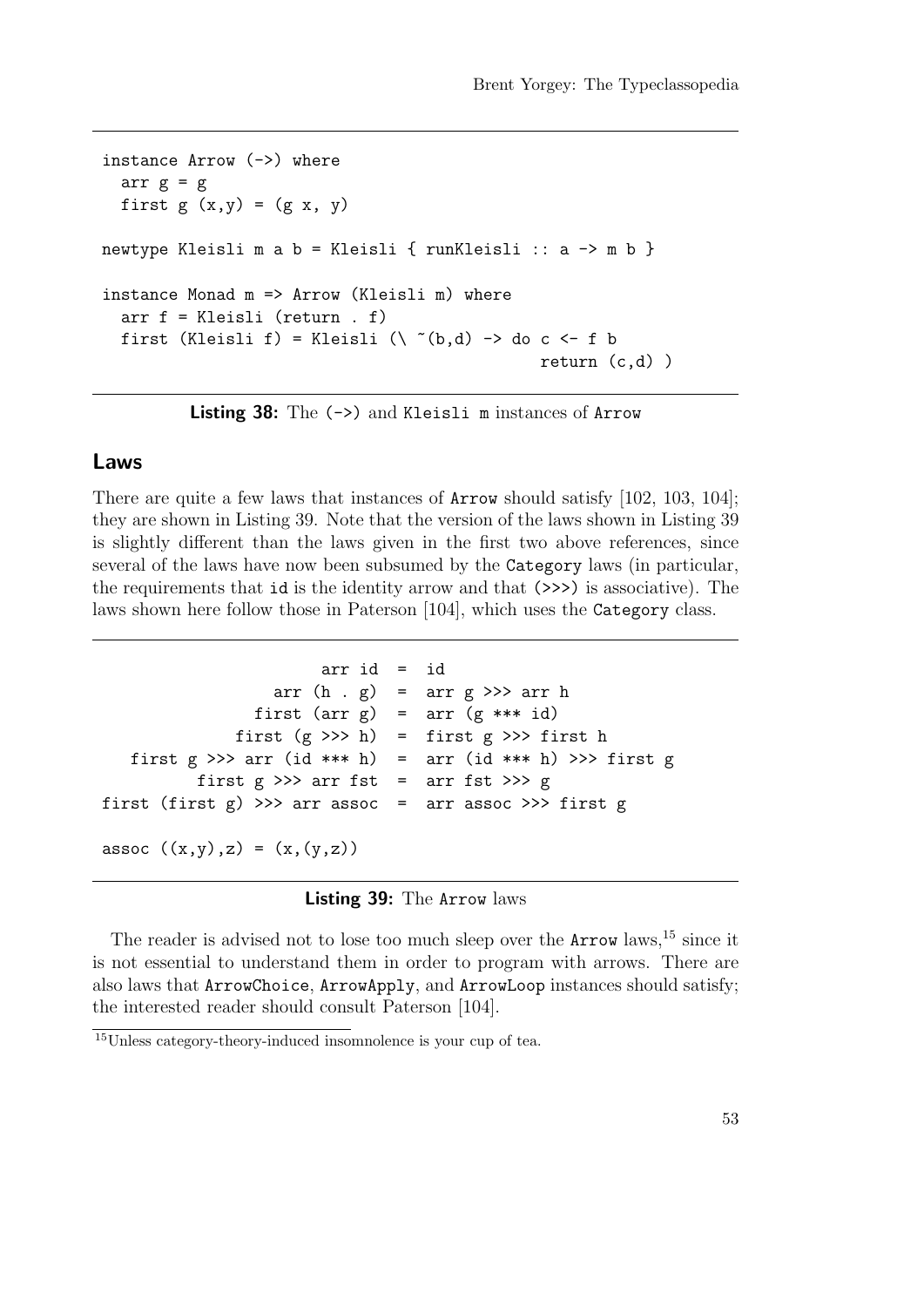# **ArrowChoice**

Computations built using the Arrow class, like those built using the Applicative class, are rather inflexible: the structure of the computation is fixed at the outset, and there is no ability to choose between alternate execution paths based on intermediate results. The ArrowChoice class provides exactly such an ability; it is shown in Listing [40.](#page-53-0)

```
class Arrow (\tilde{\phantom{1}}) \Rightarrow ArrowChoice (\tilde{\phantom{1}}) where
   left :: (b \tilde{\rightarrow} c) \rightarrow (Either b d \tilde{\rightarrow} Either c d)
   right :: (b \rightharpoonup c) \rightharpoonup (Either d b \rightharpoonup Either d c)
   (+++) :: (b \tilde{f} > c) -> (b' \tilde{f} > c') -> (Either b b' \tilde{f} > Either c c')
   (||||) :: (b \tilde{ } d) -> (c \tilde{ } d) -> (Either b c \tilde{ } d)
```
Listing 40: The ArrowChoice type class

<span id="page-53-0"></span>A comparison of ArrowChoice to Arrow will reveal a striking parallel between left, right,  $(++)$ ,  $(|||)$  and first, second,  $(***)$ ,  $(\&\&\&)$ , respectively. Indeed, they are dual: first, second, (\*\*\*), and (&&&) all operate on product types (tuples), and left, right, (+++), and (|||) are the corresponding operations on sum types. In general, these operations create arrows whose inputs are tagged with Left or Right, and can choose how to act based on these tags.

- If g is an arrow from b to c, then left g is an arrow from Either b d to Either c d. On inputs tagged with Left, the left g arrow has the behavior of g; on inputs tagged with Right, it behaves as the identity.
- $\blacktriangleright$  The right function, of course, is the mirror image of left. The arrow right g has the behavior of g on inputs tagged with Right.
- $\triangleright$  The (+++) operator performs "multiplexing":  $g$  +++ h behaves as g on inputs tagged with Left, and as h on inputs tagged with Right. The tags are preserved. The (+++) operator is the sum (hence +) of two arrows, just as (\*\*\*) is the product.
- $\triangleright$  The (|||) operator is "merge" or "fanin": the arrow g ||| h behaves as g on inputs tagged with Left, and h on inputs tagged with Right, but the tags are discarded (hence, g and h must have the same output type). The mnemonic is that  $g \parallel \parallel h$  performs either g or h on its input.

The ArrowChoice class allows computations to choose among a finite number of execution paths, based on intermediate results. The possible execution paths must be known in advance, and explicitly assembled with (+++) or (|||). However, sometimes more flexibility is needed: we would like to be able to **compute** an arrow from intermediate results, and use this computed arrow to continue the computation. This is the power given to us by ArrowApply.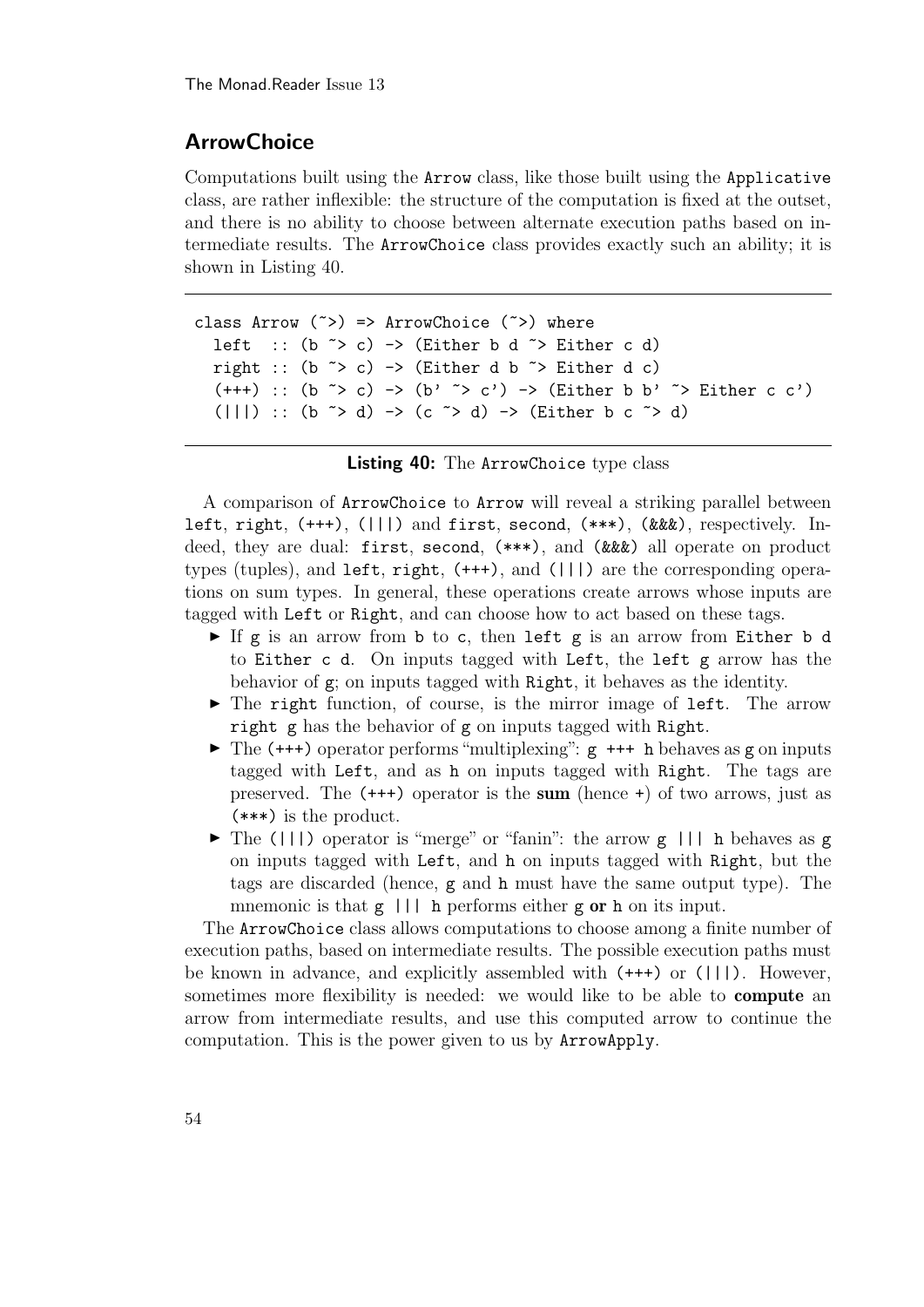### ArrowApply

The ArrowApply type class is shown in Listing [41.](#page-54-0)

```
class Arrow (\tilde{\phantom{x}}) => ArrowApply (\tilde{\phantom{x}}) where
   app :: (b \t > c, b) \t > c
```
#### Listing 41: The ArrowApply type class

<span id="page-54-0"></span>If we have computed an arrow as the output of some previous computation, then app allows us to apply that arrow to an input, producing its output as the output of app. As an exercise, the reader may wish to use app to implement an alternative "curried" version, app2 :: b  $\tilde{\rightarrow}$  ((b  $\tilde{\rightarrow}$  c)  $\tilde{\rightarrow}$  c).

This notion of being able to **compute** a new computation may sound familiar: this is exactly what the monadic bind operator (>>=) does. It should not particularly come as a surprise that ArrowApply and Monad are exactly equivalent in expressive power. In particular, Kleisli m can be made an instance of ArrowApply, and any instance of ArrowApply can be made a Monad (via the newtype wrapper ArrowMonad). As an exercise, the reader may wish to try implementing these instances, shown in Listing [42.](#page-54-1)

```
instance Monad m => ArrowApply (Kleisli m) where
  app = - - exercise
newtype ArrowApply a \Rightarrow ArrowMonad a \ b = ArrowMonad (a \ () \ b)instance ArrowApply a => Monad (ArrowMonad a) where
  return = -- exercise
  (ArrowMonad a) >> k = -exercise
```
Listing 42: Equivalence of ArrowApply and Monad

### <span id="page-54-1"></span>ArrowLoop

The ArrowLoop type class is shown in Listing [43;](#page-55-0) it describes arrows that can use recursion to compute results, and is used to desugar the rec construct in arrow notation (described below).

Taken by itself, the type of the loop method does not seem to tell us much. Its intention, however, is a generalization of the trace function which is also shown.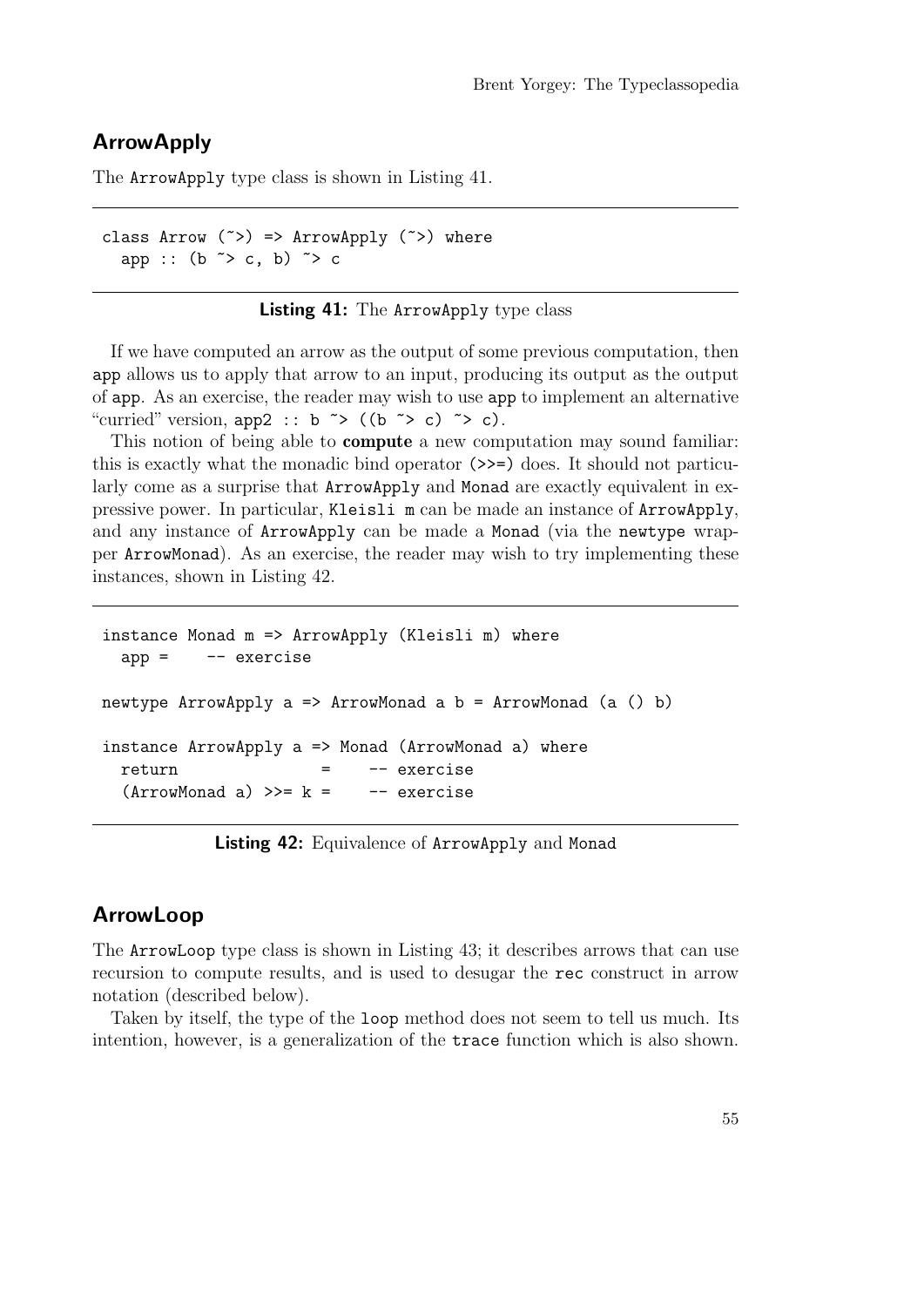The d component of the first arrow's output is fed back in as its own input. In other words, the arrow loop g is obtained by recursively "fixing" the second component of the input to g.

```
class Arrow a => ArrowLoop a where
  loop :: a (b, d) (c, d) \rightarrow a b ctrace :: ((b,d) \rightarrow (c,d)) \rightarrow b \rightarrow ctrace f b = let (c,d) = f (b,d) in c
```
Listing 43: The ArrowLoop type class

<span id="page-55-0"></span>It can be a bit difficult to grok what the trace function is doing. How can d appear on the left and right sides of the let? Well, this is Haskell's laziness at work. There is not space here for a full explanation; the interested reader is encouraged to study the standard fix function, and to read Paterson's arrow tutorial [\[104\]](#page-66-0).

### Arrow notation

Programming directly with the arrow combinators can be painful, especially when writing complex computations which need to retain simultaneous reference to a number of intermediate results. With nothing but the arrow combinators, such intermediate results must be kept in nested tuples, and it is up to the programmer to remember which intermediate results are in which components, and to swap, reassociate, and generally mangle tuples as necessary. This problem is solved by the special arrow notation supported by GHC, similar to do notation for monads, that allows names to be assigned to intermediate results while building up arrow computations. An example arrow implemented using arrow notation, taken from Paterson [\[104\]](#page-66-0), is shown in Listing [44.](#page-56-0) This arrow is intended to represent a recursively defined counter circuit with a reset line.

There is not space here for a full explanation of arrow notation; the interested reader should consult Paterson's paper introducing the notation [\[105\]](#page-66-1), or his later tutorial which presents a simplified version [\[104\]](#page-66-0).

### Further reading

An excellent starting place for the student of arrows is the web page put together by Paterson [\[101\]](#page-65-11), which contains an introduction and many references. Some key papers on arrows include Hughes's original paper introducing arrows, Generalising Monads to Arrows [\[102\]](#page-65-12), and Paterson's paper on arrow notation [\[105\]](#page-66-1).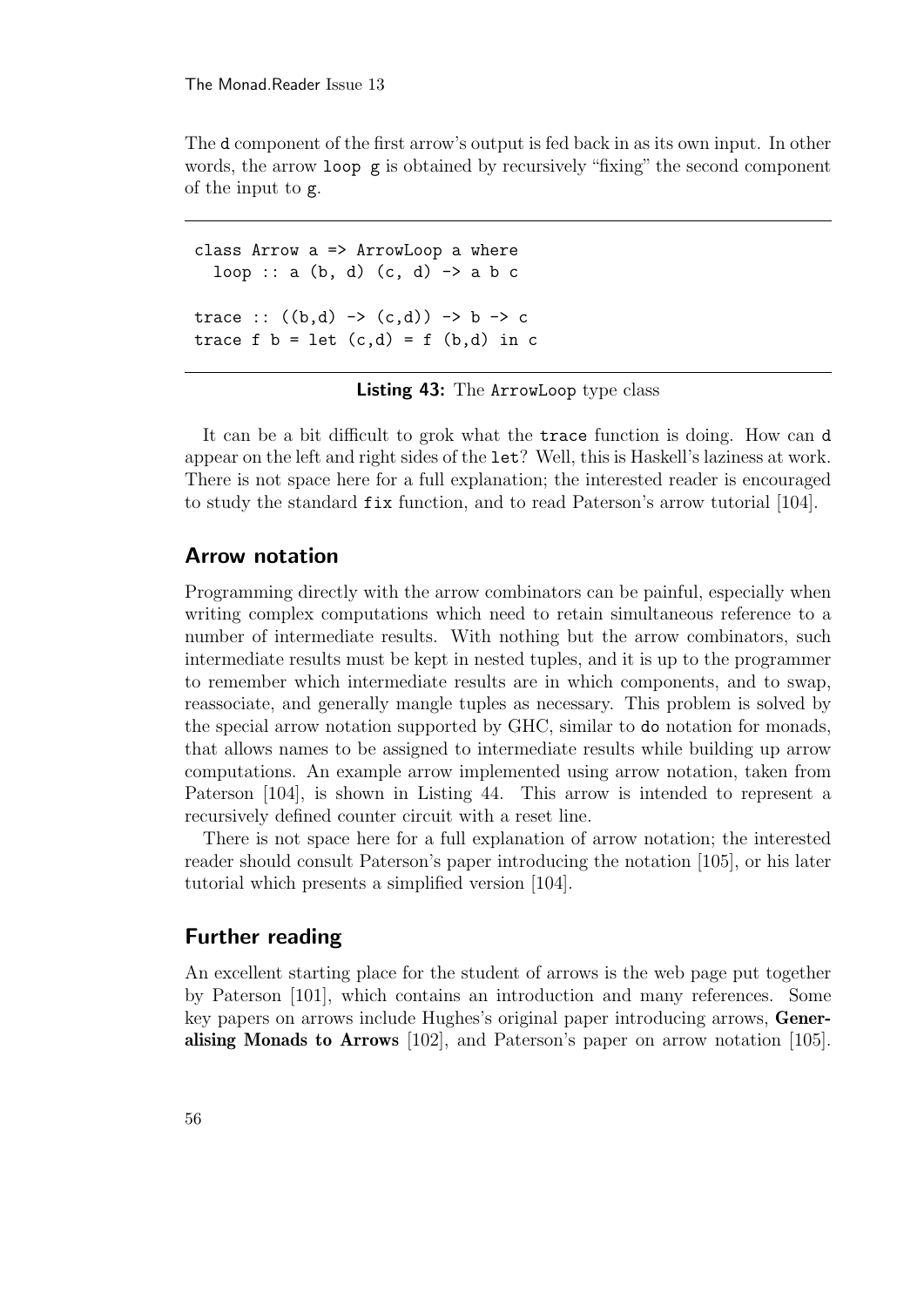```
class ArrowLoop (~>) => ArrowCircuit (~>) where
  delay :: b \rightarrow (b \rightarrow b)counter :: ArrowCircuit (~>) => Bool ~> Int
counter = proc reset -> do
            rec output <- idA -< if reset then 0 else next
                 next \leq delay 0 \leq output + 1
             idA -< output
```
Listing 44: An example arrow using arrow notation

<span id="page-56-0"></span>Both Hughes and Paterson later wrote accessible tutorials intended for a broader audience [\[104,](#page-66-0) [106\]](#page-66-2).

Although Hughes's goal in defining the Arrow class was to generalize Monads, and it has been said that Arrow lies "between Applicative and Monad" in power, they are not directly comparable. The precise relationship remained in some confusion until analyzed by Lindley, Wadler, and Yallop [\[107\]](#page-66-3), who also invented a new calculus of arrows, based on the lambda calculus, which considerably simplifies the presentation of the arrow laws [\[103\]](#page-65-13).

Some examples of Arrows include Yampa [\[108\]](#page-66-4), the Haskell XML Toolkit [\[109\]](#page-66-5), and the functional GUI library Grapefruit [\[110\]](#page-66-6).

Some extensions to arrows have been explored; for example, the BiArrows of Alimarine et al., for two-way instead of one-way computation [\[111\]](#page-66-7).

Links to many additional research papers relating Arrows can be found on the Haskell wiki [\[69\]](#page-63-9).

# Comonad

The final type class we will examine is Comonad. The Comonad class is the categorical dual of Monad; that is, Comonad is like Monad but with all the function arrows flipped. It is not actually in the standard Haskell libraries, but it has seen some interesting uses recently, so we include it here for completeness.

# Definition

The Comonad type class, defined in the Control.Comonad module of the categoryextras library [\[2\]](#page-59-4), is shown in Listing [45.](#page-57-0)

As you can see, extract is the dual of return, duplicate is the dual of join, and extend is the dual of (>>=) (although its arguments are in a different order).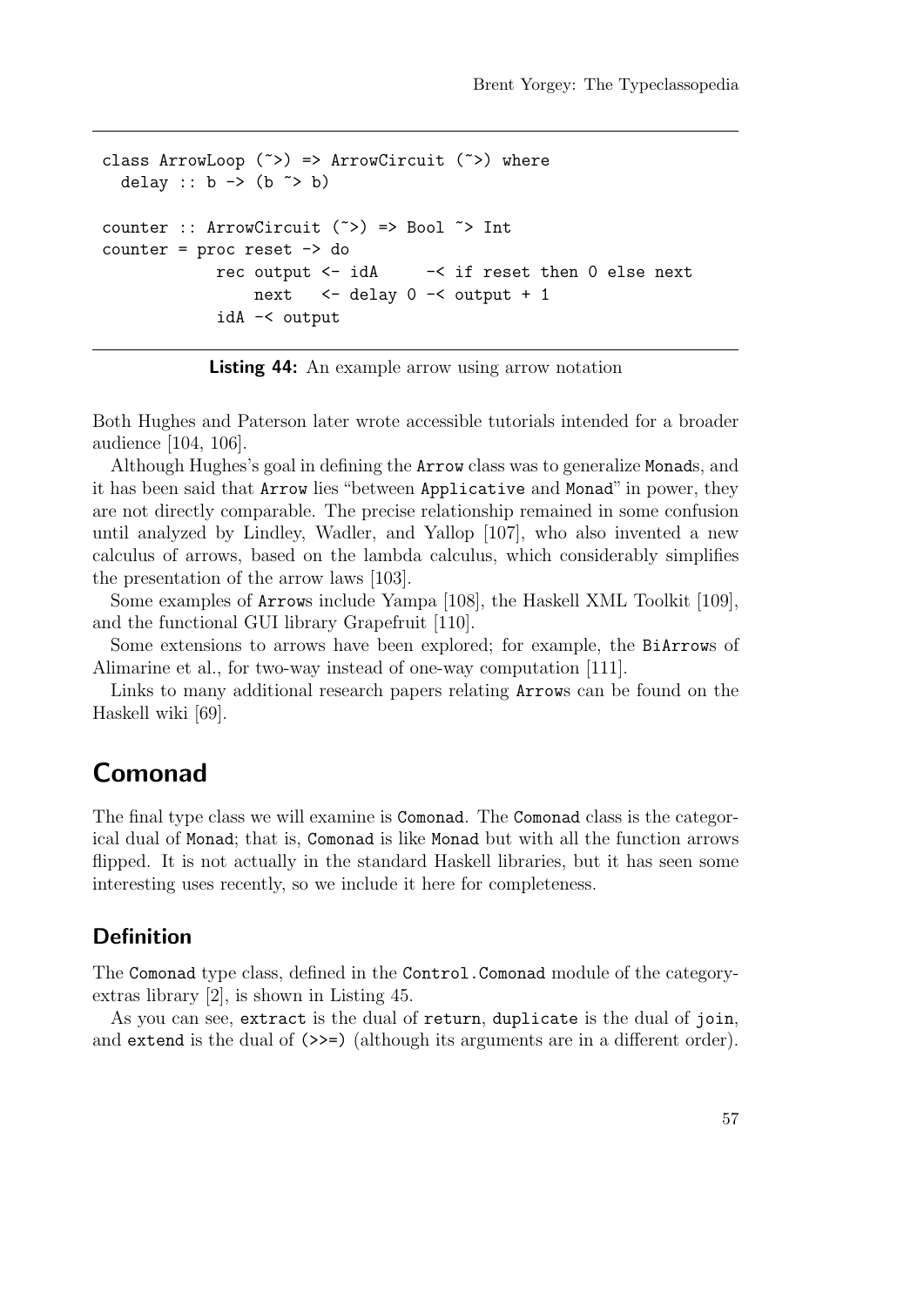```
class Functor f => Copointed f where
  extract \therefore f a \rightarrow a
class Copointed w \Rightarrow Comonad w where
  duplicate :: w a \rightarrow w (w a)extend :: (w a \rightarrow b) \rightarrow w a \rightarrow w b
```
Listing 45: The Comonad type class

<span id="page-57-0"></span>The definition of Comonad is a bit redundant (after all, the Monad class does not need join), but this is so that a Comonad can be defined by fmap, extract, and either duplicate or extend. Each has a default implementation in terms of the other.

A prototypical example of a Comonad instance is shown in Listing [46.](#page-57-1)

```
-- Infinite lazy streams
data Stream a = Cons a (Stream a)
instance Functor Stream where
 fmap g (Cons x xs) = Cons (g x) (fmap g xs)
instance Copointed Stream where
 extract (Cons x_) = x-- 'duplicate' is like the list function 'tails'
-- 'extend' computes a new Stream from an old, where the element
-- at position n is computed as a function of everything from
-- position n onwards in the old Stream
instance Comonad Stream where
 duplicate s@(Cons x xs) = Cons s (duplicate xs)extend g \s0 (Cons x xs) = Cons (g \s0) (extend g \s0))
                       -- = fmap g (duplicate s)
```
<span id="page-57-1"></span>Listing 46: A Comonad instance for Stream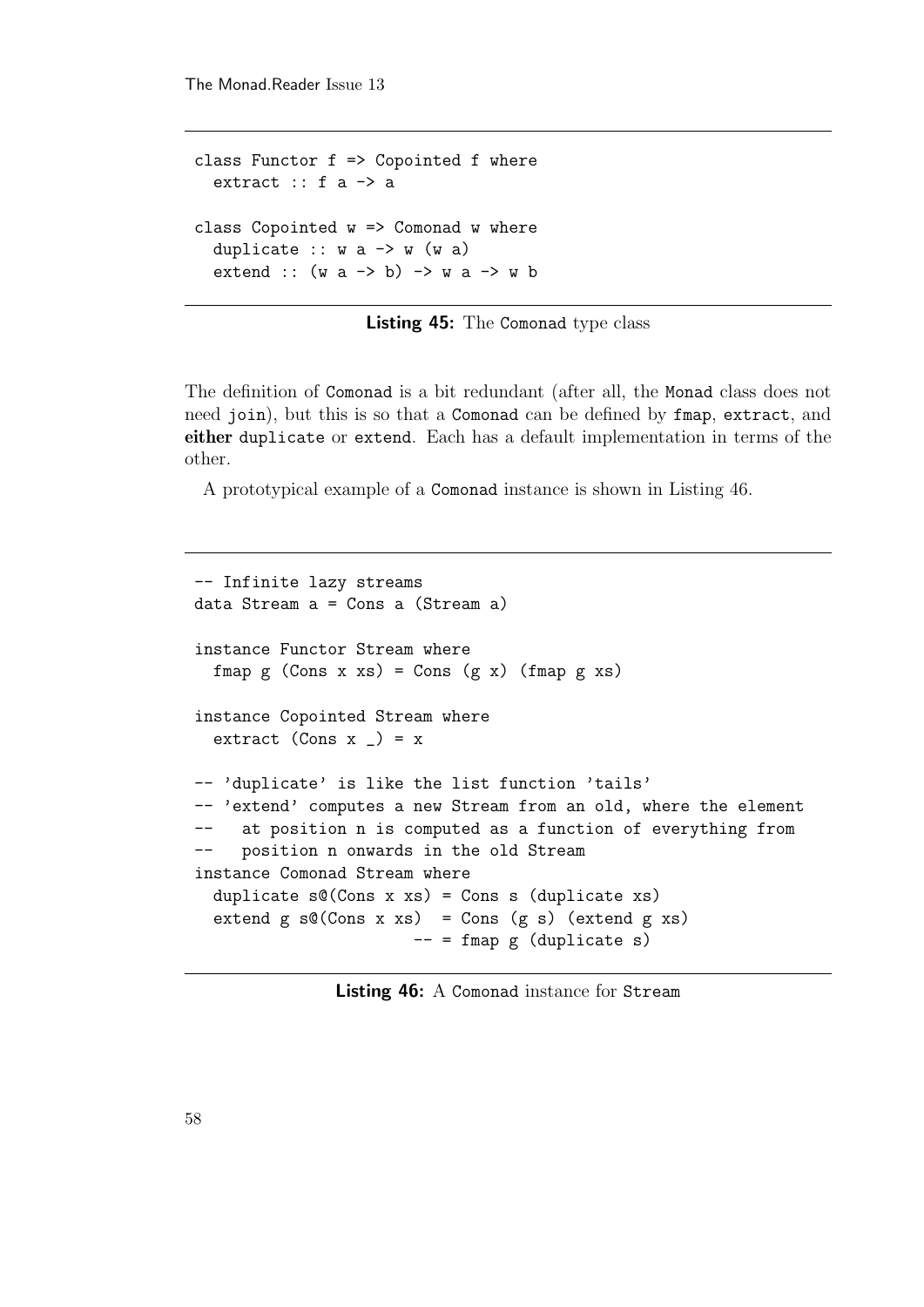### Further reading

Dan Piponi explains in a blog post what cellular automata have to do with comonads [\[112\]](#page-66-8). In another blog post, Conal Elliott has examined a comonadic formulation of functional reactive programming [\[113\]](#page-66-9). Sterling Clover's blog post Comonads in everyday life [\[114\]](#page-66-10) explains the relationship between comonads and zippers, and how comonads can be used to design a menu system for a web site.

Uustalu and Vene have a number of papers exploring ideas related to comonads and functional programming [\[115,](#page-66-11) [116,](#page-66-12) [117,](#page-67-0) [118,](#page-67-1) [119\]](#page-67-2).

# Acknowledgements

A special thanks to all of those who taught me about standard Haskell type classes and helped me develop good intuition for them, particularly Jules Bean (quicksilver), Derek Elkins (ddarius), Conal Elliott (conal), Cale Gibbard (Cale), David House, Dan Piponi (sigfpe), and Kevin Reid (kpreid).

I also thank the many people who provided a mountain of helpful feedback and suggestions on a first draft of this article: David Amos, Kevin Ballard, Reid Barton, Doug Beardsley, Joachim Breitner, Andrew Cave, David Christiansen, Gregory Collins, Mark Jason Dominus, Conal Elliott, Yitz Gale, George Giorgidze, Steven Grady, Travis Hartwell, Steve Hicks, Philip Hölzenspies, Edward Kmett, Eric Kow, Serge Le Huitouze, Felipe Lessa, Stefan Ljungstrand, Eric Macaulay, Rob MacAulay, Simon Meier, Eric Mertens, Tim Newsham, Russell O'Connor, Conrad Parker, Walt Rorie-Baety, Colin Ross, Tom Schrijvers, Aditya Siram, C. Smith, Martijn van Steenbergen, Joe Thornber, Jared Updike, Rob Vollmert, Andrew Wagner, Louis Wasserman, and Ashley Yakeley, as well as a few only known to me by their IRC nicks: b jonas, maltem, tehgeekmeister, and ziman. I have undoubtedly omitted a few inadvertently, which in no way diminishes my gratitude.

Finally, I would like to thank Wouter Swierstra for his fantastic work editing the Monad.Reader, and my wife Joyia for her patience during the process of writing the Typeclassopedia.

# About the author

Brent Yorgey [\[120,](#page-67-3) [121\]](#page-67-4) is a first-year Ph.D. student in the programming languages group at the University of Pennsylvania [\[122\]](#page-67-5). He enjoys teaching, creating EDSLs, playing Bach fugues, musing upon category theory, and cooking tasty lambdatreats for the denizens of #haskell.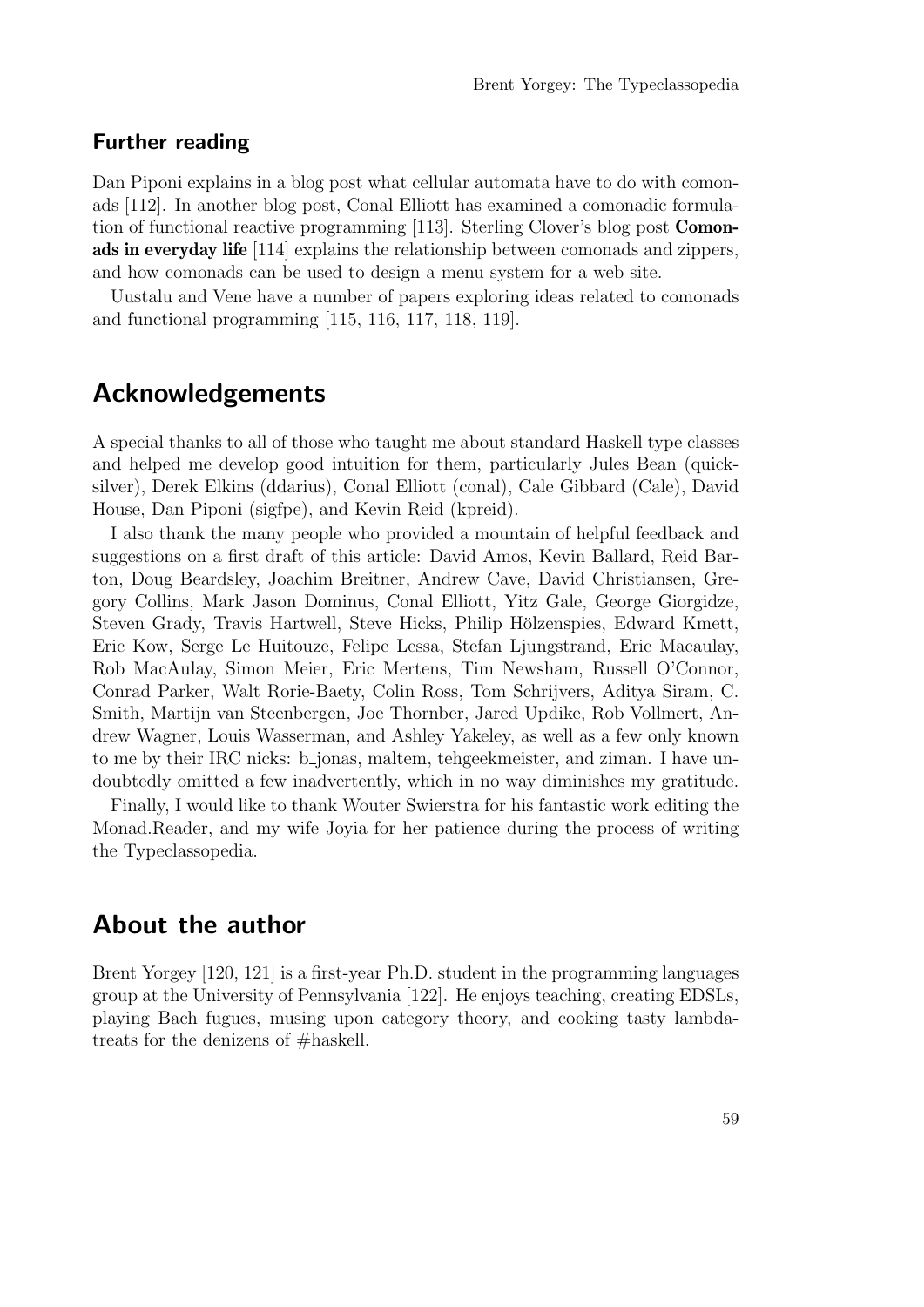# References

- <span id="page-59-1"></span>[1] Brent Yorgey. Abstraction, intuition, and the "monad tutorial fallacy". [http://byorgey.wordpress.com/2009/01/12/](http://byorgey.wordpress.com/2009/01/12/abstraction-intuition-and-the-monad-tutorial-fallacy/) [abstraction-intuition-and-the-monad-tutorial-fallacy/](http://byorgey.wordpress.com/2009/01/12/abstraction-intuition-and-the-monad-tutorial-fallacy/).
- <span id="page-59-4"></span>[2] Edward A. Kmett, Dave Menendez, and Iavor Diatchki. The category-extras library. [http://hackage.haskell.org/cgi-bin/hackage-scripts/package/](http://hackage.haskell.org/cgi-bin/hackage-scripts/package/category-extras) [category-extras](http://hackage.haskell.org/cgi-bin/hackage-scripts/package/category-extras).
- <span id="page-59-0"></span>[3] Simon Peyton Jones (ed.). Haskell 98 language and libraries revised report. J. Funct. Program., 13(1) (2003). <http://haskell.org/onlinereport/>.
- [4] Cordelia V. Hall, Kevin Hammond, Simon L. Peyton Jones, and Philip L. Wadler. Type classes in haskell. **ACM Trans. Program. Lang. Syst.**, 18(2):pages 109–138 (1996).
- [5] Simon Peyton Jones, Mark Jones, and Erik Meijer. Type classes: an exploration of the design space. In Proceedings of the 1997 Haskell Workshop. ACM (1997).
- [6] Paul Hudak, John Hughes, Simon Peyton Jones, and Philip Wadler. A history of haskell: being lazy with class. In HOPL III: Proceedings of the third ACM SIGPLAN conference on History of programming languages, pages 12–1–12–55. ACM, New York, NY, USA (2007).
- [7] Functor documentation. [http://haskell.org/ghc/docs/latest/html/](http://haskell.org/ghc/docs/latest/html/libraries/base/Prelude.html#t%3AFunctor) [libraries/base/Prelude.html#t%3AFunctor](http://haskell.org/ghc/docs/latest/html/libraries/base/Prelude.html#t%3AFunctor).
- <span id="page-59-2"></span>[8] The containers library. [http://hackage.haskell.org/packages/archive/](http://hackage.haskell.org/packages/archive/containers/0.2.0.0/doc/html/index.html) [containers/0.2.0.0/doc/html/index.html](http://hackage.haskell.org/packages/archive/containers/0.2.0.0/doc/html/index.html).
- <span id="page-59-5"></span>[9] Haskell wikibook: Category theory. [http://en.wikibooks.org/wiki/Haskell/Category\\_theory](http://en.wikibooks.org/wiki/Haskell/Category_theory).
- [10] Philip Wadler. Theorems for free! In FPCA '89: Proceedings of the fourth international conference on functional programming languages and computer architecture, pages 347–359. ACM, New York, NY, USA (1989).
- [11] Applicative documentation. [http://haskell.org/ghc/docs/latest/html/](http://haskell.org/ghc/docs/latest/html/libraries/base/Control-Applicative.html) [libraries/base/Control-Applicative.html](http://haskell.org/ghc/docs/latest/html/libraries/base/Control-Applicative.html).
- <span id="page-59-3"></span>[12] Conor McBride and Ross Paterson. Applicative programming with effects. J. Funct. Program., 18(1):pages 1–13 (2008). <http://www.soi.city.ac.uk/~ross/papers/Applicative.html>.
- [13] Philip Wadler. How to replace failure by a list of successes. In Proc. of a conference on Functional programming languages and computer architecture, pages 113–128. Springer-Verlag New York, Inc., New York, NY, USA (1985).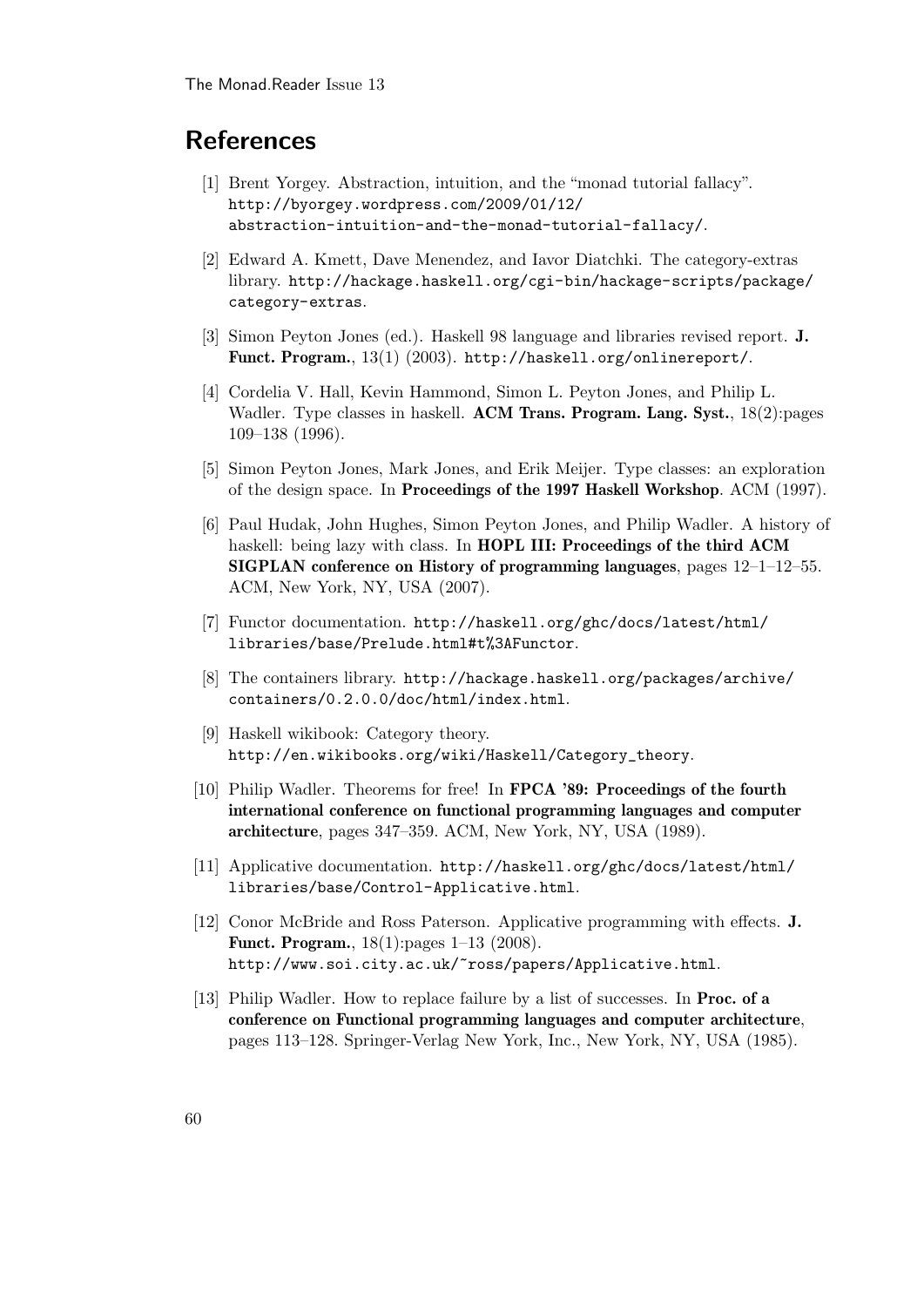- [14] Conal Elliott. Functional Images. In Jeremy Gibbons and Oege de Moor (editors), The Fun of Programming. "Cornerstones of Computing" series, Palgrave (March 2003). <http://conal.net/papers/functional-images/>.
- [15] Conal Elliott. Simply efficient functional reactivity. Technical Report 2008-01, LambdaPix (2008). <http://conal.net/papers/simply-reactive/>.
- [16] Conal Elliott. Posts with tag "applicative-functor". <http://conal.net/blog/tag/applicative-functor>.
- [17] Conal Elliott. The TypeCompose library. <http://haskell.org/haskellwiki/TypeCompose>.
- [18] Daan Leijen. Parsec. <http://legacy.cs.uu.nl/daan/parsec.html>.
- [19] Daan Leijen and Erik Meijer. Parsec: Direct style monadic parser combinators for the real world. Technical Report UU-CS-2001-35, Departement of Computer Science, Universiteit Utrecht (2001). <http://legacy.cs.uu.nl/daan/download/papers/parsec-paper.pdf>.
- [20] Bryan O'Sullivan. The basics of applicative functors, put to practical work. [http://www.serpentine.com/blog/2008/02/06/](http://www.serpentine.com/blog/2008/02/06/the-basics-of-applicative-functors-put-to-practical-work/) [the-basics-of-applicative-functors-put-to-practical-work/](http://www.serpentine.com/blog/2008/02/06/the-basics-of-applicative-functors-put-to-practical-work/).
- [21] Chris Done. Applicative and ConfigFile, HSQL. [http://chrisdone.com/blog/](http://chrisdone.com/blog/html/2009-02-10-applicative-configfile-hsql.html) [html/2009-02-10-applicative-configfile-hsql.html](http://chrisdone.com/blog/html/2009-02-10-applicative-configfile-hsql.html).
- [22] Ezra Cooper, Sam Lindley, Philip Wadler, and Jeremy Yallop. An idiom's guide to formlets. Technical report, University of Edinburgh (2008). <http://groups.inf.ed.ac.uk/links/formlets/>.
- [23] Monad documentation. [http:](http://haskell.org/ghc/docs/latest/html/libraries/base/Prelude.html#9) [//haskell.org/ghc/docs/latest/html/libraries/base/Prelude.html#9](http://haskell.org/ghc/docs/latest/html/libraries/base/Prelude.html#9).
- <span id="page-60-0"></span>[24] The monad transformer library (mtl). <http://hackage.haskell.org/cgi-bin/hackage-scripts/package/mtl>.
- [25] Identity documentation. [http://hackage.haskell.org/packages/archive/](http://hackage.haskell.org/packages/archive/mtl/1.1.0.2/doc/html/Control-Monad-Identity.html) [mtl/1.1.0.2/doc/html/Control-Monad-Identity.html](http://hackage.haskell.org/packages/archive/mtl/1.1.0.2/doc/html/Control-Monad-Identity.html).
- [26] Dan Piponi. The Trivial Monad. <http://blog.sigfpe.com/2007/04/trivial-monad.html>.
- [27] Control.Monad.Reader documentation. [http://hackage.haskell.org/](http://hackage.haskell.org/packages/archive/mtl/1.1.0.2/doc/html/Control-Monad-Reader.html) [packages/archive/mtl/1.1.0.2/doc/html/Control-Monad-Reader.html](http://hackage.haskell.org/packages/archive/mtl/1.1.0.2/doc/html/Control-Monad-Reader.html).
- [28] Control.Monad.Writer documentation. [http://hackage.haskell.org/packages/archive/mtl/1.1.0.2/doc/html/](http://hackage.haskell.org/packages/archive/mtl/1.1.0.2/doc/html/Control-Monad-Writer-Lazy.html) [Control-Monad-Writer-Lazy.html](http://hackage.haskell.org/packages/archive/mtl/1.1.0.2/doc/html/Control-Monad-Writer-Lazy.html).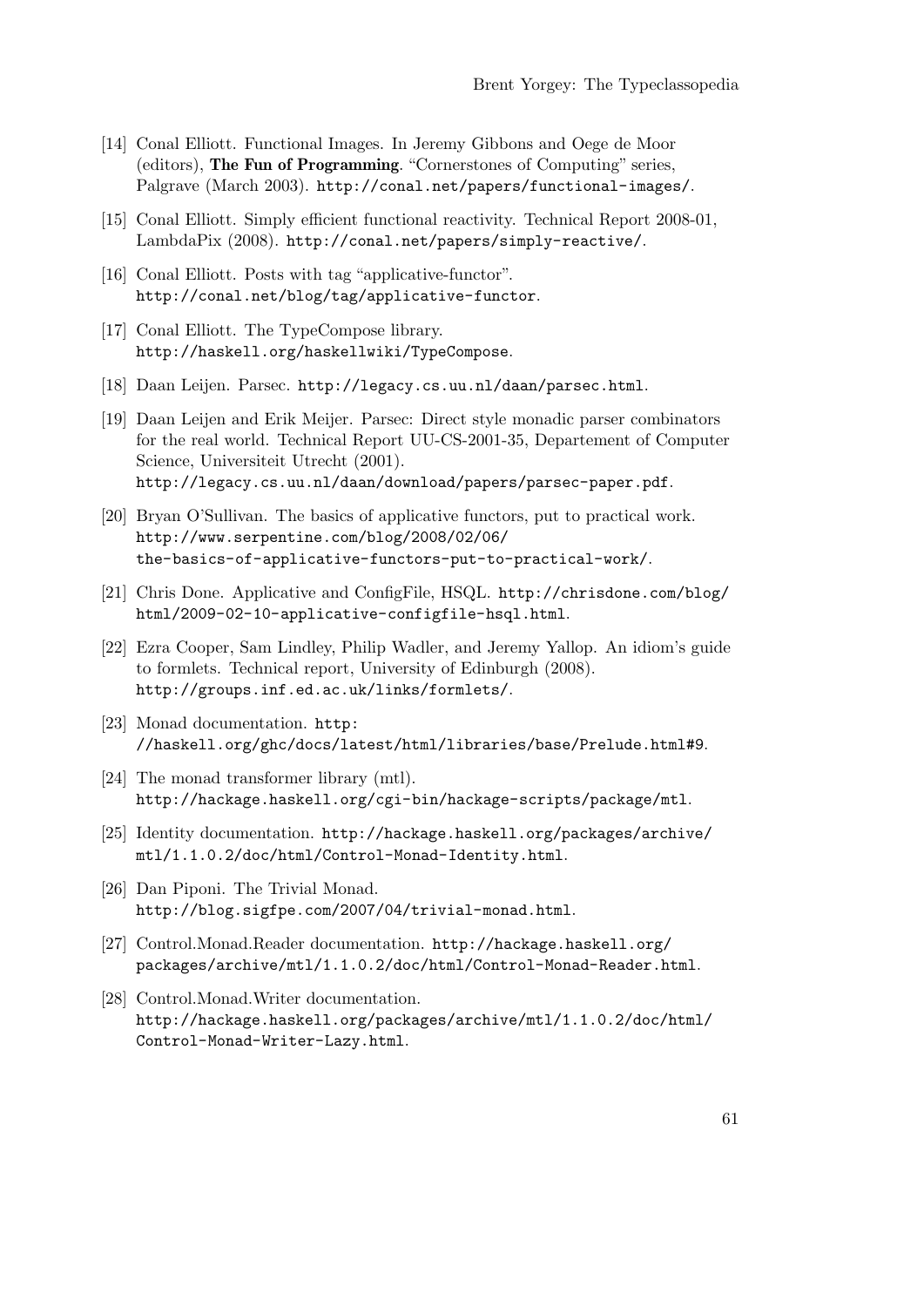- [29] Control.Monad.State documentation. [http://hackage.haskell.org/packages/](http://hackage.haskell.org/packages/archive/mtl/1.1.0.2/doc/html/Control-Monad-State-Lazy.html) [archive/mtl/1.1.0.2/doc/html/Control-Monad-State-Lazy.html](http://hackage.haskell.org/packages/archive/mtl/1.1.0.2/doc/html/Control-Monad-State-Lazy.html).
- [30] Control.Monad.Cont documentation. [http://hackage.haskell.org/packages/](http://hackage.haskell.org/packages/archive/mtl/1.1.0.2/doc/html/Control-Monad-Cont.html) [archive/mtl/1.1.0.2/doc/html/Control-Monad-Cont.html](http://hackage.haskell.org/packages/archive/mtl/1.1.0.2/doc/html/Control-Monad-Cont.html).
- [31] Dan Piponi. The Mother of all Monads. <http://blog.sigfpe.com/2008/12/mother-of-all-monads.html>.
- [32] Control.Monad documentation. [http://haskell.org/ghc/docs/latest/html/](http://haskell.org/ghc/docs/latest/html/libraries/base/Control-Monad.html) [libraries/base/Control-Monad.html](http://haskell.org/ghc/docs/latest/html/libraries/base/Control-Monad.html).
- <span id="page-61-8"></span>[33] Henk-Jan van Tuyl. A tour of the Haskell Monad functions. <http://members.chello.nl/hjgtuyl/tourdemonad.html>.
- [34] Jeff Heard and Wren Thornton. The IfElse package. <http://hackage.haskell.org/cgi-bin/hackage-scripts/package/IfElse>.
- [35] Monad laws. [http://haskell.org/haskellwiki/Monad\\_laws](http://haskell.org/haskellwiki/Monad_laws).
- <span id="page-61-0"></span>[36] Control.Monad.Error documentation. [http://hackage.haskell.org/packages/](http://hackage.haskell.org/packages/archive/mtl/1.1.0.2/doc/html/Control-Monad-Error.html) [archive/mtl/1.1.0.2/doc/html/Control-Monad-Error.html](http://hackage.haskell.org/packages/archive/mtl/1.1.0.2/doc/html/Control-Monad-Error.html).
- <span id="page-61-1"></span>[37] Martin Grabmüller. Monad Transformers Step by Step (October 2006). <http://user.cs.tu-berlin.de/~magr/pub/Transformers.en.html>. Draft paper.
- <span id="page-61-2"></span>[38] Cale Gibbard. How To Use Monad Transformers. [http://cale.yi.org/index.php/How\\_To\\_Use\\_Monad\\_Transformers](http://cale.yi.org/index.php/How_To_Use_Monad_Transformers).
- <span id="page-61-3"></span>[39] Dan Piponi. Grok Haskell Monad Transformers. <http://blog.sigfpe.com/2006/05/grok-haskell-monad-transformers.html>.
- <span id="page-61-4"></span>[40] Levent Erkok. Value recursion in monadic computations. Ph.D. thesis (2002). Adviser-Launchbury, John.
- <span id="page-61-5"></span>[41] Philip Wadler. The essence of functional programming. In **POPL** '92: Proceedings of the 19th ACM SIGPLAN-SIGACT symposium on Principles of programming languages, pages 1–14. ACM, New York, NY, USA (1992). <http://homepages.inf.ed.ac.uk/wadler/topics/monads.html>.
- <span id="page-61-6"></span>[42] Mark P. Jones. Functional programming with overloading and higher-order polymorphism. In Advanced Functional Programming, First International Spring School on Advanced Functional Programming Techniques-Tutorial Text, pages 97–136. Springer-Verlag, London, UK (1995). <http://web.cecs.pdx.edu/~mpj/pubs/springschool.html>.
- <span id="page-61-7"></span>[43] Jeff Newbern. All About Monads. [http://www.haskell.org/all\\_about\\_monads/html/](http://www.haskell.org/all_about_monads/html/).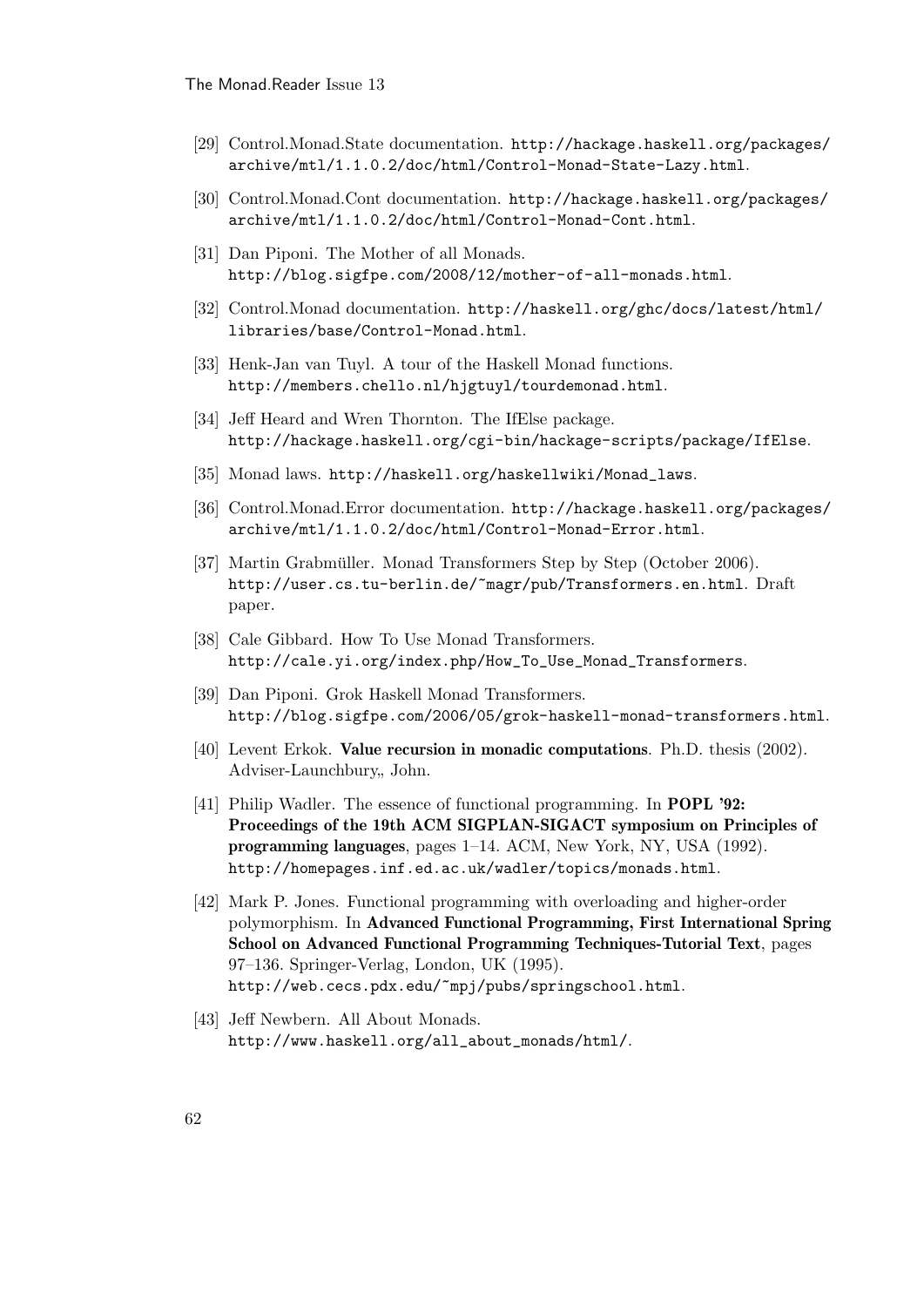- <span id="page-62-0"></span>[44] Cale Gibbard. Monads as containers. [http://haskell.org/haskellwiki/Monads\\_as\\_Containers](http://haskell.org/haskellwiki/Monads_as_Containers).
- <span id="page-62-1"></span>[45] Eric Kow. Understanding monads. [http://en.wikibooks.org/w/index.php?](http://en.wikibooks.org/w/index.php?title=Haskell/Understanding_monads&oldid=933545) [title=Haskell/Understanding\\_monads&oldid=933545](http://en.wikibooks.org/w/index.php?title=Haskell/Understanding_monads&oldid=933545).
- <span id="page-62-2"></span>[46] Andrea Rossato. The Monadic Way. [http://haskell.org/haskellwiki/The\\_Monadic\\_Way](http://haskell.org/haskellwiki/The_Monadic_Way).
- <span id="page-62-3"></span>[47] Dan Piponi. You Could Have Invented Monads! (And Maybe You Already Have.). [http:](http://blog.sigfpe.com/2006/08/you-could-have-invented-monads-and.html) [//blog.sigfpe.com/2006/08/you-could-have-invented-monads-and.html](http://blog.sigfpe.com/2006/08/you-could-have-invented-monads-and.html).
- <span id="page-62-4"></span>[48] Andrew Pimlott. there's a monster in my Haskell! [http:](http://www.haskell.org/pipermail/haskell-cafe/2006-November/019190.html) [//www.haskell.org/pipermail/haskell-cafe/2006-November/019190.html](http://www.haskell.org/pipermail/haskell-cafe/2006-November/019190.html).
- <span id="page-62-5"></span>[49] Karsten Wagner. Understanding Monads. For real. [http:](http://kawagner.blogspot.com/2007/02/understanding-monads-for-real.html) [//kawagner.blogspot.com/2007/02/understanding-monads-for-real.html](http://kawagner.blogspot.com/2007/02/understanding-monads-for-real.html).
- <span id="page-62-6"></span>[50] Eric Kidd. Monads in 15 minutes: Backtracking and Maybe. <http://www.randomhacks.net/articles/2007/03/12/monads-in-15-minutes>.
- <span id="page-62-7"></span>[51] Cale Gibbard. Monads as computation. [http://haskell.org/haskellwiki/Monads\\_as\\_computation](http://haskell.org/haskellwiki/Monads_as_computation).
- <span id="page-62-8"></span>[52] Richard Smith. Practical Monads. <http://metafoo.co.uk/practical-monads.txt>.
- <span id="page-62-9"></span>[53] Cale Gibbard. Introduction to IO. [http://www.haskell.org/haskellwiki/Introduction\\_to\\_IO](http://www.haskell.org/haskellwiki/Introduction_to_IO).
- <span id="page-62-10"></span>[54] Monad tutorials timeline. [http://haskell.org/haskellwiki/Monad\\_tutorials\\_timeline](http://haskell.org/haskellwiki/Monad_tutorials_timeline).
- <span id="page-62-11"></span>[55] Don Stewart and Eric Kow. think of a monad... <http://koweycode.blogspot.com/2007/01/think-of-monad.html>.
- <span id="page-62-12"></span>[56] C. S. Gordon. Monads! (and Why Monad Tutorials Are All Awful). [http://ahamsandwich.wordpress.com/2007/07/26/](http://ahamsandwich.wordpress.com/2007/07/26/monads-and-why-monad-tutorials-are-all-awful/) [monads-and-why-monad-tutorials-are-all-awful/](http://ahamsandwich.wordpress.com/2007/07/26/monads-and-why-monad-tutorials-are-all-awful/).
- <span id="page-62-13"></span>[57] Dan Piponi. Monads, a Field Guide. <http://blog.sigfpe.com/2006/10/monads-field-guide.html>.
- <span id="page-62-14"></span>[58] Tim Newsham. What's a Monad? <http://www.thenewsh.com/~newsham/haskell/monad.html>.
- <span id="page-62-15"></span>[59] Blog articles/Monads. [http://haskell.org/haskellwiki/Blog\\_articles/Monads](http://haskell.org/haskellwiki/Blog_articles/Monads).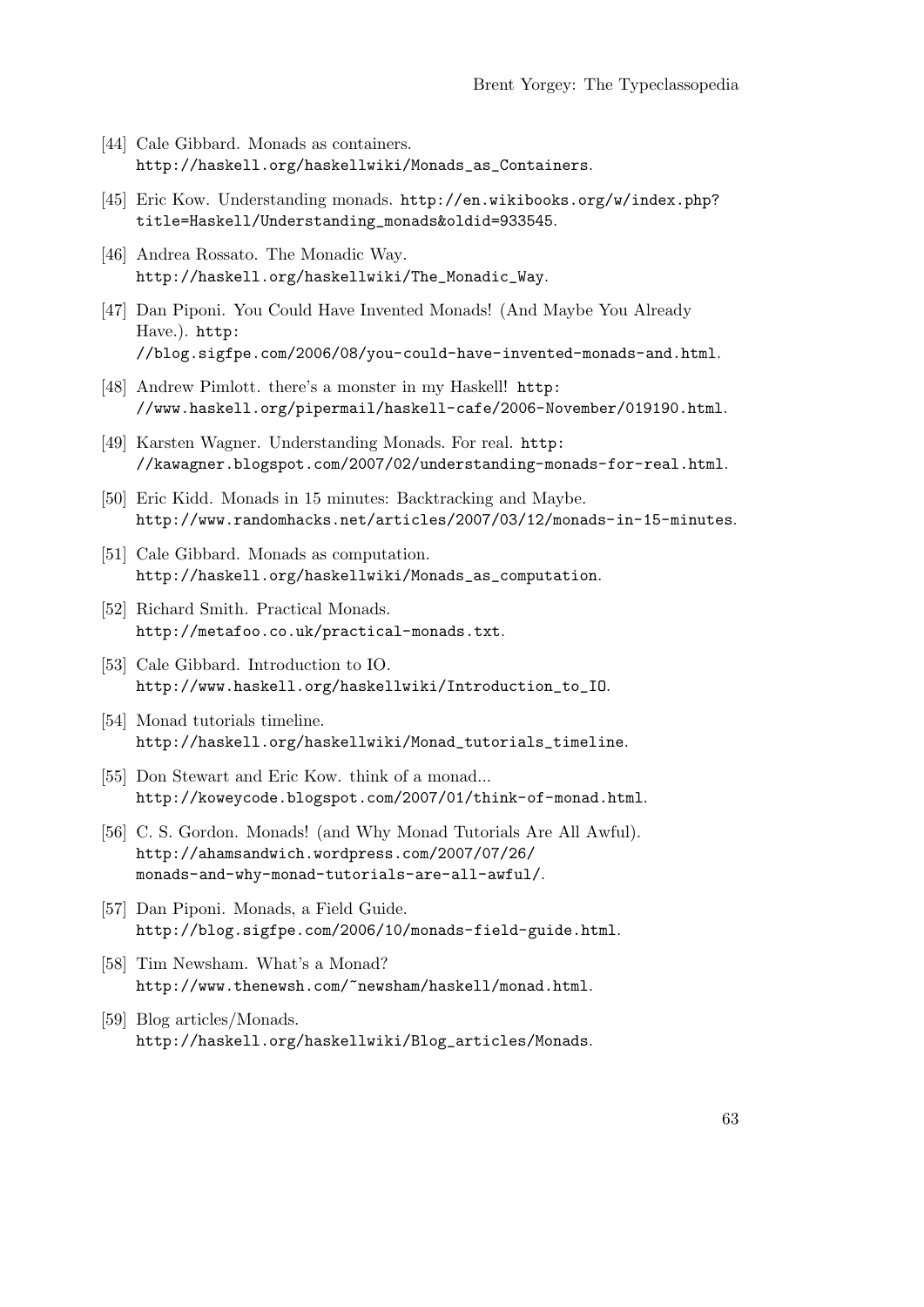#### The Monad.Reader Issue 13

- <span id="page-63-0"></span>[60] Eric Kidd. How to make Data.Set a monad. [http://www.randomhacks.net/](http://www.randomhacks.net/articles/2007/03/15/data-set-monad-haskell-macros) [articles/2007/03/15/data-set-monad-haskell-macros](http://www.randomhacks.net/articles/2007/03/15/data-set-monad-haskell-macros).
- <span id="page-63-1"></span>[61] Ganesh Sittampalam and Peter Gavin. The rmonad library. <http://hackage.haskell.org/cgi-bin/hackage-scripts/package/rmonad>.
- <span id="page-63-2"></span>[62] Do notation considered harmful. [http://haskell.org/haskellwiki/Do\\_notation\\_considered\\_harmful](http://haskell.org/haskellwiki/Do_notation_considered_harmful).
- <span id="page-63-3"></span>[63] Robert Atkey. Parameterised Notions of Computation. J. Funct. Prog. (2008). <http://homepages.inf.ed.ac.uk/ratkey/paramnotions-jfp.pdf>.
- <span id="page-63-4"></span>[64] Dan Piponi. Beyond Monads. <http://blog.sigfpe.com/2009/02/beyond-monads.html>.
- <span id="page-63-5"></span>[65] Dan Piponi. From Monoids to Monads. <http://blog.sigfpe.com/2008/11/from-monoids-to-monads.html>.
- <span id="page-63-6"></span>[66] Mark Dominus. Triples and Closure. <http://blog.plover.com/math/monad-closure.html>.
- <span id="page-63-7"></span>[67] Derek Elkins. Calculating monads with category theory. The Monad.Reader, (13) (2009).
- <span id="page-63-8"></span>[68] Christoph Lüth and Neil Ghani. Composing monads using coproducts. SIGPLAN Not., 37(9):pages 133–144 (2002).
- <span id="page-63-9"></span>[69] Research papers: Monads and Arrows. [http://haskell.org/haskellwiki/Research\\_papers/Monads\\_and\\_arrows](http://haskell.org/haskellwiki/Research_papers/Monads_and_arrows).
- <span id="page-63-10"></span>[70] Monoid documentation. [http:](http://haskell.org/ghc/docs/latest/html/libraries/base/Data-Monoid.html) [//haskell.org/ghc/docs/latest/html/libraries/base/Data-Monoid.html](http://haskell.org/ghc/docs/latest/html/libraries/base/Data-Monoid.html).
- <span id="page-63-11"></span>[71] haskell-cafe thread: Comments from OCaml Hacker Brian Hurt. <http://thread.gmane.org/gmane.comp.lang.haskell.cafe/50590>.
- <span id="page-63-12"></span>[72] Wouter Swierstra. Reply to "Looking for pointfree version". <http://thread.gmane.org/gmane.comp.lang.haskell.cafe/52416>.
- <span id="page-63-13"></span>[73] Cale Gibbard. Comment on "Monoids? In my programming language?". [http://www.reddit.com/r/programming/comments/7cf4r/monoids\\_in\\_my\\_](http://www.reddit.com/r/programming/comments/7cf4r/monoids_in_my_programming_language/c06adnx) [programming\\_language/c06adnx](http://www.reddit.com/r/programming/comments/7cf4r/monoids_in_my_programming_language/c06adnx).
- <span id="page-63-14"></span>[74] Alternative documentation. [http://haskell.org/ghc/docs/latest/html/](http://haskell.org/ghc/docs/latest/html/libraries/base/Control-Applicative.html#2) [libraries/base/Control-Applicative.html#2](http://haskell.org/ghc/docs/latest/html/libraries/base/Control-Applicative.html#2).
- <span id="page-63-15"></span>[75] MonadPlus documentation. [http://haskell.org/ghc/docs/latest/html/](http://haskell.org/ghc/docs/latest/html/libraries/base/Control-Monad.html#t%3AMonadPlus) [libraries/base/Control-Monad.html#t%3AMonadPlus](http://haskell.org/ghc/docs/latest/html/libraries/base/Control-Monad.html#t%3AMonadPlus).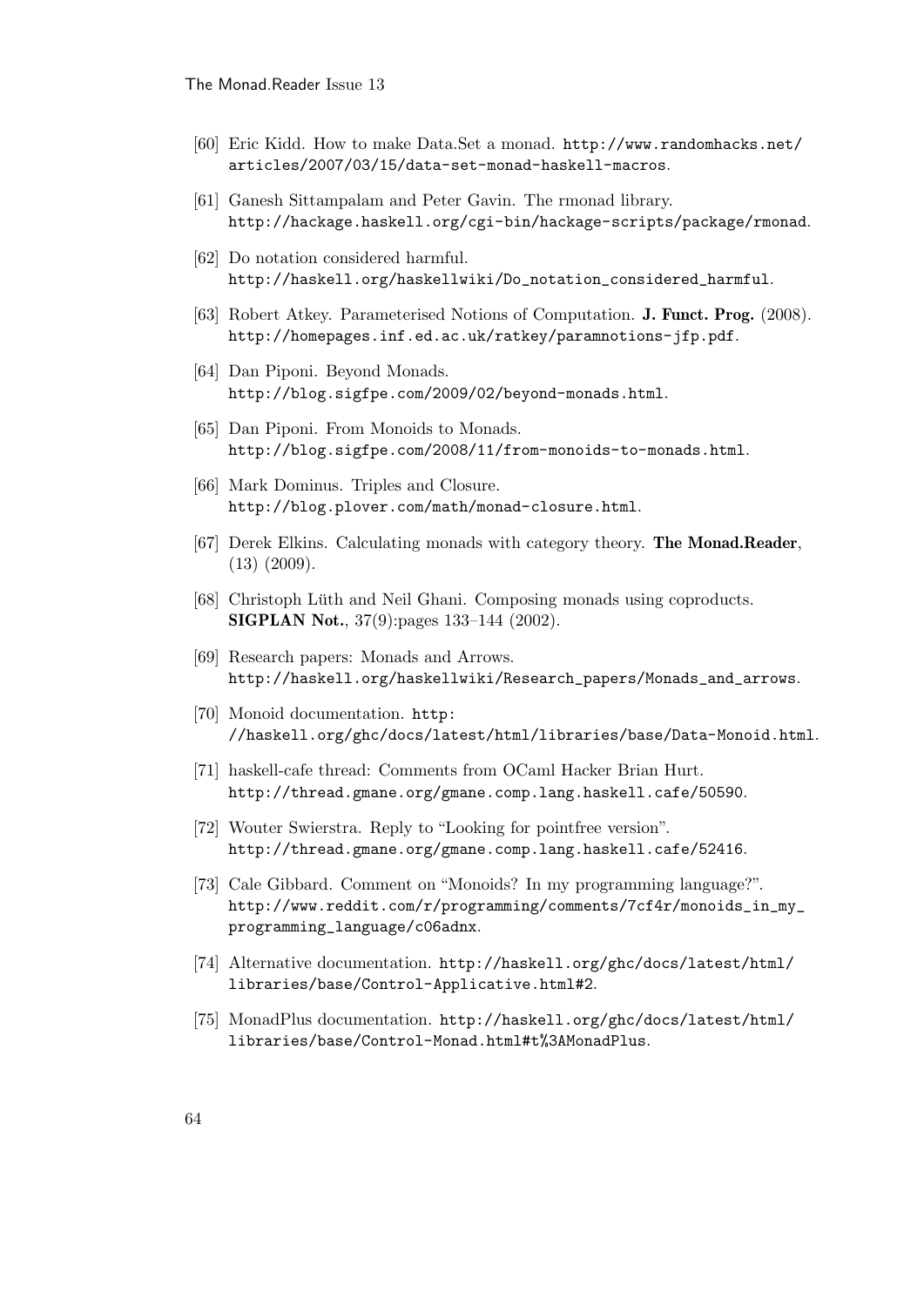- <span id="page-64-0"></span>[76] Douglas M. Auclair. MonadPlus: What a Super Monad! The Monad.Reader, (11):pages 39–48 (August 2008). <http://www.haskell.org/sitewiki/images/6/6a/TMR-Issue11.pdf>.
- <span id="page-64-1"></span>[77] MonadPlus reform proposal. [http://www.haskell.org/haskellwiki/MonadPlus\\_reform\\_proposal](http://www.haskell.org/haskellwiki/MonadPlus_reform_proposal).
- <span id="page-64-2"></span>[78] ArrowZero and ArrowPlus documentation. [http://haskell.org/ghc/docs/](http://haskell.org/ghc/docs/latest/html/libraries/base/Control-Arrow.html#t%3AArrowZero) [latest/html/libraries/base/Control-Arrow.html#t%3AArrowZero](http://haskell.org/ghc/docs/latest/html/libraries/base/Control-Arrow.html#t%3AArrowZero).
- <span id="page-64-3"></span>[79] Brian Hurt. Random thoughts on haskell. [http:](http://enfranchisedmind.com/blog/2009/01/15/random-thoughts-on-haskell/) [//enfranchisedmind.com/blog/2009/01/15/random-thoughts-on-haskell/](http://enfranchisedmind.com/blog/2009/01/15/random-thoughts-on-haskell/).
- <span id="page-64-4"></span>[80] Dan Piponi. Haskell Monoids and their Uses. <http://blog.sigfpe.com/2009/01/haskell-monoids-and-their-uses.html>.
- <span id="page-64-5"></span>[81] Heinrich Apfelmus. Monoids and Finger Trees. <http://apfelmus.nfshost.com/monoid-fingertree.html>.
- <span id="page-64-6"></span>[82] Ralf Hinze and Ross Paterson. Finger trees: a simple general-purpose data structure. J. Funct. Program., 16(2):pages 197–217 (2006). <http://www.soi.city.ac.uk/%7Eross/papers/FingerTree.html>.
- <span id="page-64-7"></span>[83] Dan Piponi. Fast incremental regular expression matching with monoids. [http:](http://blog.sigfpe.com/2009/01/fast-incremental-regular-expression.html) [//blog.sigfpe.com/2009/01/fast-incremental-regular-expression.html](http://blog.sigfpe.com/2009/01/fast-incremental-regular-expression.html).
- <span id="page-64-8"></span>[84] Dan Piponi. Beyond Regular Expressions: More Incremental String Matching. <http://blog.sigfpe.com/2009/01/beyond-regular-expressions-more.html>.
- <span id="page-64-9"></span>[85] David F. Place. How to Refold a Map. The Monad.Reader, (11):pages 5–14 (August 2008). <http://www.haskell.org/sitewiki/images/6/6a/TMR-Issue11.pdf>.
- <span id="page-64-10"></span>[86] Brent Yorgey. Collecting unstructured information with the monoid of partial knowledge. [http://byorgey.wordpress.com/2008/04/17/](http://byorgey.wordpress.com/2008/04/17/collecting-unstructured-information-with-the-monoid-of-partial-knowledge/) [collecting-unstructured-information-with-the-monoid-of-partial-knowledge/](http://byorgey.wordpress.com/2008/04/17/collecting-unstructured-information-with-the-monoid-of-partial-knowledge/).
- <span id="page-64-11"></span>[87] Chung-Chieh Shan and Dylan Thurston. Word numbers, part 1: Billion approaches. <http://conway.rutgers.edu/~ccshan/wiki/blog/posts/WordNumbers1/>.
- <span id="page-64-12"></span>[88] Chung-Chieh Shan and Dylan Thurston. Word numbers, part 2. <http://conway.rutgers.edu/~ccshan/wiki/blog/posts/WordNumbers2/>.
- <span id="page-64-13"></span>[89] Chung-Chieh Shan and Dylan Thurston. Word numbers, part 3: Binary search. <http://conway.rutgers.edu/~ccshan/wiki/blog/posts/WordNumbers3/>.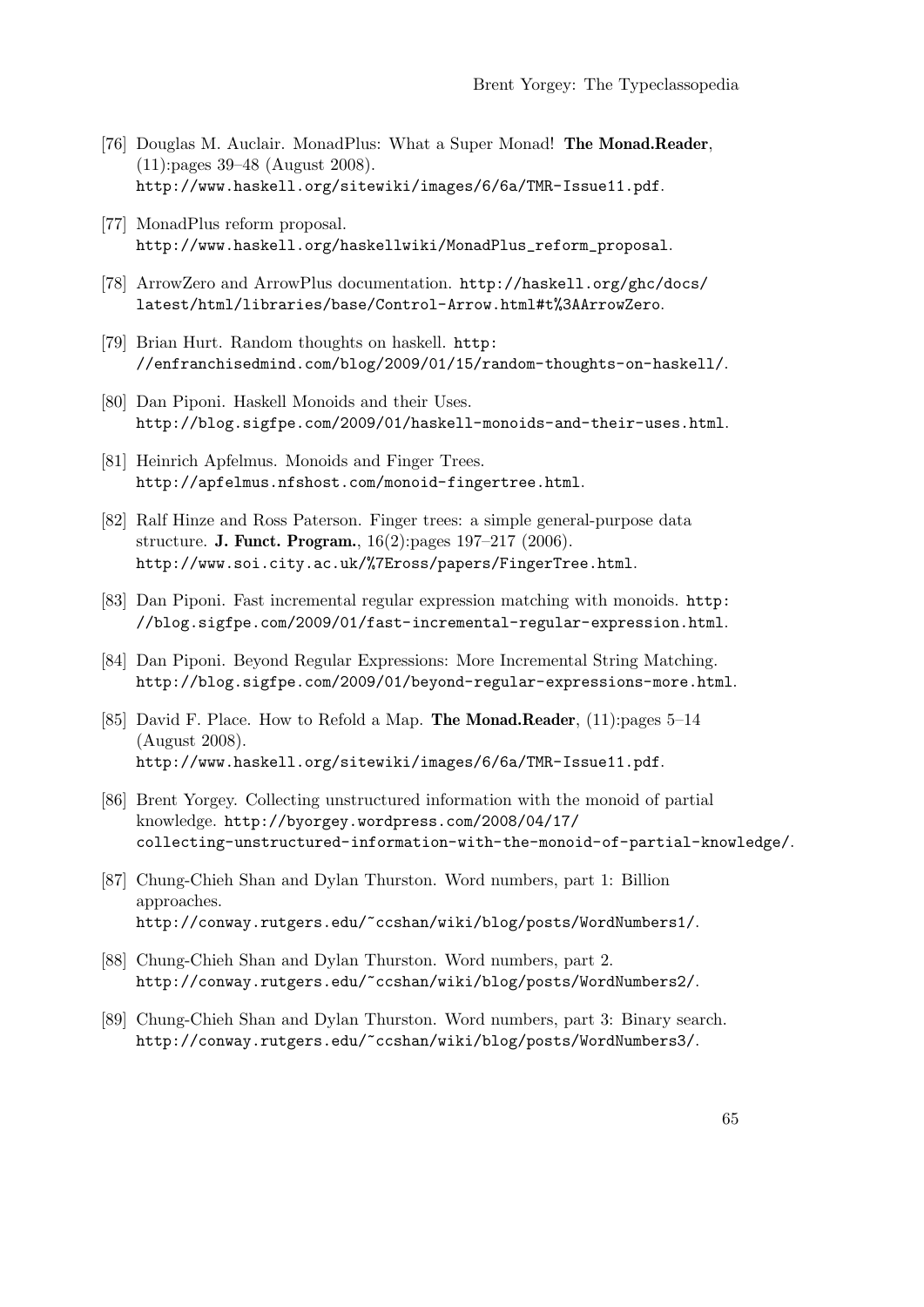#### The Monad.Reader Issue 13

- <span id="page-65-0"></span>[90] Chung-Chieh Shan and Dylan Thurston. Word numbers, part 4: Sort the words, sum the numbers. <http://conway.rutgers.edu/~ccshan/wiki/blog/posts/WordNumbers4/>.
- <span id="page-65-1"></span>[91] Foldable documentation. [http://haskell.org/ghc/docs/latest/html/](http://haskell.org/ghc/docs/latest/html/libraries/base/Data-Foldable.html) [libraries/base/Data-Foldable.html](http://haskell.org/ghc/docs/latest/html/libraries/base/Data-Foldable.html).
- <span id="page-65-2"></span>[92] Janis Voigtländer. Bidirectionalization for free! (pearl). In **POPL '09:** Proceedings of the 36th annual ACM SIGPLAN-SIGACT symposium on Principles of programming languages, pages 165–176. ACM, New York, NY, USA (2009).
- <span id="page-65-3"></span>[93] Traversable documentation. [http://haskell.org/ghc/docs/latest/html/](http://haskell.org/ghc/docs/latest/html/libraries/base/Data-Traversable.html) [libraries/base/Data-Traversable.html](http://haskell.org/ghc/docs/latest/html/libraries/base/Data-Traversable.html).
- <span id="page-65-4"></span>[94] Jeremy Gibbons and Bruno C. d. S. Oliveira. The essence of the Iterator pattern. Submitted for publication  $(2007)$ . <http://www.comlab.ox.ac.uk/jeremy.gibbons/publications/iterator.pdf>.
- <span id="page-65-5"></span>[95] Category documentation. [http://haskell.org/ghc/docs/latest/html/](http://haskell.org/ghc/docs/latest/html/libraries/base/Control-Category.html) [libraries/base/Control-Category.html](http://haskell.org/ghc/docs/latest/html/libraries/base/Control-Category.html).
- <span id="page-65-6"></span>[96] Steve Awodey. **Category Theory**. Clarendon Press (2006).
- <span id="page-65-7"></span>[97] Benjamin C. Pierce. Basic category theory for computer scientists. MIT Press, Cambridge, MA, USA (1991).
- <span id="page-65-8"></span>[98] Michael Barr and Charles Wells. Category Theory. In Lecture Notes of the 11th European Summer School in Logic, Language and Information (ESSLLI). Utrecht University (1999). <http://folli.loria.fr/cds/1999/esslli99/courses/barr-wells.html>.
- <span id="page-65-9"></span>[99] Benjamin Russell. Motivating Category Theory for Haskell for Non-mathematicians. [http://dekudekuplex.wordpress.com/2009/01/19/](http://dekudekuplex.wordpress.com/2009/01/19/motivating-learning-category-theory-for-non-mathematicians/) [motivating-learning-category-theory-for-non-mathematicians/](http://dekudekuplex.wordpress.com/2009/01/19/motivating-learning-category-theory-for-non-mathematicians/).
- <span id="page-65-10"></span>[100] Arrow documentation. [http://haskell.org/ghc/docs/latest/html/](http://haskell.org/ghc/docs/latest/html/libraries/base/Control-Arrow.html) [libraries/base/Control-Arrow.html](http://haskell.org/ghc/docs/latest/html/libraries/base/Control-Arrow.html).
- <span id="page-65-11"></span>[101] Ross Paterson. Arrows: A general interface to computation. <http://www.haskell.org/arrows/>.
- <span id="page-65-12"></span>[102] John Hughes. Generalising monads to arrows. Sci. Comput. Program., 37(1-3):pages 67–111 (2000).
- <span id="page-65-13"></span>[103] Sam Lindley, Philip Wadler, and Jeremy Yallop. The arrow calculus. Submitted to ICFP (2008). <http://homepages.inf.ed.ac.uk/wadler/papers/arrows/arrows.pdf>.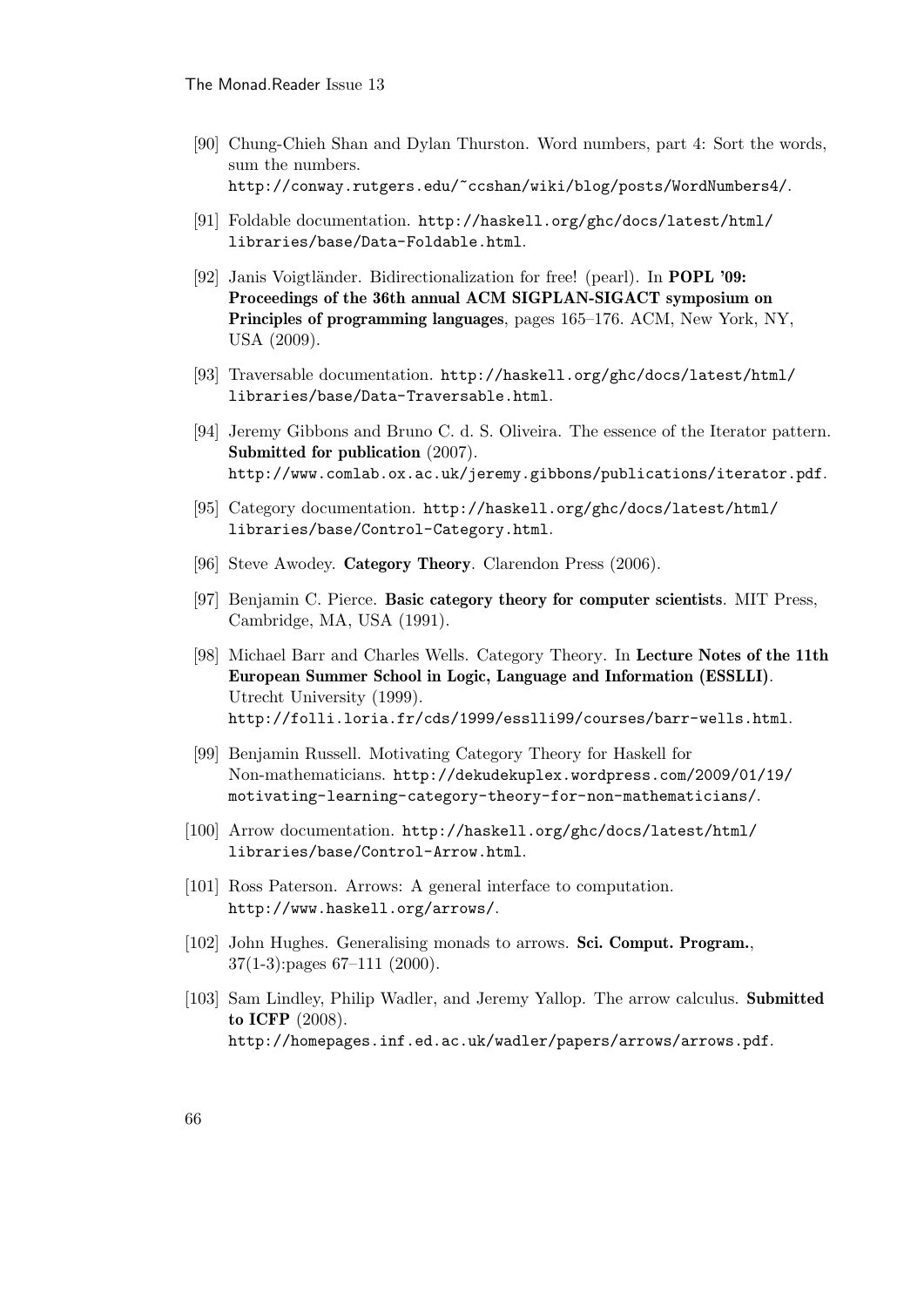- <span id="page-66-0"></span>[104] Ross Paterson. Programming with Arrows. In Jeremy Gibbons and Oege de Moor (editors), The Fun of Programming, pages  $201-222$ . "Cornerstones of Computing" series, Palgrave (March 2003). <http://www.soi.city.ac.uk/~ross/papers/fop.html>.
- <span id="page-66-1"></span>[105] Ross Paterson. A new notation for arrows. In ICFP '01: Proceedings of the sixth ACM SIGPLAN international conference on Functional programming, pages 229–240. ACM, New York, NY, USA (2001).
- <span id="page-66-2"></span>[106] John Hughes. Programming with Arrows. In Varmo Vene and Tarmo Uustalu (editors), 5th Internaltional Summer School on Advanced Functional Programming, pages 73–129. Number 3622 in LNCS, Springer (2005).
- <span id="page-66-3"></span>[107] Sam Lindley, Philip Wadler, and Jeremy Yallop. Idioms are oblivious, arrows are meticulous, monads are promiscuous. In Proceedings of the workshop on Mathematically Structured Functional Programming (MSFP) (2008). [http://homepages.inf.ed.ac.uk/wadler/papers/arrows-and-idioms/](http://homepages.inf.ed.ac.uk/wadler/papers/arrows-and-idioms/arrows-and-idioms.pdf) [arrows-and-idioms.pdf](http://homepages.inf.ed.ac.uk/wadler/papers/arrows-and-idioms/arrows-and-idioms.pdf).
- <span id="page-66-4"></span>[108] Antony Courtney, Paul Hudak, Henrik Nilsson, and John Peterson. Yampa: Functional Reactive Programming with Arrows. [Yampa:FunctionalReactiveProgrammingwithArrows](Yampa: Functional Reactive Programming with Arrows).
- <span id="page-66-5"></span>[109] Haskell XML Toolbox. <http://www.fh-wedel.de/~si/HXmlToolbox/>.
- <span id="page-66-6"></span>[110] Wolfgang Jeltsch. Grapefruit. <http://haskell.org/haskellwiki/Grapefruit>.
- <span id="page-66-7"></span>[111] Artem Alimarine, Sjaak Smetsers, Arjen van Weelden, Marko van Eekelen, and Rinus Plasmeijer. There and back again: arrows for invertible programming. In Haskell '05: Proceedings of the 2005 ACM SIGPLAN workshop on Haskell, pages 86–97. ACM, New York, NY, USA (2005).
- <span id="page-66-8"></span>[112] Dan Piponi. Evaluating cellular automata is comonadic. <http://blog.sigfpe.com/2006/12/evaluating-cellular-automata-is.html>.
- <span id="page-66-9"></span>[113] Conal Elliott. Functional interactive behavior. <http://conal.net/blog/posts/functional-interactive-behavior/>.
- <span id="page-66-10"></span>[114] Sterling Clover. Comonads in everyday life. [http:](http://fmapfixreturn.wordpress.com/2008/07/09/comonads-in-everyday-life/) [//fmapfixreturn.wordpress.com/2008/07/09/comonads-in-everyday-life/](http://fmapfixreturn.wordpress.com/2008/07/09/comonads-in-everyday-life/).
- <span id="page-66-11"></span>[115] Tarmo Uustalu and Varmo Vene. Comonadic notions of computation. Electron. Notes Theor. Comput. Sci., 203(5):pages 263–284 (2008).
- <span id="page-66-12"></span>[116] Tarmo Uustalu and Varmo Vene. The dual of substitution is redecoration. In Trends in functional programming, pages 99–110. Intellect Books, Exeter, UK (2002).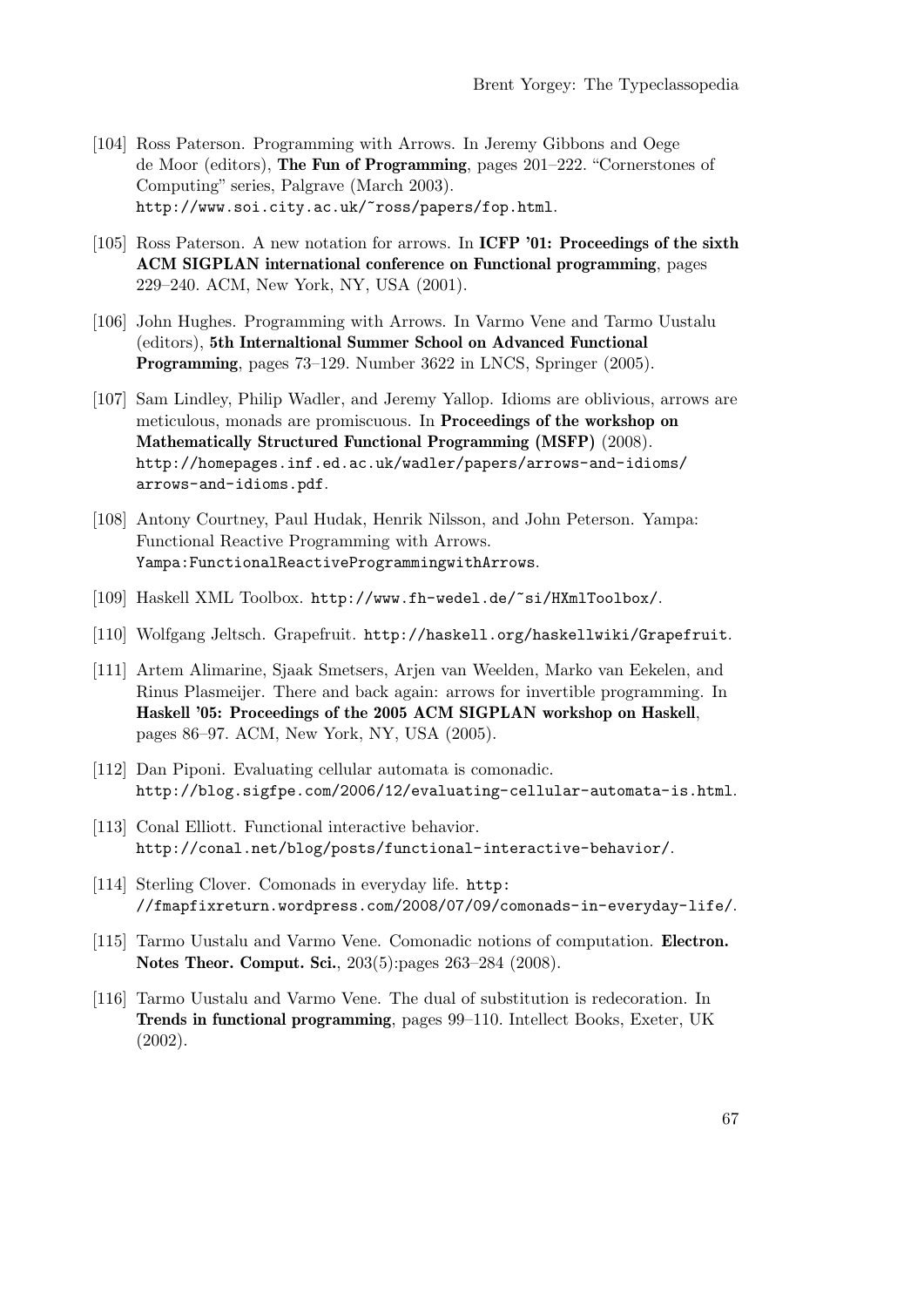- <span id="page-67-0"></span>[117] Venanzio Capretta, Tarmo Uustalu, and Varmo Vene. Recursive coalgebras from comonads. Inf. Comput., 204(4):pages 437–468 (2006).
- <span id="page-67-1"></span>[118] Tarmo Uustalu, Varmo Vene, and Alberto Pardo. Recursion schemes from comonads. Nordic J. of Computing, 8(3):pages 366–390 (2001).
- <span id="page-67-2"></span>[119] Tarmo Uustalu and Varmo Vene. The Essence of Dataflow Programming. In Central European Functional Programming School, pages 135–167 (2006).
- <span id="page-67-3"></span>[120] Brent Yorgey. blog :: Brent -> [String]. <http://byorgey.wordpress.com/>.
- <span id="page-67-4"></span>[121] Brent Yorgey. <http://www.cis.upenn.edu/~byorgey/>.
- <span id="page-67-5"></span>[122] University of Pennsylvania programming languages research group. <http://www.cis.upenn.edu/~plclub/>.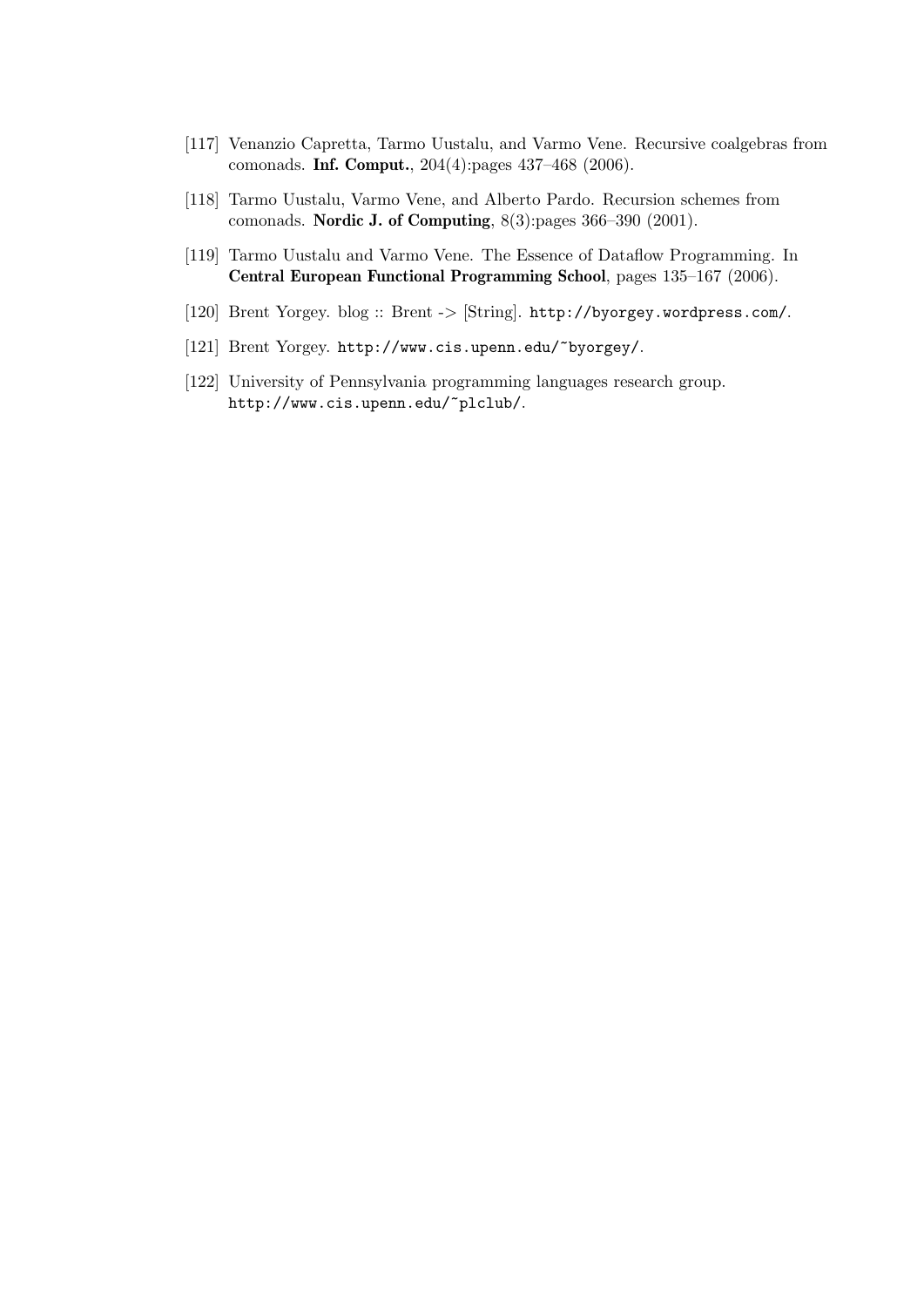# Book Review: "Real World Haskell"

by Chris Eidhof (ce@tupil.com) and Eelco Lempsink  $\langle$ eml@tupil.com $\rangle$ 

Real World Haskell [\[1\]](#page-71-0) created quite a buzz both inside and outside the Haskell community. It has already received rave reviews, so we were eager to take a closer look for The Monad.Reader.

# **Details**

| Real World Haskell                             |
|------------------------------------------------|
| Bryan O'Sullivan, Don Stewart and John Goerzen |
| 710                                            |
| Published November 2008                        |
| Publisher O'Reilly Media                       |
| 0-596-51498-0 / 9780596514983                  |
|                                                |

# Content summary

Real World Haskell is a big book. With 28 chapters, two appendices, and over 700 pages it is certainly one of the most substantial Haskell books available. To give you some idea of the contents, we will give a short summary without explicitly enumerating every single chapter.

In the first four chapters, the basics of Haskell are introduced: creating datatypes, defining functions, working with GHCi and fundamental ideas of functional programming and how it compares to those languages with which most programmers are familiar. The target audience for this book is expected to know a thing or two about programming, and people familiar with the basics of Haskell can probably skip these chapters.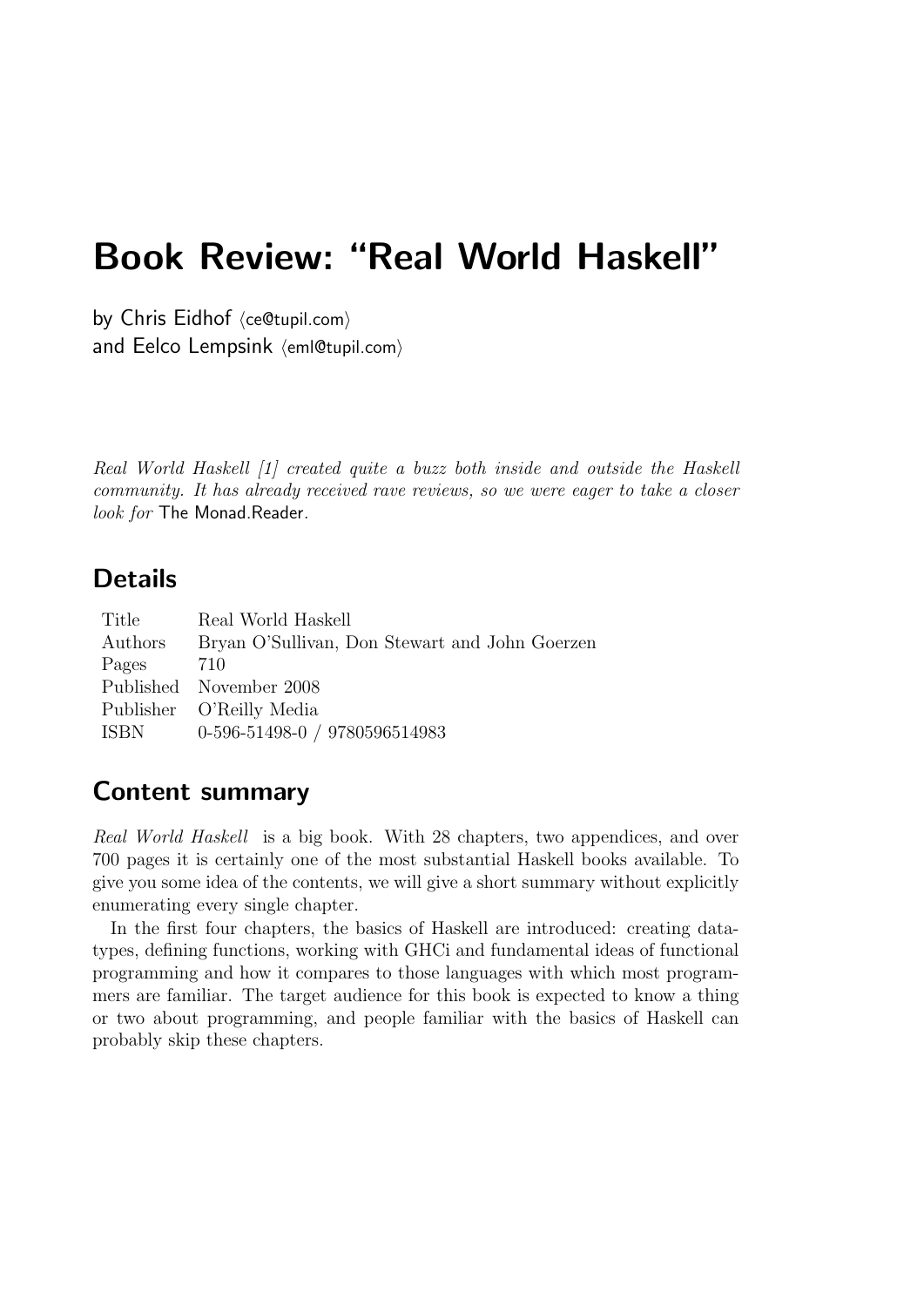#### The Monad.Reader Issue 13

Then the real work starts. A library for representing and pretty printing JSON (JavaScript Object Notation) is written and the reader gets introduced to typeclasses (while reflecting on the JSON chapter to show how the code can be improved), including a comprehensive overview of the different numeric types, their features and how to convert between them.

I/O is introduced in Chapter 7, without mentioning 'the M word' until the end of the chapter. In the next three chapters, libraries are written for file processing and advanced filesystem searching (comparable to the Unix find command) where each chapter builds on the previous chapters.

Chapter 10 and 12 together are used to build a library to read a barcode from an image. Along the way the Maybe monad is introduced, without explicitly being mentioned. As an intermezzo, Chapter 11 shows how to do testing and quality assurance using QuickCheck and HPC.

Then there are several chapters about more advanced data structures, such as Data.Sequence, and of course about monads, monad transformers, and using Parsec. Monads are taught by looking at examples from the previous chapters. Some monad instances were already introduced (without calling them monads) and the chapter shows how to abstract over those examples.

Of course there is a chapter on interfacing with C, which is quite important for Real World programming. An interface to the Perl-compatible regular expression (PCRE) library is written in a straightforward way using hsc2hs.

There is a special chapter devoted to error handling, covering both pure and impure exceptions. As the book was written for GHC 6.8.3, the 'old' way of exception handling is used.

Chapter 20 to 23 show extended examples of very 'real world' programming such as systems programming (interacting with the filesystem, processes and using the System.Time module), working with databases, programming a web client (including XML parsing and saving to a database) and doing GUI programming (using gtk2hs). The chapters contain lots of code and relevant examples.

At the end of the book there are tips for speeding up your programs. There is a chapter on concurrent and multicore programming. A separate chapter covers profiling and optimization, which takes you through a lot of steps to optimize your programs. In the chapter about Building a Bloom Filter everything comes together: low-level code is transformed into a high-level library, there are bindings to C and QuickCheck properties, and the whole library is cabalized.

The penultimate chapter is about sockets and syslog (using low-level network communication). The last chapter introduces software transactional memory, which is used to build a concurrent web link checker that tries to find broken references in HTML files.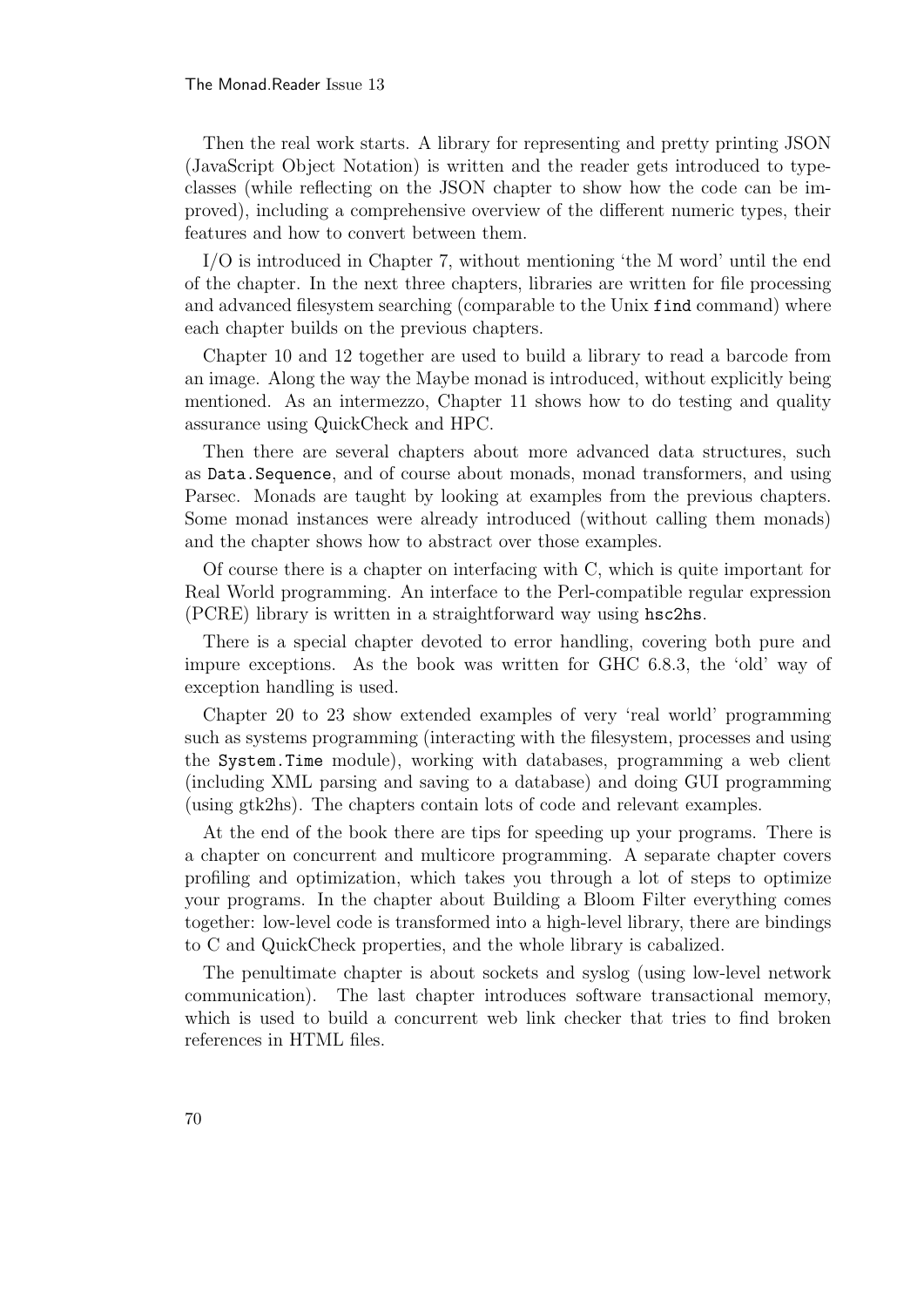# Review

It's too bad *Real World Haskell* was not around when we started programming. This book is so full of interesting examples, tips, and advice that it is hard not to get enthusiastic about Haskell while reading it. Therefore we believe it will help foster a whole new generation of Haskell programmers.

The authors very clearly explain Haskell and the environment of the Haskell programmer. In most of the chapters, there is a good mix of code and text. The reader is taken through increasingly difficult examples step by step. New concepts and terminology are introduced along the way. Every chapter has well thought out examples.

Later in the book, most chapters focus on building one program or library and introduce a new concept along the way. One good example of this is the I/O case study in chapter 9: a library is built for searching the filesystem. The chapter is filled with little gems and builds a domain-specific language for searching the file system.

The book focuses on programmers coming from an imperative setting. The authors carefully relate Haskell to imperative languages, and give comparable code examples in languages like Python, Java and C, easing readers into doing functional programming. For example, they show how typeclasses relate to duck-typing. There are plenty of tips for avoiding possible imperative pitfalls.

The great thing about *Real World Haskell* is that they show how to solve real problems. The use of real problems to introduce concepts is a great way to teach: it motivates the reader to keep on learning and reading, because you get to build actual applications. The book moves away from a more theoretical way of teaching. In our opinion, this approach works so well that many other languages could benefit from a "real world" book like this.

Also, the book teaches more than just the Haskell language or the standard libraries: Real World Haskell gives an intuition for good programming style, helps the reader get acquainted with the Haskell environment and shows how to work with GHCi. For example: type errors are explained early on. While type errors might scare novice Haskell programmers, the authors give the best advice for dealing with them: don't panic.

The book is also interesting for people that already know how to program in Haskell. It can give a new perspective on the language or serve as a reference book. Depending on your knowledge of Haskell, it might sometimes be a bit hard to find new things, but the elegant examples will make sure you will not get bored.

Since the release of the book, three months ago, a lot has already changed. For example, a new version of GHC has been released (the part about exceptions luckily contains a warning) and the HTTP library got a (much needed) update, to name a few. Real World Haskell is a great book, but it is not timeless. This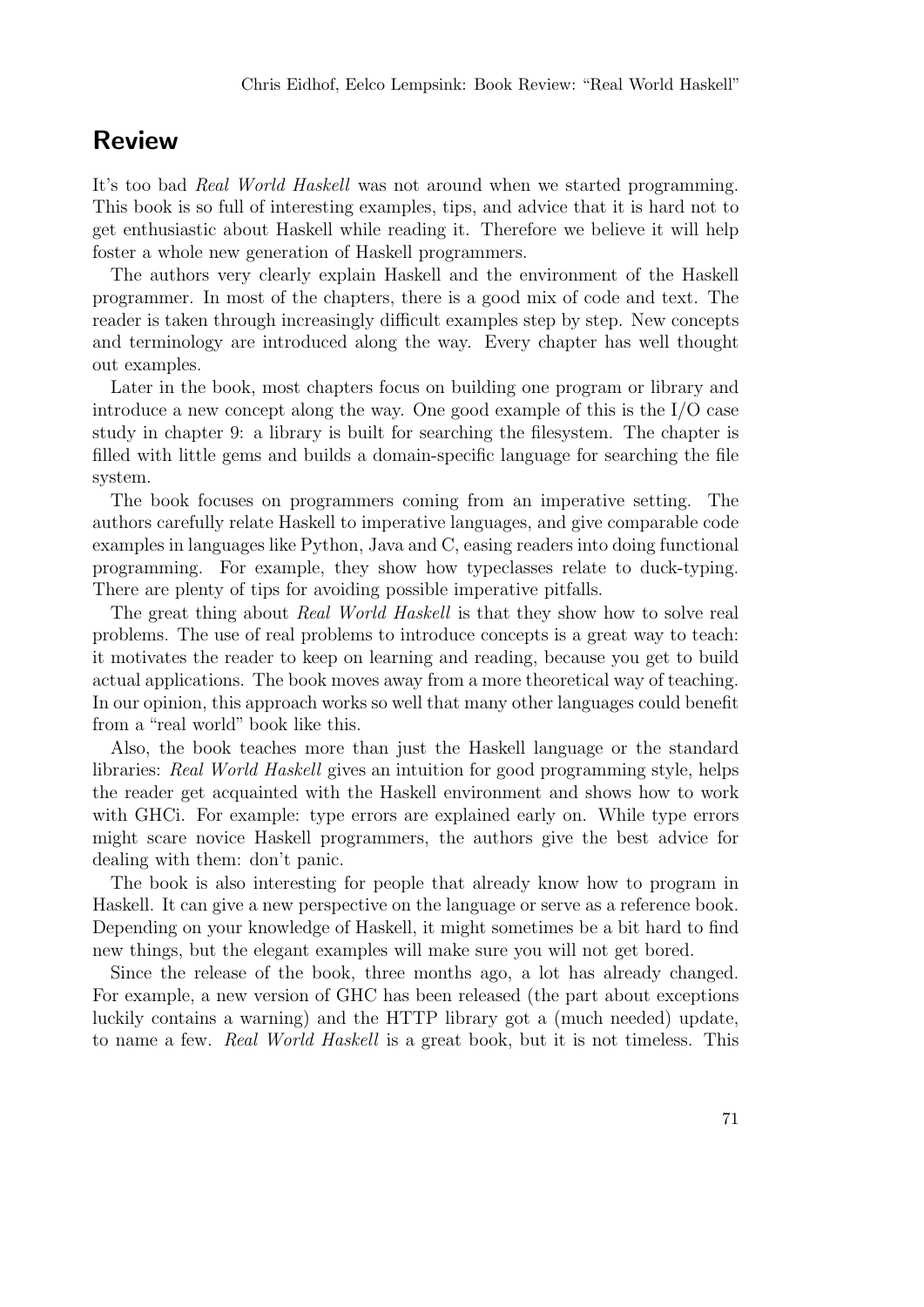should not be a big issue though, because the concept of solving real problems itself will always work. We already look forward to the second edition.

It is inevitable that, in the process of writing such a large book so quickly, not all mistakes are caught. In the later chapters there are some code examples that are several pages with no text in between. While the code is well commented, it does not add much value to the book. Most of the Real World Haskell magic comes from the way that readers are guided through examples and incrementally shown how to grow a functional program.

# Conclusion

Real World Haskell fulfills its promises and shows Haskell at full force tackling real problems. It is a delightful book to read and contains valuable information for many different levels of Haskell programmers. Even if you are an experienced Haskell programmer it is worthwhile to check out this book. You can most likely learn something from it yourself or, in the worst case, simply pass it on to your hacker friends that have not yet been properly introduced to functional programming.

In short, it is fair to say that Real World Haskell embiggens Haskell.

# About The Reviewers

Chris Eidhof and Eelco Lempsink co-founded their company Tupil in 2008. They have a strong background in web programming, and are now exploring different ways to use functional programming as much as they can. They got introduced to Haskell at Utrecht University and fell in love with it at first sight. Chris and Eelco are both finishing their MSc at Utrecht.

# References

<span id="page-71-0"></span>[1] Bryan O'Sullivan, Donald Stewart, and John Goerzen. Real World Haskell. O'Reilly Media, Inc. (November 2008).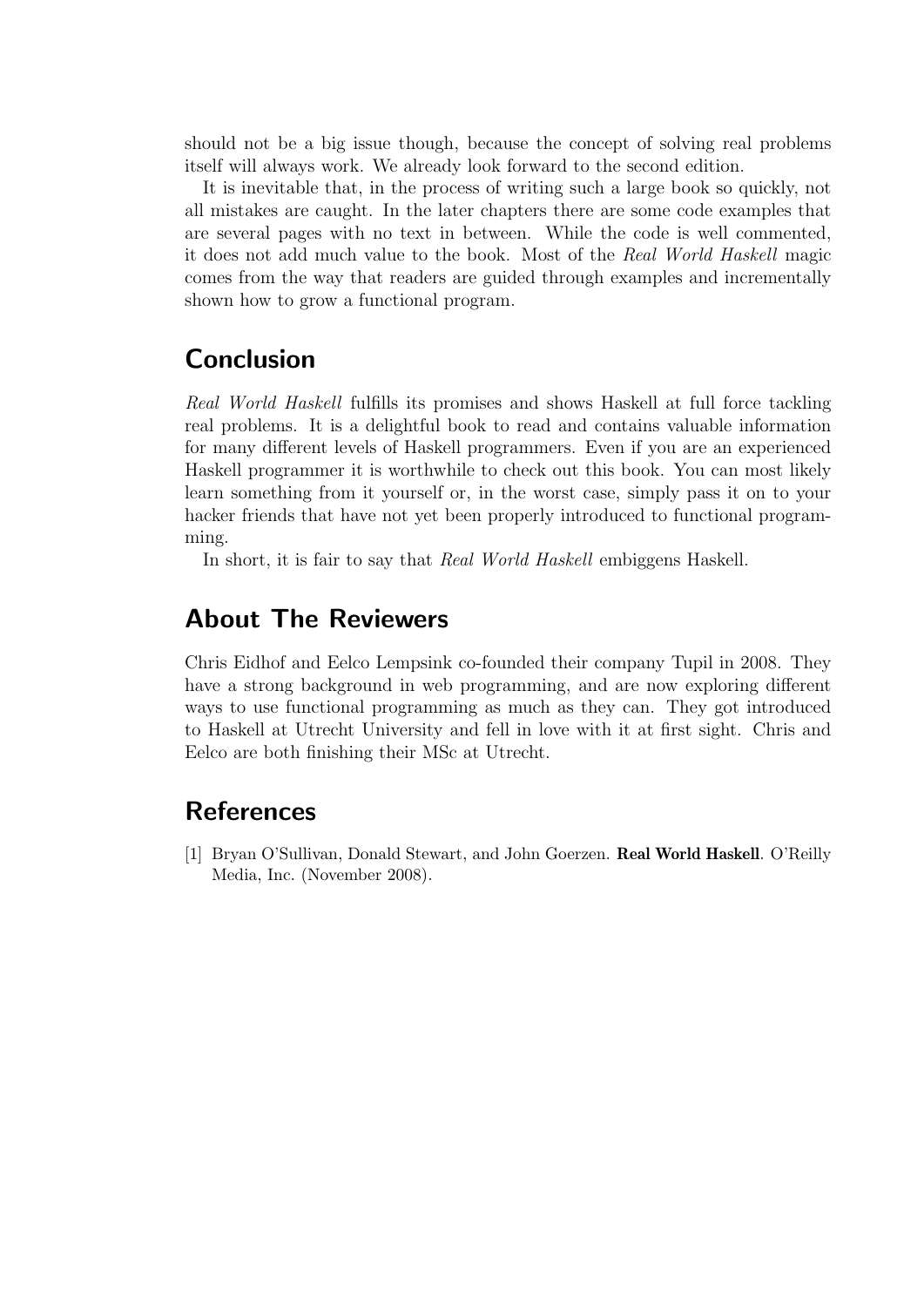# Calculating Monads with Category **Theory**

by Derek Elkins (derek.a.elkins@gmail.com)

Several concepts in Haskell are inspired by or taken from category theory. The most notable example being monads [\[1\]](#page-88-0). When these concepts are taken from category theory, however, very little of the theory around them is brought along. This is why, despite claims to the contrary, one can be a perfectly competent Haskell programmer without knowing anything at all about category theory. But, if you are familiar with category theory, you can turn around and apply it to Haskell.

One interesting question is: where do the common fundamental monads of Haskell, such as *State, Reader, Writer, List*, and *Maybe*, come from? Historically, they were recognized from repeated patterns in the denotational semantics of computer programs. From this we would expect those monads to be rather adhoc from a categorical perspective. It turns out that some arise from constructs of fundamental importance in category theory, in particular, State and Cont. I'm not sure what the significance of this is, but I do know that this means it will be much easier to apply categorical results to such monads – and that there will be more results to apply.

One thing to note: the goal here is not to provide intuition about monads, but instead to provide tools for analyzing and building them and related structures. One could even say that the goal is how you could arrive at these monads **without** intuition. On the other hand, along the way a bit of intuition for the categorical concepts used will hopefully be built. The reader can consider unproven or partially proven statements to be exercises.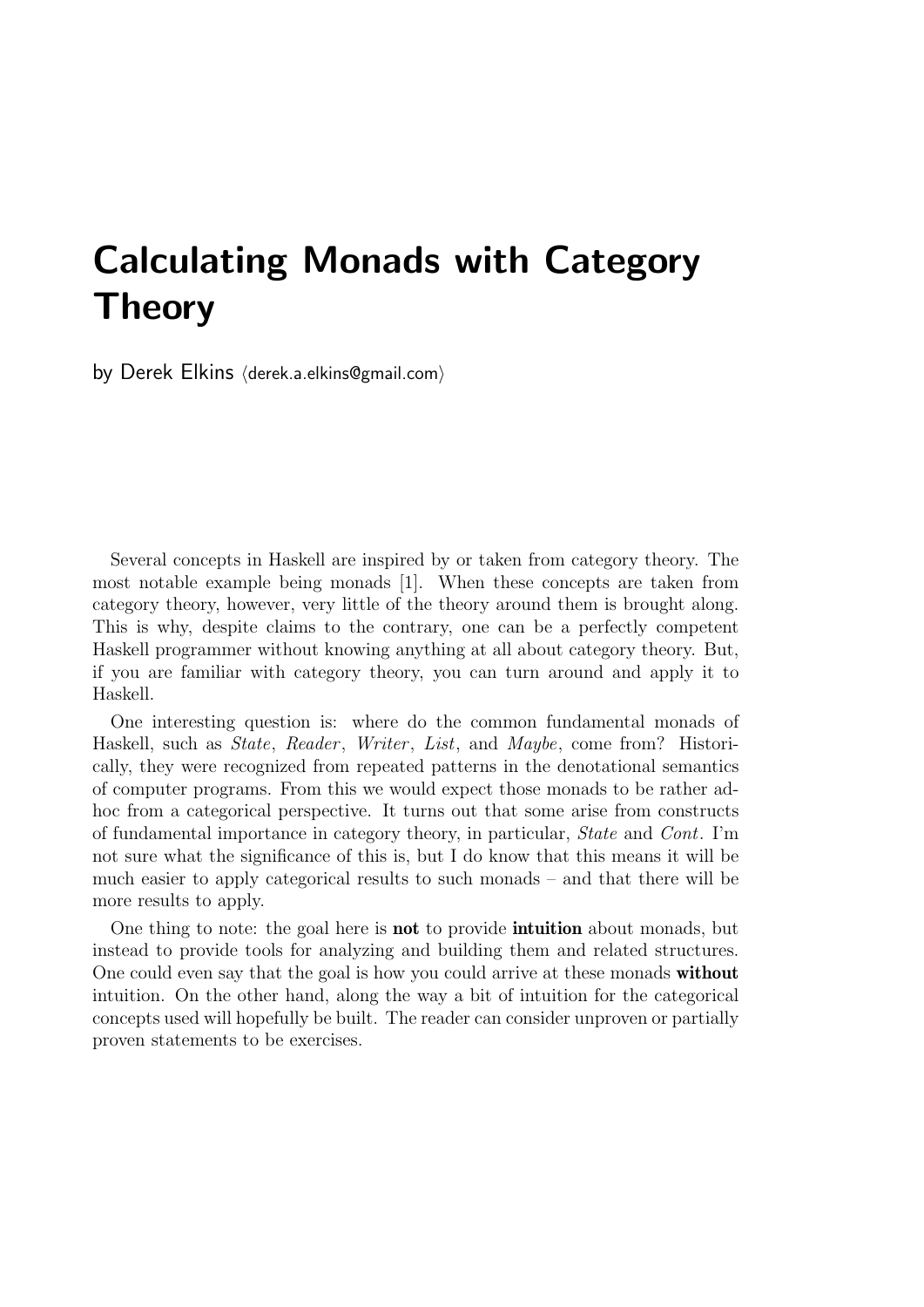## **Categories**

It is said that the inventor of category theory, Saunders Mac Lane, invented categories so he could talk about functors which he invented so he could talk about natural transformations [\[2\]](#page-88-1). The concept we will be making most use of is the concept of adjunctions which requires an understanding of natural transformations so we will need the same sequence of ideas.

So we will start with the basic definition of a category. For a more comprehensive introduction, I recommend Barr and Wells lecture notes [\[3\]](#page-88-2) and/or Awodey's book [\[4\]](#page-88-3)

**Definition 1** (Category). A category is a mathematical structure consisting of a set of "objects" and for each pair of objects, A and B, a set of "arrows,"  $Hom(A, B)$ . Objects and arrows can be anything. We can think of the objects as types that specify the source and target type for arrows. We also require for each object,  $A$ , an identity arrow id :  $A \rightarrow A$  and a composition operator,  $\circ$ , for arrows that is defined whenever it is well-typed. These should satisfy, for all arrows  $f, g$ , and  $h$ : id  $\circ$   $f = f = f \circ id$  and  $f \circ (g \circ h) = (f \circ g) \circ h$ .

Note that the Hom notation is implicitly parameterized on the category. Multiple uses of Hom may refer to potentially different categories.

The module *Control.Category* has the *Category* type class that captures this idea.

-- From Control.Category class Category hom where  $id \ :: hom \ a \ a$  $(\circ)$ : hom b  $c \rightarrow hom$  a b  $\rightarrow hom$  a c

#### Listing 47: *Category* type class

One obvious instance of the *Category* class is the  $(\rightarrow)$  instance. Our main example of a category will be the category Hask of (idealized) Haskell types and functions which corresponds to this instance of *Category*.

Given any category we can form its **opposite category** by simply flipping the arrows around and composing in the opposite order. We'll have some use for the opposite category of **Hask** written  $\text{Hask}^{\text{op}}$ . We encode it into Haskell with the newtype  $\leftarrow$ , defined in Listing [48.](#page-74-0)

With just this definition of category we can start making very general and useful ideas. One of the most prevalent ideas is the notion of isomorphism.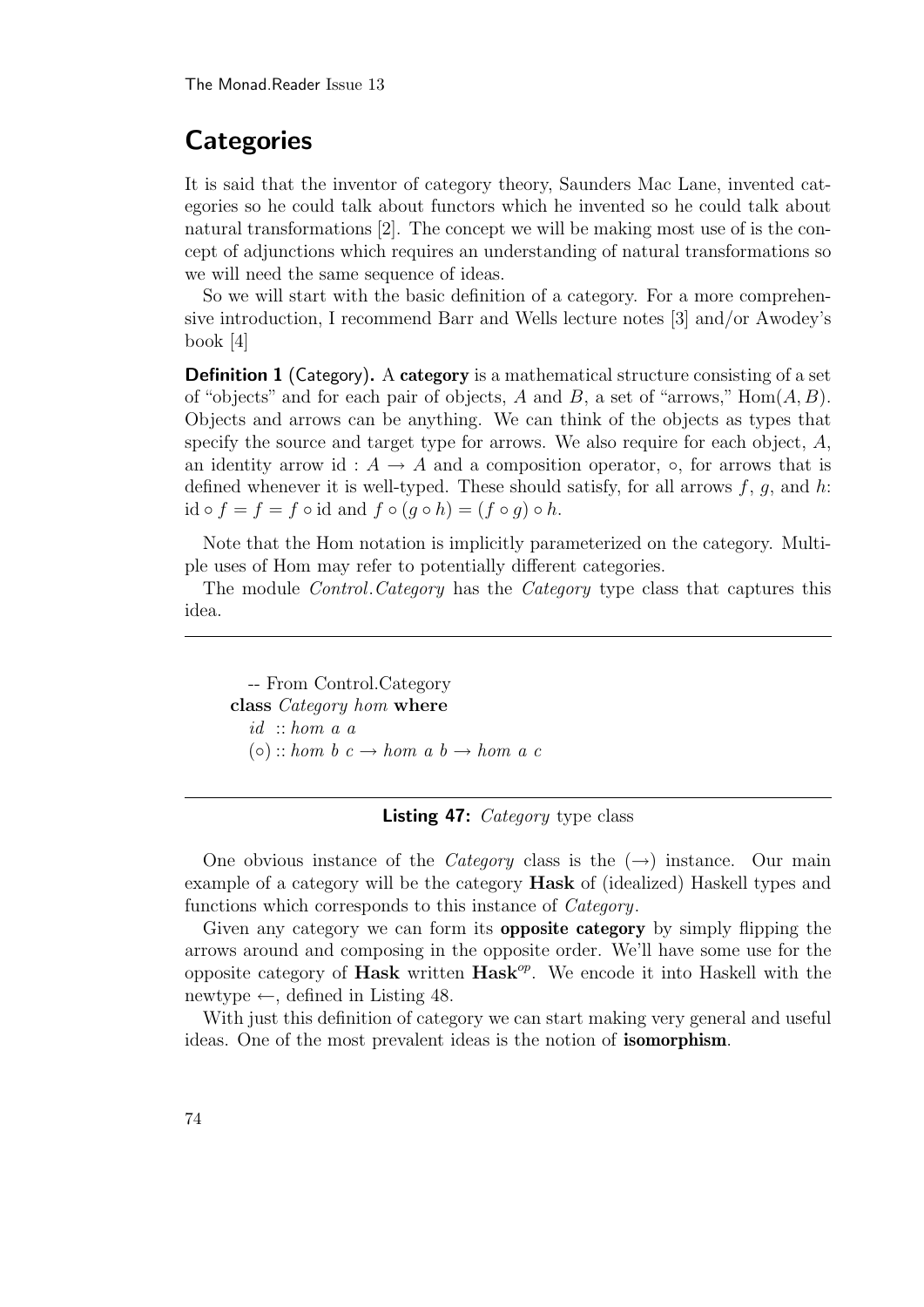newtype  $(a \leftarrow b) = Op \{unOp : : b \rightarrow a\}$ instance Category  $(\leftarrow)$  where id  $= Opid$  $Op f \circ Op g = Op (g \circ f)$ 

**Listing 48:** Flipped  $\rightarrow$  type

<span id="page-74-0"></span>**Definition 2** (Isomorphism). An arrow  $f : A \rightarrow B$  is an **isomorphism** if there exists an arrow  $q : B \to A$  such that  $f \circ q = id$  and  $q \circ f = id$ .

It is easy to prove that if  $f$  is an isomorphism then  $g$  is uniquely determined and so we will often use the notation  $f^{-1}$  for that g. We say two objects are isomorphic, written  $A \cong B$  for objects A and B, if there exists an isomorphism between them. Objects can be isomorphic in many different ways and so, for example, an object can be non-trivially isomorphic to itself. Isomorphic objects are equivalent for all categorical purposes, and so often we'll say"the object" that satisfies some property when really there are potentially many isomorphic objects that satisfy it. Since calculating the inverse of a function is undecidable we'll represent isomorphisms by pairs of arrows that are assumed to be inverses. Every newtype is isomorphic to its underlying type and we will often make Iso values corresponding to these isomorphisms.

 $-$  Law: to iso. from iso  $=$  id and from iso. to iso  $=$  id data GeneralizedIso arr a  $b = Iso \{to :: arr \ a \ b, from :: arr \ b \ a\}$ type  $Iso = GeneralizedIso(\rightarrow)$ flipIso :: GeneralizedIso arr a  $b \rightarrow Generalized$ Iso arr b a flipIso (Iso  $t f$ ) = Iso  $f t$ -- An example of an isomorphism induced by a newtype. -- The rest of the examples are in the Appendix.  $isoOp::Iso(b \rightarrow a) (a \leftarrow b)$  $isoOp = Iso Op$  un $Op$ 

Listing 49: A data type of isomorphisms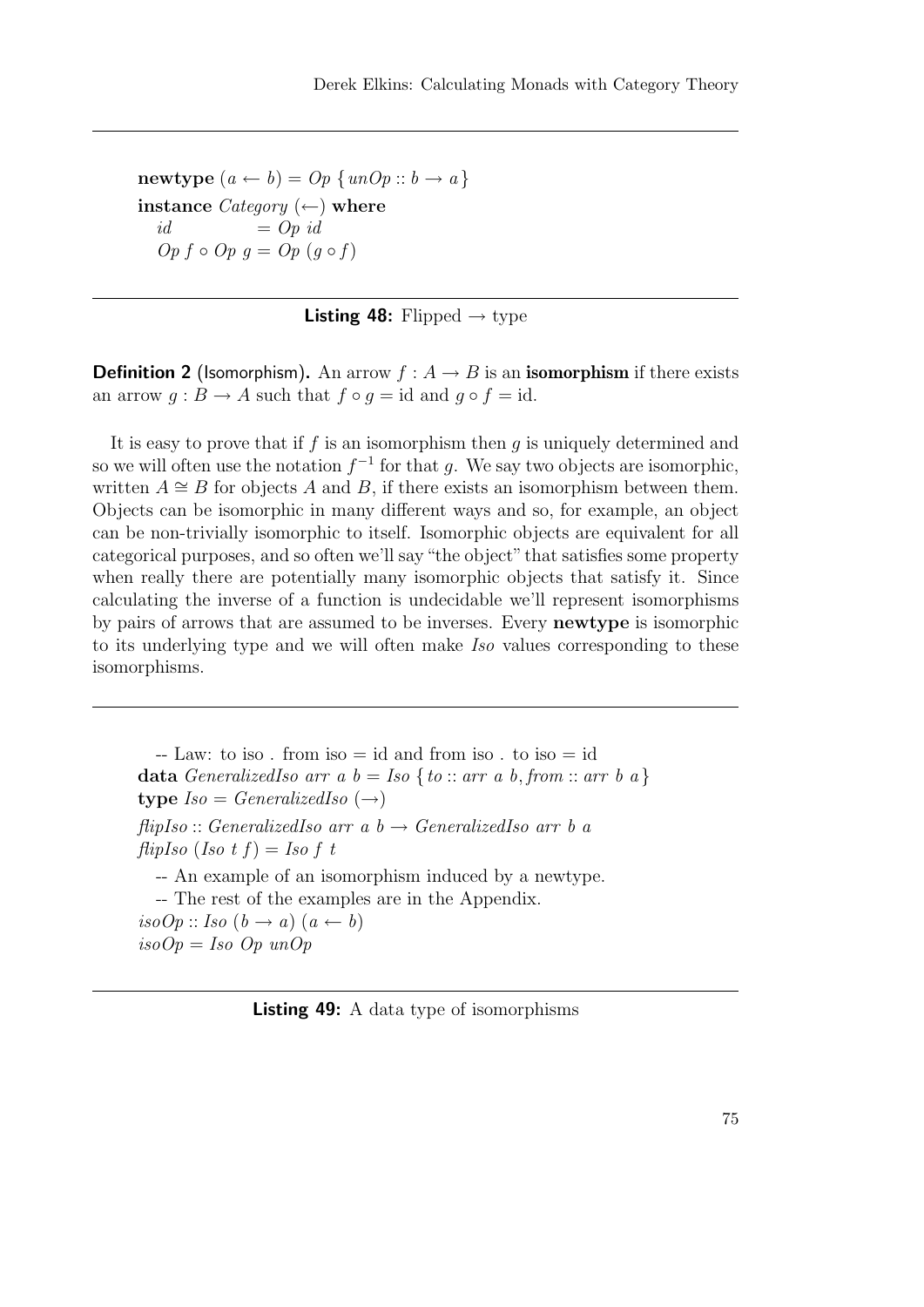## Functors

The next concept is functors, or mappings between categories.

**Definition 3** (Functor). A functor  $F : \mathbb{C} \to \mathbb{D}$  between categories C and D is composed of an action on objects,  $A \in \mathbb{C}$  being sent to  $FA \in \mathbb{D}$ , and an action on arrows taking an arrow  $f : A \to B$  in C to an arrow  $Ff : FA \to FB$  satisfying  $Fid = id$  and  $F(f \circ g) = Ff \circ Fg$ .

In Haskell instances of the *Functor* type class correspond to functors from **Hask** to Hask. The type constructor is the action on objects and fmap is the action on arrows. Unfortunately, we'll need functors between more than just Hask so we will generalize the *Functor* type class.

```
-- Same laws as Functor:
  - fmap' id = id and fmap' (f . g) = fmap' f . fmap' g
class Function' arr arr' f where
   fmap': arr \ a \ b \rightarrow arr' \ (f \ a) \ (f \ b)instance (Functor f) \Rightarrow Functor' (\rightarrow) (\rightarrow) f where
  fmap' = fmapinstance (CoFunction f) \Rightarrow Function' (\leftarrow) (\rightarrow) f where
  fmap' = cofmap \circ unOp-- Contravariant functor laws:
  \text{-}\:\: cofmap id \text{=}\:\: id and cofmap (f \colon g) \text{=}\:\: cofmap f
class CoFunctor f where
   \textit{cofmap} :: (a \rightarrow b) \rightarrow f b \rightarrow f ainstance CoFunctor ((-) r) where
   cofmap t = Op \circ (\circ t) \circ unOp
```
Listing 50: A generalized functor class and some supporting classes and instances

Here  $arr$  and  $arr'$  represent the source and target categories of the functor. The first instance corresponds to functors from **Hask** to **Hask** just like the normal Functor type class. The second instance corresponds to functors from  $\text{Hash}^{op}$  to Hask where CoFunctor represents contravariant functors which are simply normal functors from an opposite category, in this case  $\textbf{Hask}^{op}$ . Instances of Functor are called covariant functors when there is a need to distinguish them. There are more supporting instances in the Appendix.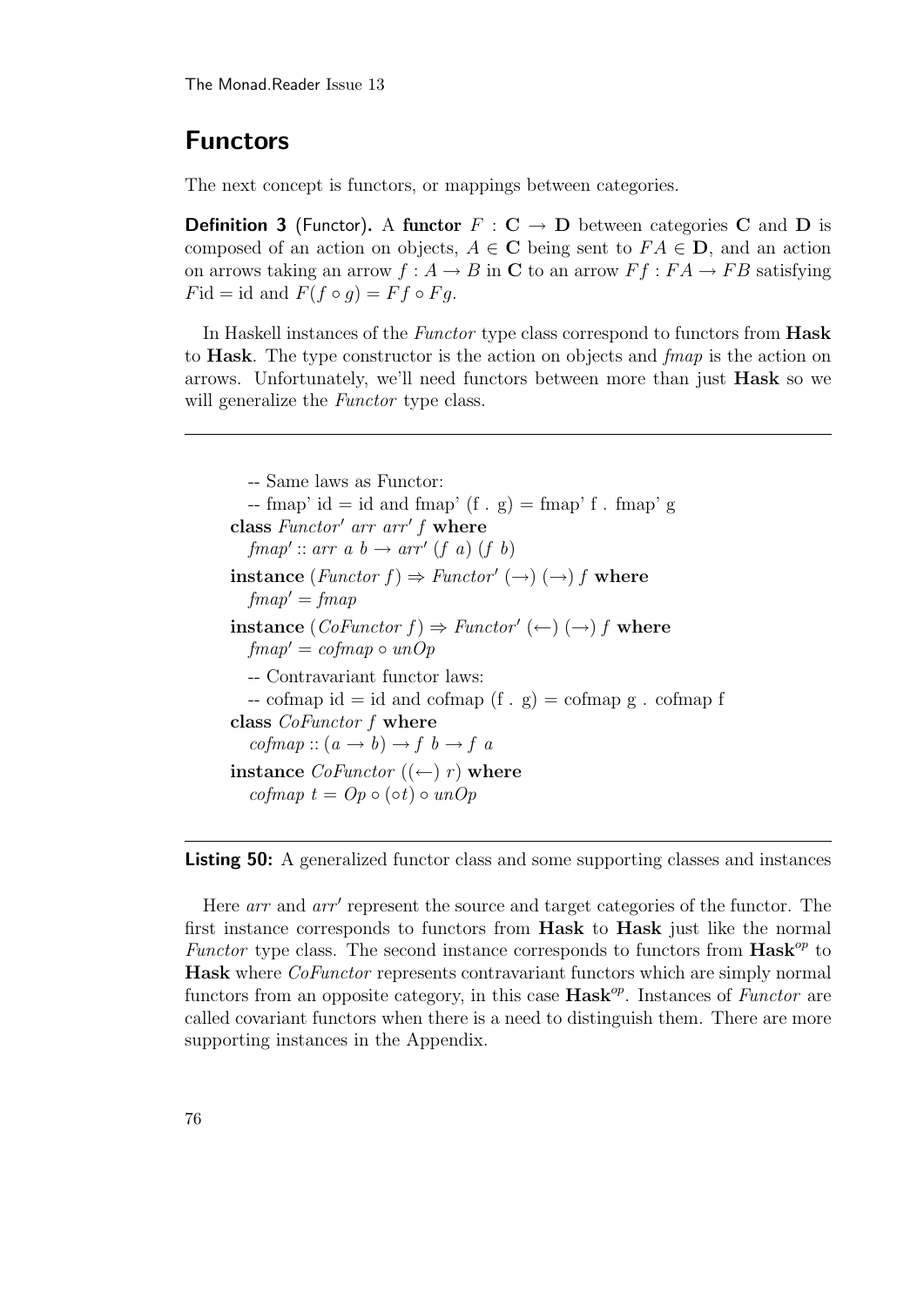Functors compose in a natural way and there is an identity functor so we arrive at Cat, the category of categories and functors between them. When rendering this into Haskell we add a phantom type parameter arr to specify the intermediate category to give something for the type class mechanism to dispatch on.

-- Functor composition newtype  $(f \circ g)$  arr  $x = O \{unO : f(g \ x)\}$ instance (Functor f, Functor  $g$ )  $\Rightarrow$  Functor ((f  $\circ$  g) ( $\rightarrow$ )) where  $fmap t = O \circ fmap (fmap t) \circ unO$ instance (CoFunctor f, CoFunctor g)  $\Rightarrow$  Functor ((f  $\circ$  g) ( $\leftarrow$ )) where  $fmap t = O \circ cofmap (cofmap t) \circ unO$ newtype Id  $a = Id \{unId :: a\}$ instance Functor Id where  $fmap f = Id \circ f \circ unId$ 

Listing 51: Identity and composition of functors

Two extremely important examples of functors are the covariant and contravariant Hom-functors. Given an arrow  $f : A \to B$  we have  $\text{Hom}(f, C) : \text{Hom}(B, C) \to$  $Hom(A, C)$  and  $Hom(C, f) : Hom(C, A) \to Hom(C, B)$ . So Hom is contravariant in its first argument and covariant in its second argument. We'll use a special notation for the Hom-functors that makes their behavior quite clear. We'll write Hom $(f, C)$  as  $(\circ f)$  and Hom $(C, f)$  as  $(f \circ)$ . The former case corresponds to the CoFunctor instance for  $(\leftarrow)$  r and the latter case Functor instance for  $(\rightarrow)$  r from Control.Monad.Instances.

### Natural Transformations

The final basic definition we need before talking about adjunctions is natural transformations. Given functors  $F$  and  $G$  between the same category, we can view objects and arrows of the form  $FA$  and  $Ff$  as "structured" in some way represented by  $F$ . One would like to be able to talk about transformations between such "structures" generically. Natural transformations allow us to do this, "natural" meaning uniform.

**Definition 4.** Given functors  $F, G : \mathbf{C} \to \mathbf{D}$ , a natural transformation  $\alpha : F \to G$ is a family of arrows  $\alpha_A : FA \to GA$ , called **components**, for each object A in C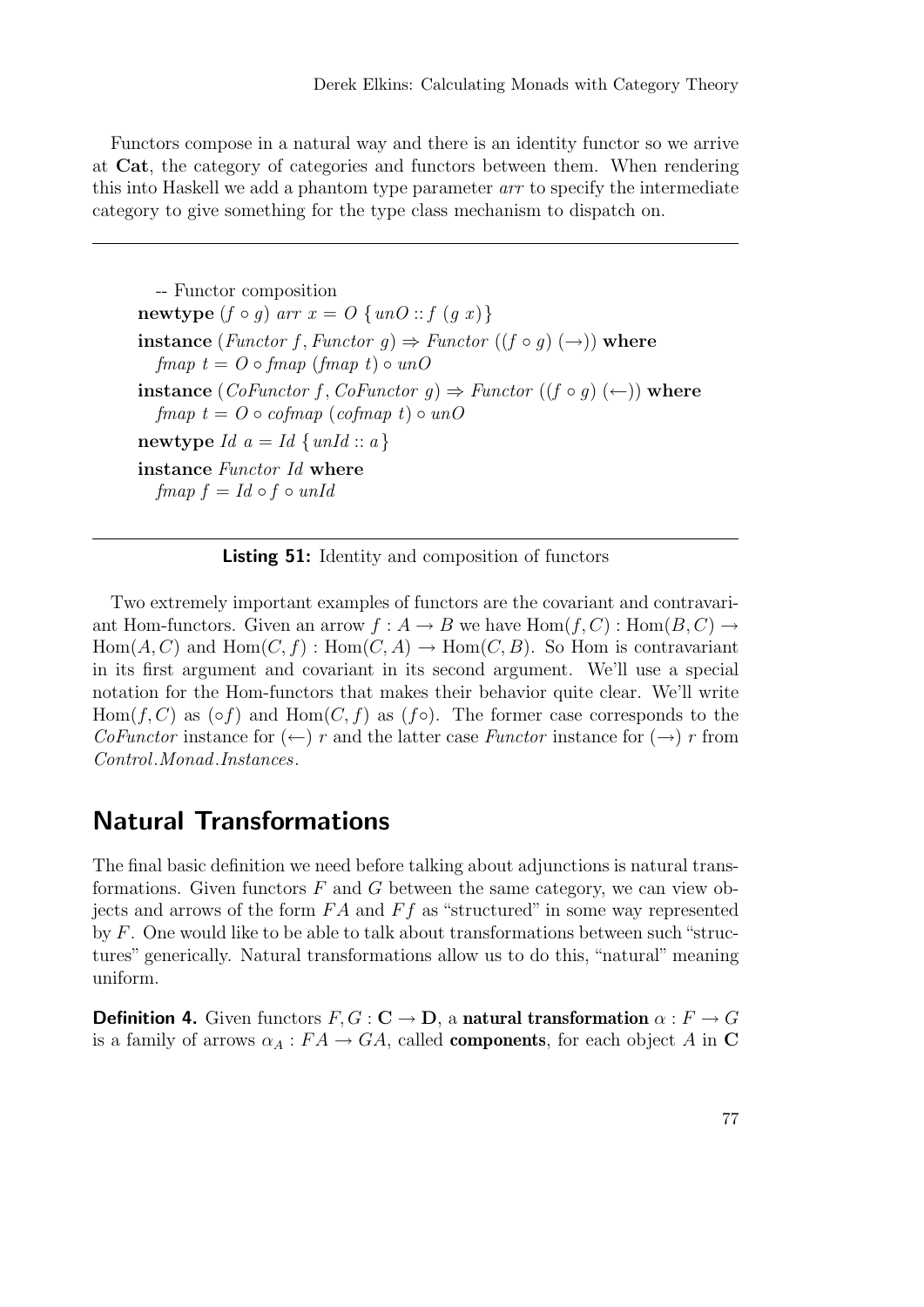such that for any arrow  $f : A \to B$  the following equation, called the **naturality** condition, holds:  $Gf \circ \alpha_A = \alpha_B \circ Ff$ .

Often it will be convenient to state properties of such natural transformations component-wise, e.g.  $FA \cong GA$ , in this case such statements are said to be natural in the relevant components. So for the example, one would say, that  $FA \cong GA$  is natural in A and this would mean the natural isomorphism (i.e. just an isomorphism in a functor category)  $F \cong G$ .

For a Haskell programmer one Haskell concept should immediately jump to mind. A natural transformation is a polymorphic function and the naturality condition is the free theorem [\[5\]](#page-88-4). This can be captured as a type synonym, but not one we'll have much use for.

-- f and g functors between the same categories type Nat arr  $f \, g = \forall \, a \, arr \, (f \, a) \, (g \, a)$ 

#### Listing 52: Natural transformations

Natural transformations compose component-wise and there is an identity natural transformation that just has identity arrows as components, so we have another example of a category, or rather a whole family of them. Given any two categories  $C$  and  $D$  we have the **functor category**, written  $[C, D]$ , whose objects are functors and arrows are natural transformations. The component-wise composition is called **vertical composition.** We'll write the Hom-sets for  $[C, D]$ ,  $\text{Hom}(F, G)$  as  $\text{Nat}(F, G)$ for emphasis. This "arrows between arrows" situation is called a 2-category with Cat being the archetypical example. There is another way of composing natural transformations called **horizontal composition**. Given two natural transformations  $\alpha : F \to G$  and  $\beta : H \to K$ , the horizontal composition is  $\alpha \star \beta : F \circ H \to G \circ K$ . We'll only ever use two special cases of horizontal composition. Firstly, we will use  $id_F \star \beta$ , which we will write as  $F\beta$ . This corresponds to the natural transformation with components  $F\beta_A$  or in Haskell notation fmap  $\beta$ . The second case is  $\alpha \star id_H$ , which we will write as  $\alpha_H$  and means the natural transformation with components  $\alpha_{HA}$  which in Haskell has no particular notation – since type application is implicit – and corresponds simply to restricting the polymorphic function  $\alpha$  to types of the form HA. Due to the **interchange law**,  $(\alpha \circ \beta) \star (\gamma \circ \delta) = (\alpha \star \gamma) \circ (\beta \star \gamma)$ , we can define  $\alpha \star \beta$  in terms of the special cases, i.e.  $\alpha_H \circ F\beta = \alpha \star \beta = F\beta \circ \alpha_H$ .

One very important, but simple, result in category theory is the **Yoneda Lemma**. All we need is a (slightly) special case of it.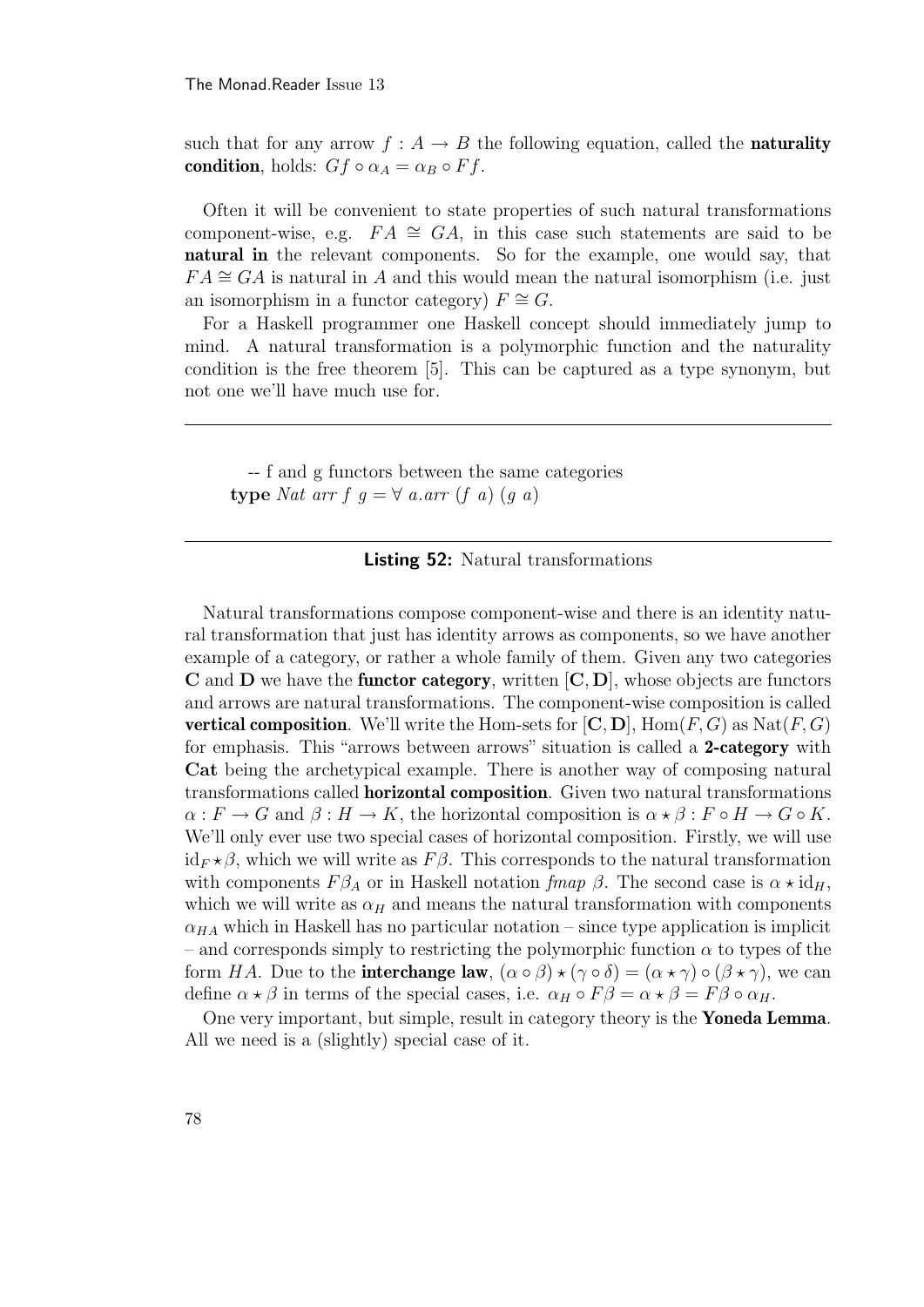#### Lemma 5 (Yoneda).

```
\text{Nat}(\lambda C.\text{Hom}(B, C), \lambda C.\text{Hom}(A, C)) \cong \text{Hom}(A, B)
```
natural in A and B.

 $yoneda :: \forall arr \; x \; y. (Category \; arr)$  $\Rightarrow$  GeneralizedIso  $(\rightarrow)$   $(\forall a . arr \ a \ x \rightarrow arr \ a \ y)$  (arr x y)  $yoneda = Iso to' from'$ where  $to' :: (\forall a . arr \ a \ x \rightarrow arr \ a \ y) \rightarrow arr \ x \ y$  $to' alpha = alpha$  id  $from':: arr \ x \ y \rightarrow \forall \ a \math. arr \ a \ x \rightarrow arr \ a \ y$ from'  $f = (f \circ)$ 

Listing 53: The Yoneda lemma rendered in Haskell

Another way of stating this result is by introducing the Yoneda functor defined by  $\mathcal{Y} = \lambda X. \lambda Y.$ Hom $(X, Y)$ . The Yoneda lemma now states that for all A and B,  $Hom(A, B) \cong Hom(\mathcal{Y}A, \mathcal{Y}B)$  which is the very definition of  $\mathcal Y$  being fully, faithful. In general, a fully, faithful functor reflects isomorphisms, that is if  $F$  is a full and faithful functor and  $FA \cong FB$  then  $A \cong B$ . This particular facet of the Yoneda is used constantly.

 $reflectIso::(Category \ arr, Category \ arr', Function' \ arr' \ arr)$  $\Rightarrow$   $(\forall a \; b. \text{Iso} \; (\text{arr} \; (f \; a) \; (f \; b)) \; (\text{arr}' \; a \; b))$  $\rightarrow$  GeneralizedIso arr (f a) (f b)  $\rightarrow$  GeneralizedIso arr' a b reflectIso iso (Iso to2 from2) = Iso (to iso to2) (to iso from2)

Listing 54: Fully, faithful functors reflect isomorphisms

### Adjunctions

Recapping, so far we have seen categories and, in particular, the category Hask. We have defined functors which are arrows between categories which correspond to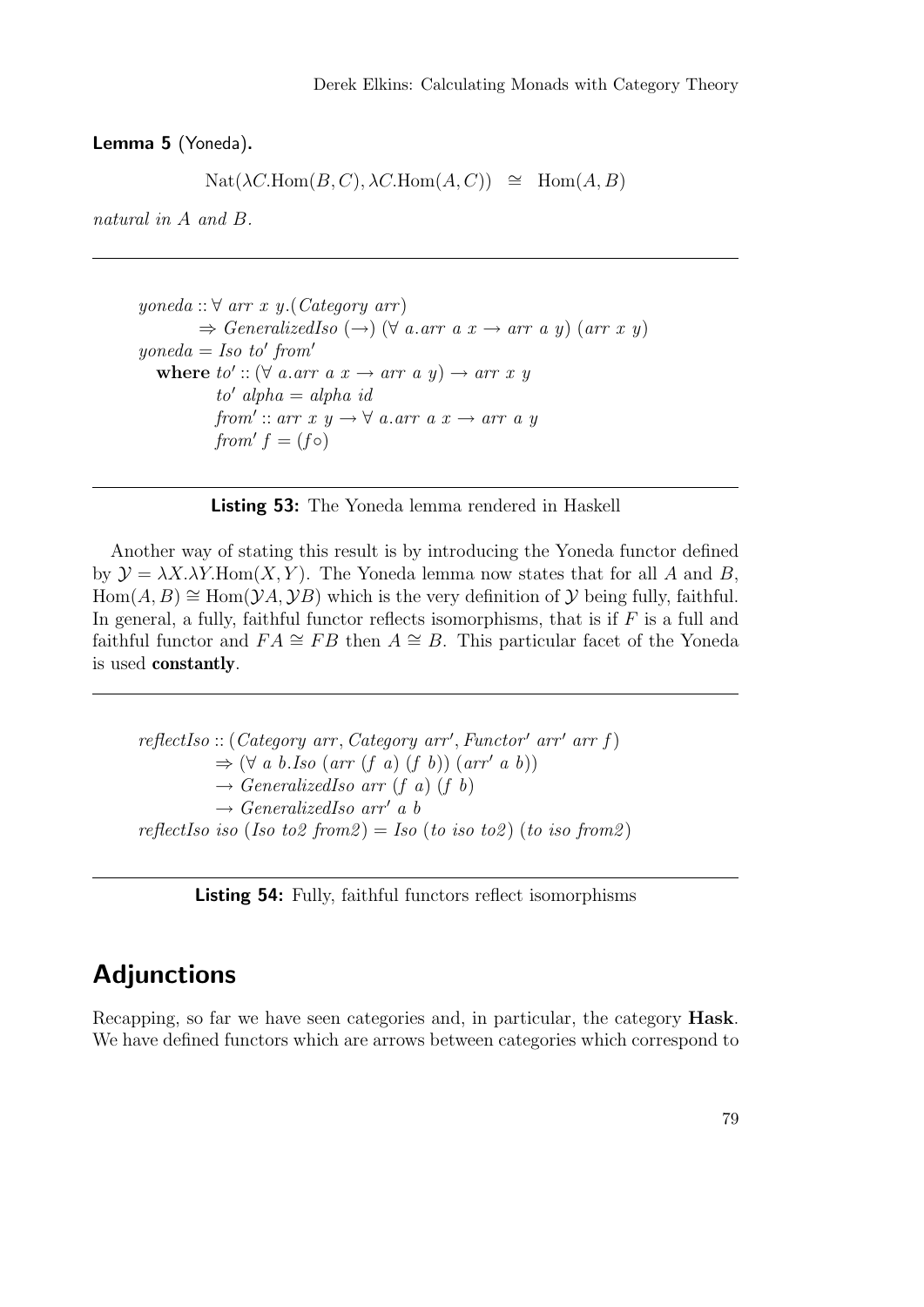type constructors that are an instance of *Functor'*. Finally, we have seen natural transformations which are arrows between functors and correspond to polymorphic functions. With these basic definitions we can define one of the fundamental constructions of category theory: adjunctions. There are a few different ways of presenting adjunctions but the most compact and, in my opinion, most intuitive and most useful for calculation is the following.

**Definition 6** (Adjunction). A functor  $F : \mathbf{C} \to \mathbf{D}$  is left adjoint to  $U : \mathbf{D} \to$ C, written  $F \dashv U$ , if there exists an isomorphism Hom(FA, B) ≅ Hom(A, UB) natural in A and B.

U is called the **right adjoint** of F. We can render this quite simply in Haskell.

 $type \ General Adjunction \ arr \ arr' \ f \ u$  $=\forall a \; b. \; Iso \; (arr \; (f \; a) \; b) \; (arr' \; a \; (u \; b))$ type Adjunction  $f u = GeneralAdjunction (\rightarrow) (\rightarrow) f u$ 

#### Listing 55: Adjunctions

An important and familiar example is the adjunction defined by curry/uncurry showing that  $\lambda A.(A, B) \dashv \lambda A.B \to A$ .

stateAdjunction :: Adjunction  $((,) s) ((\rightarrow) s)$ stateAdjunction = Iso (flip  $\circ$  curry) (uncurry  $\circ$  flip)

Listing 56: The adjunction induced by curry and uncurry, the naming will become clear later

For warm-up, let's prove that if  $F \dashv U$  and  $F \dashv U'$  then  $U \cong U'$  i.e. right adjoints are unique up to isomorphism. By the definition of adjunction we have  $Hom(A, UB) \cong Hom(FA, B) \cong Hom(A, U'B)$  and so, by transitivity, we have  $Hom(A, UB) \cong Hom(A, UB)$  and thus Yoneda gives us  $U \cong U'$ . The succinctness and simplicity of this proof is what I mean by this presentation being good for calculation.

Let's use  $\phi_{A,B}$  to name the isomorphism between  $Hom(FA, B)$  and  $Hom(A, UB)$ . We can define what are called the unit and counit of the adjunction as follows: The unit, traditionally written  $\eta$ , is defined as  $\eta_A = \phi_{A,FA}(\text{id})$ . Similarly, the counit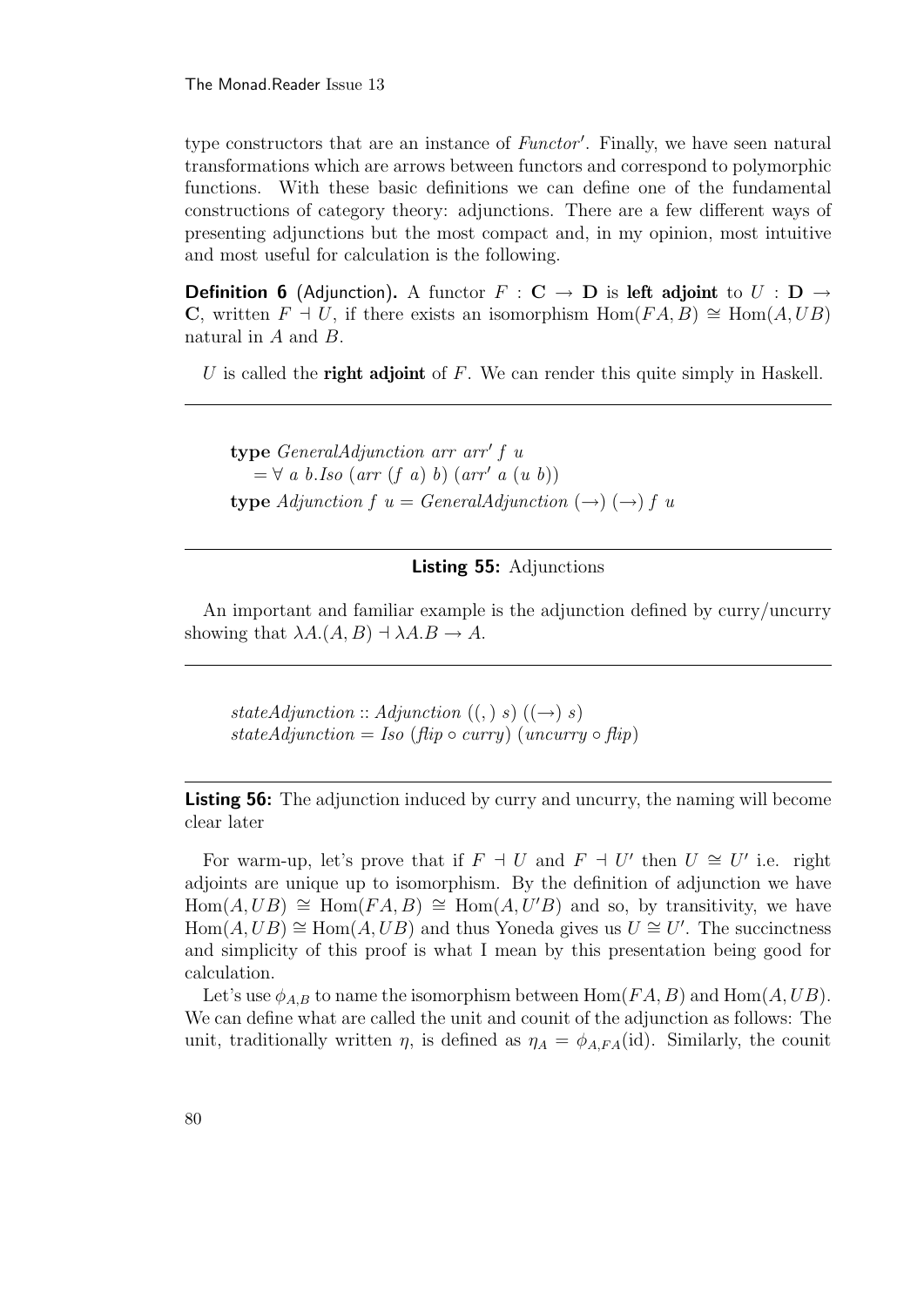is  $\varepsilon_B = \phi_{UB,B}^{-1}$  (id). For our curry/uncurry adjunction the counit is the function  $\lambda(f, x)$ . fx i.e. it is application which has obvious importance. The unit is the function  $\lambda a.\lambda b.(a, b)$ , a function that doesn't seem particularly remarkable. What happens when we apply the  $(B \to)$  functor's action to it, i.e. fmap f  $\circ$  unit? Well this is the function  $\lambda a.\lambda b.f(a, b)$  or just *curry f*. This is a general property of units, namely  $\phi(f) = Ff \circ \eta$  and similarly  $\phi^{-1}(f) = \varepsilon \circ Uf$ . Certainly this is consistent with  $\eta = \phi(id) = Fid \circ \eta = id \circ \eta = \eta$ . Thus, a second presentation of adjunctions:  $F \dashv U$  if there exists natural transformations  $\eta : \text{Id} \to U \circ F$  and  $\varepsilon$ :  $F \circ U \to \text{Id}$  that satisfy the **triangle identites**  $U \varepsilon \circ \eta_U = \text{id}_U$  and  $\varepsilon_F \circ F \eta = \text{id}_F$ . I'll leave it as an exercise to show that the definitions  $\eta = \phi(\text{id})$  and  $\varepsilon = \phi^{-1}(\text{id})$ imply that  $\eta$  and  $\varepsilon$  satisfy the triangle identities and that the triangle identities are exactly what are required to make  $\phi(f) = Ff \circ \eta$  into a natural isomorphism.

 $unit::(Category \, arr, Category \, arr', FromIso \, arr')$  $\Rightarrow$  GeneralAdjunction arr arr' f u  $\rightarrow$  arr' a ((u  $\circ$  f) arr a) unit  $adj = \text{from} \text{Iso} \text{ iso } O \circ \text{to } \text{adj} \text{ id}$  $counit :: (Category \ arr, Category \ arr', FromIso \ arr)$  $\Rightarrow$  GeneralAdjunction arr arr' f u  $\rightarrow$  arr ((f  $\circ u$ ) arr' b) b counit  $adj = from adj$  id  $\circ$  from Iso flip Iso O

Listing 57: Units and counits

### Monads and Comonads

Okay. So what does this have to do ith Haskell and monads? Well, the first result is that every adjunction gives rise to a monad and a comonad. As a reminder the usual categorical presentation of a monad is a functor  $T : \mathbf{C} \to \mathbf{C}$  and two natural transformations  $\eta : \text{Id} \to T$  and  $\mu : T \circ T \to T$  correspond to return and *join* respectively in Haskell. Dually, a comonad is a functor  $G: \mathbf{C} \to \mathbf{C}$  with two natural transformations  $\varepsilon : G \to \text{Id}$  and  $\delta : G \to G \circ G$  often called *extract* and duplicate in Haskell. As the names suggests,  $\eta$  and  $\varepsilon$  are the unit and counit of an adjunction and so we can see that  $T = U \circ F$  and  $G = F \circ U$  form an adjunction  $F \dashv U$ . The definition of  $\mu$  and  $\delta$  in terms of what we have in an adjunction can be found simply by trying to make the types fit. We end up with  $\mu = U \varepsilon_F$  and  $\delta = F \eta_U$ . It's a relatively straightforward exercise to show that these definitions do satisfy the monad and comonad laws.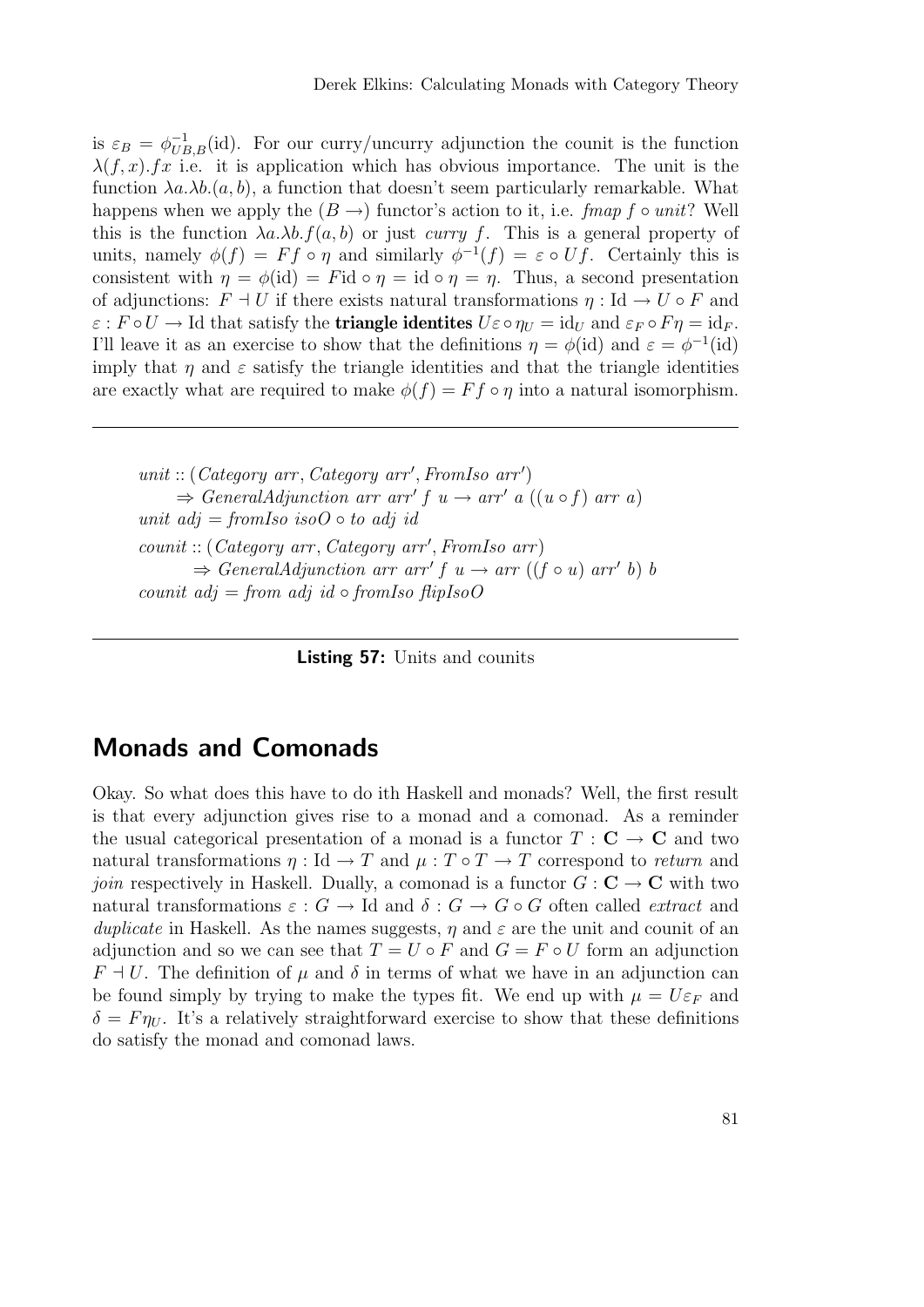```
multiplication :: \forall arr arr' f u a. (Category arr, Category arr',
                                       FromIso arr, FromIso arr',
                                      Functor' arr arr' u,
                                       Functor' arr' arr' ((u \circ f) \text{ arr})\Rightarrow GeneralAdjunction arr arr' f u
                 \rightarrow arr'((u \circ f) arr ((u \circ f) arr a)) ((u \circ f) arr a)multiplication adj =fromIso isoO
   ◦ fmap0
(counit adj ◦ fromIso isoO)
   ◦ fromIso flipIsoO
   \circ fmap' (fromIso flipIsoO :: arr' ((u \circ f) arr a) (u (f a)))comultiplication :: \forall arr arr' f u a. (Category arr, Category arr',
                                         FromIso arr, FromIso arr',
                                         Functor' arr' arr f,
                                         Functor' arr arr ((f \circ u) \; arr')\Rightarrow GeneralAdjunction arr arr' f u
                    \rightarrow arr \;((f \circ u) \;arr' \;a) \;((f \circ u) \; arr' \;((f \circ u) \; arr' \;a))comultiplication \text{ } adj =fmap' (fromIso isoO :: arr (f (u a)) ((f \circ u) arr' a))
   ◦ fromIso isoO
   ◦ fmap0
(fromIso flipIsoO ◦ unit adj)
   ◦ fromIso flipIsoO
```
**Listing 58:** Monad "multiplication" and comonad "comultiplication", i.e.  $\mu$  and  $\delta$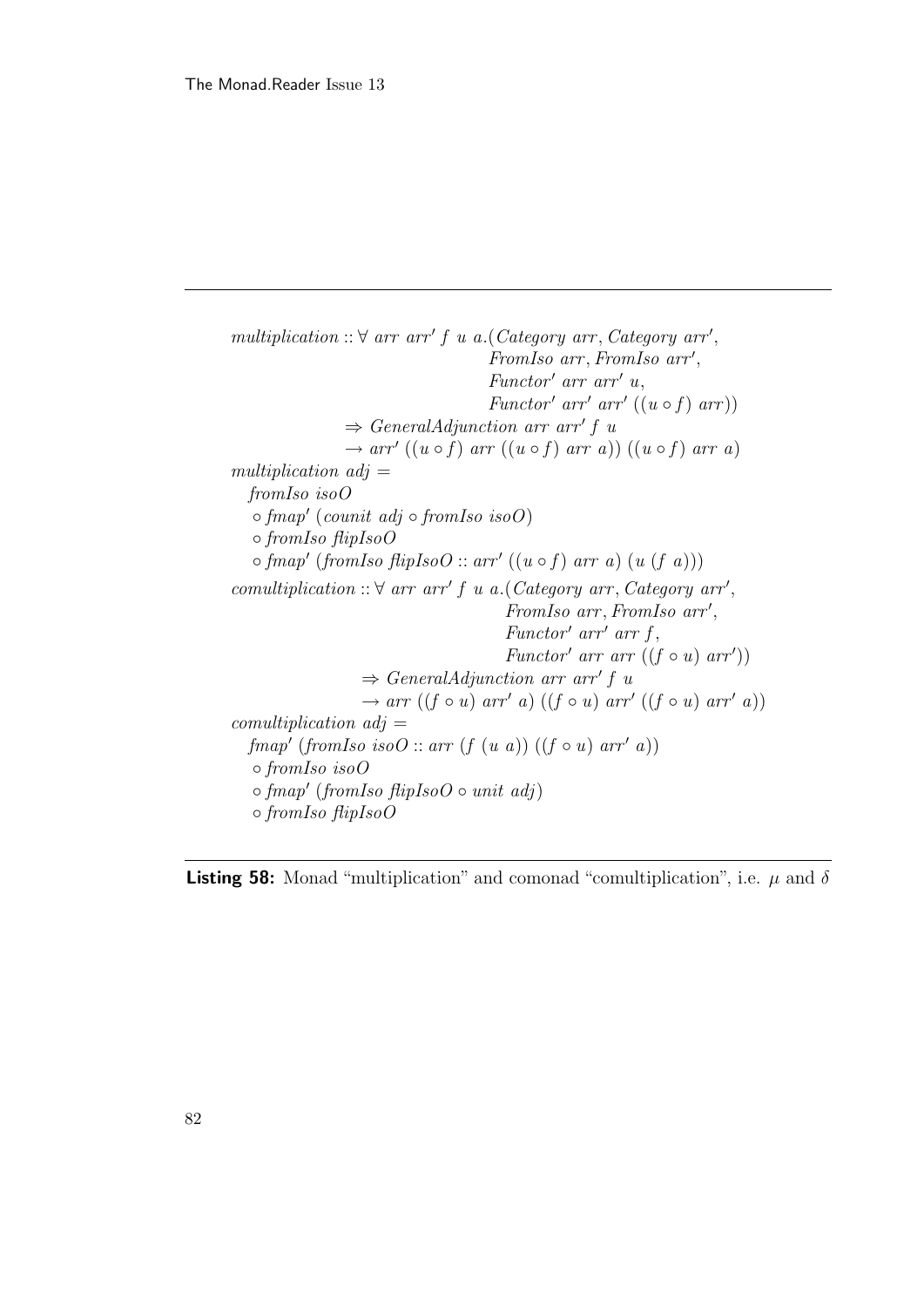Using our previous adjunction example it is not hard to convince one's self that the monad it gives rise to is the State monad. The comonad that it gives rise to has been called the State-in-Context comonad [\[6\]](#page-88-5). Another example of an adjunction, Id  $\dashv$  Id, gives rise to the *Identity* (co)monad. This trivial adjunction will turn out to be more useful than it first appears. Another significant adjunction is the one induced by  $flip$  namely  $\lambda A.(A \rightarrow R)^{op} \rightarrow \lambda A.(A \rightarrow R)$ . This one is different than the examples we've had before. If we look at the type of  $f\hat{u}p$  we get  $Hom(A, B \to C) \cong Hom(B, A \to C)$  which does not look like the right form for an adjunction. The key here is one side can be viewed as being in the opposite category. This situation is described as  $\lambda A.(A \rightarrow R)$  being self-adjoint to itself on the right. The monad induced by this adjunction looks like and indeed is the continuation monad. It turns out, in this case, that the comonad is the same thing. Here is where the generalized Functor' class will come in handy.

That gives us three monads, two of which are rather significant. What about some of the others? Reader and Writer come to mind as they seem to have some relation to the adjunction underlying the State monad. This becomes more striking when we consider comonads as well. For example, there is the Writer monad which is  $\lambda A.((A, M)$  where M is a monoid, and there is also a comonad  $\lambda A.M \to A$  where M is also a monoid. Does the *State* adjunction have anything to say about this relationship? As it turns out, given an adjunction  $F \dashv U$  if and only if when F is a comonad, U is a monad. A similar statement also holds if  $F$  is a monad and U is a comonad. We could again beat pieces together until they type check and check if the required properties hold, but in this case there is a much more elegant way. If F is a comonad then we have a natural transformation  $\varepsilon : F \to \mathrm{Id}$  and we'd expect this to somehow induce the natural transformation  $\eta : \mathrm{Id} \to U$ . Let's see if we can solve a more general problem, that of inducing a natural transformation  $\beta: U' \to U$ given  $\alpha : F \to F'$ ,  $F \dashv U$ , and  $F' \dashv U'$ . Using the definition of adjunction, we can see that it is at least sensible:  $Hom(\alpha_A, B) : Hom(F'A, B) \to Hom(FA, B)$  and  $Hom(A, \beta_B) : Hom(A, U'B) \to Hom(A, UB)$ , no, the first case is not a typo, Hom is contravariant in it's first argument so the order gets swapped. This suggests a notion which is called a **transformation of an adjunction** from  $F' \dashv U'$  to  $F \dashv U$ , we just need to require that it takes the defining isomorphism of hom-sets to another isomorphism of hom-sets, i.e. if  $\phi'_{A,B}$ : Hom $(F'A, B) \cong \text{Hom}(A, U'B)$  and  $\phi_{A,B}$ : Hom( $FA, B$ )  $\cong$  Hom( $A, UB$ ) then we require  $\phi \circ (\circ \alpha) = (\beta \circ) \circ \phi'$ , the motivation for the name "transformation" is clear. By Yoneda, if we have  $\alpha$  then there is only one  $\beta$  that will lead to a transformation of adjunctions. This  $\beta$  is called the **conjugate** of  $\alpha$  and similarly  $\alpha$  is the conjugate of  $\beta$ .

Now the Id adjunction comes in handy allowing us to transport units/counits across an adjunction. To transport the (co)multiplication of the (co)monads we need to show that if  $F \dashv U$  then  $F \circ F \dashv U \circ U$ . We'll show more generally that you can compose two adjunctions  $F \dashv U$  and  $H \dashv K$  giving  $F \circ H \dashv K \circ U$ . With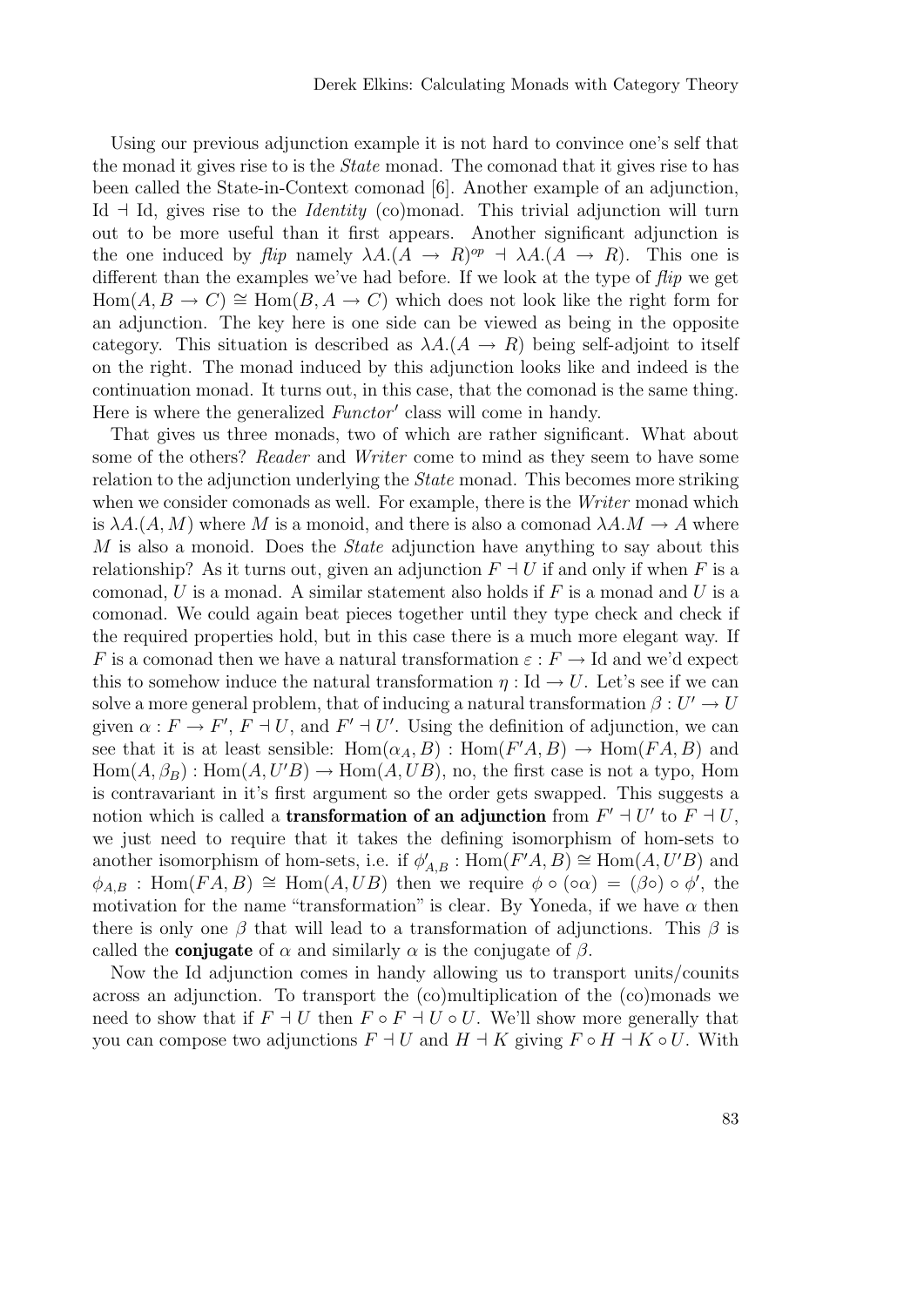type State  $s = ((\rightarrow) s \circ (,) s) (\rightarrow)$ type  $\text{CoState } s = ((,) \text{ so } (\rightarrow) \text{ s}) (\rightarrow)$  $bind::(Function t)$  $\Rightarrow (\forall a.t (t a) \rightarrow t a)$  $\rightarrow (\forall a.t \space a \rightarrow (a \rightarrow t \space b) \rightarrow t \space b)$ bind join = flip  $(\lambda k \rightarrow join \circ fmap k)$ instance Monad (State s) where  $return = unit stateAdjunction$  $(\gg) = bind (multiplication stateAdjunction)$ instance Comonad (CoState s) where  $extract = counit stateAdjunction$  $d$ uplicate = comultiplication stateAdjunction idAdjunction :: (Category arr , FromIso arr )  $\Rightarrow$  GeneralAdjunction arr arr Id Id  $idAdjunction = Iso ((fromIso isold \circ) \circ (ofromIso isold))$  $((from Iso\ flipIsold \circ) \circ (ofromIso\ flipIsold))$ contAdjunction :: GeneralAdjunction  $(\leftarrow)$   $(\rightarrow)$   $((\leftarrow)$  r)  $((\leftarrow)$  r) contAdjunction = Iso  $((Op \circ) \circ flip \circ (unOp \circ) \circ unOp)$  $(Op \circ (Op \circ) \circ flip \circ (unOp \circ))$ type Cont  $r = ((\leftarrow) r \circ (\leftarrow) r) (\leftarrow)$ instance  $Monad$  (*Cont r*) where  $return = unit \; contAdjunction$  $(\gg) = bind (multiplication contAdjunction)$ 

Listing 59: Monads and comonads from adjunctions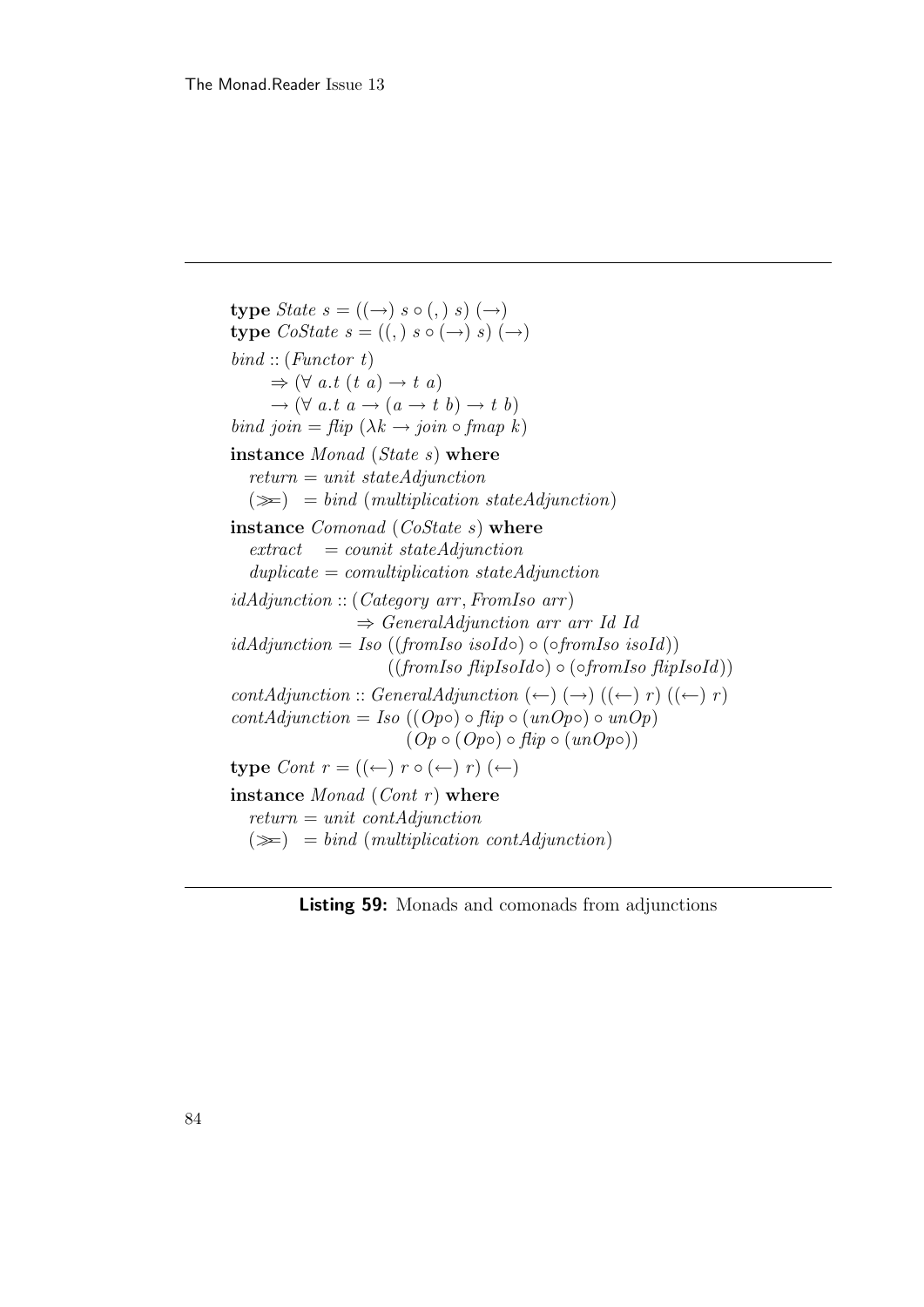$rightConjugate::(Category \ arr, Category \ arr')$  $\Rightarrow$  GeneralAdjunction arr arr' f u  $\rightarrow$  GeneralAdjunction arr arr' f' u'  $\rightarrow$  Nat arr f f'  $\rightarrow$  Nat arr' u' u rightConjugate adj1 adj2 sigma = (to adj1 ∘ (∘sigma) ∘ from adj2) id  $leftConjugate::(Category \ arr, Category \ arr')$  $\Rightarrow$  GeneralAdjunction arr arr' f u  $\rightarrow$  GeneralAdjunction arr arr' f' u'  $\rightarrow$  Nat arr' u' u  $\rightarrow$  Nat arr f f' leftConjugate adj1 adj2 tau = (from adj1  $\circ$  (tau $\circ$ )  $\circ$  to adj2) id

#### Listing 60: Conjugates

those we can transport monads and comonads across an adjunction.

The ability to compose adjunctions plus the identity adjunction suggests that adjunctions are arrows in a category. This is the case: the objects are categories and an adjunction  $F \dashv U$  is an arrow from **C** to **D** if  $U : \mathbf{C} \to \mathbf{D}$ . Transformations of adjunctions are then arrows between these arrows so this is another example of a 2-category like Cat. Adjunctions compose nicely unlike monads [\[7\]](#page-88-6) or comonads so we can combine the adjunctions underlying two monads to get a new combined monad. Currently, we have only two non-trivial adjunctions: the one underlying State which is Hask  $\rightarrow$  Hask and the one underlying Cont which is Hask<sup>op</sup>  $\rightarrow$ **Hask**. We can compose the *State* one with itself any number of times and with different parameterizations leading to a State monad with multiple pieces and types of state, but these are all isomorphic to a State monad with a tuple for the state. The other possibility is to compose the Cont adjunction and the State adjunction giving the continuation state monad.

### Conclusion

The purpose of this article was to show how Haskell can take more than just definitions from category theory. Haskell can also take the theorems and results in the form of executable code. The central concept adjunctions was used. Even though adjunctions are not commonly mentioned in the context of functional programming they are extremely important in category theory. There are other examples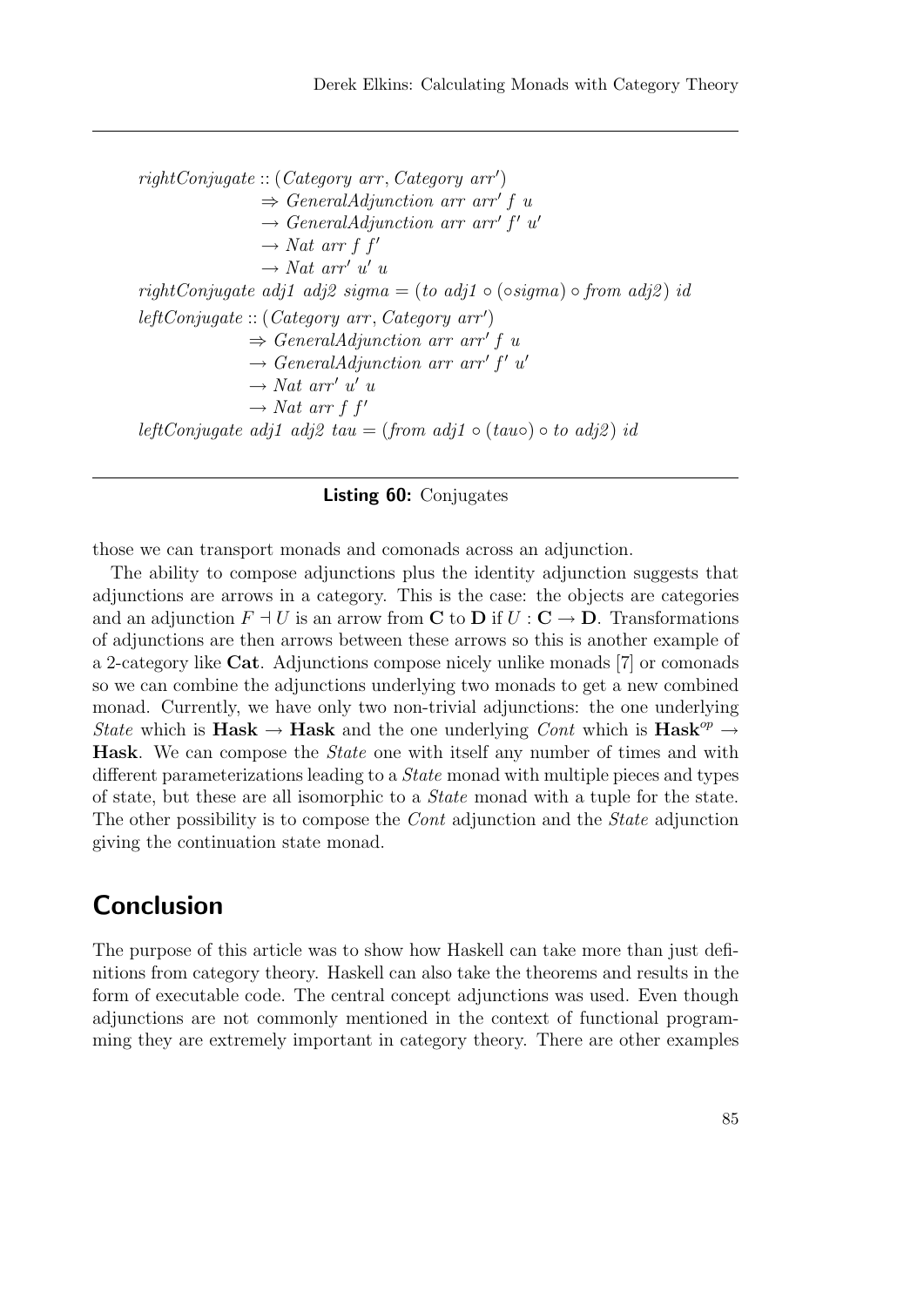composeAdjunction :: (Category arr, Category arr', Category arr'',  $FromIso\ arr, FromIso\ arr'$  $\Rightarrow$  GeneralAdjunction arr arr' f u  $\rightarrow$  GeneralAdjunction arr' arr" f' u'  $\rightarrow GeneralAdjunction \ arr' ((f \circ f') \ arr') ((u' \circ u) \ arr')$ composeAdjunction adj1 adj2  $=$  Iso ((fromIso isoO∘)  $\circ$  to adj2  $\circ$  to adj1  $\circ$  ( $\circ$ fromIso isoO))  $((\circ fromIso\ flipIsoO) \circ from\ adj1 \circ from\ adj2 \circ (fromIso\ flipIsoO \circ))$ doubleAdjunction :: (Category arr , FromIso arr )  $\Rightarrow$  GeneralAdjunction arr arr f u  $\rightarrow GeneralAdjunction \; arr \; ((f \circ f) \; arr) \; ((u \circ u) \; arr)$  $doubleAdjunction \text{ }adi = \text{compositeAdjunction} \text{ }adi$ 

Listing 61: Composition of adjunctions

of category theory being directly used as executable code. One of them is free monads [\[8\]](#page-88-7), which cover the cases of *Maybe* and *Either*. Generic folds are another example [\[9\]](#page-88-8). The **category-extras** package [\[10\]](#page-89-0) describes many categorical ideas specialized to **Hask** and closely related categories.

Another way of using category theory to produce Haskell code is to work things out with pencil and paper first and only render the final result in Haskell. For example, there's a functor that takes a monoid and forgets the operation and unit giving only a set which is called the underlying set functor. This functor has a left adjoint called the free monoid functor. A free monoid is just another term for a list and the monad induced by this adjunction is the list monad. Another example arises from the view of monads as monoid objects in the category of endofunctors. A category can be viewed as a generalized monoid, in particular, as a "typed" monoid, and we can talk about category objects in a category. This leads to the idea of talking about category objects in the category of endofunctors and arriving at a notion rather like the "indexed" or "parameterized" monads that have been suggested over the years [\[11\]](#page-89-1). While these arguments could be rendered into Haskell imperfectly, they would require machinations and duplications of the tools used above. Haskell's type system just isn't capable of capturing the uniformities or, in many cases, even representing the structures needed, so trying to encode them is quite painful and often impossible even if the final result of these constructions is readily translatable to Haskell.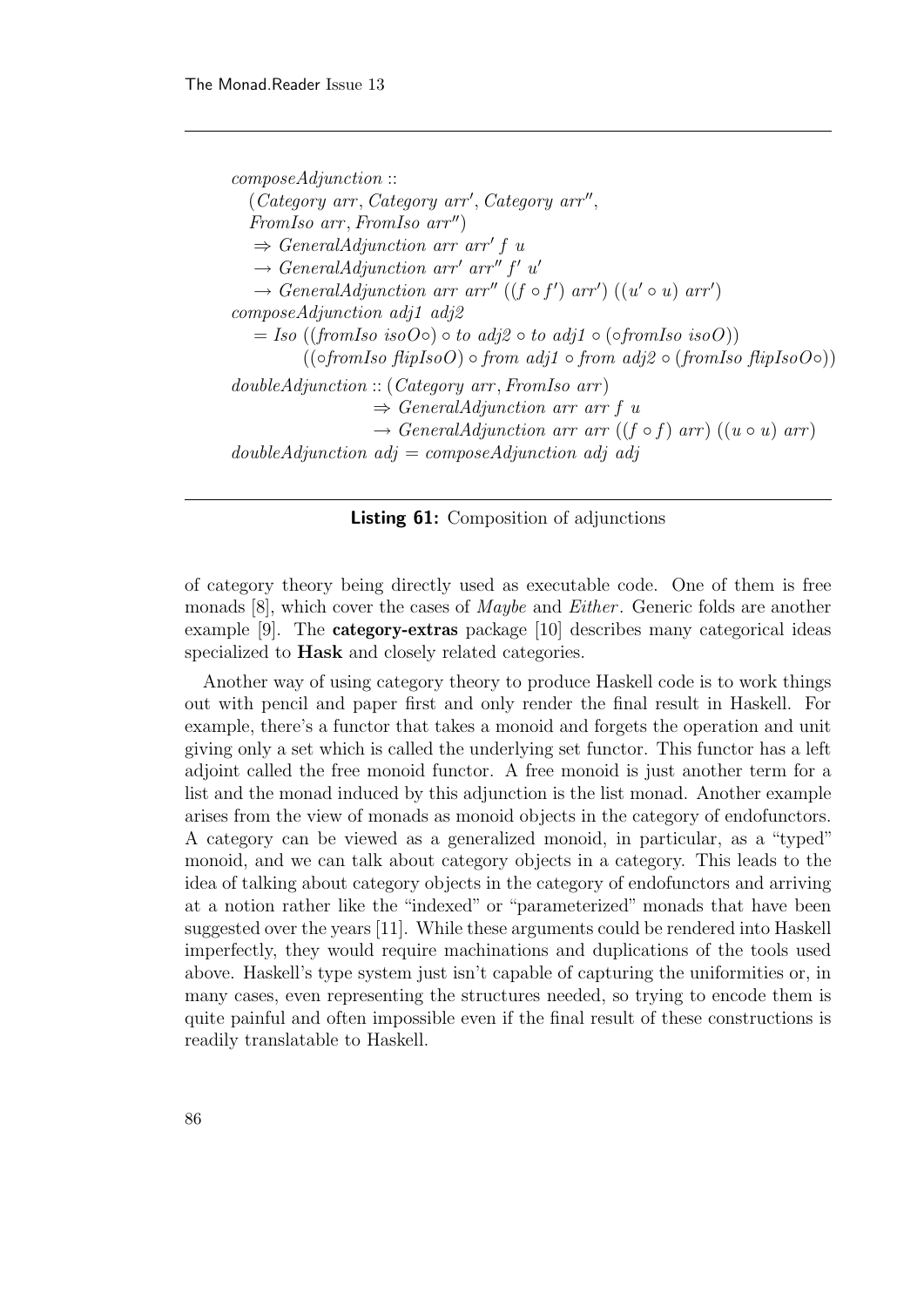```
conjugateComonadExtract::(Monad f)\Rightarrow Adjunction f u \rightarrow u b \rightarrow bconjugateComonadExtract adj
   = unId \circ rightConjugate idAdjunction adj (return \circ unId)
conjugateMonadReturn :: (Comonad u)
                            \Rightarrow Adjunction f u \rightarrow a \rightarrow f aconjugateMonadReturn adj
   = leftConjugate idAdjunction adj (Id \circ extract) \circ Idconjugate ComonadExtract': (Monad\ u)\Rightarrow Adjunction f u \rightarrow f \alpha \rightarrow aconjugateComonadExtract' adj
   = unId \circ leftConjugate adj idAdjunction (return \circ unId)
conjugate MonadReturn' :: (Comonad f)\Rightarrow Adjunction f u \rightarrow b \rightarrow u bconjugateMonadReturn' adj
   = right Conjugate adji dAdjunction (Id \circ extract) \circ IdconjugateComonadDuplicate:: (Monad f)\Rightarrow Adjunction f u \rightarrow u b \rightarrow u (u b)
conjugateComonadDuplicate adj
   = unO \circ rightConjugate (doubleAdjunction adj) adj (join \circ unO)
conjugateMonadJoin :: (Comonad u)
                         \Rightarrow Adjunction f u \rightarrow f (f a) \rightarrow f a
conjugateMonadJoin adj
   = left Conjugate (double Adjunction adj) adj (O ∘ duplicate) ∘ Oconjugate ComonadDuplicate': (Monad\ u)\Rightarrow Adjunction f u \rightarrow f \alpha \rightarrow f (f \alpha)
conjugateComonadDuplicate' adj= unO \circ leftConjugate adj (doubleAdjunction adj) (join \circ unO)
conjugate \n<sub>on</sub> <i>indJoin</i> :: (Comonad f)\Rightarrow Adjunction f u \rightarrow u (u b) \rightarrow u b
conjugateMonadJoin' adj
   = right Conjugate adj (double Adjunction adj) (O ∘ duplicate) ∘ O
```
Listing 62: Conjugating monads and comonads across adjunctions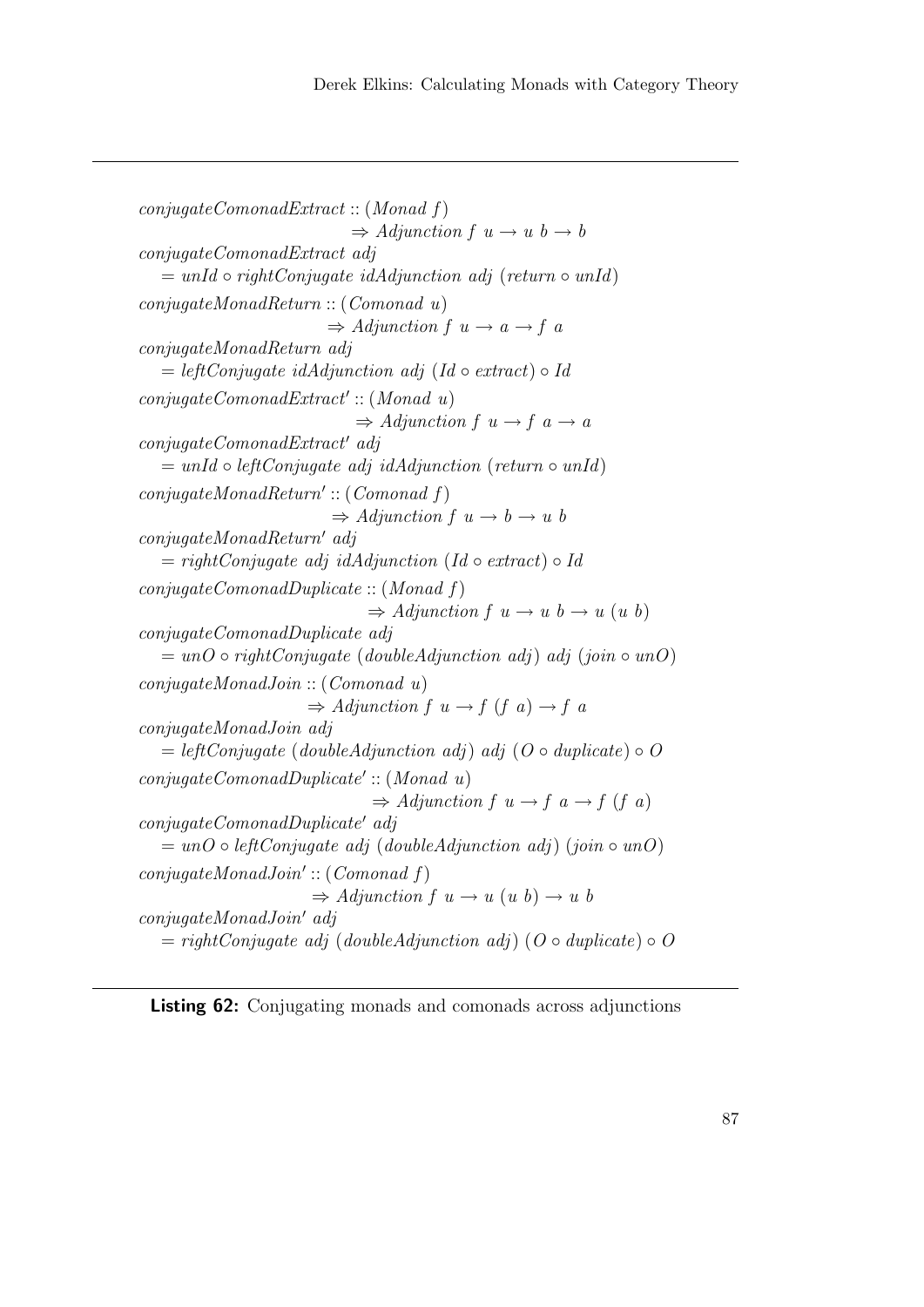```
- This uses the (\rightarrow) r) Monad instance from Control.Monad.Instances
instance Comonad ((, r) where
  extract = conjugateComona dExtract' stateAdjunctionduplicate = conjugateComonadDuplicate' stateAdjunctioninstance Monoid r \Rightarrow Comonad ((\rightarrow) r) where
  extract = (\$mempty)duplicate f = \lambda r1 r2 \rightarrow f (r1'mappend' r2)-- This is using the above Comonad instance
instance Monoid w \Rightarrow Monad ((, w) where
  return = conjugateMonadReturn stateAdjunction(\gg) = bind (conjugate MonadJoin stateAdjunction)
```
Listing 63: Examples of conjugating monads and comonads

contStateAdjunction :: GeneralAdjunction  $(\leftarrow)$   $(\rightarrow)$   $((\leftarrow)$  r  $\circ$   $(,)$  s)  $(\rightarrow)$  $(((\rightarrow) \; s \circ (\leftarrow) \; r) \; (\rightarrow))$  $\textit{contStateAdjunction} = \textit{compositeAdjunction} \ \textit{contAdjunction} \ \textit{stateAdjunction}$ type ContState  $r s = (((\rightarrow) s \circ (\leftarrow) r) (\rightarrow)$  $\circ ((\leftarrow) \, r \circ (x, y \circ (\neg)) \, (\leftarrow)$ instance  $Monad$  (ContState  $r s$ ) where  $return = unit \; contStateAdjunction$  $(\gg) = bind$  (multiplication contStateAdjunction)

Listing 64: The continuation state monad by composing adjunctions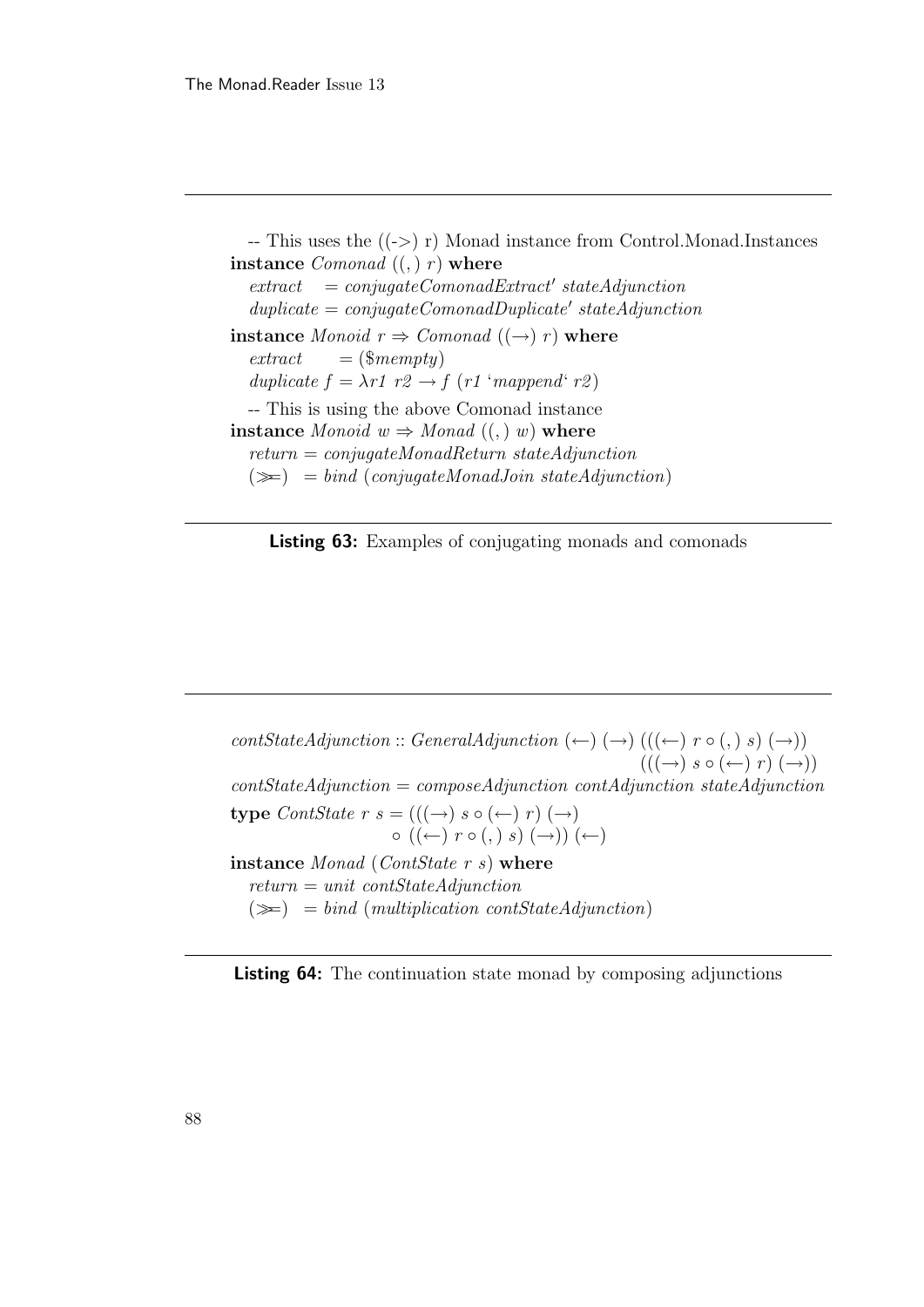While the definitions of monads, functors, and folds have been used in Haskell, very little of the theory surrounding them has followed. Category theory still has plenty to offer to Haskell and there is plenty of low-hanging fruit to be had.

### About the author

Derek Elkins is an active-duty Airman in the United States Air Force stationed in west Texas. His interests include programming language theory, signal processing, and various areas of mathematics.

# **References**

- <span id="page-88-0"></span>[1] Philip Wadler. Monads for functional programming. In Advanced Functional Programming, First International Spring School on Advanced Functional Programming Techniques-Tutorial Text, pages 24–52. Springer-Verlag, London, UK (1995). [http:](http://homepages.inf.ed.ac.uk/wadler/papers/marktoberdorf/baastad.pdf) [//homepages.inf.ed.ac.uk/wadler/papers/marktoberdorf/baastad.pdf](http://homepages.inf.ed.ac.uk/wadler/papers/marktoberdorf/baastad.pdf).
- <span id="page-88-1"></span>[2] Saunders M. Lane. Categories for the Working Mathematician. Springer-Verlag, New York (1998).
- <span id="page-88-2"></span>[3] Michael Barr and Charles Wells. Category theory - lecture notes for ESSLLI. page 123 (1999). <http://folli.loria.fr/cds/1999/library/pdf/barrwells.pdf>.
- <span id="page-88-3"></span>[4] Steve Awodey. **Category Theory**. Oxford University Press, USA (2006).
- <span id="page-88-4"></span>[5] Philip Wadler. Theorems for free! In FPCA '89: Proceedings of the fourth international conference on Functional programming languages and computer architecture, pages 347–359. ACM, New York, NY, USA (1989). [http://homepages.inf.ed.](http://homepages.inf.ed.ac.uk/wadler/papers/free/free.ps) [ac.uk/wadler/papers/free/free.ps](http://homepages.inf.ed.ac.uk/wadler/papers/free/free.ps).
- <span id="page-88-5"></span>[6] Richard B. Kieburtz. Codata and comonads in haskell (1999). [http://citeseerx.](http://citeseerx.ist.psu.edu/viewdoc/summary?doi=10.1.1.46.5169) [ist.psu.edu/viewdoc/summary?doi=10.1.1.46.5169](http://citeseerx.ist.psu.edu/viewdoc/summary?doi=10.1.1.46.5169).
- <span id="page-88-6"></span>[7] Christoph Lüth and Neil Ghani. Composing monads using coproducts. **SIGPLAN** Not., 37(9):pages 133–144 (2002). [http://citeseerx.ist.psu.edu/viewdoc/](http://citeseerx.ist.psu.edu/viewdoc/summary?doi=10.1.1.8.3581) [summary?doi=10.1.1.8.3581](http://citeseerx.ist.psu.edu/viewdoc/summary?doi=10.1.1.8.3581).
- <span id="page-88-7"></span>[8] Wouter Swierstra. Data types à la carte. **Journal of Functional Program**ming, 18(4):pages 423–436 (2008). [http://www.cse.chalmers.se/~wouter/](http://www.cse.chalmers.se/~wouter/Publications/DataTypesALaCarte.pdf) [Publications/DataTypesALaCarte.pdf](http://www.cse.chalmers.se/~wouter/Publications/DataTypesALaCarte.pdf).
- <span id="page-88-8"></span>[9] Varmo Vene. Categorical programming with inductive and coinductive types. Ph.D. thesis, Faculty of Mathematics, University of Tartu (August 2000). [http://www.](http://www.cs.ut.ee/~varmo/papers/) [cs.ut.ee/~varmo/papers/](http://www.cs.ut.ee/~varmo/papers/).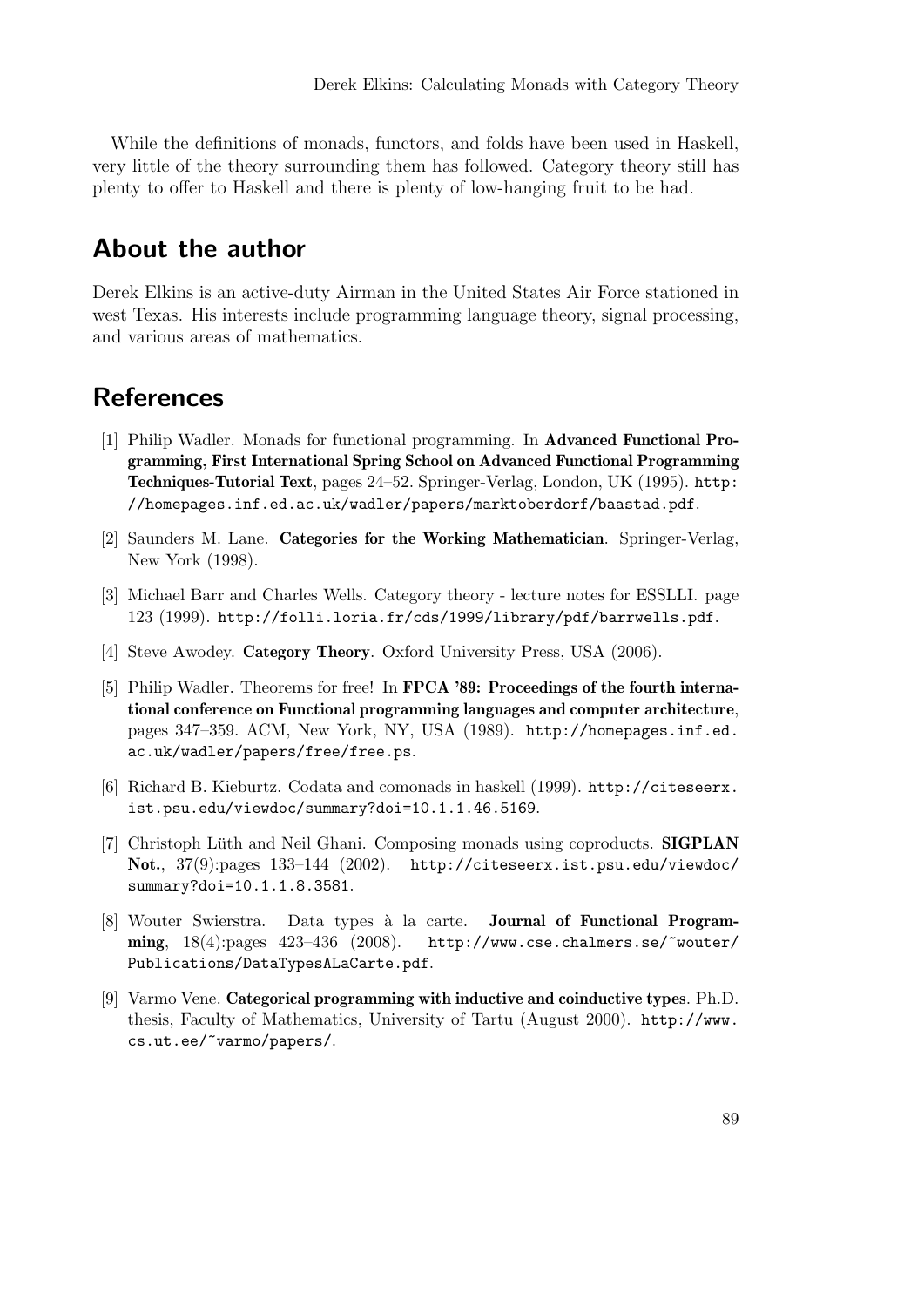- <span id="page-89-0"></span>[10] [http://hackage.haskell.org/cgi-bin/hackage-scripts/package/](http://hackage.haskell.org/cgi-bin/hackage-scripts/package/category-extras) [category-extras](http://hackage.haskell.org/cgi-bin/hackage-scripts/package/category-extras).
- <span id="page-89-1"></span>[11] Beyond monads. <http://blog.sigfpe.com/2009/02/beyond-monads.html>.

# Appendix

 $isoO::Iso(f(g x))((f \circ g) arr x)$  $isoO = Iso O$  un $O$  $flipIsoO :: Iso((f \circ g) arr x) (f (g x))$  $flipIsoO = flipIso iso$  $isold::Iso x (Id x)$  $isold = Iso Id$  unId  $f\llbracket \text{lipIsold} :: \text{Iso}(Id \ x) \ x$  $flipIsold = flipIso isold$ class FromIso arr where  $from Iso::Iso a b \rightarrow arr a b$ instance  $FromIso(\rightarrow)$  where  $fromIso = to$ instance  $FromIso(\leftarrow)$  where  $fromIso = Op \circ from$ 

Listing 65: Support code for isomorphisms